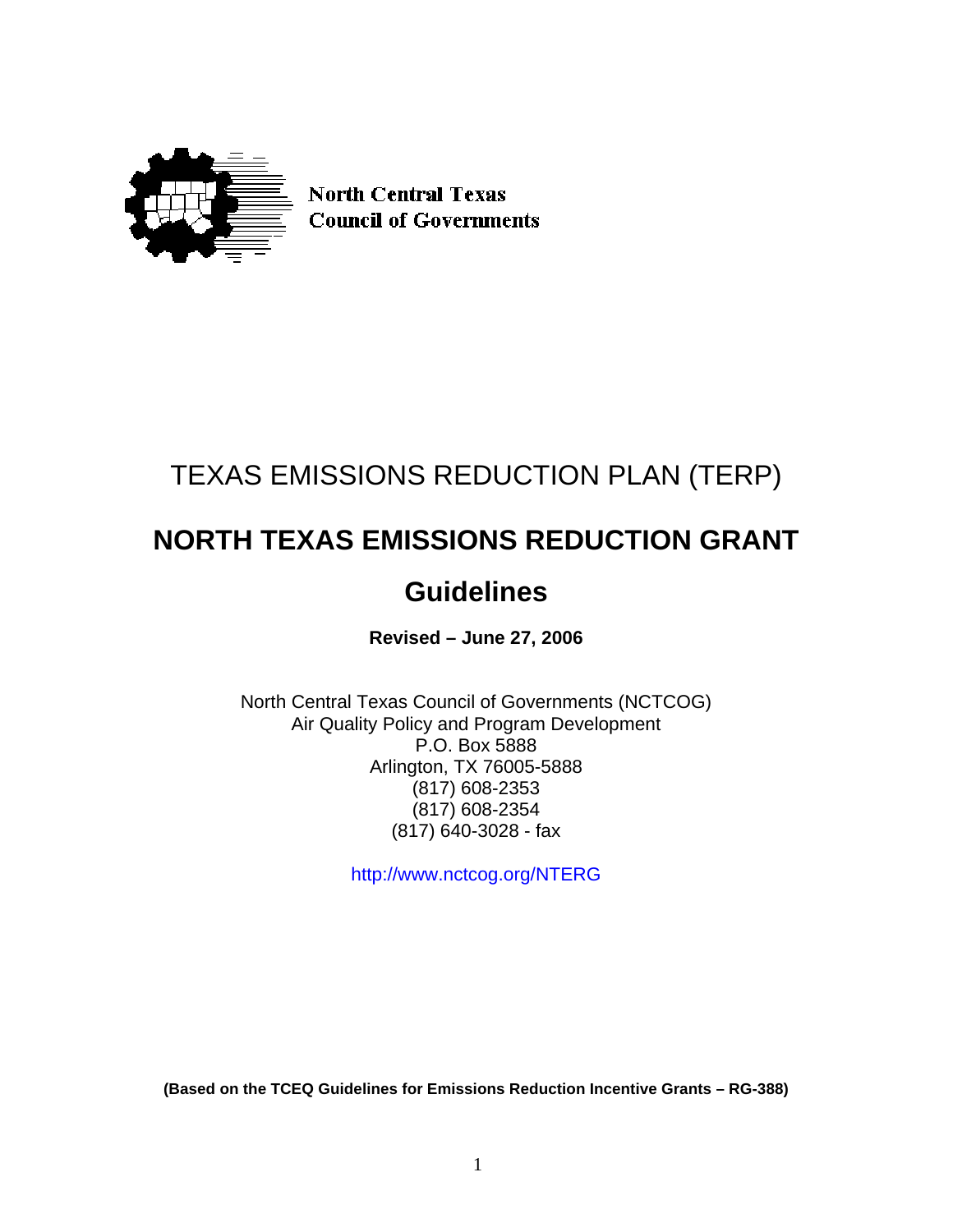# **Contents**

| Project Criteria |  |
|------------------|--|
|                  |  |
|                  |  |
|                  |  |
|                  |  |
|                  |  |
|                  |  |
|                  |  |
|                  |  |
|                  |  |
|                  |  |
|                  |  |
|                  |  |
|                  |  |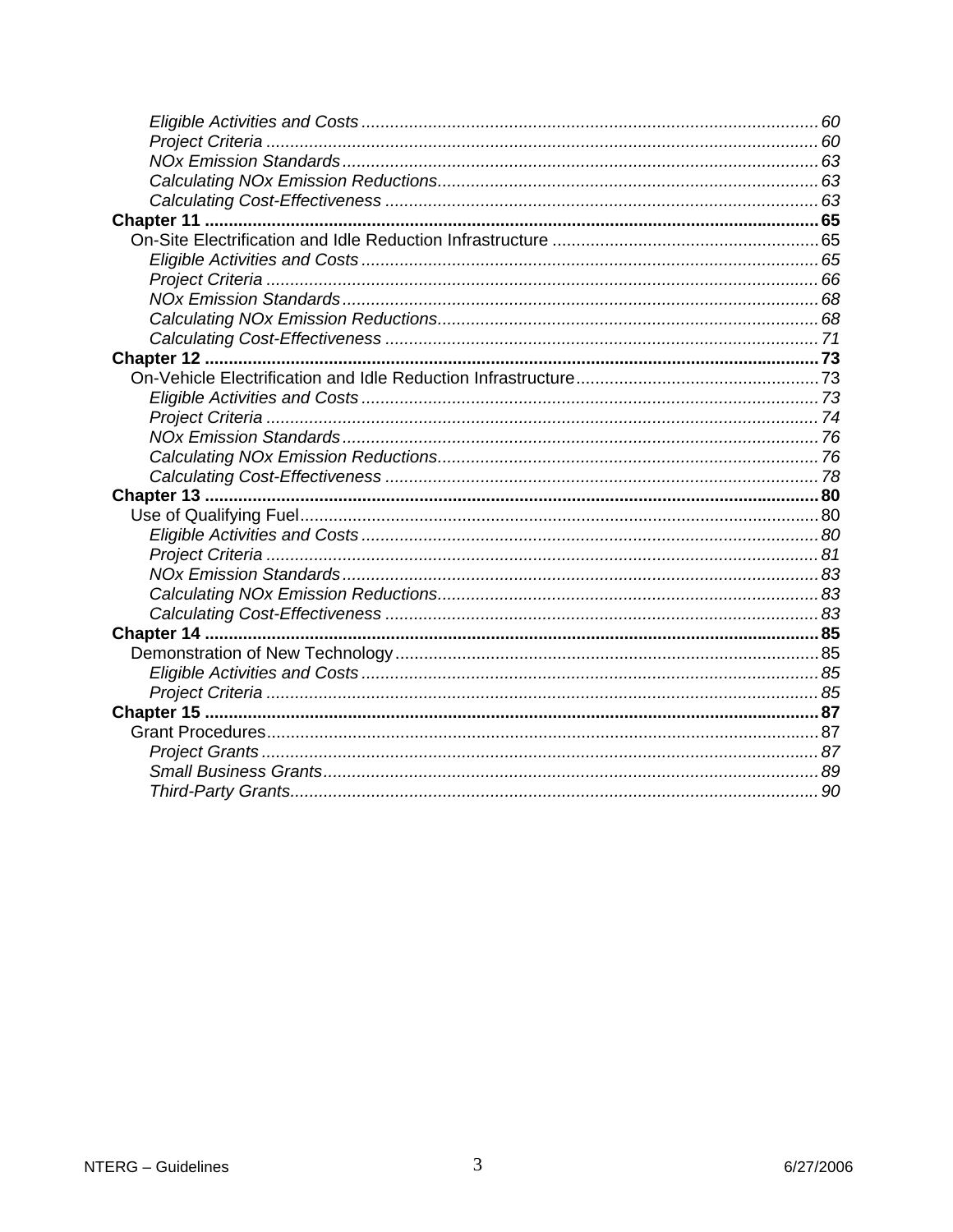# <span id="page-3-0"></span>**Summary**

These guidelines contain the criteria for grants under the Texas Emissions Reduction Plan (TERP), authorized under Chapter 386, Subchapter C of the Texas Health and Safety Code. The North Central Texas Council of Governments (NCTCOG) has adopted rules to implement this program under 30 Texas Administrative Code (TAC) Chapter 114, Subchapter K.

# **Purpose**

This program was established by the Texas Legislature to provide monetary incentives for projects to improve air quality in the state's nonattainment areas. These areas have been determined to not meet certain air quality standards established by the Environmental Protection Agency (EPA). Other eligible counties of the state that may face air quality challenges in the future are also eligible for incentives under this program.

As required under the statutes, these guidelines establish the standards and criteria for grants issued under the TERP. Along with the statutory and regulatory provisions applicable to this program, the criteria set forth in these guidelines must be adhered to by recipients of incentive funding.

The NCTCOG may also establish more specific criteria, through contracts or other funding mechanisms, consistent with these guidelines.

# **Funding**

This program is funded through revenue deposited into the Texas Emissions Reduction Plan Fund. The fund consists of fees and surcharges established by the Texas Legislature.

The amount of funds available for grants during each year may vary depending on the cash flow to the program and the amount of revenues received, as well as the appropriations made to the program. The NCTCOG will periodically issue notices and information regarding the grants, including information on the amount of funds available.

# **How to Contact Us**

Interested entities should check our Web site for information about the grants program. Go to **www.nctcog.org/NTERG**. The TERP Web site also contains copies of this guidance document, the *Technical Supplement* to the guidelines, and the application forms, as well as other information that may be helpful to a potential applicant.

Staff at the NCTCOG are available to answer questions about this program and to assist you if you are unable to access the Web site. If you are unclear about whether your proposed project would qualify for a grant, please feel free to contact us to discuss the project.

You can contact the program by calling Carrie Reese at (817) 608-2353 or Amanda Brimmer at (817) 608-2354.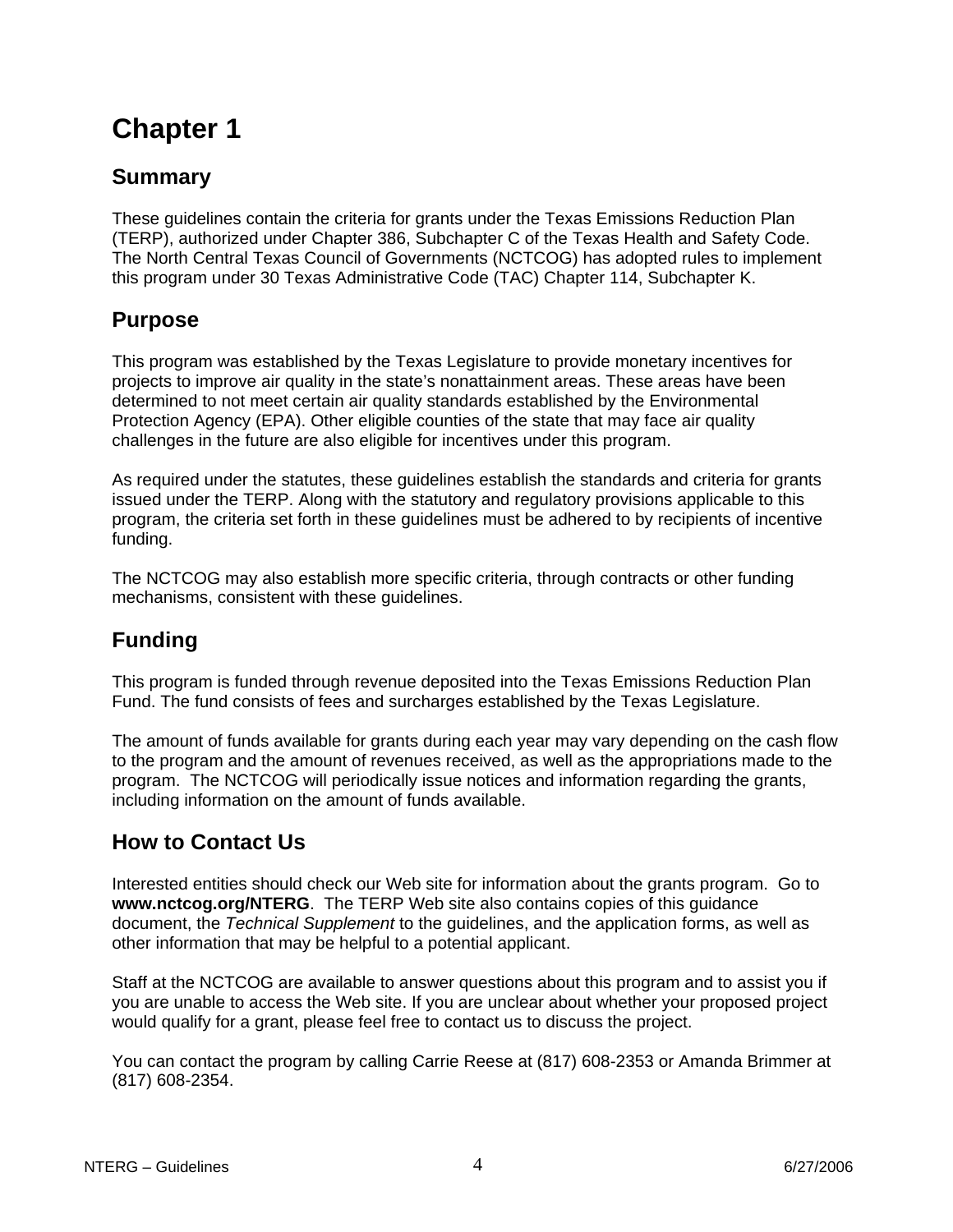You can contact us by mail at:

North Central Texas Council of Governments Transportation Department North Texas Emissions Reduction Grant Call for Projects Attn: Carrie Reese P.O. Box 5888 Arlington, TX 76005-5888

You can also contact us by e-mail at: [creese@nctcog.org](mailto:creese@nctcog.org) or [abrimmer@nctcog.org](mailto:abrimmer@nctcog.org)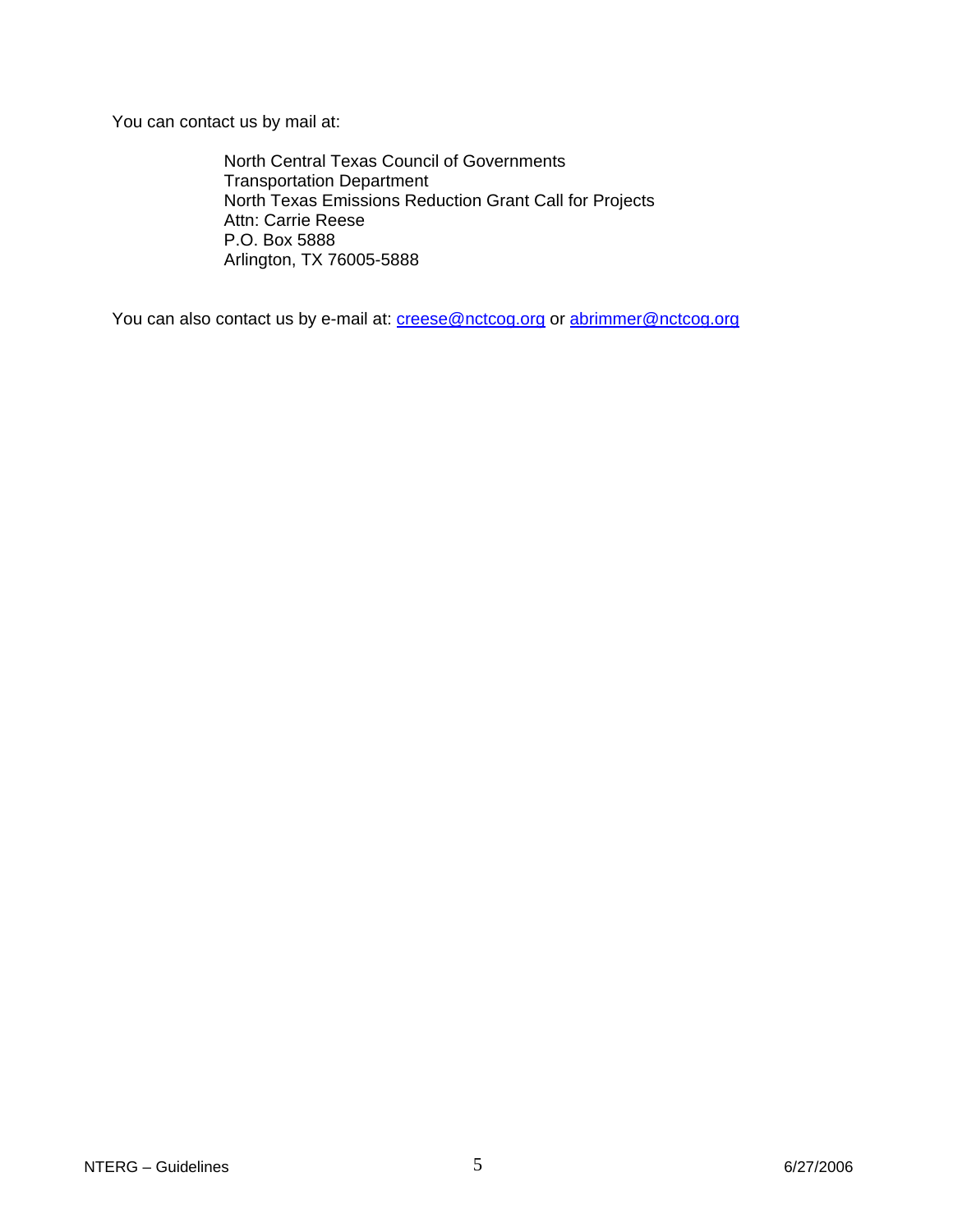# <span id="page-5-0"></span>**Definitions**

Terms as they are defined in Texas Health and Safety Code, Chapter 386, and the NCTCOG rules (30 TAC '114.620) apply to this program, except as such terms are further defined and have the meanings as explained below.

- **1. Cost-effectiveness** The total dollar amount expended, adjusted using a discount rate of 3 percent per year, divided by the total number of tons of reductions in nitrogen oxide emissions attributable to that expenditure.
- **2. Incremental cost** The cost of an applicant's project, less a baseline cost that would otherwise be incurred by an applicant in the normal course of business, and may include added lease or fuel costs, as well as additional capital costs.
- **3. Motor vehicle** A self-propelled device designed for transporting persons or property on a public highway that is required to be registered under Texas Transportation Code, Chapter 502.
- **4. Non-road equipment** A piece of equipment, excluding a motor vehicle or on-road heavy-duty vehicle, that is powered by a non-road engine, including: non-road and nonrecreational equipment and vehicles; construction equipment; industrial equipment; mining equipment; locomotives; marine vessels; and other high-emitting engine categories.
- **5. Non-road engine** An internal combustion engine that is in or on a piece of equipment that is self-propelled or that propels itself and performs another function, excluding a vehicle that is used solely for competition; or a piece of equipment that is intended to be propelled while performing its function; or a piece of equipment designed to be capable of being carried or moved from on location or another. In general, an engine that will stay at a single site for at least a full year will be considered a stationary engine, rather than a non-road engine. The NCTCOG will make the final determination of the type of engine.
- **6. On-road heavy-duty vehicle** An on-road motor vehicle that has a gross vehicle weight rating of 8,500 pounds or more.
- **7. Person** An individual, corporation, organization, government or governmental subdivision or agency, business trust, partnership, association, or any other legal entity. This may include a corporation headquartered outside of the state of Texas, but which operates equipment or vehicles primarily in an eligible county in Texas.
- **8. Qualifying fuel** Any liquid or gaseous fuel or additive that is ultimately dispensed into a motor vehicle, on-road heavy-duty vehicle, non-road equipment, or a stationary engine that provides reductions of nitrogen oxides emissions, as determined by the NCTCOG, beyond reductions required by state or federal law.
- **9. Repower** To replace an old engine with a new engine, a used engine, a remanufactured engine, or electric motors, drives, or fuel cells.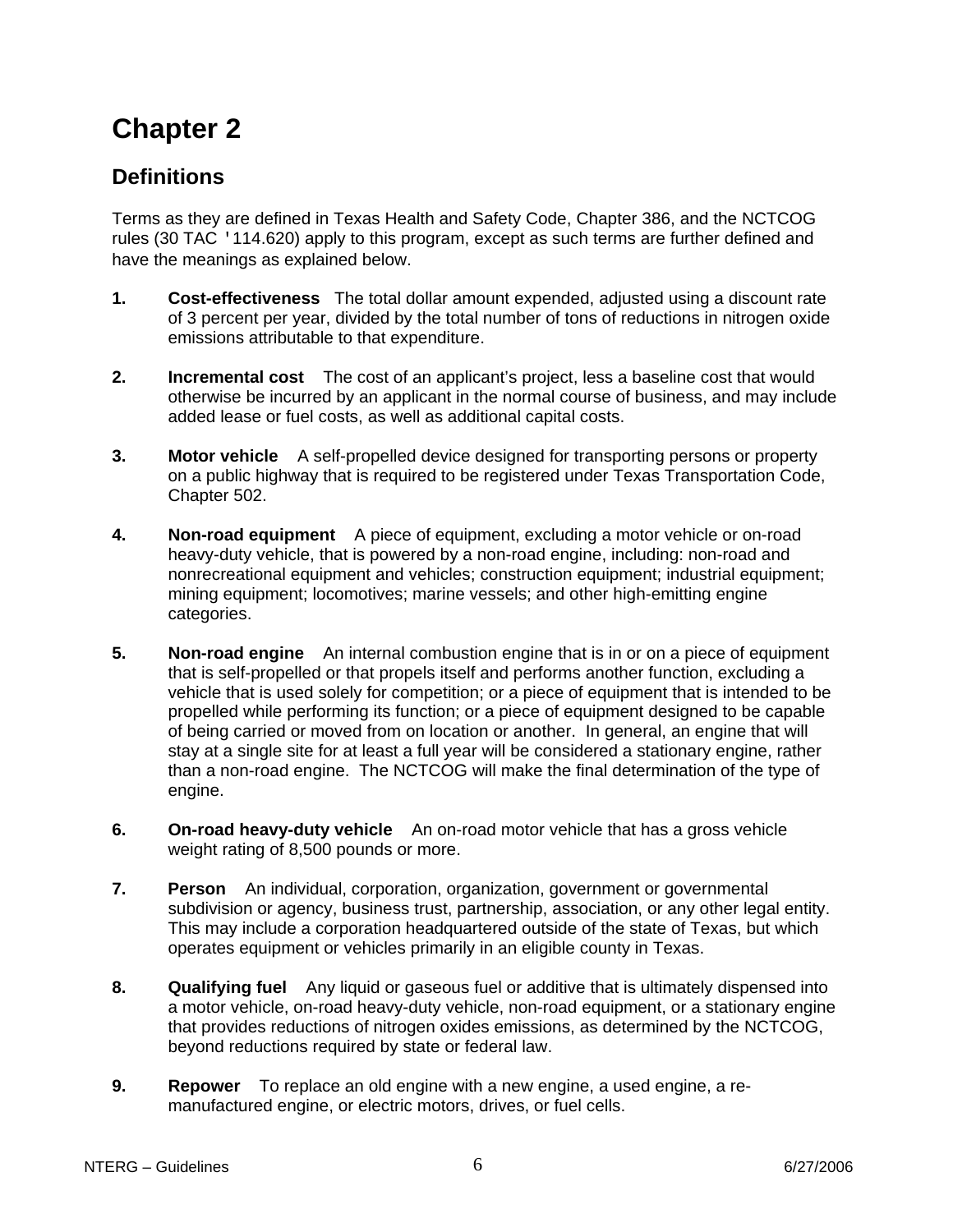- **10. Retrofit** To equip an engine and/or fuel system with new emissions-reducing parts or technology after the manufacture of the original engine and/or fuel system.
- **11. Stationary engine** An internal combustion engine used either in a fixed application or in a portable (transportable) application in which the engine will stay at a single site for at least a full year (12 consecutive months). The NCTCOG will make the final determination of the type of engine.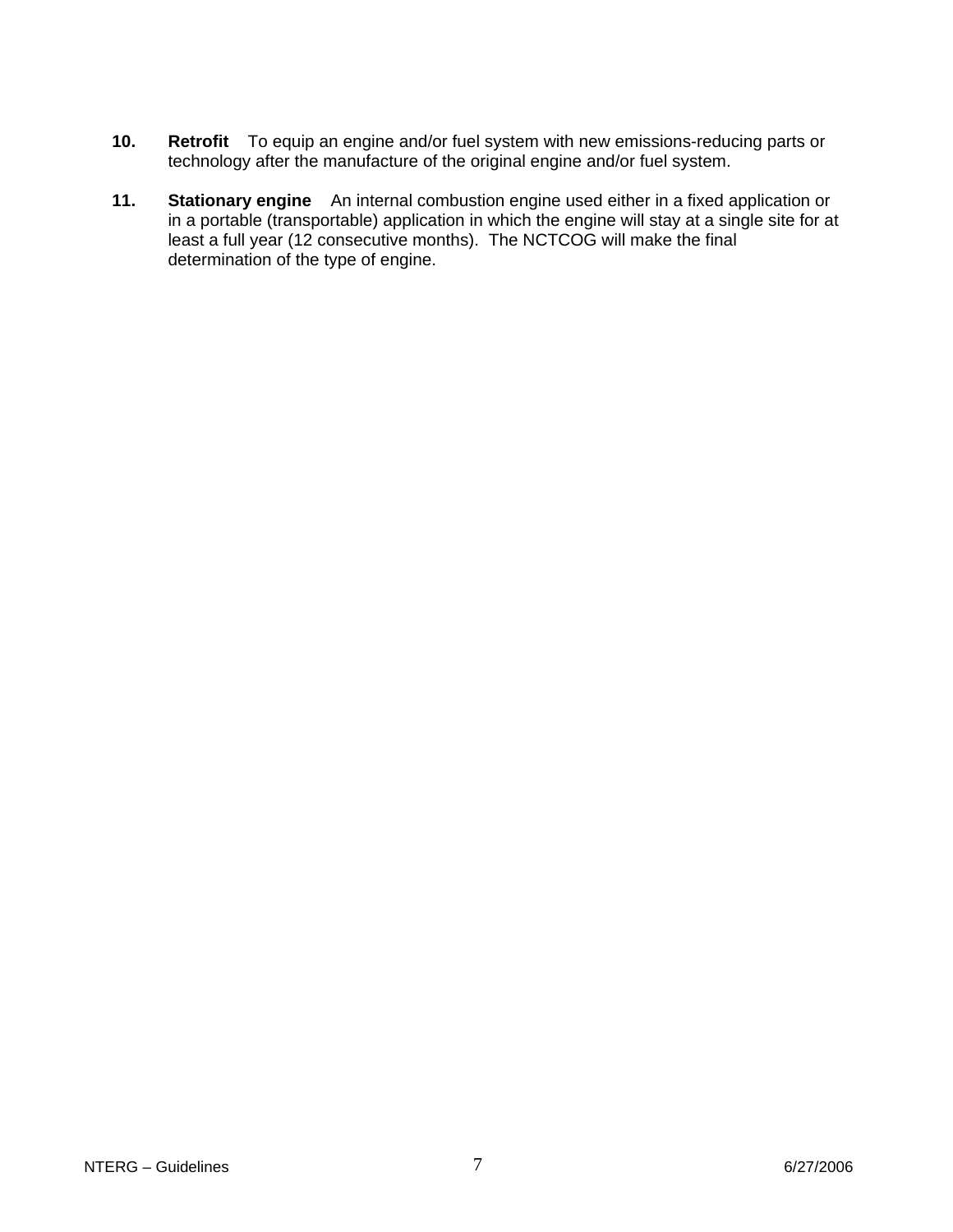# <span id="page-7-0"></span>**Eligible Applicants**

Applicants are potentially eligible for incentive funding if they operate or plan to operate on-road heavy-duty vehicles, non-road equipment, or stationary engines primarily in one or more of the nonattainment areas or other affected counties of the state (listed below), or who otherwise contribute to the state inventory of oxides of nitrogen (NOx) emissions. Applicants are potentially eligible for incentive funding.

For infrastructure activities, persons owning and operating the infrastructure in an eligible county may also be eligible for funding. For demonstration projects, persons may be eligible for funding if they own the technology to be demonstrated in an eligible county, or if they own the vehicles or equipment on which the technology will be demonstrated.

For particular funding periods, the NCTCOG may limit eligibility to certain types of applicants. The NCTCOG may also allow a person other than the owner or operator of the vehicle or equipment to apply for and receive a grant, as long as the grant-funded project supports activities that meet these guidelines and will help to achieve the goals of the TERP.

The counties eligible under this program include those counties within the nonattainment areas designated under the Federal Clean Air Act, '107(d), as well as other AAffected Counties@ identified in Texas Health and Safety Code, '386.001(2) and NCTCOG rules (30 TAC '114.629). The 41 *eligible counties* currently located within a nonattainment area or designated as an affected county are listed below. Any change to the list of affected counties in the statute and rules, or changes to the boundaries of the nonattainment areas, are incorporated by reference into this list, without requiring an amendment to these guidelines.

## **Table 3-1. Counties in Texas Eligible for TERP Program**

| Collin | Dallas   | Denton  | Ellis   |
|--------|----------|---------|---------|
| Hood   | Hunt     | Johnson | Kaufman |
| Parker | Rockwall | Tarrant |         |

The NCTCOG may limit funding under a grant period to eligible projects in only some of the eligible counties, based on the funding allocation decisions for that period.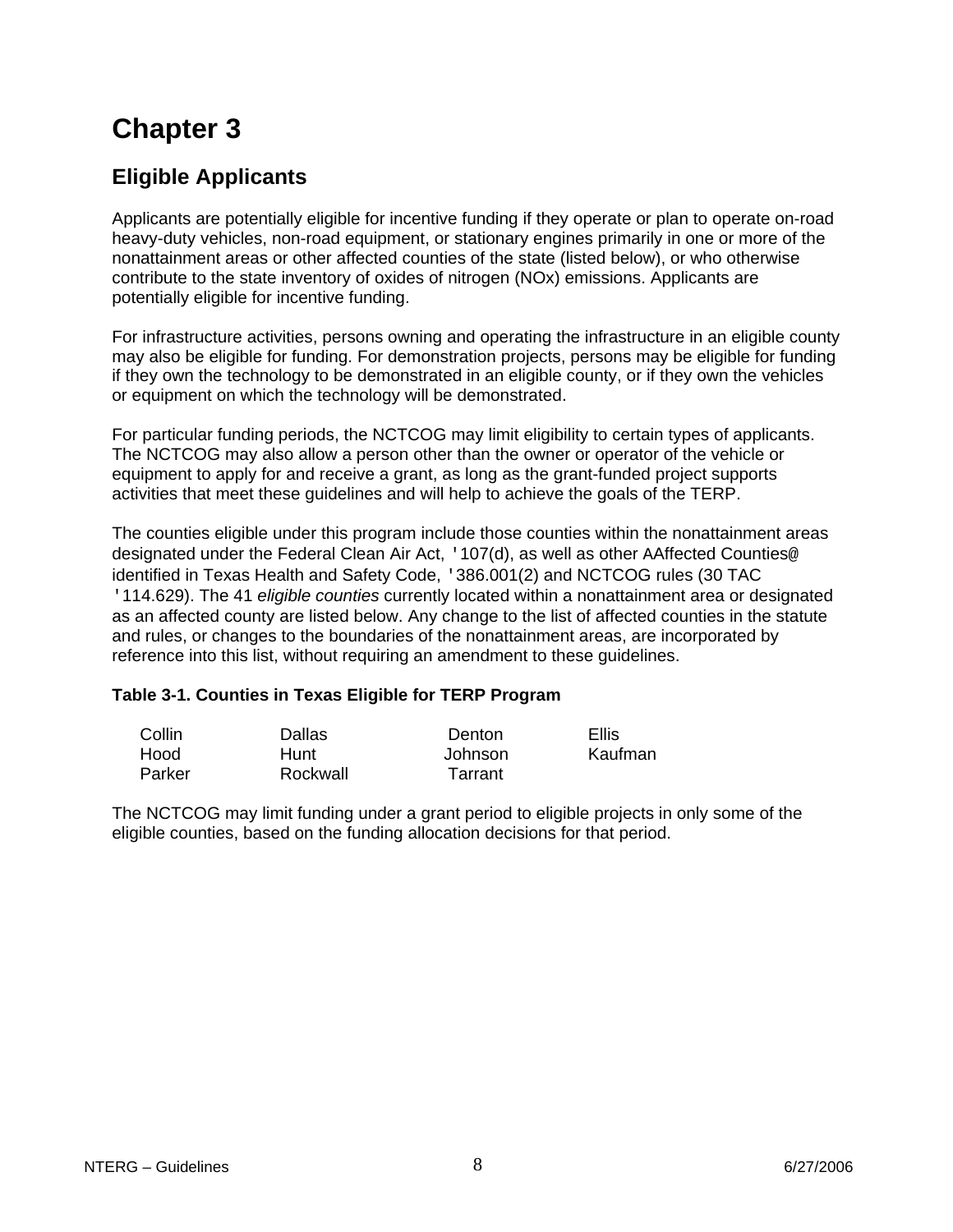# <span id="page-8-0"></span>**Eligible Activities**

Activities eligible for funding under this program are intended to reduce NOx emissions in eligible counties. NOx is usually a by-product of high-temperature combustion. Everyday functions, like driving a motor vehicle or operating heavy equipment, contribute to the creation of NOx. It reacts with volatile organic compounds (VOCs) in the presence of sunlight to form harmful ground-level ozone.

Activities that may be eligible under this program are outlined below. Vehicles and equipment used primarily for competition or recreational purposes are not eligible for funding under any of the project categories. The NCTCOG may more narrowly define or limit the types of eligible activities for a particular funding period. The criteria for each of these categories are contained in the subsequent chapters.

- **On-road heavy-duty vehicles** (8,500 lb or more)
	- o Purchase or lease
	- o Replacement
	- o Repower
	- o Retrofit or add-on of emission-reduction technology
	- **Non-road equipment**
		- o Purchase or lease
		- o Replacement
		- o Repower
		- o Retrofit or add-on of emission-reduction technology
	- **Marine vessels**
		- o Purchase or lease
		- o Replacement
		- o Repower
		- o Retrofit or add-on of emission-reduction technology
- **Locomotives**
	- o Purchase or lease
	- o Replacement
	- o Repower
	- o Retrofit or add-on of emission-reduction technology
- **Stationary engines**
	- o Purchase or lease
	- o Replacement
	- o Repower
	- o Retrofit or add-on of emission-reduction technology
- **Refueling infrastructure** (for qualifying fuel)
- **On-site electrification and idle reduction infrastructure**
- **On-vehicle electrification and idle reduction infrastructure**
- **Use of qualifying fuel**
- **Demonstration of new technology**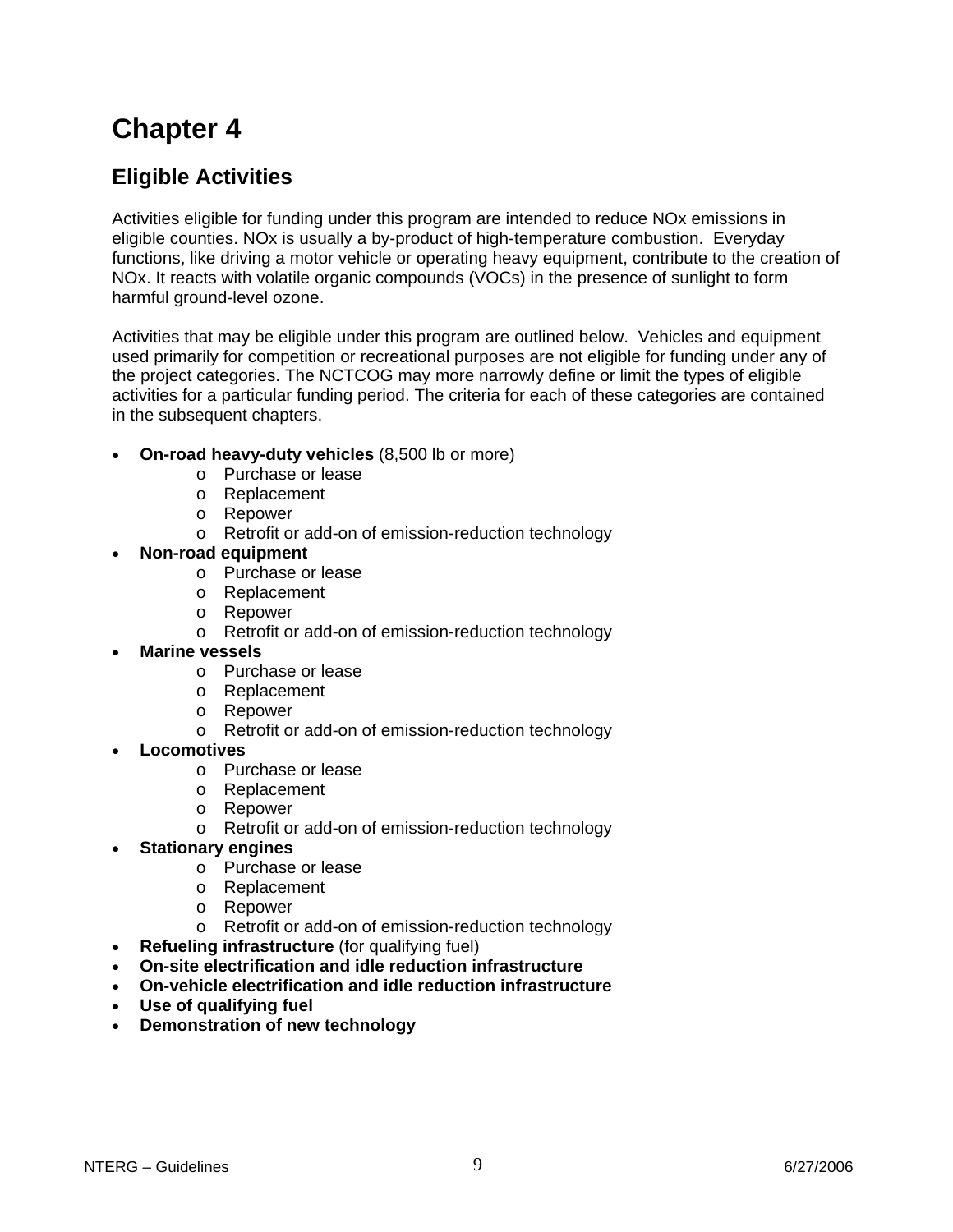# <span id="page-9-0"></span>**On-Road Heavy-Duty Vehicles**

This chapter contains the criteria for projects involving on-road heavy-duty vehicles. For the purposes of the TERP, vehicles with a gross vehicle weight rating (GVWR) of greater than 8,500 lb are considered to be heavy-duty vehicles. The majority of these vehicles are powered by compression-ignition (CI) internal combustion engines typically using diesel fuel. However, to the extent vehicles using other fuels qualify under the program criteria, those vehicles may also be eligible for funding, subject to decisions by the NCTCOG for particular funding periods.

The methods for calculating the NOx emission reductions for an on-road vehicle project are also included in this chapter. Most of the calculations will require input of a NOx emission factor applicable to the engine and/or vehicle. The emission standards and emission factors applicable to this program are provided in a *Technical Supplement*, which will be made available in conjunction with these guidelines. Examples of the calculations will also be available in the supplement, along with other materials prepared by the NCTCOG. Potential grant applicants should contact the NCTCOG for copies of the supplement and for questions about the applicable emission standards and emission factors.

## **Eligible Activities and Costs**

On-road heavy-duty vehicles with a gross vehicle weight rating (GVWR) of 8,500 lb or more are eligible for grants under this program. The eligible activities and costs under each project category are explained in this section. The NCTCOG may further limit the types of eligible activities, and may more narrowly define eligibility requirements under a particular funding period, as needed to best achieve the goals of the TERP.

### **Purchase or Lease of On-Road Heavy-Duty Vehicles**

This category is for the purchase or lease of *new* on-road heavy-duty vehicles.

For this category, the NCTCOG does not consider whether the applicant is replacing an existing vehicle, and the baseline for comparison of emissions is the current federal NOx emission standard for that vehicle.

To be eligible for funding, the new vehicle must be certified to emit at least 25 percent less NOx than required under the current federal standard for that vehicle. Certification means approved by the U.S. Environmental Protection Agency (EPA), the California Air Resources Board (CARB), or otherwise accepted by the NCTCOG.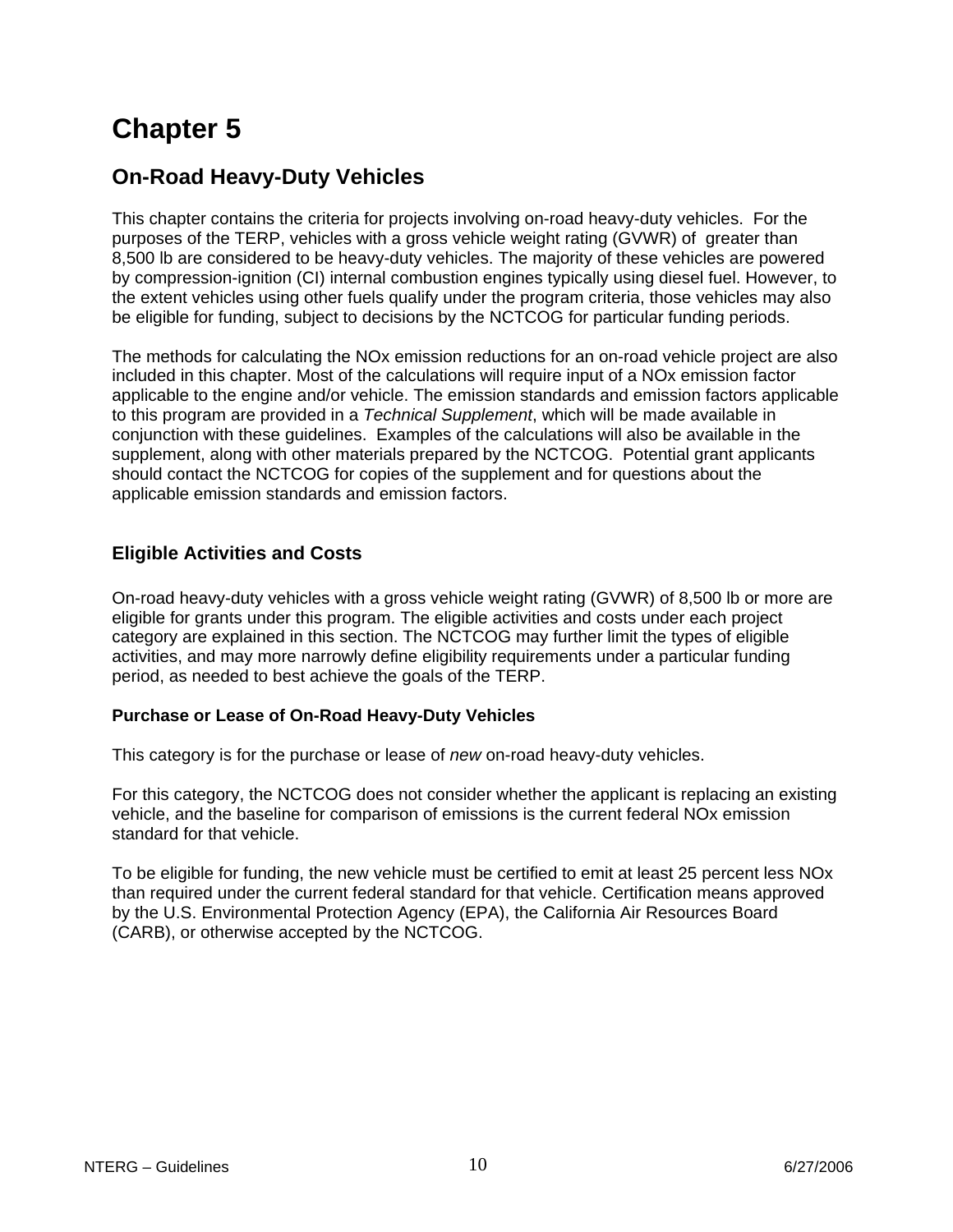A *lease* is considered the use and control of a new on-road heavy-duty vehicle, in accordance with a lease contract for a period of 12 or more consecutive months. The NCTCOG will reimburse the incremental costs of the lease. The incremental costs are those costs that are above the costs that would otherwise have been paid for the lease of a baseline vehicle.

A *purchase* is considered buying a new on-road heavy-duty vehicle. The NCTCOG will reimburse the incremental cost of the purchase. The incremental cost is the difference between the manufacturer's suggested retail price (MSRP), the documented dealer price of a baseline vehicle, or other appropriate baseline cost established by the NCTCOG, and the actual cost of the cleaner vehicle.

For new purchases, not less than 75 percent of the annual use of the vehicle projected for the five years following the purchase must be projected to take place in one or more of the eligible counties. Leases must be for at least one year, and 75 percent of the annual use over the lease period must be projected to take place in one or more of the eligible counties. Annual use will be measured by either miles of operation or fuel consumption.

#### **Replacement of On-Road Heavy-Duty Vehicles**

This category is for the replacement of an on-road heavy-duty vehicle with a new or newer onroad heavy-duty vehicle.

For a replacement project, the NCTCOG will evaluate whether the vehicle being replaced would have otherwise been used in the eligible counties for the period within which the emission reductions will be claimed. Standards that apply include **all** of the following:

- 1. The applicant must have owned the vehicle for a minimum of two years immediately preceding the grant application.
- 2. Unless otherwise approved by the NCTCOG, the vehicle must have been registered and used in the DFW region for the preceding two years.
- 3. The vehicle must be in operating condition, or, if repairs are needed, it must be shown that the vehicle can be repaired to operating condition.
- 4. The vehicle must have a current safety inspection (if a safety inspection is required for that vehicle and use).

Additional documentation to verify that the vehicle would have been used within the eligible counties may be required.

The replacement vehicle must be certified to emit at least 25 percent less NOx than the vehicle being replaced. Certification means approved by the EPA, the CARB, or otherwise accepted by the NCTCOG.

The replacement vehicle should also be intended for use in the same application or vocation (for example, long haul, regional delivery) as the vehicle being replaced.

The applicant must agree to either destroy or render permanently inoperable the old vehicle (including the engine) within 90 days of purchasing the replacement vehicle. In lieu of scrapping the old vehicle, the NCTCOG may consider on a case-by-case basis, evidence that the vehicle will be transferred, sold, or otherwise disposed of outside of Texas, and will not be brought back into Texas. A certification of the disposition of the old vehicle must be provided, using forms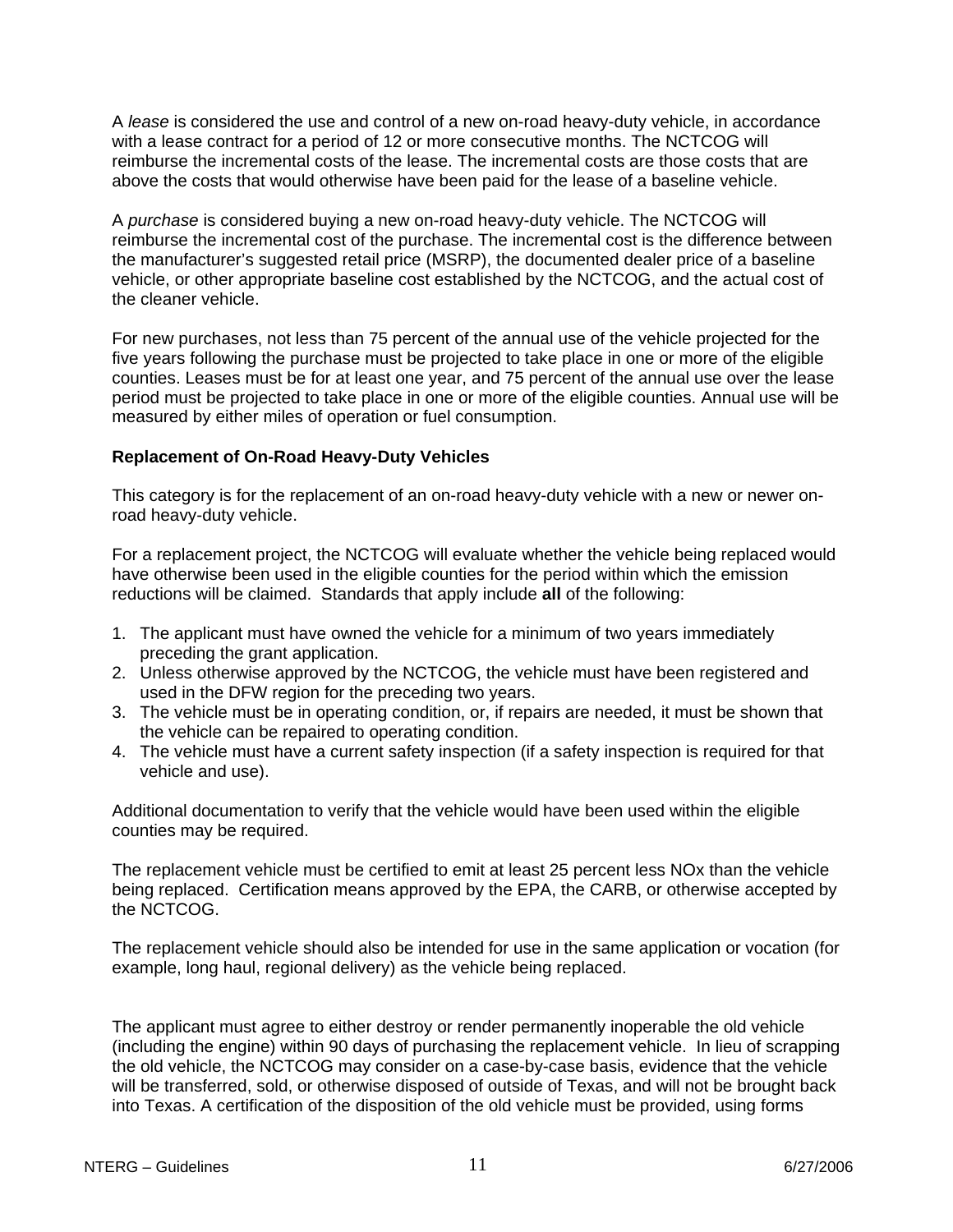provided by the NCTCOG. In some cases, a certified or duplicate Texas Salvage Vehicle Title or Non-repairable Vehicle Title may be accepted as evidence that the vehicle has either been scrapped or designated for scrappage.

The grant recipient may be eligible for reimbursement of costs associated with the purchase or lease of the replacement vehicle, not to exceed an incentive amount that results in a costeffectiveness of \$5,500 or less per ton of NOx reduced. The NCTCOG may further limit the incentive amounts to a cost-effectiveness lower than \$5,500 per ton for particular funding periods, as needed to best achieve the goals of the TERP.

The total incentive amount also must not exceed the cost of the replacement vehicle, minus the scrappage value or, if approved by the NCTCOG, the trade-in or sale value of the old vehicle. If the vehicle is in need of repairs to bring it to operating condition, the estimated cost of those repairs must also be subtracted from the cost of the replacement vehicle, to determine the incremental cost that could be reimbursed.

Not less than 75 percent of the annual usage projected for the five years immediately following the purchase of the replacement vehicle must be projected to take place in one or more of the eligible counties. Annual usage will be measured by either miles of operation or fuel consumption.

### **Repower of On-Road Heavy-Duty Vehicles**

This category is for the replacement of an existing engine on an on-road heavy-duty vehicle with a new, rebuilt, or remanufactured engine.

The engine must be certified to emit 25 percent less NOx than the engine being replaced, based on the federal standard for that engine. Certification means approved by the EPA, the CARB, or otherwise accepted by the NCTCOG.

Repowers resulting in any alteration from an original configuration of a vehicle or engine must comply with the provisions of EPA Memorandum 1A (Memo 1A), related to ensuring that altered vehicles and engines continue to meet required emission standards. Copies of Memo 1A are available from the EPA and the NCTCOG, and will be made available on the NCTCOG Web site.

Eligible rebuilt or remanufactured engines must use original engine manufacturer (OEM) components only and be purchased from the OEM or its authorized dealers and distributors. The NCTCOG may accept engines provided by other entities not connected with the OEM, subject to a case-by-case determination.

The NCTCOG will reimburse the incremental cost of the purchase and installation of the replacement engine. The incremental cost is the cost to purchase and install the replacement engine and associated equipment, minus the scrappage value, or, if approved by the NCTCOG, the trade-in or sale value of the old engine.

Expenses for in-house labor and travel will not be covered. Costs that may be reimbursed, subject to approval by the NCTCOG, include: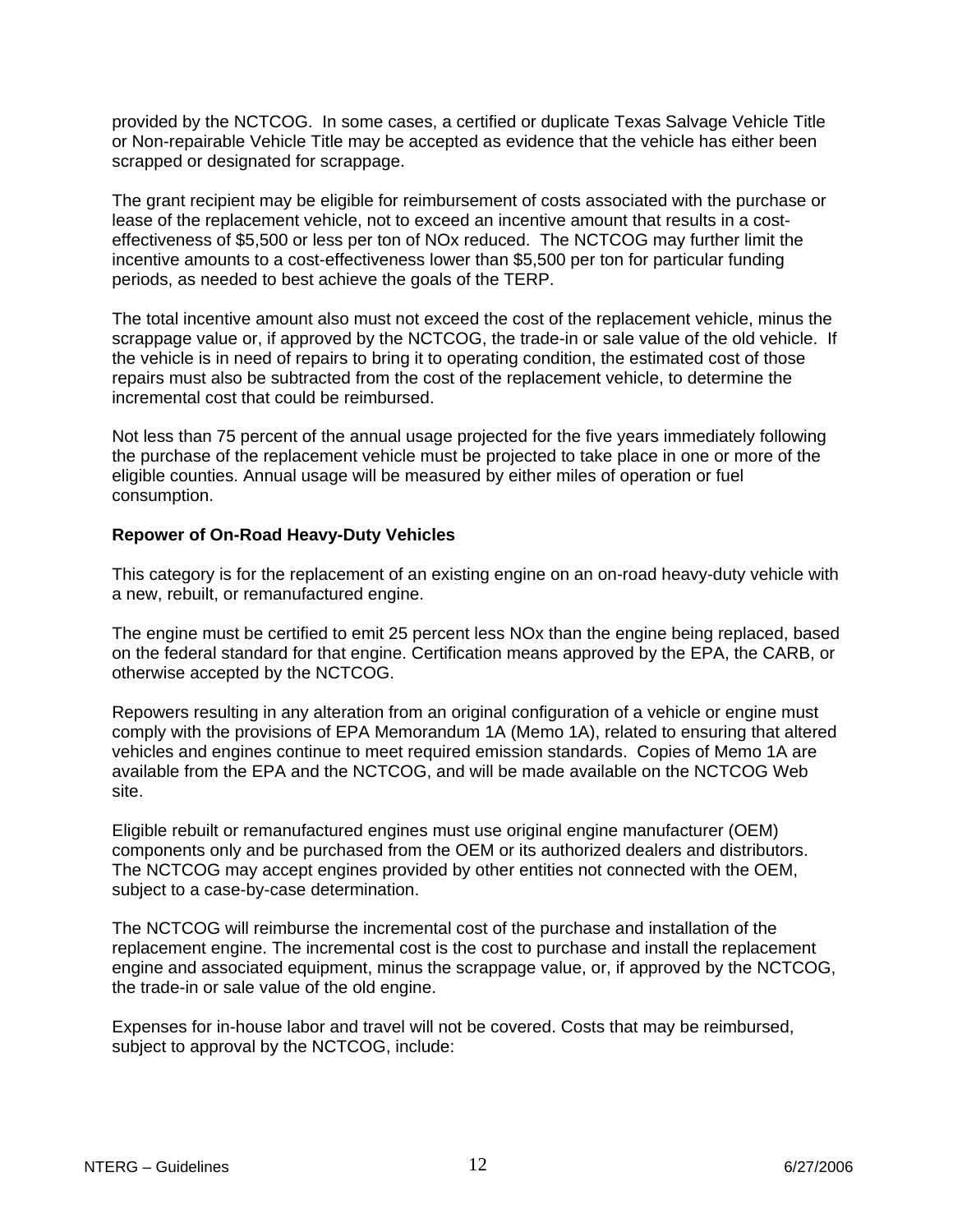- invoice cost of the new engine, including sales tax and delivery charges;
- invoice cost of additional equipment that must be installed with the new engine;
- associated supplies directly related to the installation of the engine;
- costs to remove and dispose of the old engine;
- installation costs;
- reengineering costs, if the vehicle or equipment must be modified for the new engine to fit; and
- other costs directly related to the project, subject to approval by the NCTCOG.

The applicant must agree to either destroy or render permanently inoperable the old engine within 90 days of purchasing the replacing the engine. In lieu of scrapping the old engine, the NCTCOG may consider on a case-by-case basis, evidence that the engine will be transferred, sold, or otherwise disposed of outside of Texas, and will not be brought back into Texas. A certification of the disposition of the old vehicle must be provided.

Not less than 75 percent of the annual usage of the vehicle projected for the five years following the repower must be projected to take place in one or more of the eligible counties. Annual usage will be measured by either miles of operation or fuel consumption.

#### **Retrofit or Add-On of Emission-Reduction Technology**

This category is for the retrofit of an existing engine on an on-road heavy-duty vehicle, or adding on devices to the vehicle.

To be eligible for funding, the retrofit or add-on systems must be certified or verified to emit at least 25 percent less NOx than the engine prior to the retrofit or add-on. Certification or verification means approved by the EPA, the CARB, or otherwise accepted by the NCTCOG.

Retrofits and add-on activities resulting in any alteration from an original configuration of a vehicle or engine must comply with the provisions of EPA Memorandum 1A (Memo 1A), related to ensuring that altered vehicles and engines continue to meet required emission standards. Importantly, aftermarket systems for converting a vehicle and engines to alternative fuel operation must comply with EPA certification requirements under Memo 1A. Copies of Memo 1A are available from the EPA and the NCTCOG, and will be made available on the NCTCOG Web site.

The NCTCOG will reimburse the incremental cost of the purchase and installation of the retrofit and/or add-on technology. If the engine is to be rebuilt to install the emission-reduction devices, the incremental cost is the difference between the cost of rebuilding the existing engine and the cost of rebuilding the engine to include the retrofit or add-on technology. If the engine does not need to be rebuilt in conjunction with installing the new technology, then the incremental cost will be the full cost of purchasing and installing the technology.

Expenses for in-house labor and travel will not be covered. Costs that may be reimbursed, subject to approval by the NCTCOG, include:

- invoice cost of the retrofit kit or add-on devices, including sales tax and delivery charges;
- associated supplies directly related to the installation of the devices:
- installation costs;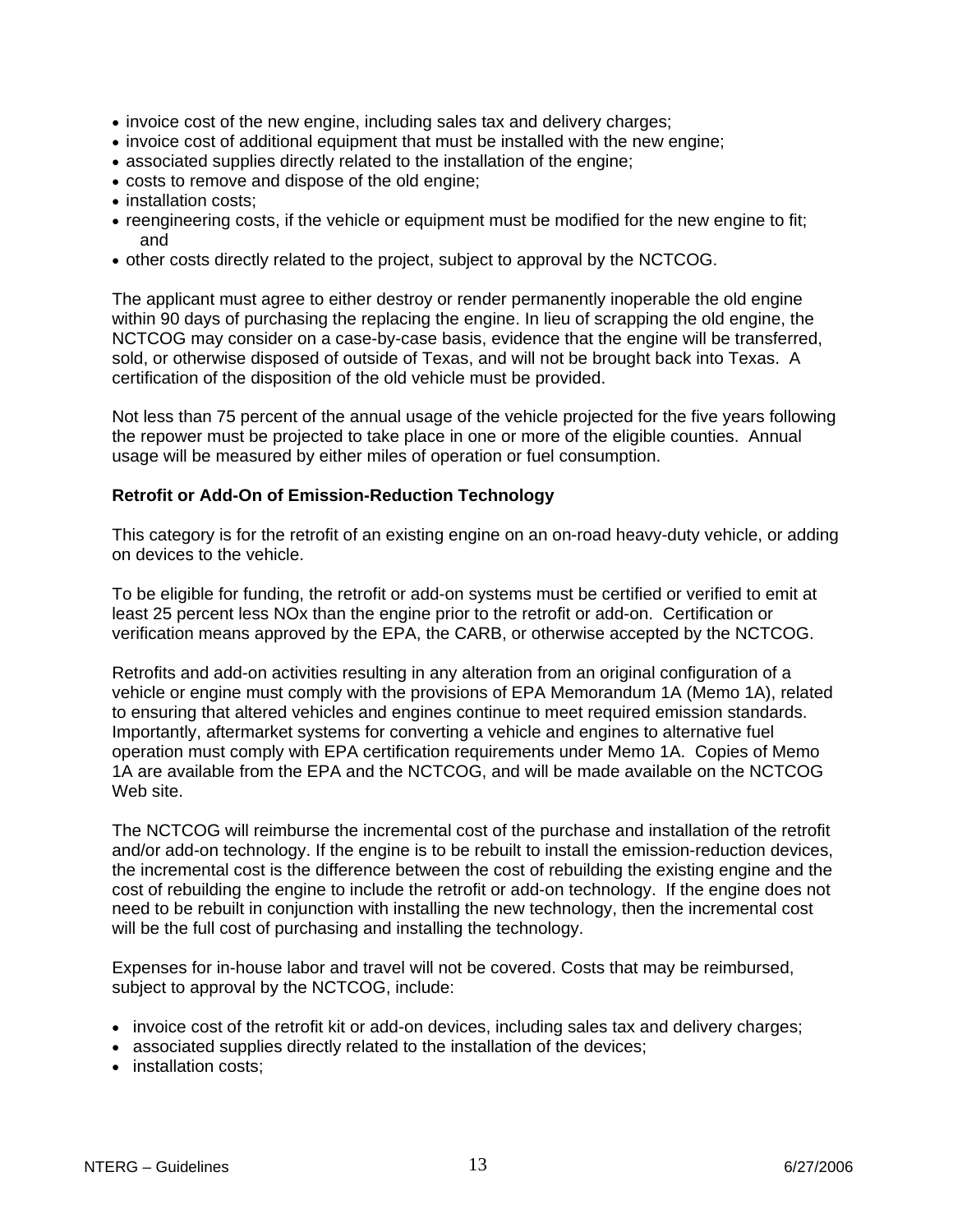- <span id="page-13-0"></span>• reengineering costs, if the vehicle or equipment must be modified for the retrofit or add-on devices to be installed and used; and
- other costs directly related to the project, subject to approval of the NCTCOG.

Not less than 75 percent of the annual usage of the vehicle projected for the five years following the retrofit or add-on installation must be projected to take place in one or more of the eligible counties. Annual usage will be measured by either miles of operation or fuel consumption.

### **Project Criteria**

In addition to the eligibility criteria previously presented, the following list of criteria applies to projects involving on-road heavy-duty vehicle activities. The NCTCOG may impose additional criteria, and may more narrowly define the criteria established in this guide, under a particular funding period, as needed to best achieve the goals of the TERP.

- One or more eligible *activities* may be included under one *project* application.
- Vehicles and equipment used primarily for competition or recreational purposes are not eligible for funding under any of the project categories.
- On-road heavy-duty vehicle activities must provide a NOx emission reduction compared to baseline NOx emissions. The NOx emissions of vehicles, engines, and retrofit/add-on devices used to achieve the emission reductions must be certified or verified by the EPA, the CARB, or otherwise accepted by the NCTCOG. In situations where the model year of the vehicle and the model year of the existing engine are different, such as a vehicle that has already had the engine replaced with a newer engine, the model year of the engine must be used to determine the baseline emission standard for emission-reduction calculations. The application of the 25 percent reduction criteria for each type of activity is explained below.
	- o **Purchases and leases.** Purchases and leases are allowed based on what year the purchase or lease is completed. At a minimum, the vehicle and engine being purchased or leased must be certified to emit at least 25 percent less NOx than the current federal NOx emission standard for that vehicle.
	- o **Replacements.** The replacement vehicle and engine must have been certified to emit at least 25 percent less NOx than the vehicle being replaced. For example, if you want to replace a 1989 bus with a 1999 bus, the replacement bus and engine must have been certified to emit 25 percent less NOx than the 1989 emission standard.
	- o **Repowers.** The replacement engine must be certified to emit at least 25 percent less NOx than the engine being replaced.
	- o **Retrofits and add-ons.** Emission standards for retrofit and add-on activities are based on the year of the engine being retrofitted. The retrofit or add-on technology must be certified or verified to emit at least 25 percent less NOx than the standard for the vehicle and engine being retrofitted. For example, if you want to retrofit the engine on your bus in 2002, and the bus engine was originally manufactured in 1996, then the retrofit kit must have been certified or verified to result in NOx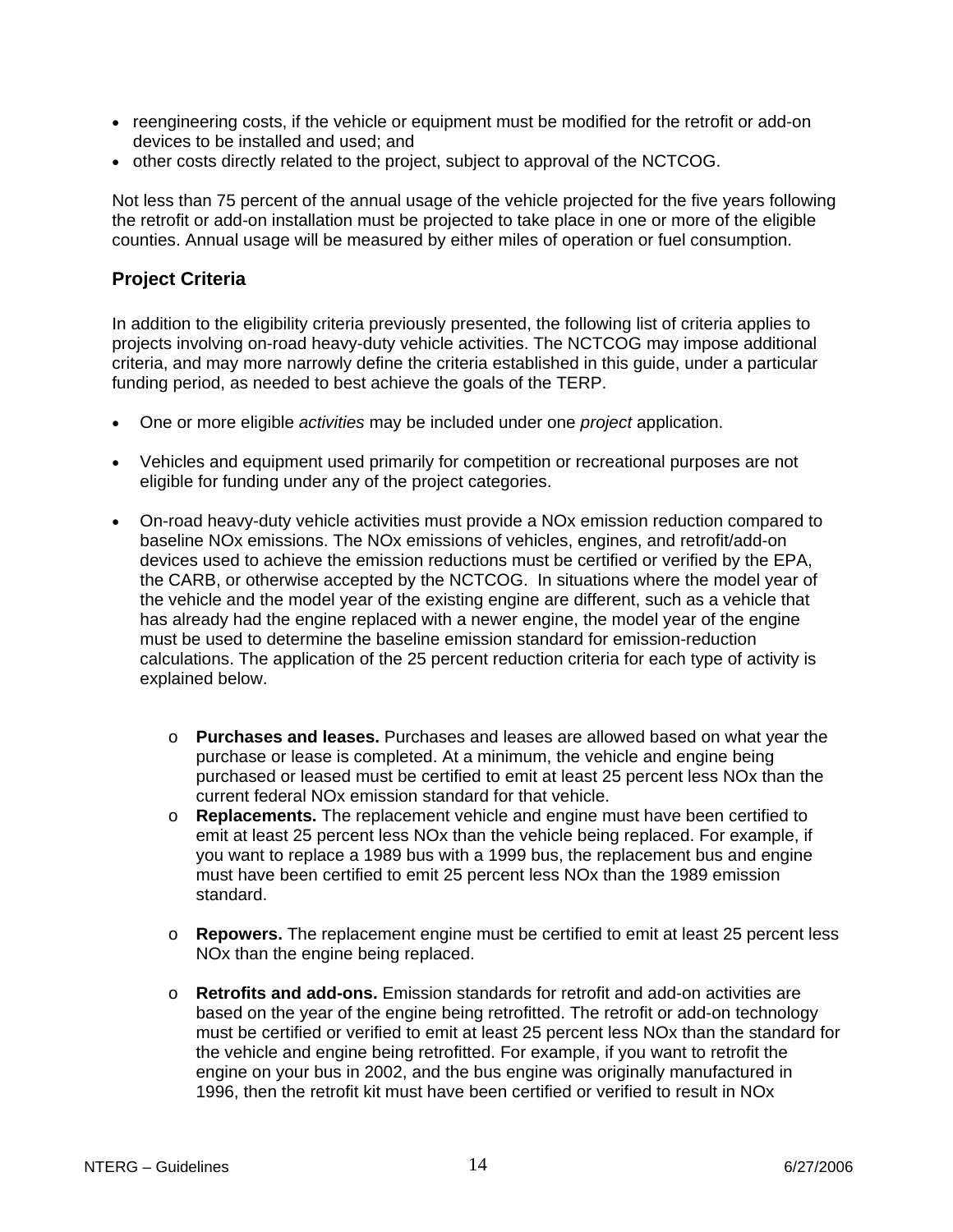emissions that are 25 percent less than the original (1996) certified emission level of the vehicle and engine.

- o **Combined technologies.** In instances where two technologies are combined on the same vehicle and/or engine (for example, repower plus retrofit), the NCTCOG may consider the combined reductions from the two technologies in meeting the 25 percent requirements. This decision will be solely at the discretion of the NCTCOG, and will be based on a determination that the combination of the two technologies will result in a permanent reduction in emissions of at least 25 percent.
- The cost-effectiveness of a project, other than a demonstration project, must not exceed \$5,500 per ton of NOx emissions reduced in the eligible counties for which the project is proposed. Individual activities included under a single project application may exceed this amount, but the combined project must meet the cost-effectiveness standard.
- Infrastructure activitiesCincluding infrastructure costs that are part of a broader repower, retrofit, replacement or add-on projectCare excluded from the cost- effectiveness limit of \$5,500 per ton.
- An activity is not eligible if it is required by any state or federal law, rule, regulation, memorandum of agreement, or other legally binding document. However, this restriction does not apply to an otherwise qualified activityCregardless of the fact that the state implementation plan assumes that the change in equipment, vehicles, or operations will occurCif, on the date the grant is awarded, the change is not required by any state or federal law, rule, regulation, memorandum of agreement, or other legally binding document. This restriction also does not apply to the purchase of vehicles or equipment that is required only by local law or regulation, or by corporate or controlling board policy of a public or private entity. Demonstration projects used to demonstrate a technology that may be used to comply with an emission reduction requirement may be funded, as long as the reductions directly attributable to the demonstration project are not used to comply with those requirements.
- The incremental cost of the proposed activity must be reduced by the value of any existing financial incentive that directly reduces the cost of the proposed activity, including tax credits or deductions, other grants, or any other public financial assistance.
- In the areas of the state where Texas Low Emission Diesel (TxLED) must be provided by suppliers beginning April 1, 2005, the baseline and reduced emission rate calculations, for diesel engine usage after March 2005 must be adjusted using a correction factor, in addition to any other calculation adjustments.

## **Figure 5-1. Correction Factor for TxLED**

The TCEQ has adopted rules (30 TAC '114.312 to '114.319) requiring that beginning on April 1, 2005, diesel fuel sold or supplied for use in compressionignition engines in certain counties in Texas must meet new low emission diesel (TxLED) standards.

The counties affected by the new TxLED requirements currently include all of the counties eligible for TERP incentive funding, as listed in Chapter 3, except for El Paso County.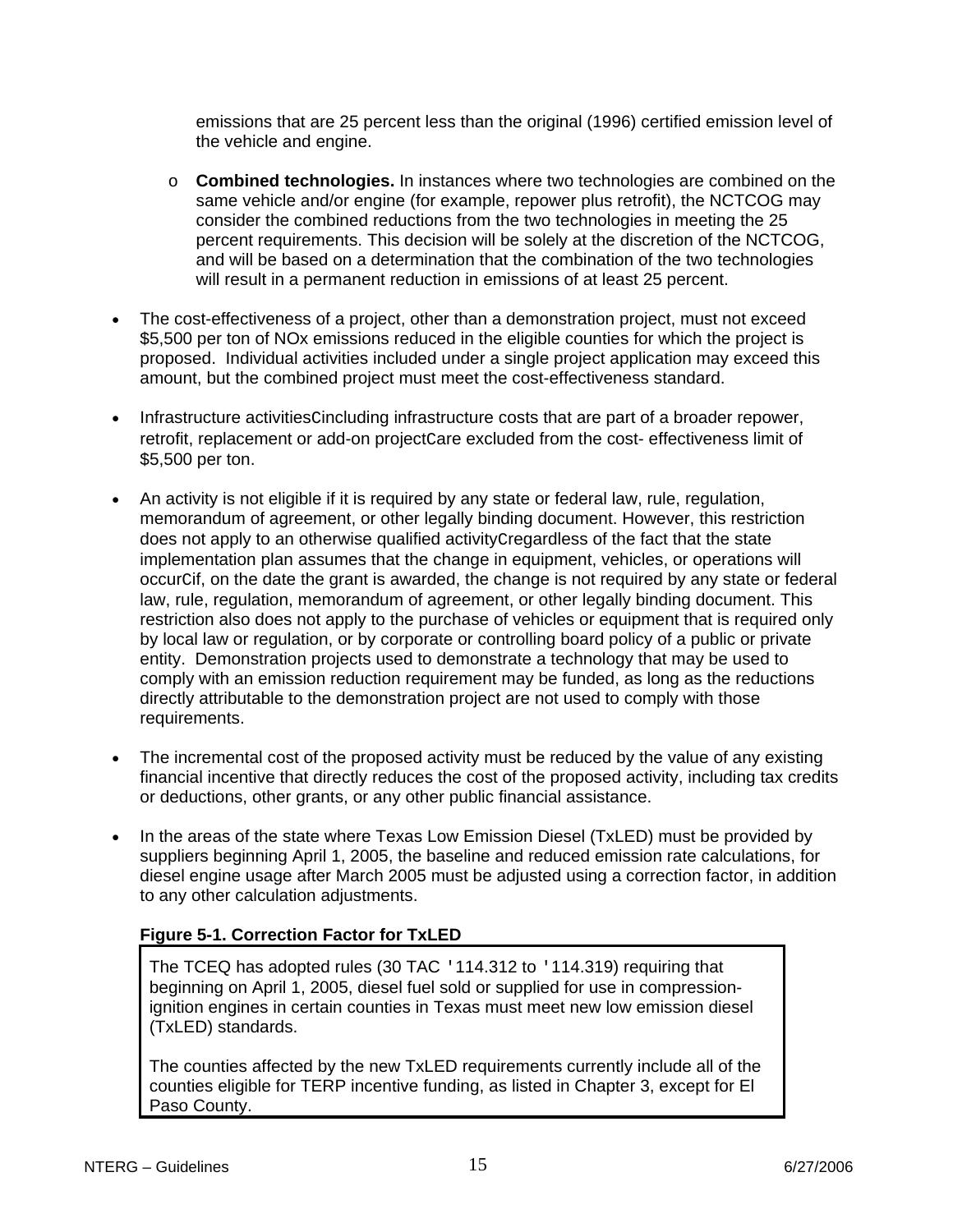The new requirements set a maximum aromatic hydrocarbon content standard of 10 percent by volume per gallon. The requirements also set a minimum cetane number for TxLED of 48.

The TxLED requirements are intended to result in reductions in NOx emissions from diesel engines. Currently, reduction factors of **5.7 percent** (0.057) for onroad use and **7.0 percent** (0.07) for non-road use have been accepted as estimates for use of TxLED. However, this reduction estimate is subject to change, based on the standards accepted by the EPA for use in the Texas State Implementation Plan (SIP). The NCTCOG will identify the appropriate reduction factor to use in the *Technical Supplement* prepared to support these guidelines.

**On-road:** *TxLED Correction Factor = 1 - (0.057)* **Non-road:** *TxLED Correction Factor = 1 - (0.070)*

- An activity involving a new emission-reduction measure that would otherwise generate marketable credits under state or federal emissions reduction credit averaging, banking, or trading programs is not eligible for funding under this program unless:
	- $\circ$  the activity includes the transfer of the reductions that would otherwise be marketable credits to the state implementation plan or the owner or operator as provided under '386.056, Texas Health and Safety Code; and
	- o the reductions are permanently retired.
- For repower activities, eligible rebuilt or remanufactured engines must use original engine manufacturer (OEM) components only and be purchased from the OEM or its authorized dealers and distributors. The NCTCOG may accept engines and components provided by other entities not connected with the OEM, subject to a case-by-case determination.
- For activities other than leases, the activity life must be for at least five years. Not less than 75 percent of the annual usage of the vehicle projected for the activity life must be projected to take place in one or more of the eligible counties. Leases must be for at least one year, and 75 percent of the annual usage over the lease period must be projected to take place in one or more of the eligible counties.
- For most on-road vehicles, annual usage will be measured using miles of operation. For refuse vehicles and street sweepers operating in stop-and-go applications, fuel consumption normally should be used as the usage factor. The NCTCOG may consider using either miles of operation or fuel consumption for particular applications, but on a case-by-case basis.
- Applicants should refer to the *Technical Supplement* to these guidelines for the maximum acceptable activity life established by the NCTCOG for each type of activity.
- Applicants must agree to monitor the use of the grant-funded vehicles, equipment, infrastructure, and/or fuel, and to report to the NCTCOG for the life of each grant-funded activity.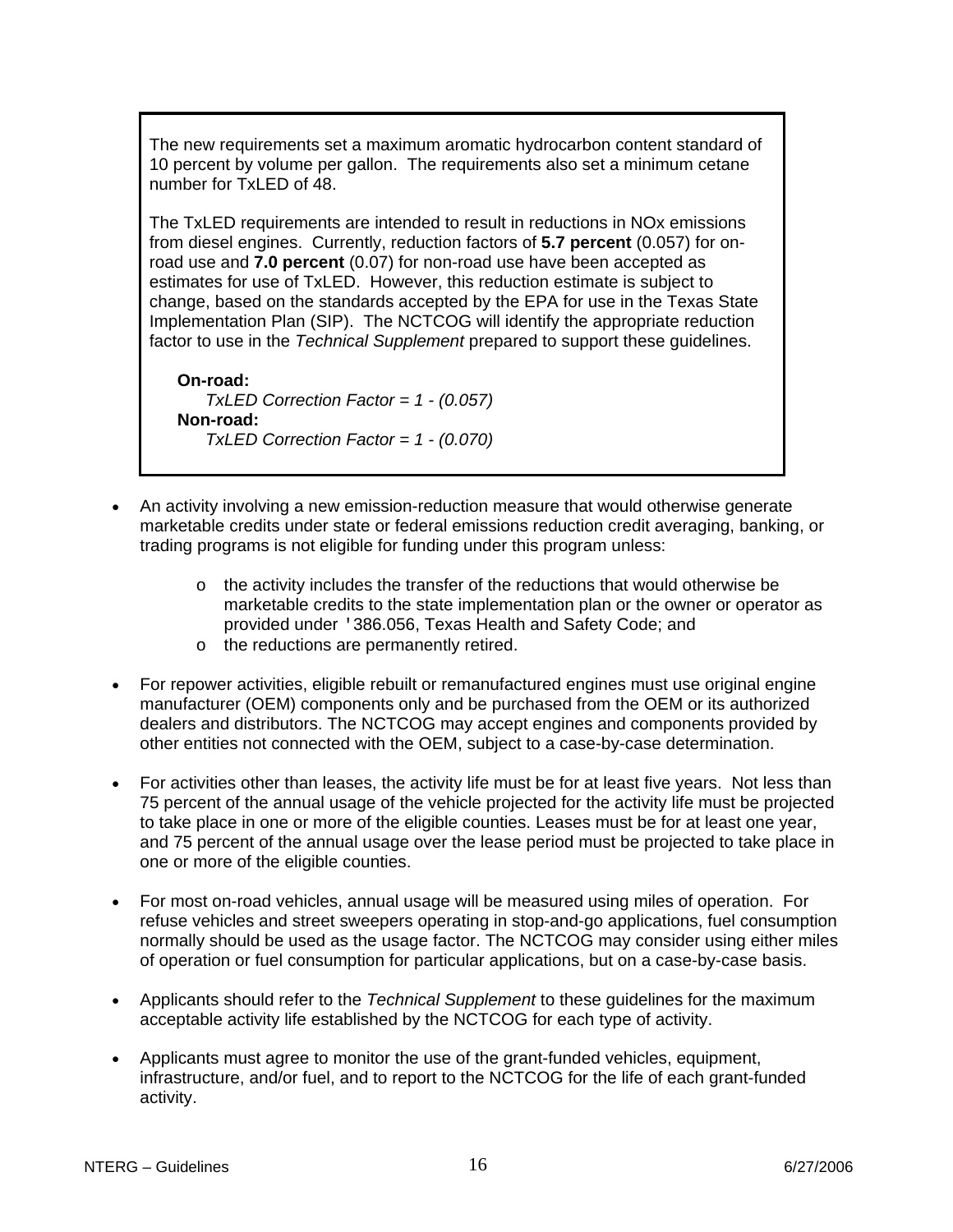- <span id="page-16-0"></span>• Applicants must also agree to notify the NCTCOG of any changes during the life of the following activities: termination of use; change in use, sale, transfer, or accidental or intentional destruction of grant-funded vehicles or equipment; or change in use of the qualifying fuel.
- The NCTCOG may impose additional criteria for certain projects and funding periods, consistent with these guidelines.

## **NOx Emission Standards**

The baseline NOx emission standards for this program will be the federal standard for NOx emissions applicable to the type of engine and model year of vehicle. The federal NOx emission standards for on-road (highway) heavy-duty engines are listed in the *Technical Supplement*  available from the NCTCOG. Potential grant applicants should consult with the NCTCOG to ensure that the appropriate baseline standards are used.

## **Calculating NOx Emission Reductions**

In general, the emission-reduction benefit represents the difference in the emission level of a baseline vehicle/engine and a reduced-emission vehicle/engine. In situations where the model year of the vehicle chassis and the model year of the existing engine are different, the model year of the engine must be used to determine the baseline emissions for benefit calculations. The emission level is calculated by multiplying an emission factor, an activity level, and a conversion factor, if necessary. Because conversion factors and the activity levels may be expressed in different units for the existing and replacement engines, the emission levels for the baseline and reduced-emission vehicles/engines should be calculated separately and then differences taken to determine emission reductions.

Different types of on-road vehicles operate very differently. For most on-road applications, the activity level should be established by the annual mileage. Refuse haulers (garbage trucks) and street sweepers are an exception to this, and the activity level should be determined based on annual fuel consumption. Emission-reduction calculations should be consistent with the type of records maintained over the life of each activity.

### **Calculation of NOx Emission Reductions Using Annual Mileage**

#### See *Technical Supplement for On-Road Heavy-Duty Vehicles.*

For retrofit and add-on activities, as well as other activities, where the emission reductions are based on a percentage reduction from the baseline, the certified/verified percentage reduction factor can be applied to the applicable emission factor to determine the reduced NOx emission factor.

Alternatively, for activities where the emissions of the new or replacement engine are certified at a specific emissions level (g/bhp-hr), such as purchases or repowers, a conversion factor is needed to determine an appropriate emissions factor in grams per mile. Appropriate conversion factors, to convert g/bhp-hr to g/mile, are included in the *Technical Supplement* available from the NCTCOG.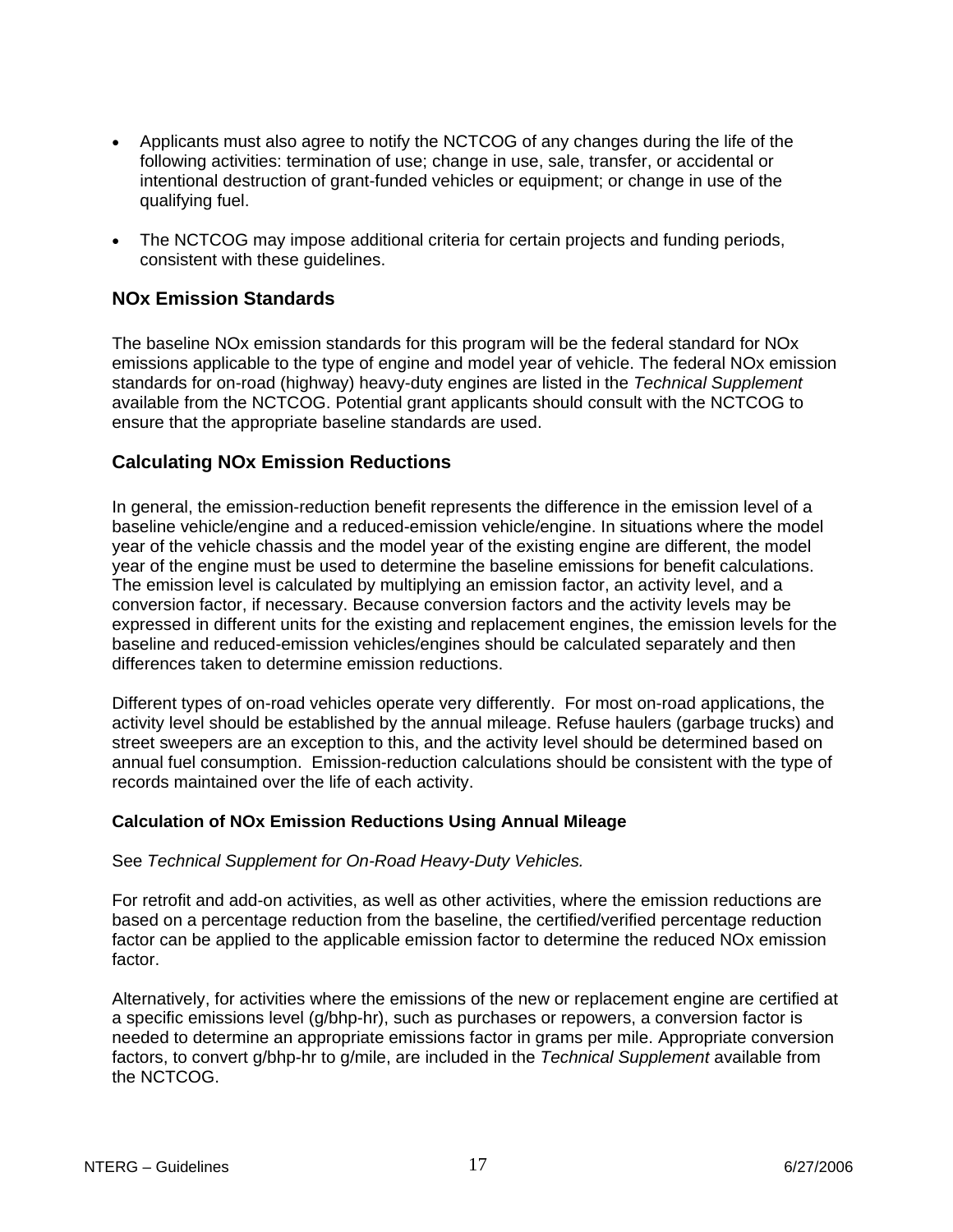### <span id="page-17-0"></span>**Calculation of NOx Emission Reductions Using Annual Fuel Use**

Refuse vehicles and street sweepers operating predominantly in stop-and-go applications accrue low mileage, yet intermittently operate at high load during compaction or sweeping mode. Therefore, annual fuel use is a more appropriate emission factor to use for these vehicles. Alternatively, an applicant may base the emission reductions on annual mileage for these types of vehicle uses, provided sufficient supporting documentation is submitted as determined by the NCTCOG.

If annual fuel consumption is the basis for the emission reductions, an energy consumption factor is used to convert g/bhp-hr to g/gal of fuel used. There are two ways of calculating an engine-specific energy consumption factor:

- 1. divide the hp of the engine by the fuel economy in units of gal/hr; or
- 2. divide the density of the fuel by the brake-specific fuel consumption of the engine.

While actual fuel receipts or other documentation may support the annual fuel consumption for a baseline engine, the annual fuel consumption of the new vehicle or engine is an estimated proportion to the change in the energy consumption factor.

Heavy-duty diesel engines typically have a brake-specific energy consumption of 6,500 to 7,000 Btu (British thermal unit) per hp-hour on the certification cycle. Diesel fuel has an energy density of about 18,000 Btu/lb and a mass density of 7.0 lb/gallon. This results in an energy consumption factor of about 18.5 hp-hour/gallon of fuel consumed, which should be used as the default for refuse vehicles operating predominantly in stop-and-go applications.

Default fuel consumption rate factors may be included in the *Technical Supplement* to these guidelines.

## **Calculating Cost-Effectiveness**

Only the amount of incentive funds requested under the program can be used in costeffectiveness calculation for on-road heavy-duty vehicles. The incremental costs for each activity must be reduced by the value of any existing financial incentive that directly reduces the cost of the proposed activity, including tax credits or deductions, other grants, or any other public financial assistance.

To determine the cost-effectiveness of an activityCwith the exception of qualifying fuel activitiesCthe incentive amount for the activity included in the project must be amortized over the activity life designated by the applicant, with a discount rate of 3 percent.

The following amortization formula yields a *capital recovery factor* (CRF).

capital recovery factor (CRF) =  $[(1 + i)^n (i)] / [(1 + i)^n B]$ 

where,  $i =$  discount rate (3 percent)  $n =$  activity life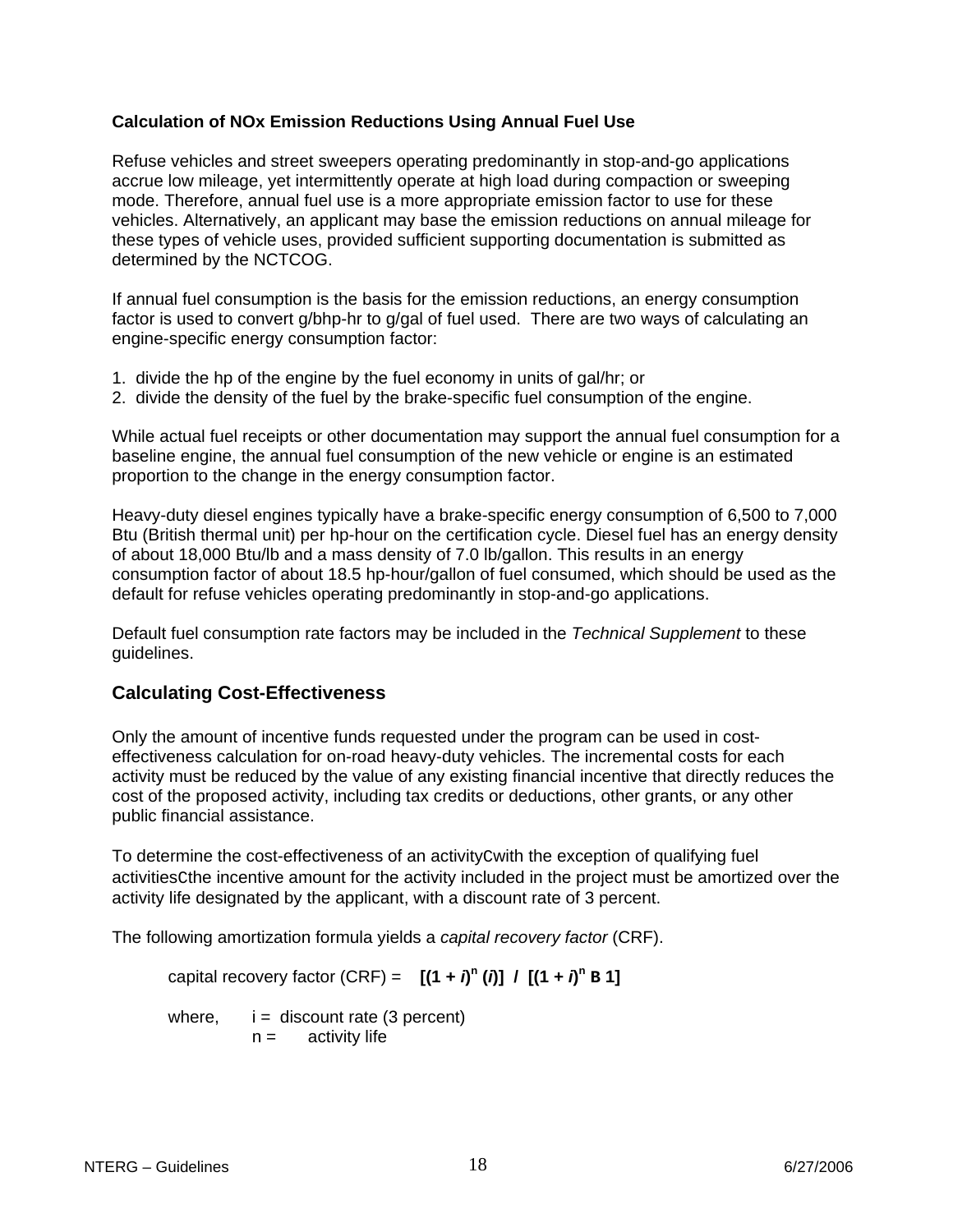The discount rate of 3 percent reflects the opportunity cost of public funds. This is the level of earning that reasonably could be expected by investing state funds in various financial instruments, such as U.S. Treasury securities.

The incentive amount should be multiplied by the incremental cost, or incentive amount requested to determine the annualized cost.

 *Incremental Cost x CRF = Annualized Cost*

Capital recovery factors for use in calculations for up to 20 years are presented in Table 5-1.

| <b>Activity</b><br>Life |       | $\overline{2}$ | 3     | 4     | 5     | 6     |       | 8     | 9     | 10    |
|-------------------------|-------|----------------|-------|-------|-------|-------|-------|-------|-------|-------|
| <b>CRF</b>              | 1.00  | .5226          | .3535 | .2690 | .2184 | .1846 | .1605 | .1425 | .1284 | .1172 |
| <b>Activity</b><br>Life | 11    | 12             | 13    | 14    | 15    | 16    | 17    | 18    | 19    | 20    |
| <b>CRF</b>              | .1081 | .1005          | .0940 | .0885 | .0838 | .0796 | .0760 | .0727 | .0698 | .0672 |

**Table 5-1. Capital Recovery Factors (CRFs) Using a Discount Rate of 0.03** 

For projects that include more than one activity, the total project incentive amount must be used to determine the cost-effectiveness of the project. The applicant may request an incentive amount that is less than the full incremental costs, in order to meet the cost-effectiveness criteria.

The cost-effectiveness must be determined by first adding all of the annualized costs for the activities included in the project. The annual emission reductions of each activity should also be added together to determine an annual emission reduction for the project.

The cost-effectiveness of the projects is then determined by dividing the combined annualized costs for all activities included in the project application, by the total annual NOx emission reductions for the combined project activities.

*Total Annualized Cost / Total Annual NOx Reductions = Project Cost-Effectiveness*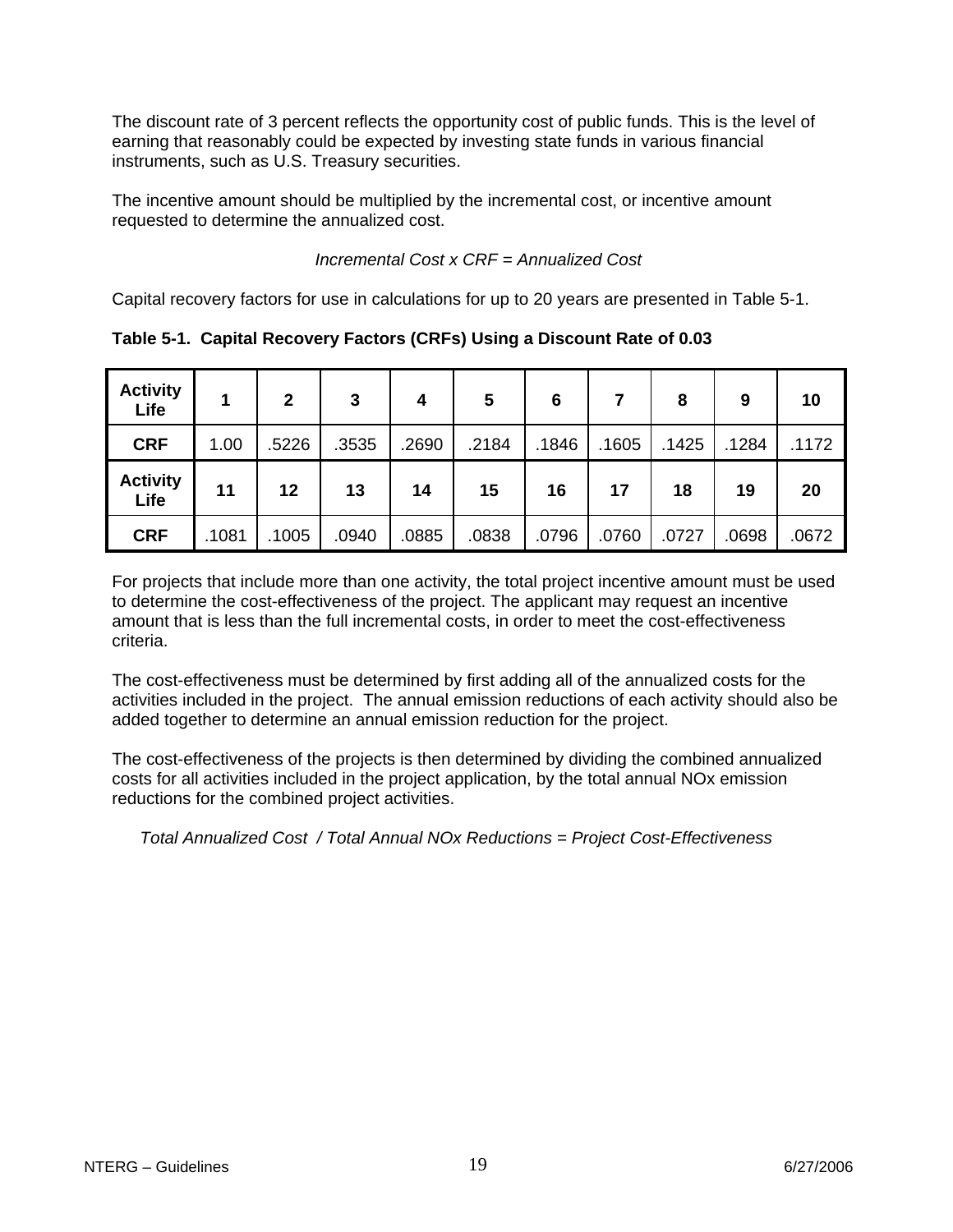# <span id="page-19-0"></span>**Non-Road Equipment**

This chapter contains the project criteria for non-road equipment. Most of the non-road engines eligible under this program will be powered by diesel-fueled compression-ignition (CI) engines. However, engines powered by other fuels may also be eligible, subject to decisions by the NCTCOG for particular funding periods and geographic areas.

The methods for calculating the NOx emission reductions for a non-road equipment project are also included in this chapter. The emission standards and emission factors applicable to this program are provided in a *Technical Supplement*, which will be made available in conjunction with these guidelines. Examples of the calculations will also be available in the supplement, along with other materials prepared by the NCTCOG. Potential grant applicants should contact the NCTCOG for copies of the supplement and for questions about the applicable emission standards and emission factors.

## **Eligible Activities and Costs**

Non-road equipment powered by an engine 25 horsepower (hp) or greater is eligible for grants under this program. For replacement and repower projects, this requirement refers to the horsepower of the engine being replaced and does not apply to the replacement engine or technology.

The eligible activities and costs under each project category are explained in this section. The NCTCOG may further limit the types of eligible activities, and may more narrowly define eligibility requirements, under a particular funding period, as needed to best achieve the goals of the TERP.

### **Purchase or Lease of Non-Road Equipment**

This category is for the purchase or lease of new non-road equipment. For this category, the NCTCOG does not consider whether the applicant is replacing an existing piece of equipment, and the baseline for comparison of emissions is the current federal NOx emission standard for a non-road engine of that horsepower.

To be eligible for funding, the engine on the new piece of equipment must be certified to emit at least 25 percent less NOx than required under the current federal standard for that horsepower of a non-road engine. Certification means approved by the EPA, the CARB, or otherwise accepted by the NCTCOG.

A *lease* is considered the use and control of a new piece of non-road equipment in accordance with a lease contract for a period of 12 or more consecutive months. The NCTCOG will reimburse the incremental costs of the lease. The incremental costs are those costs that are above and beyond the costs that would otherwise have been paid for the lease of a baseline vehicle.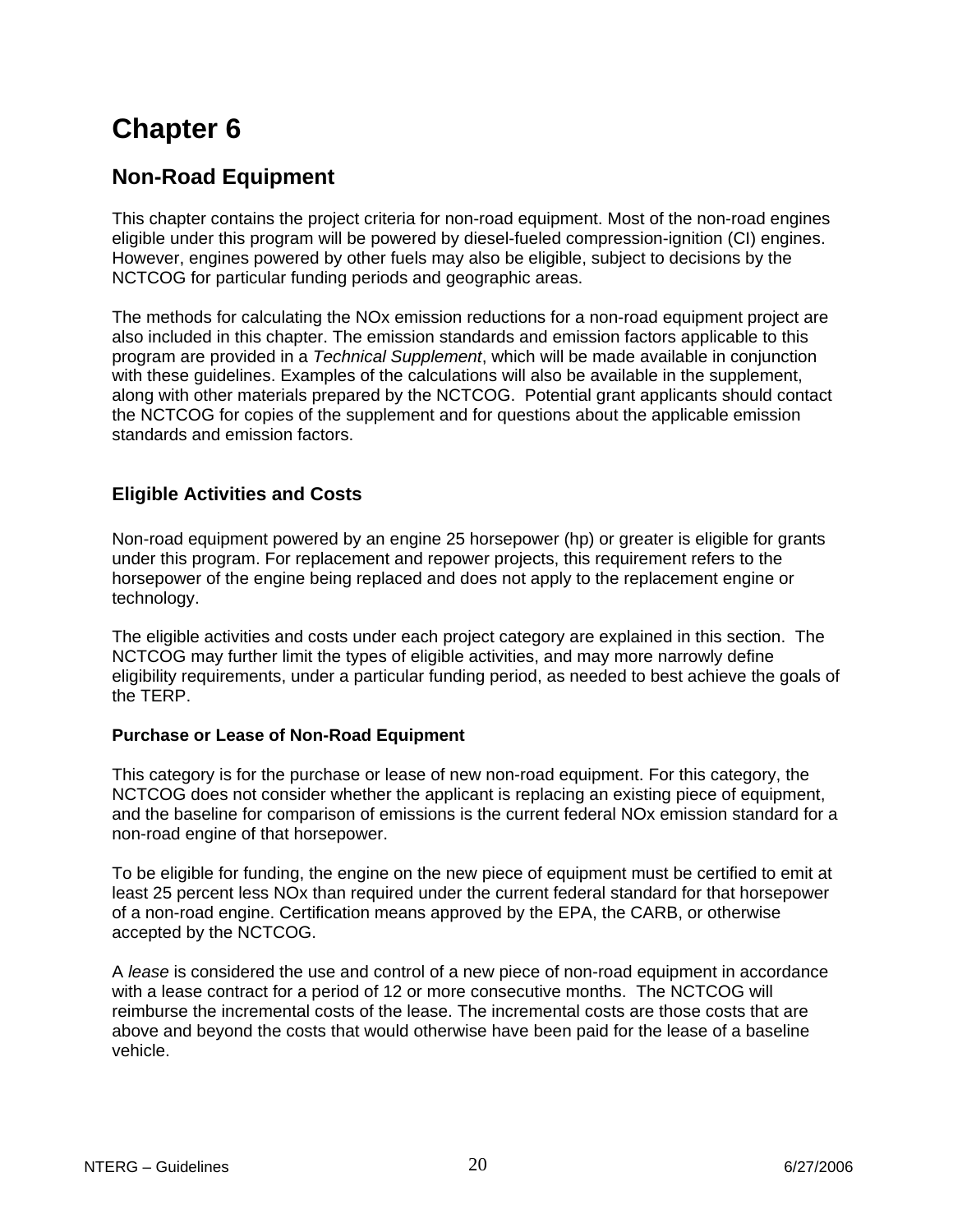A *purchase* is considered buying a new piece of non-road equipment. The NCTCOG will reimburse the incremental cost of the purchase. The incremental cost is the difference between the documented dealer price of a baseline piece of equipment, or other appropriate baseline cost established by the NCTCOG, and the actual cost of the cleaner equipment.

For new purchases, not less than 75 percent of the annual use of the equipment projected for the five years following the purchase must be projected to take place in one or more of the eligible counties. Leases must be for at least one year, and 75 percent of the annual use over the lease period must be projected to take place in one or more of the eligible counties. Annual use will be measured by either hours of operation or fuel consumption.

#### **Replacement of Non-Road Equipment**

This category is for the replacement of non-road equipment with a new or newer piece of nonroad equipment. For this category, the applicant must be replacing a piece of equipment with at least five years of remaining useful life, and the baseline for comparison of emissions is the difference between the emissions of the equipment being replaced and the emissions of the equipment being purchased.

For a replacement project, the NCTCOG will evaluate whether the equipment being replaced would have otherwise been used in the eligible counties for the period within which the emission reductions will be claimed. Standards that apply include **all** of the following:

- 1. The owner must have owned the equipment for a minimum of two years immediately preceding the grant application.
- 2. Unless otherwise approved by the NCTCOG, the equipment must have been located and used in Texas over the preceding two years.
- 3. The equipment must be in operating condition or, if repairs are needed, it must be shown that the equipment can be repaired to operating condition.

Additional documentation to verify that the equipment would have been used within the eligible counties may be required.

The engine on the replacement equipment must be certified to emit at least 25 percent less NOx than the engine being replaced. Certification means approved by the EPA, the CARB, or otherwise accepted by the NCTCOG.

The replacement equipment should also be intended for use in the same application or vocation (for example, excavator, compactor, grader) as the equipment being replaced.

The applicant must agree to either destroy or render permanently inoperable the old equipment (including the engine) within 90 days of purchasing the replacement equipment. In lieu of scrapping the old equipment, the NCTCOG may consider, on a case-by-case basis, evidence that the equipment will be transferred, sold, or otherwise disposed of outside of Texas, and will not be brought back into Texas. A certification of the disposition of the old equipment must be provided, using forms provided by the NCTCOG.

The grant recipient may be eligible for reimbursement of costs associated with the purchase or lease of the replacement equipment, not to exceed an incentive amount that results in a costeffectiveness of \$5,500 or less per ton of NOx reduced. The NCTCOG may further limit the incentive amounts to a cost-effectiveness that is lower than \$5,500 per ton for particular funding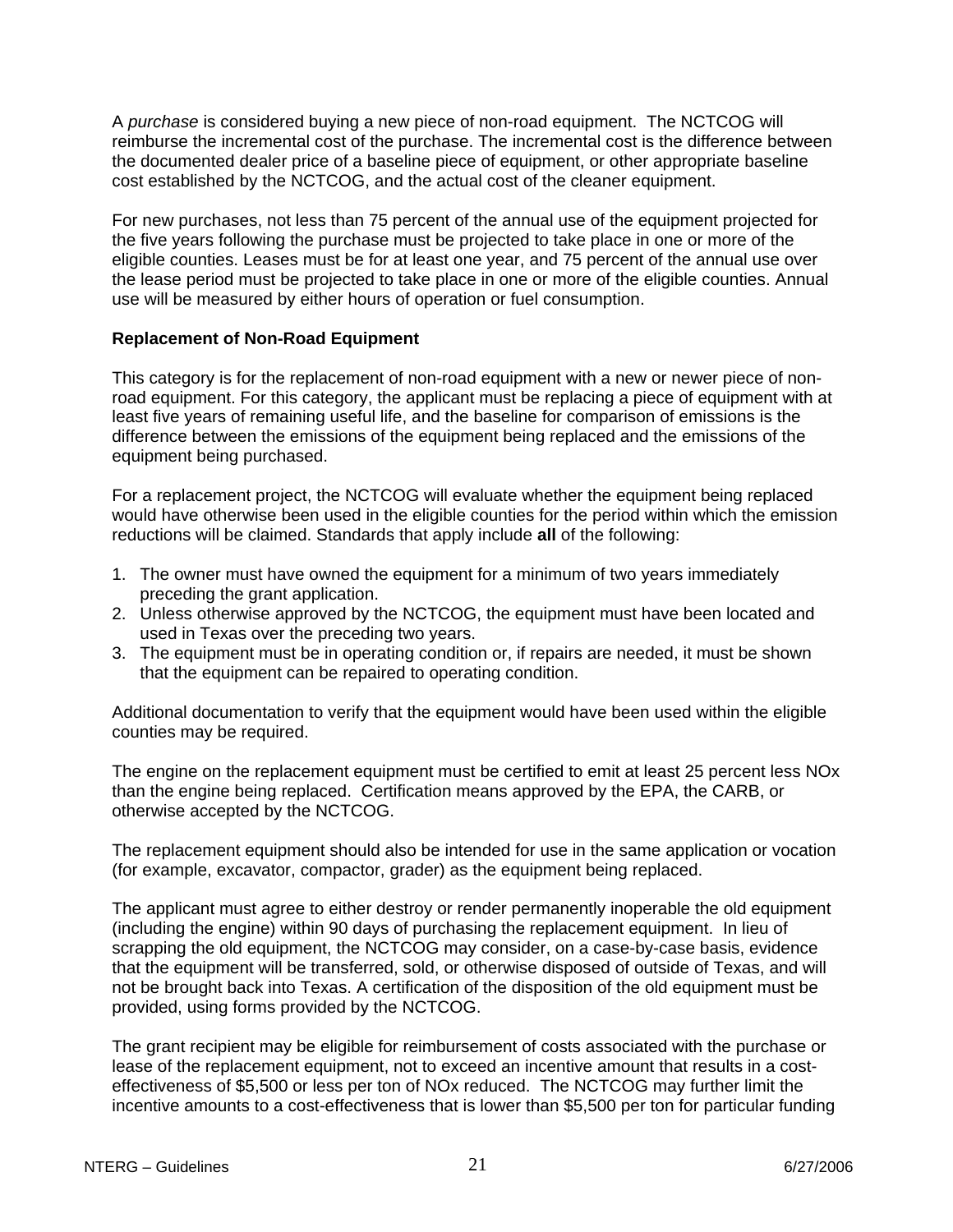periods and as needed to best achieve the goals of the TERP.

The total incentive amount also must not exceed the cost of the replacement equipment, minus the scrappage value or, if approved by the NCTCOG, the trade-in or sale value of the old equipment. If the equipment is in need of repairs to bring it into operating condition, the estimated cost of those repairs must also be subtracted from the cost of the replacement equipment, to determine the incremental cost that could be reimbursed.

Not less than 75 percent of the annual usage projected for the five years immediately following the purchase of the replacement equipment must be projected to take place in one or more of the eligible counties. Annual usage will be measured by either hours of operation or fuel consumption.

### **Repower of Non-Road Equipment**

This category is for the replacement of an existing engine on a non-road piece of equipment with a new, rebuilt, or remanufactured engine.

The engine must be certified to emit at least 25 percent less NOx than the engine being replaced. Certification means approved by the EPA, the CARB, or otherwise accepted by the NCTCOG.

Eligible rebuilt or remanufactured engines must use original engine manufacturer (OEM) components only and must be purchased from the OEM or its authorized dealers or distributors. The NCTCOG may accept engines provided by other entities, not connected with the OEM, subject to a case-by-case determination.

The NCTCOG will reimburse the incremental cost of the purchase and installation of the replacement engine. The incremental cost is the cost to purchase and install the replacement engine and associated equipment, minus the scrappage value, or, if approved by the NCTCOG, the trade-in or sale value of the old engine.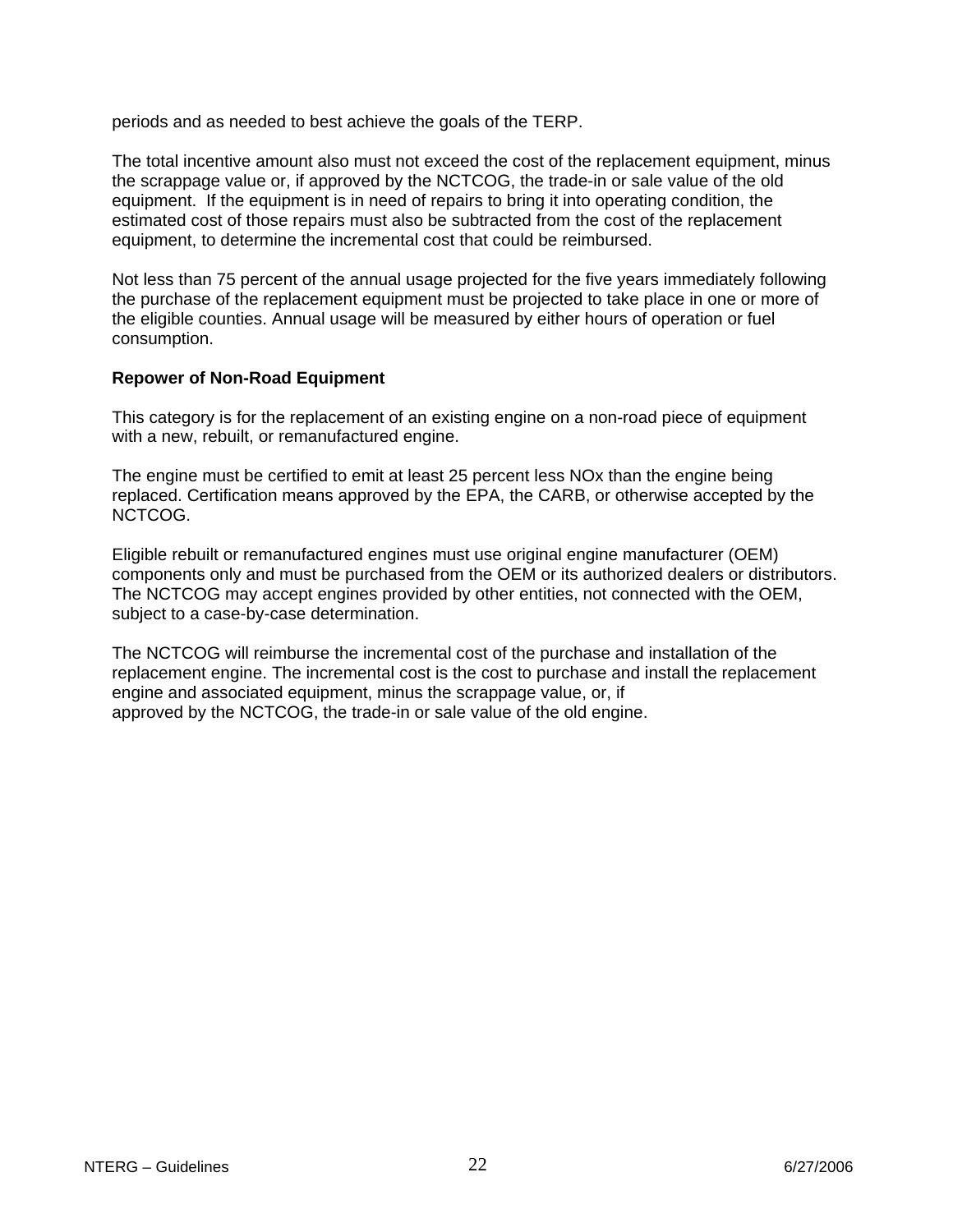Expenses for in-house labor and travel will not be covered. Costs that may be reimbursed, subject to approval by the NCTCOG, include:

- invoice cost of the new engine, including sales tax and delivery charges;
- invoice cost of additional equipment that must be installed with the new engine;
- associated supplies directly related to the installation of the engine;
- costs to remove and dispose of the old engine;
- installation costs;
- reengineering costs, if the vehicle or equipment must be modified for the new engine to fit; and
- other costs directly related to the project, subject to approval by the NCTCOG.

The applicant must agree to either destroy or render permanently inoperable the old engine within 90 days of purchasing the replaced engine. In lieu of scrapping the old engine, the NCTCOG may consider on a case-by-case basis evidence that the engine will be transferred, sold, or otherwise disposed of outside of Texas, and will not be brought back into Texas. A certification of the disposition of the old engine must be provided.

Not less than 75 percent of the annual usage of the equipment projected for the five years following the repower must be projected to take place in one or more of the eligible counties. Annual usage will be measured by either hours of operation or fuel consumption.

### **Retrofit or Add-On of Emission-Reduction Technology**

This category is for the retrofit of an existing engine on non-road piece of equipment, or adding on devices to the equipment.

To be eligible for funding, the retrofit or add-on systems must be certified or verified to emit at least 25 percent less NOx than the engine prior to the retrofit or add-on. Certification means approved by the EPA, the CARB, or otherwise accepted by the NCTCOG.

The NCTCOG will reimburse the incremental cost of the purchase and installation of the retrofit and/or add-on technology. If the engine is to be rebuilt to install the emission-reduction devices, the incremental cost is the difference between the cost of rebuilding the existing engine and the cost of rebuilding the engine to include the retrofit or add-on technology. If the engine does not need to be rebuilt in conjunction with installing the new technology, then the incremental cost will be the full cost of purchasing and installing the technology.

Expenses for in-house labor and travel will not be covered. Costs that may be reimbursed, subject to approval by the NCTCOG, include:

- invoice cost of the retrofit kit or add-on devices, including sales tax and delivery charges;
- associated supplies directly related to the installation of the devices;
- installation costs;
- re-engineering costs, if the vehicle or equipment must be modified for the retrofit or add-on devices to be installed and used; and
- other costs directly related to the project, subject to approval by the NCTCOG.

Not less than 75 percent of the annual usage of the equipment projected for the 5 years following the retrofit or add-on installation must be projected to take place in one or more of the eligible counties. Annual usage will be measured by either hours of operation or fuel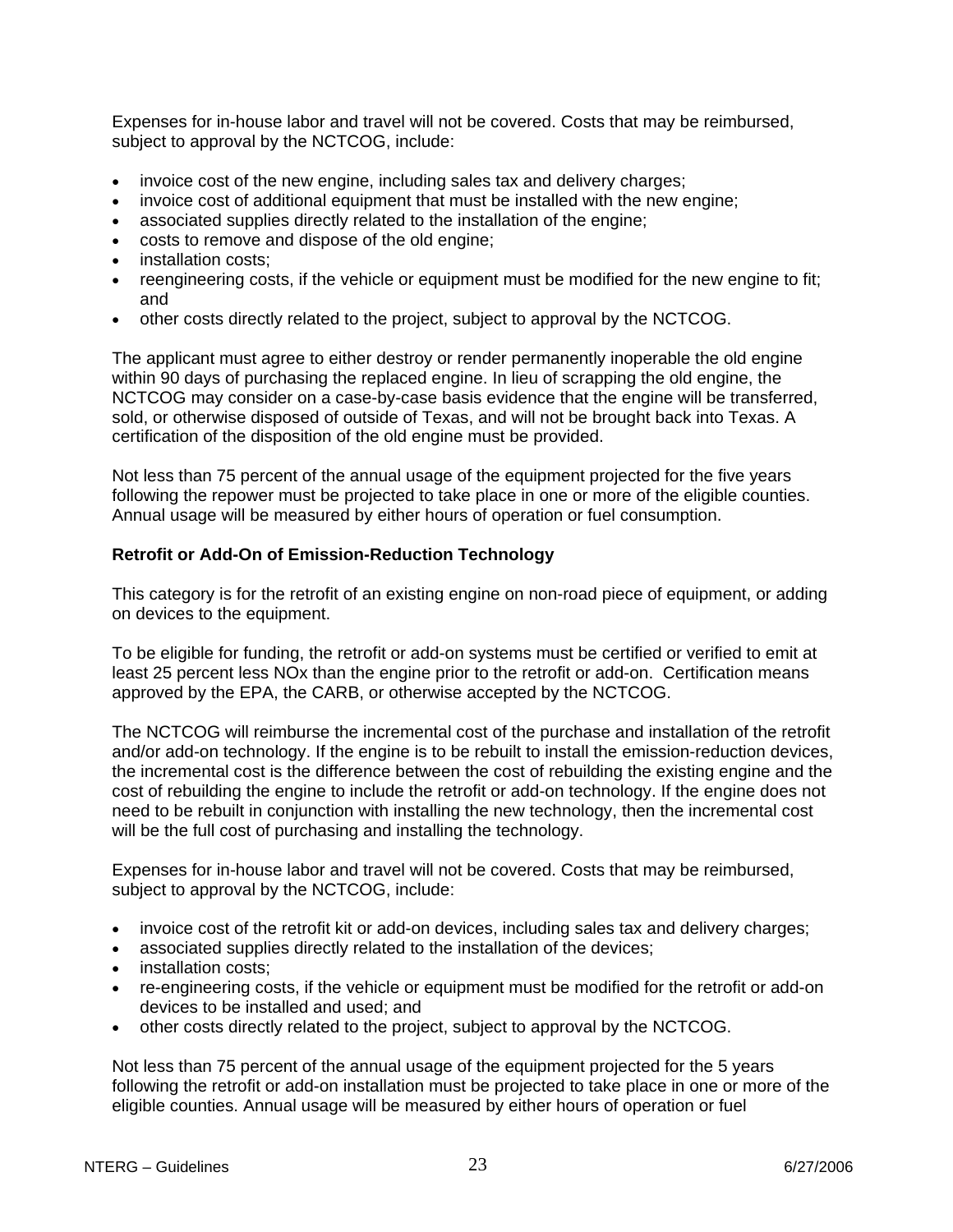<span id="page-23-0"></span>consumption.

## **Project Criteria**

In addition to the eligibility criteria previously presented, the following list of criteria applies to projects involving non-road equipment activities. The NCTCOG may impose additional criteria, and may more narrowly define the criteria established in this guide, under a particular funding period, as needed to best achieve the goals of the TERP.

- One or more eligible *activities* may be included under one *project* application.
- Vehicles and equipment used primarily for competition or recreational purposes are not eligible for funding under any of the project categories.
- Non-road equipment activities must provide a NOx emission reduction compared to baseline NOx emissions. The NOx emissions of equipment, engines, and retrofit/add-on devices used to achieve the emission reductions must be certified or verified by the EPA, the CARB, or otherwise accepted by the NCTCOG. In situations where the year of manufacture of the equipment and the year of manufacture of the existing engine are differentCsuch as equipment that has already had the engine replaced with a newer engineCthe year of manufacture of the engine must be used to determine the baseline emission standard for emission-reduction calculations. The application of the 25 percent reduction criteria for each type of activity is explained below.
	- o **Purchases and leases.** Purchases and leases are allowed based on what year the purchase or lease is completed. At a minimum, the equipment and engine being purchased or leased must be certified to emit at least 25 percent less NOx than the current federal NOx emission standard for that engine.
	- o **Replacements.** The replacement equipment and engine must have been certified to emit at least 25 percent less NOx than the engine being replaced.
	- o **Repowers.** The replacement engine must be certified or verified to emit at least 25 percent less NOx than the engine being replaced.
	- o **Retrofits and add-ons.** Emission standards for retrofit and add-on activities are based on the engine being retrofitted. The retrofit or add-on technology must be certified or verified to emit at least 25 percent less NOx than the standard for the engine being retrofitted.
	- o **Combined technologies.** In instances where two technologies are combined on the same equipment and/or engine (for example, repower plus retrofit), the NCTCOG may consider the combined reductions from the two technologies in meeting the 25 percent requirements. This decision will be solely at the discretion of the NCTCOG, and will be based on a determination that the combination of the two technologies will result in a permanent reduction in emissions of at least 25 percent.
- The cost-effectiveness of a project, other than a demonstration project, must not exceed \$5,500 per ton of NOx emissions reduced in the eligible counties for which the project is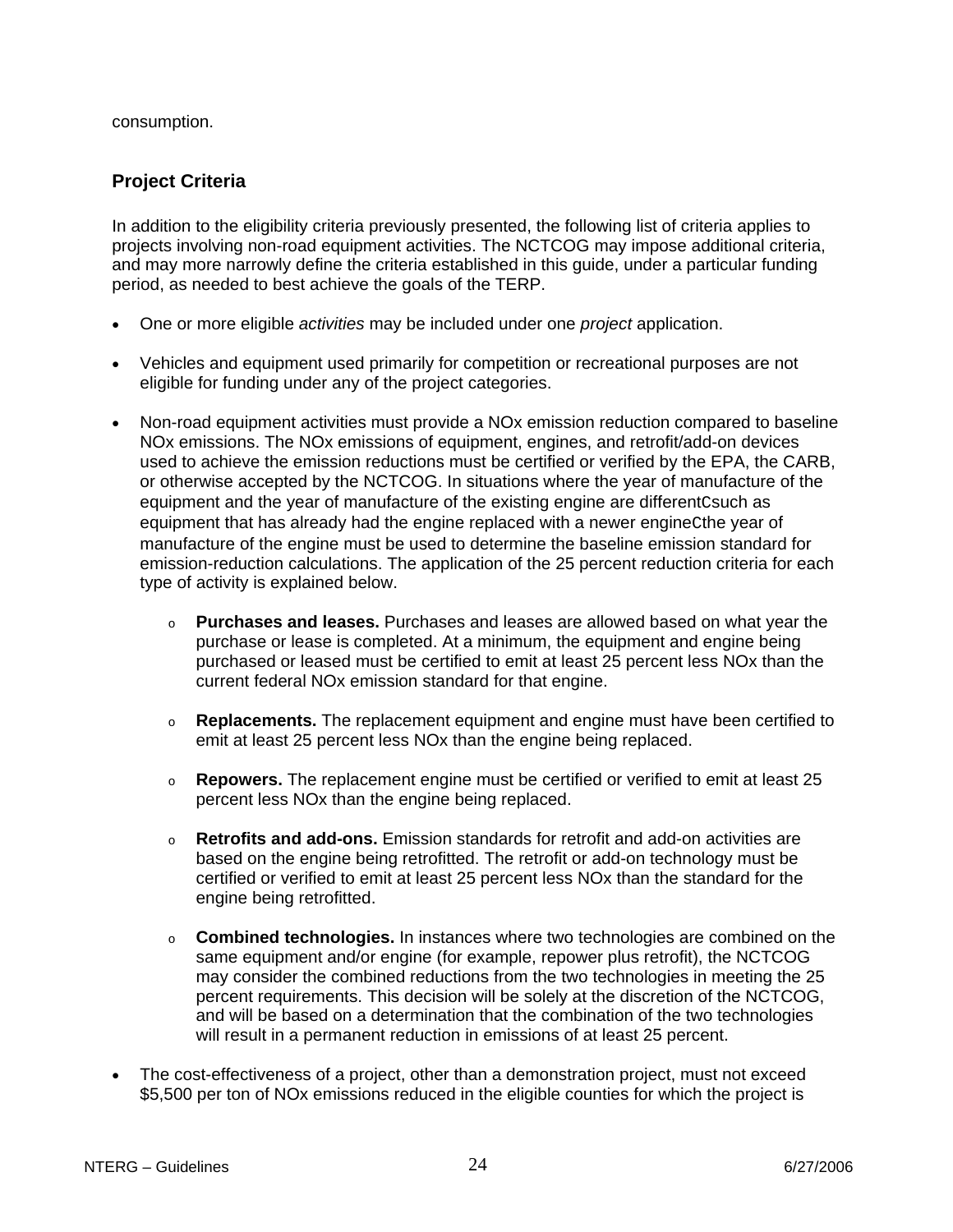proposed. Individual activities included under a single project application may exceed this amount, but the combined project must meet the cost-effectiveness standard.

- Infrastructure activitiesCincluding infrastructure costs that are part of a of broader repower, retrofit, replacement or add-on project Care excluded from the cost-effectiveness limit \$5,500 per ton.
- In the areas of the state where Texas Low Emission Diesel (TxLED) must be provided by suppliers, beginning April 1, 2005, the baseline and reduced emission rate calculations for diesel engine usage after March 2005 must be adjusted using a correction factor, in addition to any other calculation adjustments.

### **Figure 6-1. Correction Factor for TxLED**

The NCTCOG has adopted rules (30 TAC '114.312 to '114.319) requiring that beginning on April 1, 2005, diesel fuel sold or supplied for use in compressionignition engines in certain counties in Texas must meet new low emission diesel (TxLED) standards.

The counties affected by the new TxLED requirements currently include all of the counties eligible for TERP incentive funding, as listed in Chapter 3, except for El Paso County.

The new requirements set a maximum aromatic hydrocarbon content standard of 10 percent by volume per gallon. The requirements also set a minimum cetane number for TxLED of 48.

The TxLED requirements are intended to result in reductions in NOx emissions from diesel engines. Currently, reduction factors of **5.7 percent** (0.057) for onroad use and **7.0 percent** (0.07) for non-road use have been accepted as estimates for use of TxLED. However, this reduction estimate is subject to change, based on the standards accepted by the EPA for use in the Texas State Implementation Plan (SIP). The NCTCOG will identify the appropriate reduction factor to use in the *Technical Supplement* prepared to support these guidelines.

**On-road:** *TxLED Correction Factor = 1 - (0.057)* **Non-road:** *TxLED Correction Factor = 1 - (0.070)*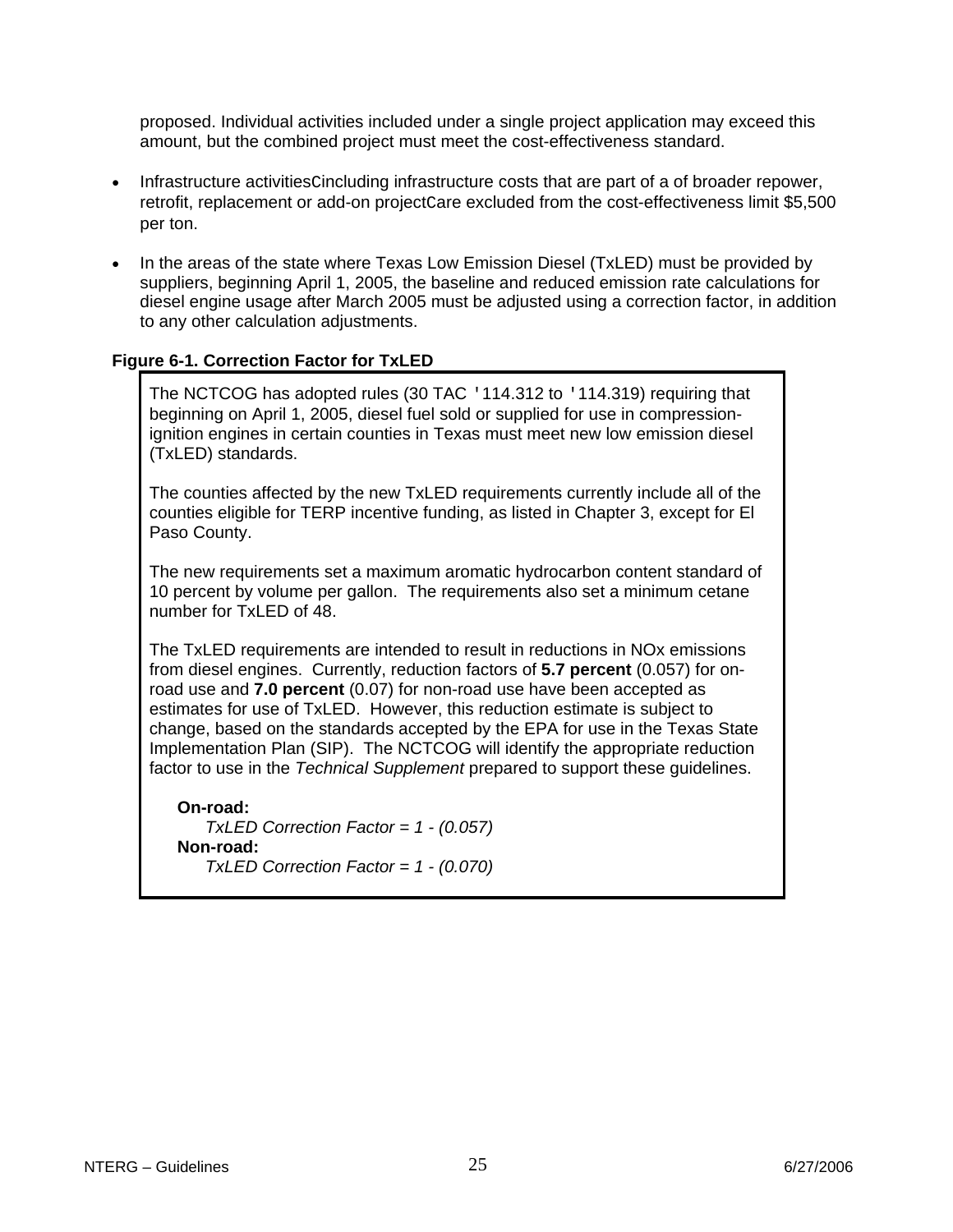- An activity is not eligible if it is required by any state or federal law, rule, regulation, memorandum of agreement, or other legally binding document. However, this restriction does not apply to an otherwise qualified activityCregardless of the fact that the state implementation plan assumes that the change in equipment, vehicles, or operations will occurCif, on the date the grant is awarded, the change is not required by any state or federal law, rule, regulation, memorandum of agreement, or other legally binding document. This restriction also does not apply to the purchase of vehicles or equipment that are required only by local law or regulation, or by corporate controlling board policy of a public or private entity. Demonstration projects used to demonstrate a technology that may be used to comply with an emission-reduction requirement may be funded, as long as the reductions directly attributable to the demonstration project are not used to comply with those requirements.
- An activity involving a new emission reduction measure that would otherwise generate marketable credits under state or federal emission-reduction credit averaging, banking, or trading programs is not eligible for funding under this program unless:
	- o the activity includes the transfer of the reductions that would otherwise be marketable credits to the state implementation plan or the owner or operator, as provided under '386.056, Texas Health and Safety Code; and
	- o the reductions are permanently retired.
- The incremental cost of the proposed activity must be reduced by the value of any existing financial incentive that directly reduces the cost of the proposed activity, including tax credits or deductions, other grants, or any other public financial assistance.
- For repower activities, eligible rebuilt or remanufactured engines must use original engine manufacturer (OEM) components only, and must be purchased from the OEM or its authorized dealers and distributors. The NCTCOG may accept engines and components provided by other entities that are not connected with the OEM, subject to a case-by-case determination.
- For activities other than leases, the activity life must be for at least five years. For new purchases, not less than 75 percent of the annual usage of the equipment projected for the five years immediately following the award of a grant must be projected to take place in one or more of the eligible counties. Leases must be for at least one year, and 75 percent of the annual usage over the lease period must be projected to take place in one or more of the eligible counties. Annual usage will be measured by either hours of operation or fuel consumption.
- For most non-road equipment, annual usage will be measured using hours of operation. For equipment without an hour meter installed, and no viable mechanism for measuring the hours of operation, fuel consumption will be used as the usage factor.
- Applicants should refer to the *Technical Supplement* to these guidelines for the maximum acceptable activity life established by the NCTCOG for each type of activity.
- Applicants must agree to monitor the use of the grant-funded vehicles, equipment, infrastructure, and/or fuel, and to report to the NCTCOG for the life of each grant-funded activity.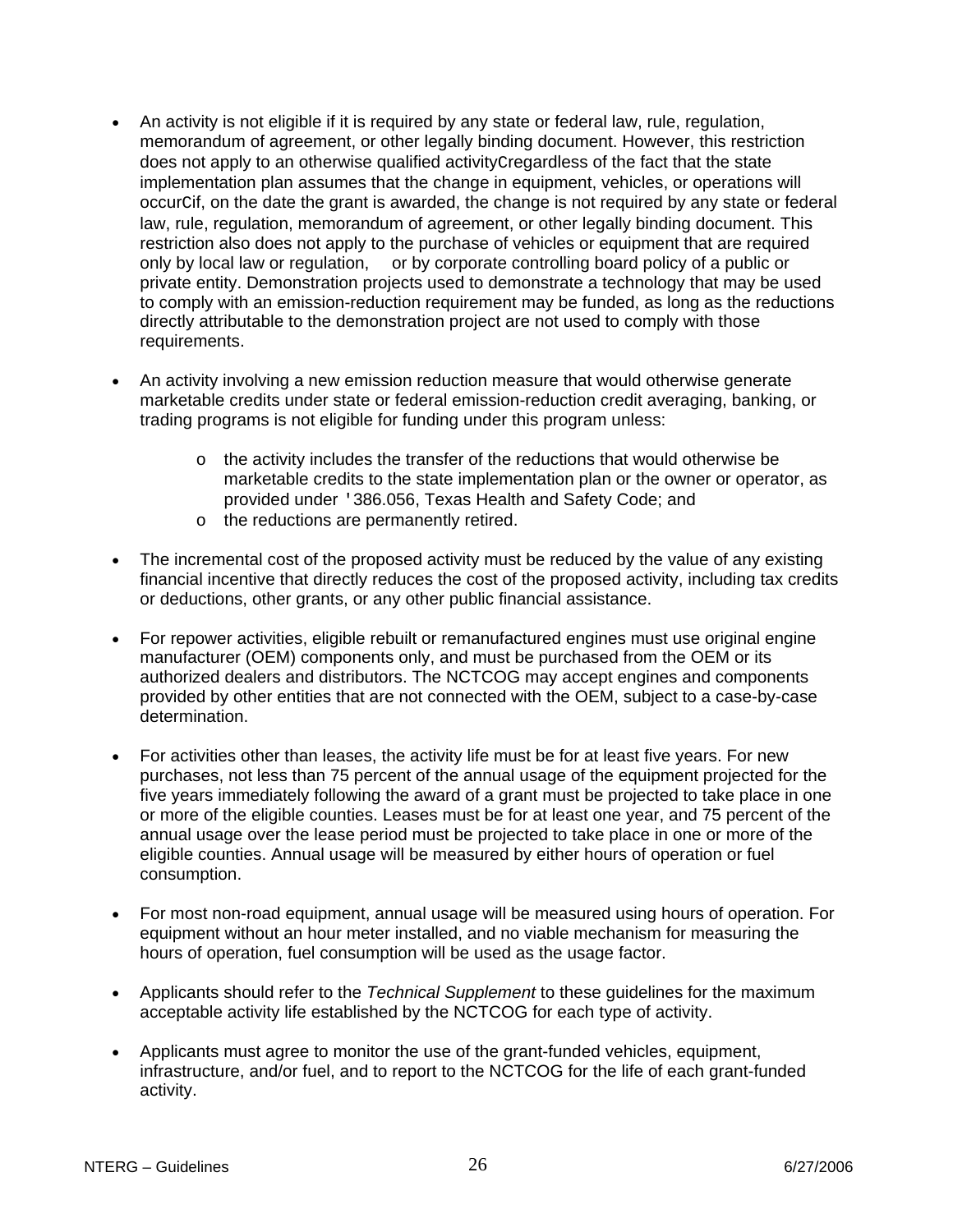- <span id="page-26-0"></span>• Applicants must also agree to notify the NCTCOG of any changes during the life of the following activities: termination of use; change in use, sale, transfer, or accidental or intentional destruction of grant-funded vehicles or equipment; or change in use of the qualifying fuel.
- The NCTCOG may impose additional criteria for certain projects and funding periods, consistent with these guidelines.

## **NOx Emission Standards**

The baseline NOx emission standards for this program will be the federal standards for NOx emissions applicable to the type of engine and year of manufacture. The federal NOx emission standards for non-road engines are listed in the *Technical Supplement* available from the NCTCOG. Potential grant applicants should consult with the NCTCOG to ensure that the appropriate baseline standards are used.

## **Calculating NOx Emission Reductions**

In general, the emission-reduction benefit represents the difference in the emission level of a baseline engine and a reduced-emission engine. In situations where the year of manufacture of the equipment and the year of manufacture of the current engine are different, the year of the engine must be used to determine the baseline emissions for benefit calculations.

The emission level is calculated by multiplying an emission factor, an activity level, and a conversion factor, if necessary. Because conversion factors and the activity levels may be expressed in different units for the existing and replacement engines, the emission levels for the baseline and reduced-emission engines should be calculated separately, and then differences taken to determine emission reductions.

For most non-road applications, the activity level should be established by the annual hours of operation. For equipment without an hour meter installed, and no other mechanism to track hours of operation, the activity level should be determined based on annual fuel consumption. Emission-reduction calculations should be consistent with the type of records maintained over the life of each activity.

### **Calculation of NOx Emission Reductions Using Annual Hours of Operation**

Appropriate baseline NOx emission factors and default load factors are included in the *Technical Supplement* to these guidelines. Use the emission factors associated with engine horsepower and year of manufacture. Use the load factor associated with the type of equipment. Potential grant applicants should consult with the NCTCOG to ensure that the appropriate factors are used.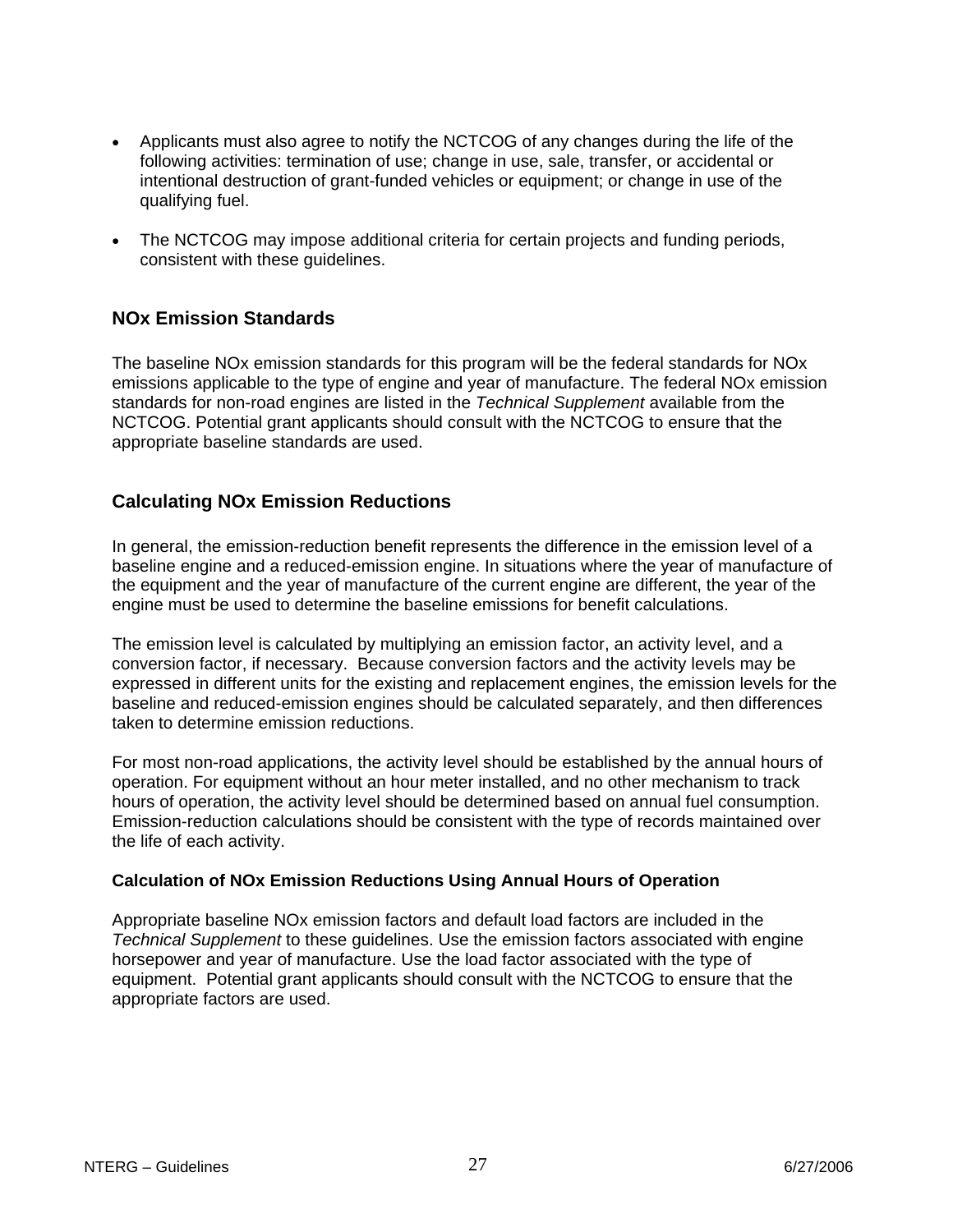<span id="page-27-0"></span>For retrofit and add-on activities, as well as other activities where the emission reductions are based on a percentage reduction from the baseline, the certified or verified percentage reduction factor can be applied to the baseline emission factor to determine the reduced NOx emission factor.

Alternatively, for activities where the emissions of the new or replacement engine are certified at a specific emissions level (g/bhp-hr), such as purchases or repowers, that emission level should be used as the emission factor.

### **Calculation of NOx Emission Reductions Using Annual Fuel Use**

If the annual fuel consumption is used, the activity level should be based on actual annual fuel receipts or other available documentation to estimate the expected annual fuel use of the equipment. An energy consumption factor must also need to be calculated. The energy consumption factor converts the emission factor in terms of g/bhp-hr to g/gal of fuel used. There are two ways of calculating the energy consumption factor:

- 1. by dividing the hp of the engine by the fuel economy in units of gal/hr; or
- 2. by dividing the density of the fuel by the brake-specific fuel consumption of the baseline engine.

Check with your equipment dealer to confirm the fuel economy or fuel consumption of the equipment for the type of application.

Default fuel consumption rate factors may be included in the *Technical Supplement* to these guidelines. Applicants should consult with the NCTCOG for the appropriate calculations for projects involving nondiesel engines.

## **Calculating Cost-Effectiveness**

Only the amount of incentive funds requested under the program can be used in costeffectiveness calculations. The incremental costs for each activity must be reduced by the value of any existing financial incentive that directly reduces the cost of the proposed activity, including tax credits or deductions, other grants, or any other public financial assistance.

To determine the cost-effectiveness of an activityCwith the exception of qualifying fuel activitiesCthe incentive amount for the activity included in the project must be amortized over the activity life designated by the applicant, with a discount rate of 3 percent.

The following amortization formula yields a *capital recovery factor* (CRF).

capital recovery factor (CRF) =  $[(1 + i)^n (i)] / [(1 + i)^n B]$ 

where,  $i =$  discount rate (3 percent)  $n =$  activity life

The discount rate of 3 percent reflects the opportunity cost of public funds. This is the level of earning that reasonably could be expected by investing state funds in various financial instruments, such as U.S. Treasury securities.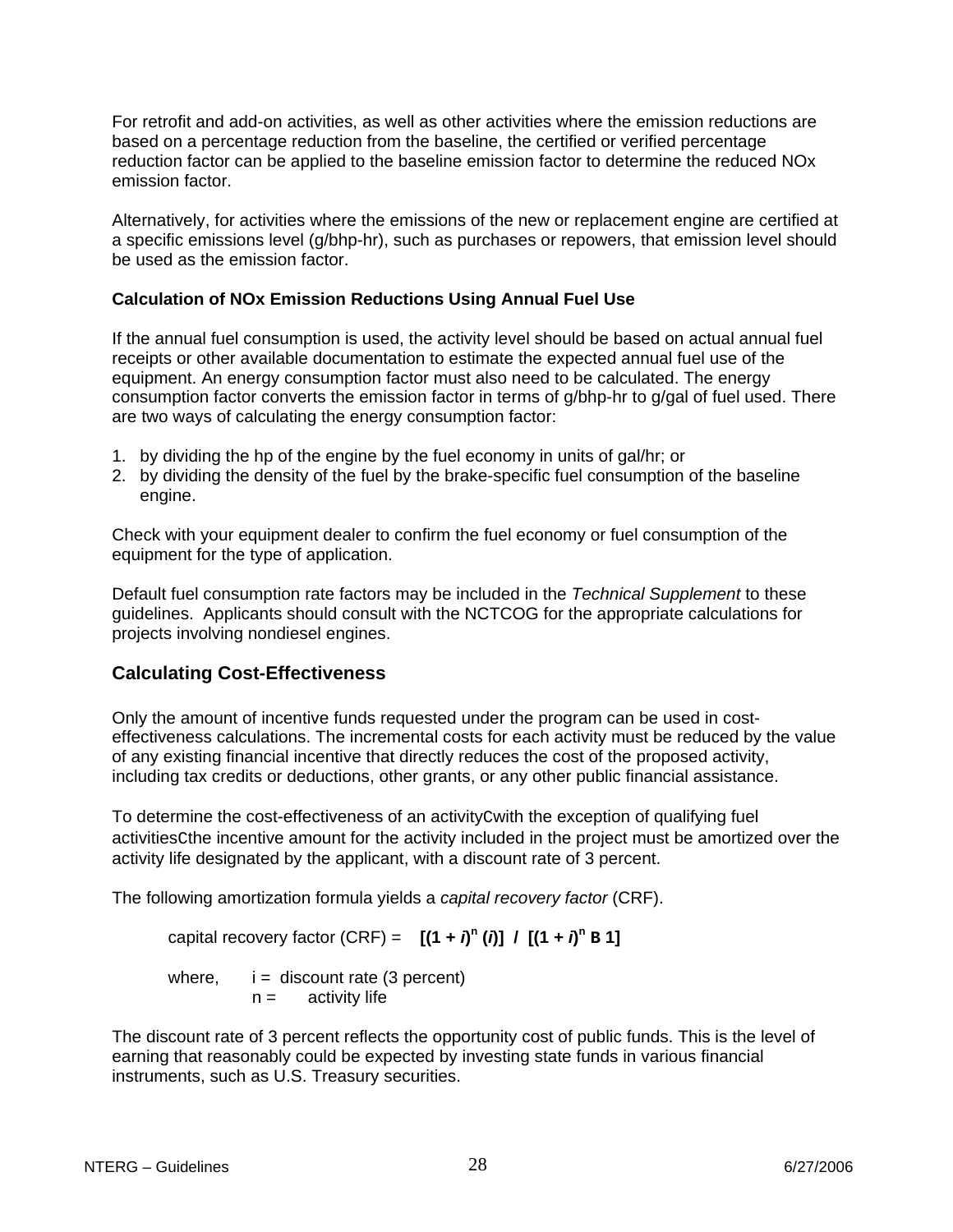The incentive amount should be multiplied by the incremental cost or incentive amount requested to determine the annualized cost.

## *Incremental Cost x CRF = Annualized Cost*

For use in the calculations, capital recovery factors for up to 20 years are presented in Table 6- 1.

| <b>Activity</b><br>Life |       | $\overline{2}$ | 3     | $\boldsymbol{4}$ | 5     | 6     |       | 8     | 9     | 10    |
|-------------------------|-------|----------------|-------|------------------|-------|-------|-------|-------|-------|-------|
| <b>CRF</b>              | 1.00  | .5226          | .3535 | .2690            | .2184 | .1846 | .1605 | .1425 | .1284 | .1172 |
| <b>Activity</b><br>Life | 11    | 12             | 13    | 14               | 15    | 16    | 17    | 18    | 19    | 20    |
| <b>CRF</b>              | .1081 | .1005          | .0940 | .0885            | .0838 | .0796 | .0760 | .0727 | .0698 | .0672 |

**Table 6-1. Capital Recovery Factors (CRFs) Using a Discount Rate of 0.03** 

For projects that include more than one activity, the total project incentive amount must be used to determine the cost-effectiveness of the project. The applicant may request an incentive amount that is less than the full incremental costs, in order to meet the cost-effectiveness criteria.

The cost-effectiveness will be determined by first adding all of the annualized costs for the activities included in the project. The annual emission reductions of each activity should also be added together to determine an annual emission reduction for the project.

The cost-effectiveness of the projects is then determined by dividing the combined annualized costs for all activities included in the project application, by the total annual NOx emission reductions for the combined project activities.

*Total Annualized Cost / Total Annual NOx Reductions = Project Cost-Effectiveness*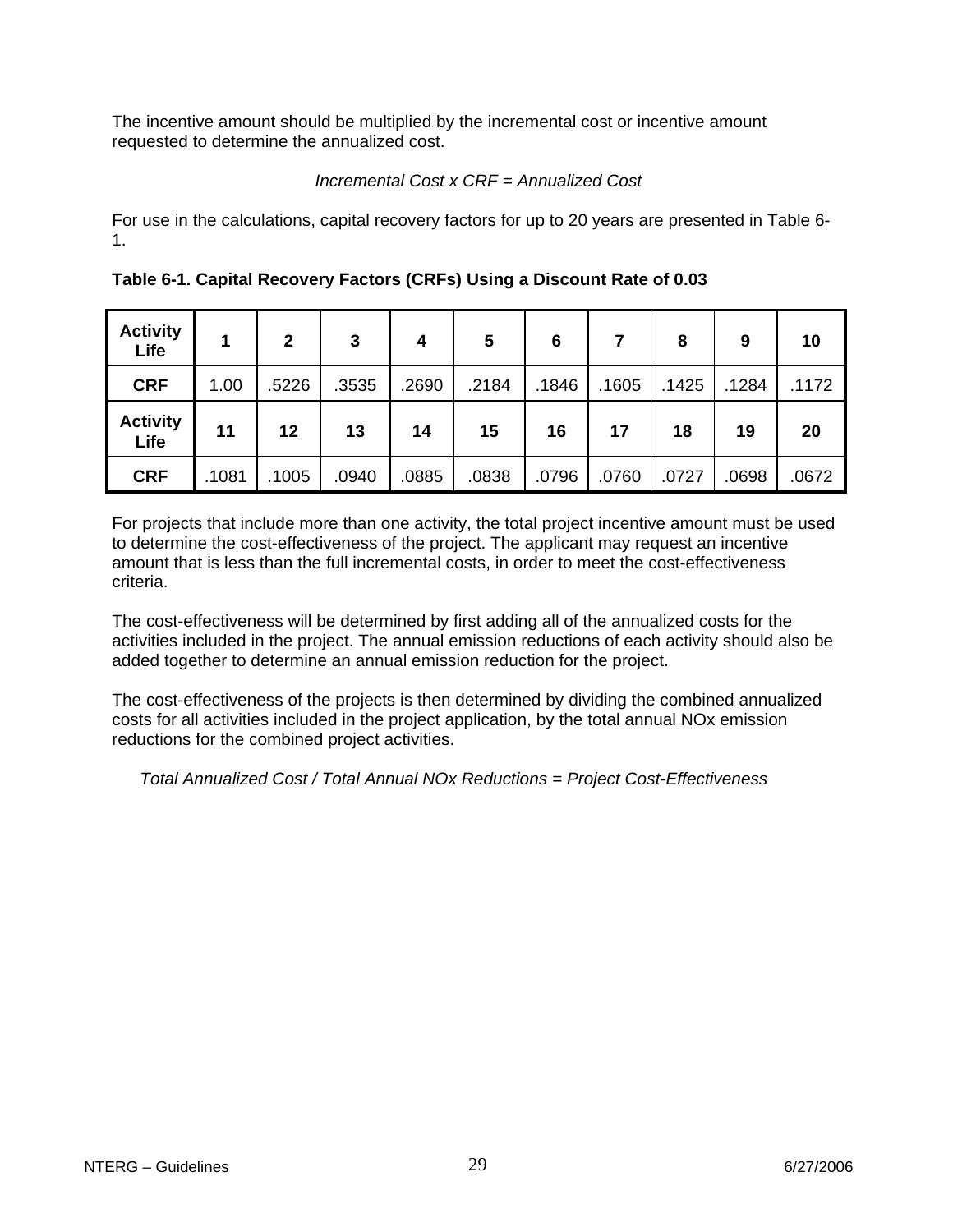## <span id="page-29-0"></span>**Marine Vessels**

This chapter contains the project criteria for marine vessels. Most of the engines eligible under this program will be powered by diesel-fueled compression-ignition engines. However, engines powered by other fuels may also be eligible, subject to decisions by the NCTCOG for particular funding periods and geographic areas.

The methods for calculating the NOx emission reductions for a marine vessel project are also included in this chapter. Most of the calculations will require input of a NOx emission factor applicable to the engine. The emission standards and emission factors applicable to this program are provided in a *Technical Supplement*, which will be made available in conjunction with these guidelines. Examples of the calculations will also be available in the supplement, along with and other materials prepared by the NCTCOG. Potential grant applicants should contact the NCTCOG for copies of the supplement and for any questions about the emission standards and factors to use.

## **Eligible Activities and Costs**

Marine vessels powered by engines of at least 25 horsepower (hp), and associated auxiliary marine engines of at least 25 hp, are eligible for grants under this program. For replacement and repower projects, the requirement refers to the horsepower of the engine being replaced and does not apply to the replacement engine or technology.

The types of vessels that may be eligible for funding are diverse, and may include both oceangoing vessels and harbor craft. However, to be eligible for funding, a vessel must operate at least 75 percent of the time in the bays adjacent to an eligible county, or in the Texas Intracoastal Waterway. Therefore, it is expected that there will be few projects involving large ocean-going vessels.

The NCTCOG may also consider, on a case-by-case basis, vessels that operate in coastal or international waters, where it can be definitively shown that the emissions from those vessels operating in the subject area are included by the NCTCOG in the inventory of emissions for an eligible county or area made up of eligible counties. This decision will be solely at the discretion of the NCTCOG. It is recommended that potential applicants contact the NCTCOG to discuss this type of project prior to submitting an application.

The discussion in this chapter, as well as the information on emission factors provided in a *Technical Supplement* to support these guidelines, will focus on commercial harbor craft and vessels likely to be used in the Texas Intracoastal Waterway (such as vessels associated with barge traffic). Eligible projects for ocean-going vessels will be considered on a case-by-case basis.

In addition, many marine vessels will have one or more propulsion engines, as well as one or more auxiliary engines. In most cases, for lease/purchase and replacement projects, the combined NOx emissions for both the propulsion and the auxiliary engine will be used to determine the NOx emission reductions for the project. For engine repower, retrofit, and add-on projects, the NOx emission reductions will be based on the individual engines being replaced or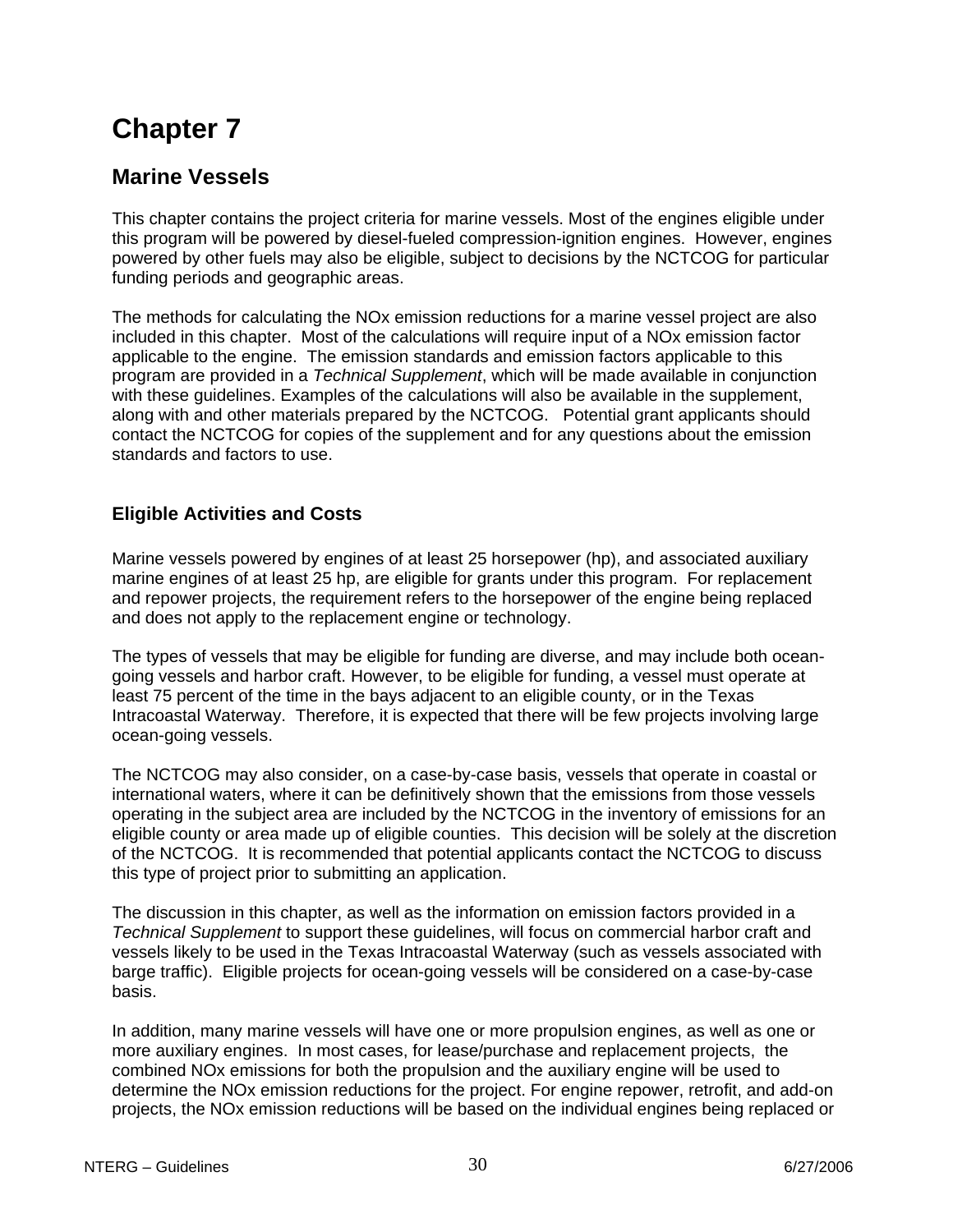### retrofitted.

The eligible activities and costs under each project category are explained in this section. The NCTCOG may further limit the types of eligible activities, and may more narrowly define eligibility requirement under a particular funding round, or by geographic area, as needed to best achieve the objectives of the TERP.

#### **Purchase or Lease of Marine Vessels**

This category is for the purchase or lease of new marine vessels. For this category, the NCTCOG does not consider whether the applicant is replacing an existing piece of equipment, and the baseline for comparison of emissions is the current NOx emission standard for a marine engine of that horsepower and use.

To be eligible for funding, the engine on the new piece of equipment must be certified to emit at least 25 percent less NOx emissions than required under the current standard for that engine. Certification means approved by the EPA, the CARB, or otherwise accepted by the NCTCOG.

A *lease* is considered the use and control of a new marine vessel in accordance with a lease contract for a period of 12 or more consecutive months. The NCTCOG will reimburse the incremental costs of the lease. The incremental costs are those costs that are above and beyond the costs that would otherwise have been paid for the lease of a baseline vehicle.

A *purchase* is considered buying a new marine vessel. The NCTCOG will reimburse the incremental cost of the purchase. The incremental cost is the difference between the documented dealer price of a baseline vessel or other appropriate baseline cost established by the NCTCOG and the actual cost of the cleaner vessel.

For new purchases, not less than 75 percent of the annual use of the marine vessel projected for the five years following the purchase must be projected to take place in the Texas Intracoastal Waterway or in bays adjacent to an eligible county. Leases must be for at least one year, and 75 percent of the annual use over the lease period must be projected to take place in the Texas Intracoastal Waterway or in bays adjacent to an eligible county. Annual use will be measured by either hours of operation or fuel consumption.

#### **Replacement of Marine Vessels**

This category is for the replacement of marine vessels with a new or newer marine vessel. For this category, the applicant must be replacing a vessel with at least five years of remaining useful life, and the baseline for comparison of emissions is the difference between the emissions standard (or in some cases, the certified emission level) for the engine(s) on the vessel being replaced, and the certified emissions level of the engine(s) installed on the vessel being purchased.

For a replacement project, the NCTCOG will evaluate whether the vessel being replaced would have otherwise been used in the bays adjacent to the eligible counties or in the Texas Intracoastal Waterway for the period within which the emission reductions will be claimed. Standards that apply include **all** of the following:

1. The owner must have owned the vessel for a minimum of two years immediately preceding the grant application.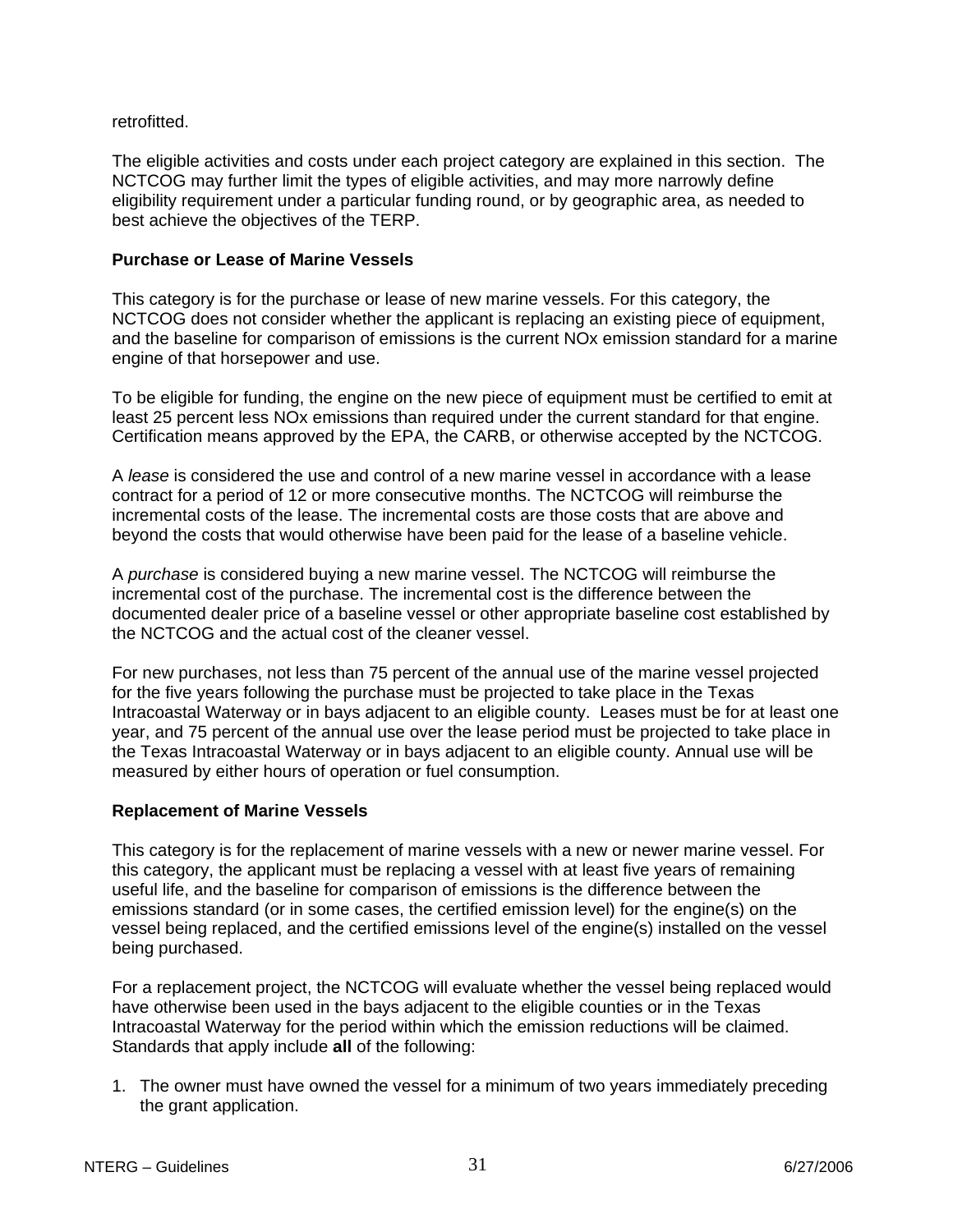- 2. Unless otherwise approved by the NCTCOG, the vessel must have been located and used in Texas over the preceding two years.
- 3. The vessel must be in operating condition, or, if repairs are needed, it must be shown that the vessel can be repaired to operating condition.

Additional documentation to verify that the vessel would have been used within the bays adjacent to the eligible counties or in the Texas Intracoastal Waterway may be required.

The combined NOx emissions of the engines on the replacement vessel must be certified to be at least 25 percent less than the combined NOx emissions of the engines on the vessel being replaced, based on the emission standard for those engines. Certification means approved by the EPA, the CARB, or otherwise accepted by the NCTCOG.

The replacement vessel should also be intended for use in the same application or vocation (for example, tug, fireboat, pusher) as the vessel being replaced.

The applicant must agree to either destroy or render permanently inoperable the old vessel (including the engine) within 90 days of purchasing the replacement vessel. In lieu of scrapping the old vessel, the NCTCOG may consider on a case-by-case basis, evidence that the vessel will be transferred, sold, or otherwise disposed of outside of Texas, and will not be brought back into Texas. A certification of the disposition of the old vessel must be provided, using forms provided by the NCTCOG.

The grant recipient may be eligible for reimbursement of costs associated with the purchase or lease of the replacement vessel, not to exceed an incentive amount that results in a costeffectiveness of \$5,500 or less per ton of NOx reduced. The NCTCOG may further limit the incentive amounts to a cost-effectiveness lower than \$5,500 per ton for particular funding periods, and as needed to best achieve the TERP objectives.

The total incentive amount also must not exceed the cost of the replacement vessel, minus the scrappage value, or, if approved by the NCTCOG, the trade-in or sale value of the old vessel. If the vessel is in need of repairs to bring it into operating condition, the estimated cost of those repairs must also be subtracted from the cost of the replacement vessel, to determine the incremental cost that could be reimbursed.

Not less than 75 percent of the annual use of the marine vessel projected for the five years following the purchase must be projected to take place in the Texas Intracoastal Waterway or in bays adjacent to an eligible county. Annual use will be measured by either hours of operation or fuel consumption.

#### **Repower of Marine Vessels**

This category is for the replacement of an existing engine on a marine vessel with a new, rebuilt, or remanufactured engine.

The engine must be certified to emit at least 25 percent less NOx emissions than the engine being replaced, based on the standard for that engine. Certification means approved by the EPA, the CARB, or otherwise accepted by the NCTCOG.

If the engine being installed is rebuilt or remanufactured, the engine must have been certified to emit at least 25 percent less NOx emissions than the standard for the engine being replaced.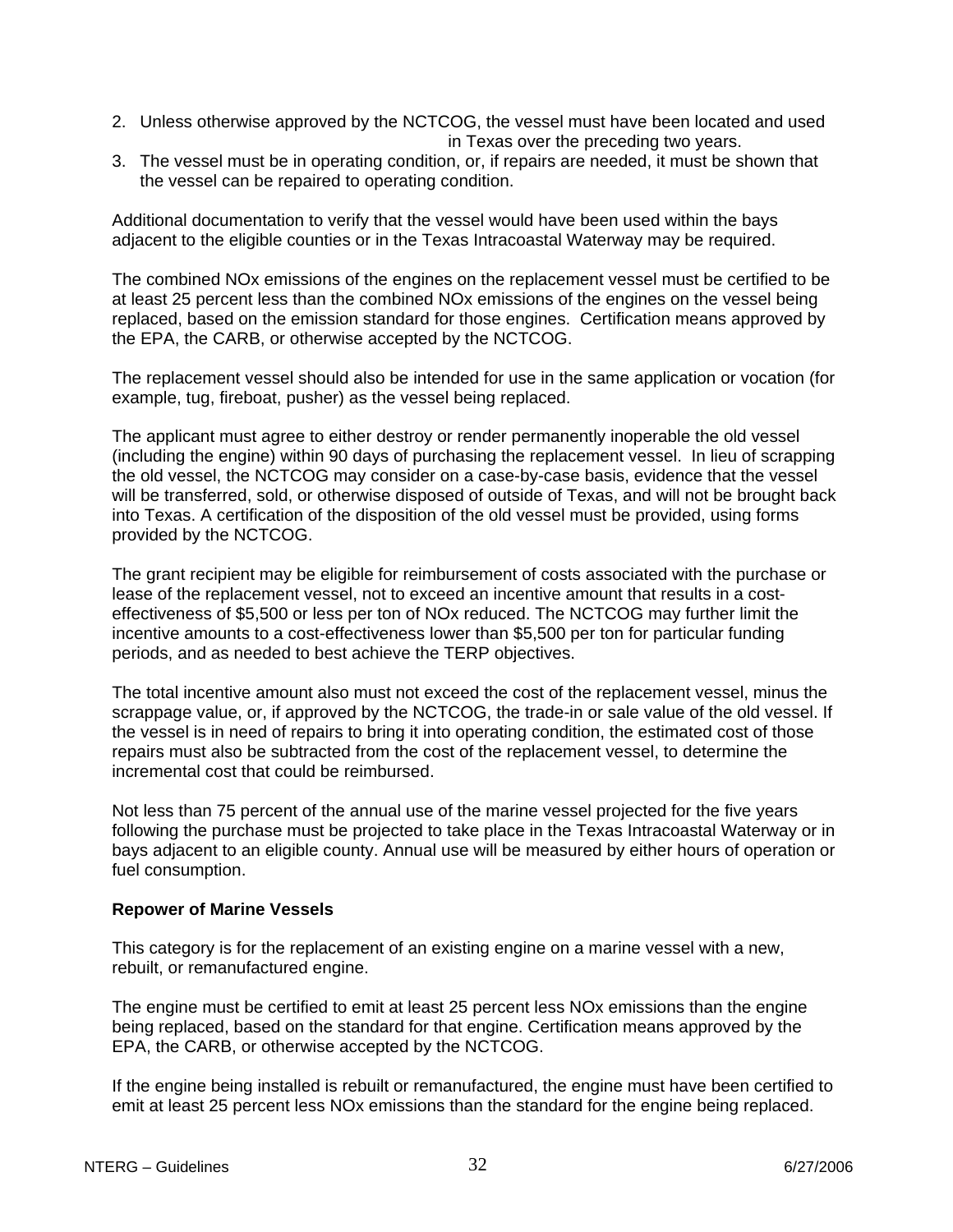Certification means approved by the EPA, the CARB, or otherwise accepted by the NCTCOG.

Eligible rebuilt or remanufactured engines must use original engine manufacturer (OEM) components only and be purchased from the OEM or its authorized dealers or distributors. The NCTCOG may accept engines provided by other entities not connected with the OEM, subject to a case-by-case determination.

The NCTCOG will reimburse the incremental cost of the purchase and installation of the replacement engine. The incremental cost is the cost to purchase and install the replacement engine and associated equipment, minus the scrappage value, or, if approved by the NCTCOG, the trade-in or sale value of the old engine.

Expenses for in-house labor and travel will not be covered. Costs that may be reimbursed, subject to approval by the NCTCOG, include:

- invoice cost of the new engine, including sales tax and delivery charges;
- invoice cost of additional equipment that must be installed with the new engine;
- associated supplies directly related to the installation of the engine;
- costs to remove and dispose of the old engine;
- installation costs;
- reengineering costs, if the vessel must be modified for the new engine to fit; and
- other costs directly related to the project, subject to approval by the NCTCOG.

The applicant must agree to either destroy or render permanently inoperable the old engine within 90 days of purchasing the replacing the engine. In lieu of scrapping the old engine, the NCTCOG may consider on a case-by-case basis, evidence that the engine will be transferred, sold, or otherwise disposed of outside of Texas, and will not be brought back into Texas. A certification of the disposition of the old vehicle must be provided.

Not less than 75 percent of the annual use of the marine vessel projected for the five years following the repower must be projected to take place in the Texas Intracoastal Waterway and/or in bays adjacent to an eligible county. Annual usage will be measured by either hours of operation or fuel consumption.

### **Retrofit or Add-On of Emission-Reduction Technology**

This category is for the retrofit of an existing engine on a marine vessel, or for adding on devices to the vessel.

To be eligible for funding, the retrofit or add-on systems must be certified or verified to emit at least 25 percent less NOx emissions than engine(s) prior to the retrofit or add-on. Certification means approved by the EPA, the CARB, or otherwise accepted by the NCTCOG.

The NCTCOG will reimburse the incremental cost of the purchase and installation of the retrofit and/or add-on technology. If the engine is to be rebuilt to install the emission-reduction devices, the incremental cost is the difference between the cost of rebuilding the existing engine and the cost of rebuilding the engine to include the retrofit or add-on technology. If the engine does not need to be rebuilt in conjunction with installing the new technology, then the incremental cost will be the full cost of purchasing and installing the technology.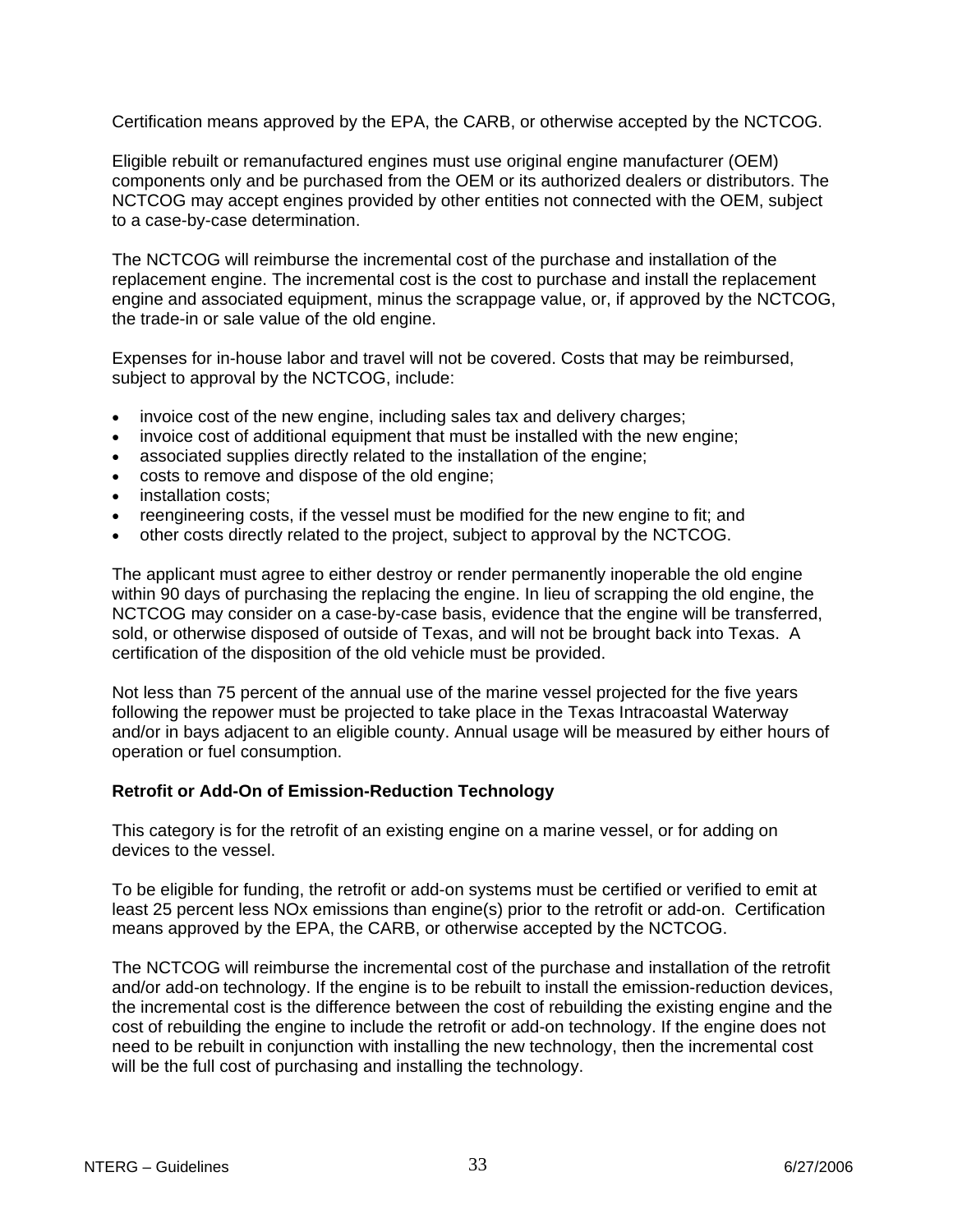<span id="page-33-0"></span>Expenses for in-house labor and travel will not be covered. Costs that may be reimbursed, subject to approval by the NCTCOG, include:

- invoice cost of the retrofit kit or add-on devices, including sales tax and delivery charges;
- associated supplies directly related to the installation of the devices;
- installation costs;
- reengineering costs, if the marine vessel must be modified for the retrofit or add-on devices to be installed and used; and
- other costs directly related to the project, subject to approval by the NCTCOG.

Not less than 75 percent of the annual use of the equipment projected for the five years following the retrofit or add-on installation must be projected to take place in the Texas Intracoastal Waterway or in bays adjacent to an eligible county. Annual use will be measured by either hours of operation or fuel consumption.

## **Project Criteria**

In addition to the eligibility criteria previously presented, the following list of criteria applies to projects involving marine vessels. The NCTCOG may impose additional criteria, and may more narrowly define the criteria established in this guide, under a particular funding round, or by geographic area, as needed to best achieve the goals of the TERP.

- One or more eligible *activities* may be included under one *project* application.
- Marine vessels used primarily for competition or recreational purposes are not eligible for funding.
- Marine vessel activities must provide at least a 25 percent NOx emission reduction compared to baseline NOx emissions. The NOx emissions of engines and retrofit/add-on devices used to achieve the emission reductions must be certified or verified by the EPA, the CARB, or otherwise accepted by the NCTCOG. In situations where the year of manufacture of the marine vessel and the year of manufacture of the existing engine are differentCsuch as a vessel that has already had the engine replaced with a newer engineCthe year of manufacture of the engine must be used to determine the baseline emission standard for emission-reduction calculations. The application of the 25 percent reduction criteria for each type of activity is explained below.
	- o **Purchases and leases.** Purchases and leases are allowed based on what year the purchase or lease is completed. At a minimum, the combined NOx emissions of the vessel being purchased or leased must be certified to be at least 25 percent less than the NOx emissions would have been if the engine(s) only met the minimum standard.
	- o **Replacements.** The replacement combined certified NOx emissions of the replacement marine vessel must be at least 25 percent less than the combined NOx emissions of the vessel being replaced, based on the emission standards for those engines.
	- o **Repowers.** The replacement engine must be certified to emit at least 25 percent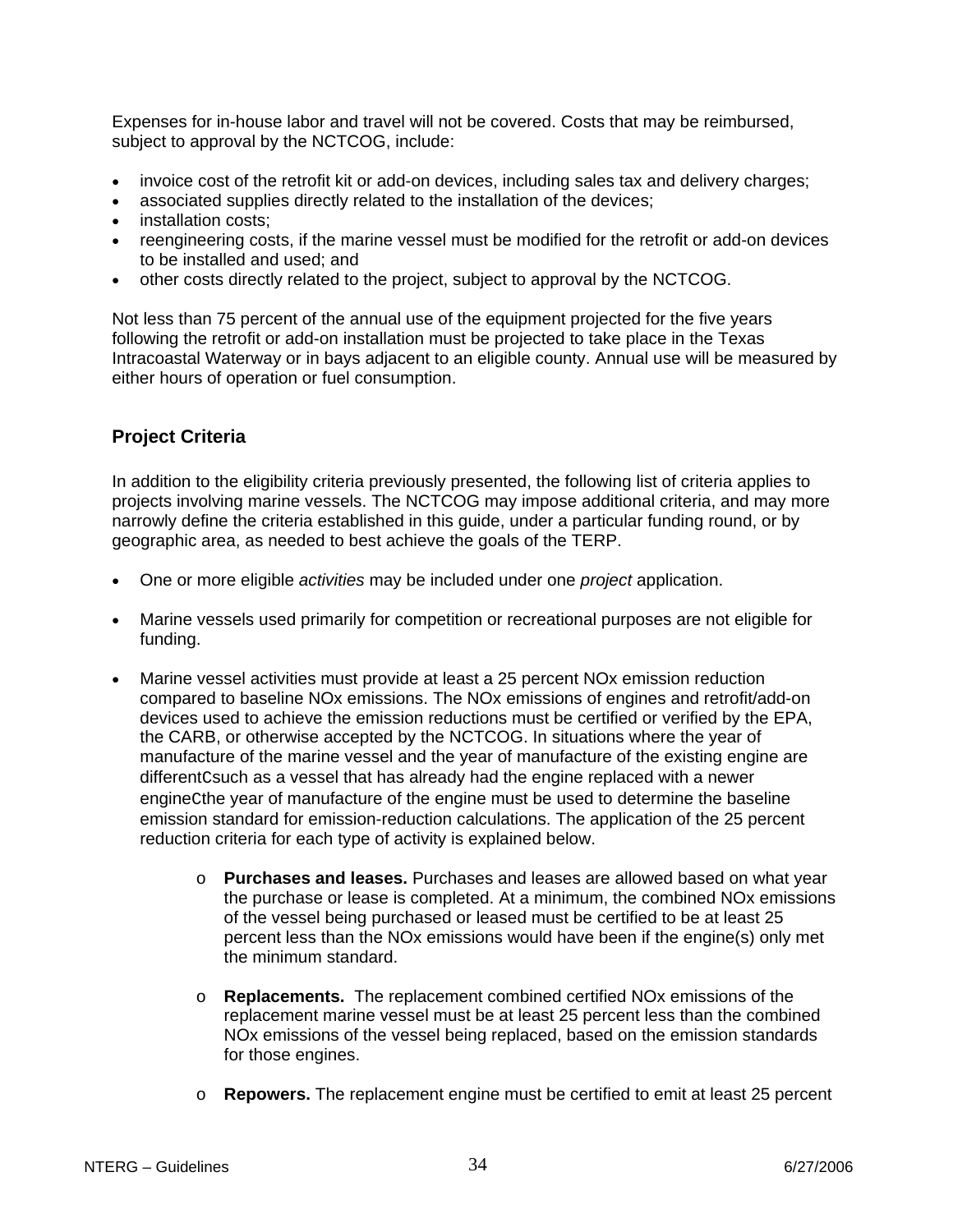less NOx than the engine being replaced, based on the federal standard for that engine.

- o **Retrofits and add-ons.** Emission standards for retrofit and add-on activities are based on the engine being retrofitted. If you want to retrofit or add on a device, the technology must be certified to emit at least 25 percent less NOx than the standard for the engine being retrofitted.
- o **Combined technologies.** In instances where two technologies are combined on the same vessel or engine (for example, repower plus retrofit), the NCTCOG may consider the combined reductions from the two technologies in meeting the 25 percent requirements. This decision will be solely at the discretion of the NCTCOG, and will be based on a determination that the combination of the two technologies will result in a permanent reduction in emissions of at least 25 percent.
- The cost-effectiveness of a project, other than a demonstration project, may not exceed \$5,500 per ton of NOx emissions reduced in the eligible counties for which the project is proposed. Individual activities included under a single project application may exceed this amount, but the combined project must meet the cost-effectiveness standard.
- Infrastructure activitiesCincluding infrastructure costs that are part of a cost-effectiveness limit of broader repower, retrofit, replacement or add-on project Care excluded from the \$5,500 per ton.
- An activity is not eligible if it is required by any state or federal law, rule, regulation, memorandum of agreement, or other legally binding document. However, this restriction does not apply to an otherwise qualified activityCregardless of the fact that the state implementation plan assumes that the change in equipment, vehicles, or operations will occurCif, on the date the grant is awarded, the change is not required by any state or federal law, rule, regulation, memorandum of agreement, or other legally binding document. This restriction also does not apply to the purchase of vehicles or equipment that is required only by local law or regulation or by corporate or controlling board policy of a public or private entity. Demonstration projects used to demonstrate a technology that may be used to comply with an emissions reduction requirement may be funded, as long as the reductions directly attributable to the demonstration project are not used to comply with those requirements.
- In the areas of the state where Texas Low Emission Diesel (TxLED) must be provided by suppliers beginning April 1, 2005, the baseline and reduced emission rate calculations for diesel engine usage after March 2005 must be adjusted using a correction factor, in addition to any other calculation adjustments.

## **Figure 7-1. Correction Factor for TxLED**

The NCTCOG has adopted rules (30 TAC '114.312 to '114.319) requiring that beginning on April 1, 2005, diesel fuel sold or supplied for use in compressionignition engines in certain counties in Texas must meet new low emission diesel (TxLED) standards.

The counties affected by the new TxLED requirements currently include all of the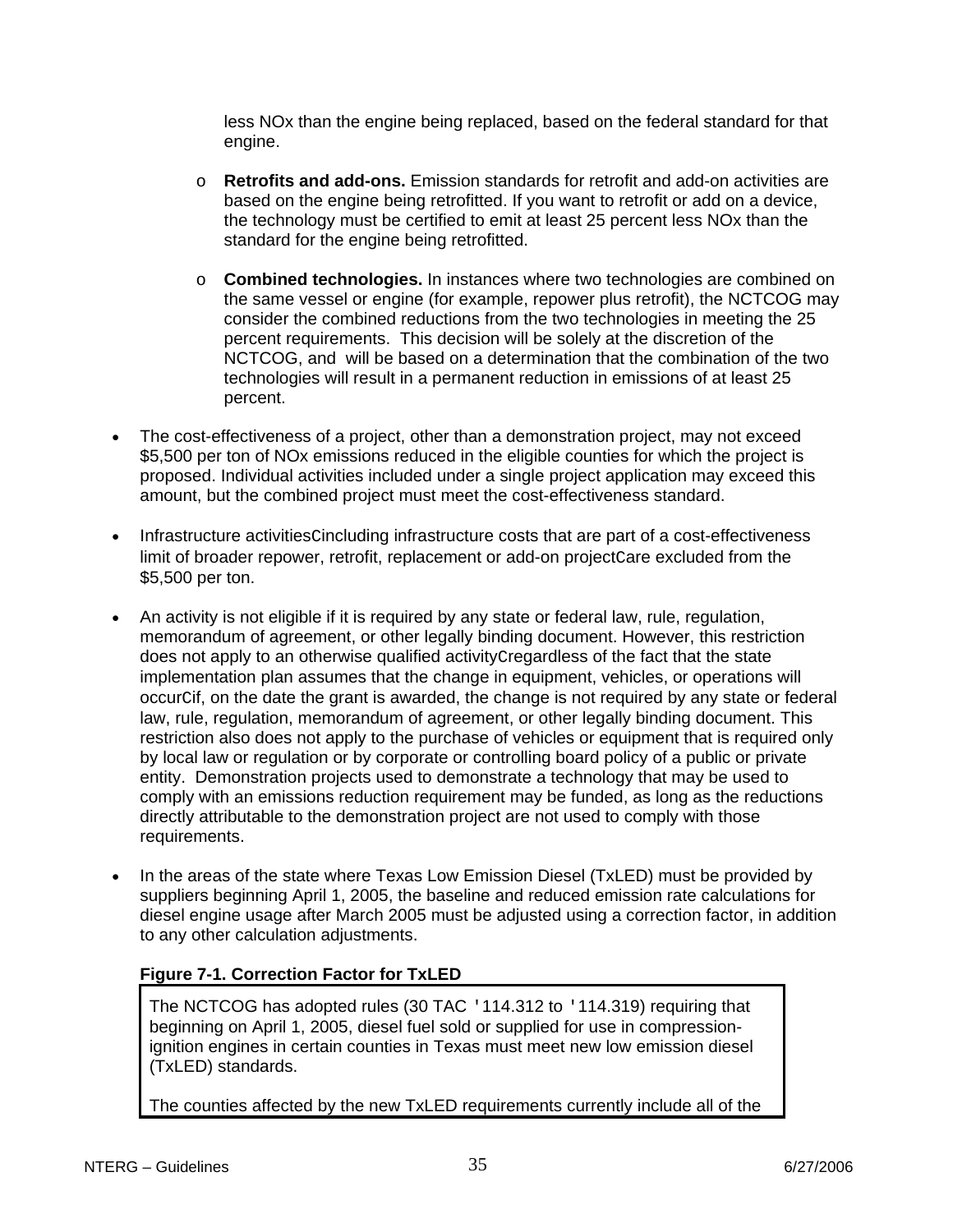counties eligible for TERP incentive funding, as listed in Chapter 3, except for El Paso County.

The new requirements set a maximum aromatic hydrocarbon content standard of 10 percent by volume per gallon. The requirements also set a minimum cetane number for TxLED of 48.

The TxLED requirements are intended to result in reductions in NOx emissions from diesel engines. Currently, reduction factors of **5.7 percent** (0.057) for onroad use and **7.0 percent** (0.07) for non-road use have been accepted as estimates for use of TxLED. However, this reduction estimate is subject to change, based on the standards accepted by the EPA for use in the Texas State Implementation Plan (SIP). The NCTCOG will identify the appropriate reduction factor to use in the *Technical Supplement* prepared to support these guidelines.

**On-road:** *TxLED Correction Factor = 1 - (0.057)* **Non-road:** *TxLED Correction Factor = 1 - (0.070)*

- An activity involving a new emission-reduction measure that would otherwise generate marketable credits under state or federal emissions reduction credit averaging, banking, or trading programs is not eligible for funding under this program unless:
	- $\circ$  the activity includes the transfer of the reductions that would otherwise be marketable credits to the state implementation plan or the owner or operator as provided under '386.056, Texas Health and Safety Code; and
	- o the reductions are permanently retired.
- The incremental cost of the proposed activity must be reduced by the value of any existing financial incentive that directly reduces the cost of the proposed activity, including tax credits or deductions, other grants, or any other public financial assistance.
- For repower activities, eligible rebuilt or remanufactured engines must use original engine manufacturer (OEM) components only, and must be purchased from the OEM or its authorized dealers or distributors. The NCTCOG may accept engines and components provided by other entities not connected with the OEM, subject to a case-by-case determination.
- For activities other than leases, the activity life must be for at least five years. Not less than 75 percent of the annual use of the marine vessel projected for the activity life following the purchase must be projected to take place in the Texas Intracoastal Waterway or in bays adjacent to an eligible county.
- For most marine vessels, annual use must be measured using hours of operation. For vessels with no viable mechanism for measuring the hours of operation, fuel consumption normally should be used as the usage factor.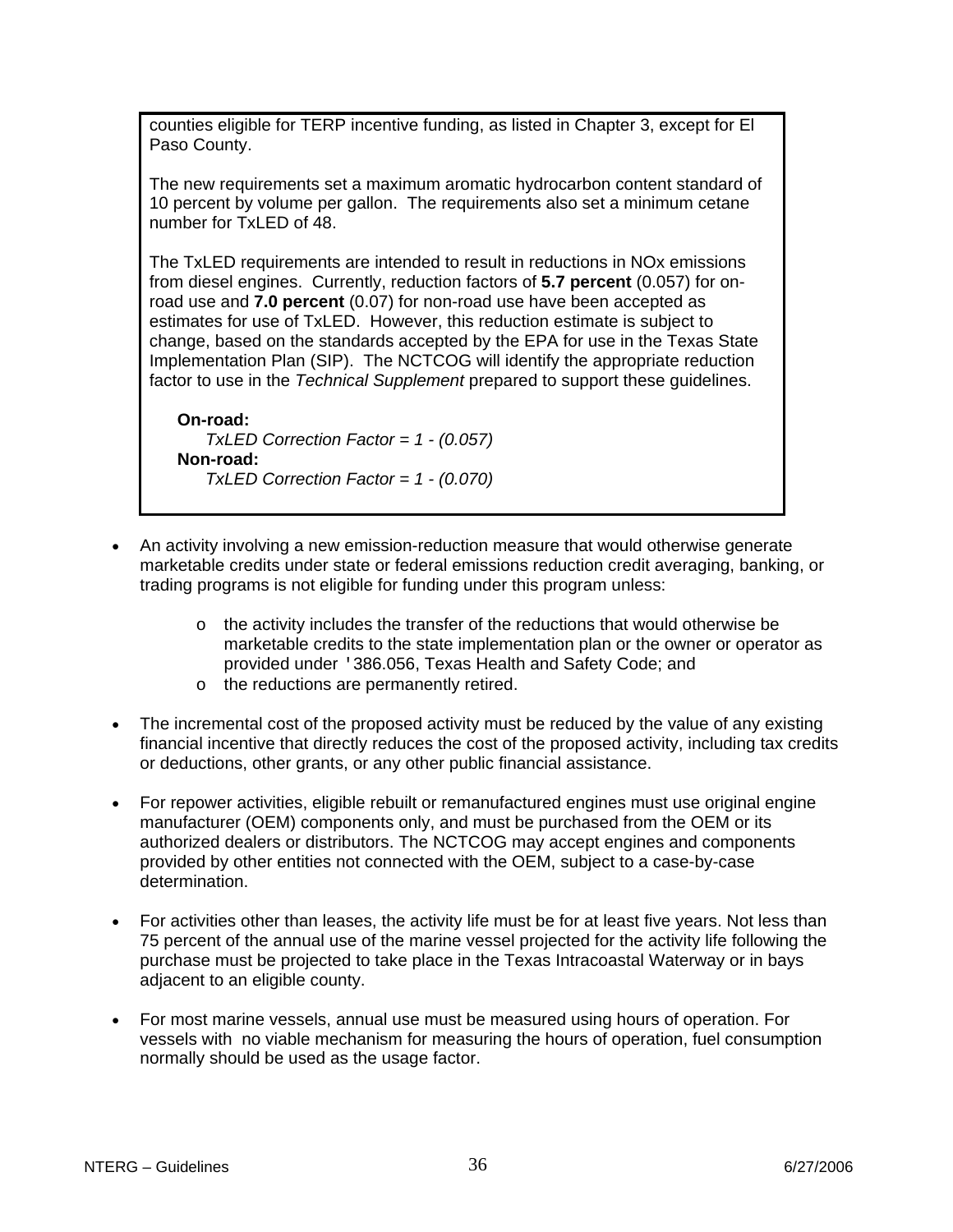- Applicants should refer to the *Technical Supplement* to these guidelines for the maximum acceptable activity life established by the NCTCOG for each type of activity.
- Applicants must agree to monitor the use of the grant-funded vehicles, equipment, infrastructure, and fuel, and to report to the NCTCOG for the life of each grant-funded activity.
- Applicants must also agree to notify the NCTCOG of any changes during the life of the following activities: termination of use; change in use, sale, transfer, or accidental or intentional destruction of grant-funded vehicles or equipment; or change in use of the qualifying fuel.
- The NCTCOG may impose additional criteria for certain projects and funding periods, consistent with these guidelines.

# **NOx Emission Standards**

Until recently, the emissions of marine vessels have been unregulated. However, both the International Maritime Organization (IMO) and the EPA have recently adopted standards for regulating marine engine emissions.

#### *International Maritime Organization (IMO) Regulations*

The IMO established NOx emission standards in Annex VI to the International Convention for the Prevention of Pollution from Ships in 1997. The standards apply to diesel engines over 130 kilowatt (kW) (174 hp) installed on new vessels (oceangoing ships). The NOx standards range from 9.8 to 17 g/kW-hr, depending on the rated engine speed.

The IMO standards do not become enforceable until ratified by 15 countries that represent at least 50 percent of the gross tonnage of the world's merchant shipping. To date, the standards have not been ratified by the United States and other countries. However, the standards are retroactive to January 1, 2000, if ratified, so engine manufacturers have generally produced IMO-compliant engines since that date.

#### *EPA Standards for Marine Engines*

The EPA adopted exhaust emission standards for new marine diesel engines, effective April 29, 2004. These standards apply to the following:

- **Marine diesel engines with per-cylinder displacement at or above 30 liters.** These engines are also known as Category 3 marine diesel engines. They range in size from about 2,500 to 70,000 kilowatts (3,000 to 100,000 hp). These are very large marine diesel engines used for propulsion power on ocean-going vessels such as container ships, oil tankers, bulk carriers, and cruise ships.
- **Marine diesel engines with per-cylinder displacement between 2.5 and 30 liters**. These engines are also known as Category 1 and Category 2 marine diesel engines. They range in size from about 500 to 8,000 kilowatts (700 to 11,000 hp). These engines are used to provide propulsion power on many kinds of vessels,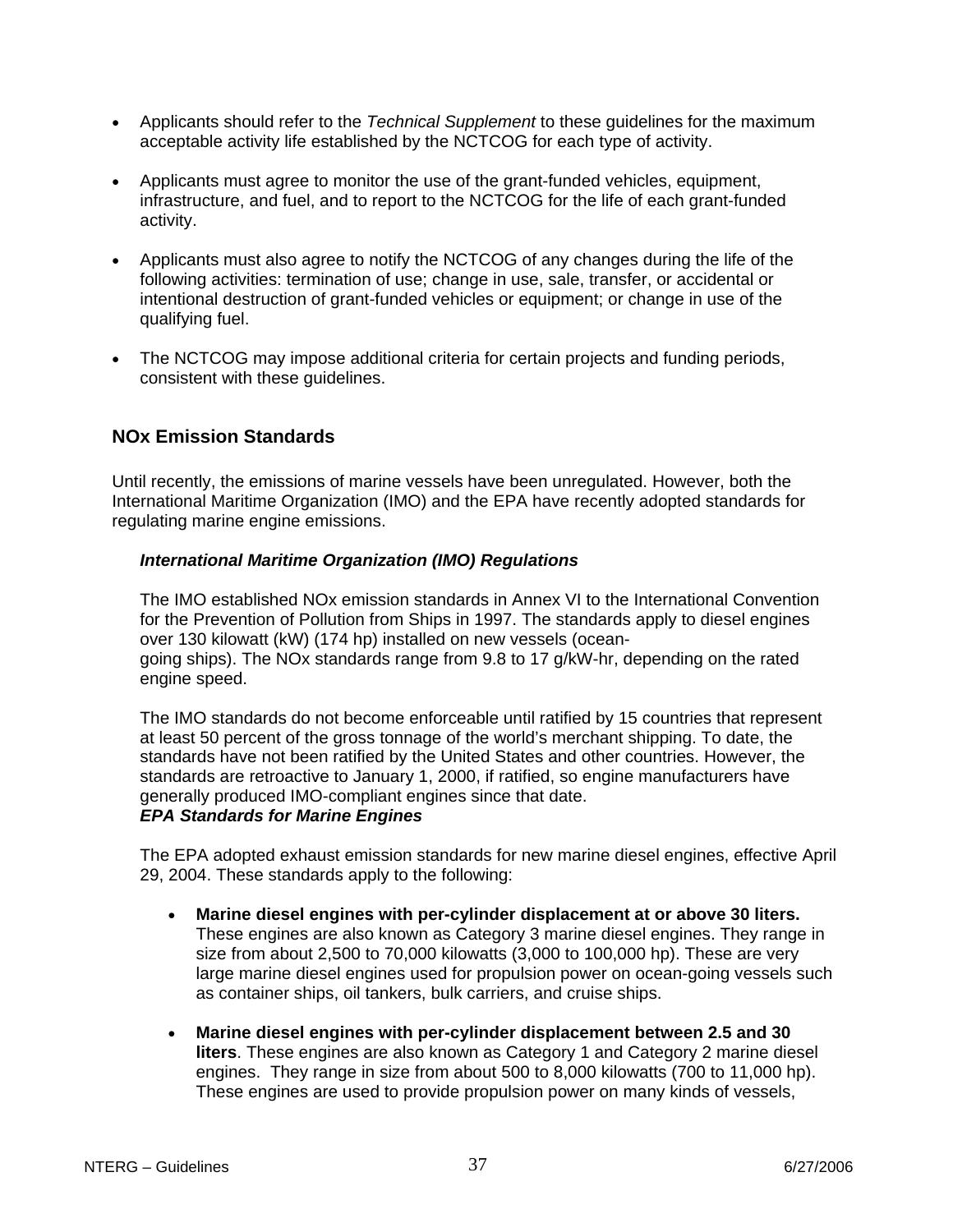including tugboats, pushboats, supply vessels, fishing vessels, and other commercial vessels in and round U.S. ports. They are also used as stand-alone generators for auxiliary power on many types of vessels.

For purposes of this program, the EPA standards for marine engines will be used for propulsion engines, where applicable. These standards are included in the *Technical Supplement* to these guidelines. To determine the emission levels for engines manufactured before the EPA standards apply to that engine, the NCTCOG will work with the grant applicant to determine the most appropriate emission level to use for that engine, based on information provided by the manufacturer and from other sources.

For new leases and purchases, where the vessel's NOx emissions must be at least 25 percent less than the current minimum standards, and where the EPA standards do not yet apply to the engines installed on the vessel, the NCTCOG will work with the grant applicant to determine whether the engines meet the requirements for this program.

In most cases, the EPA standards for non-road engines will be used for determining the emissions of auxiliary engines on marine vessels.

For activities involving ocean-going vessels, the NCTCOG will work with the grant applicant to determine the appropriate standards to use, on a case-by-case basis.

### **Calculating NOx Emission Reductions**

In general, the emission-reduction benefit represents the difference in the emission level of a baseline engine and a reduced-emission engine. In situations where the year of manufacture of the marine vessel and the year of manufacture of the current engine are different, the year of the engine must be used to determine the baseline emissions for benefit calculations.

The emission level is calculated by multiplying an emission factor and an activity level.

Because conversion factors and the activity levels may be expressed in different units for the existing and replacement engines, the emission levels for the baseline and reduced-emission engines should be calculated separately, and then differences taken to determine emission reductions.

For most marine applications, the activity level should be established by the annual hours of operation. For engines without an hour meter installed, and no other mechanism to track hours of operation, the activity level should be determined based on annual fuel consumption. Emission-reduction calculations should be consistent with the type of records maintained over the life of each activity.

#### **Calculation of NOx Emission Reductions Using Annual Hours of Operation**

Appropriate baseline NOx emission factors are included in the *Technical Supplement* available from the NCTCOG. Use the emission factors associated with engine horsepower and year of manufacture. Potential grant applicants should consult with the NCTCOG to ensure that the appropriate factors are used.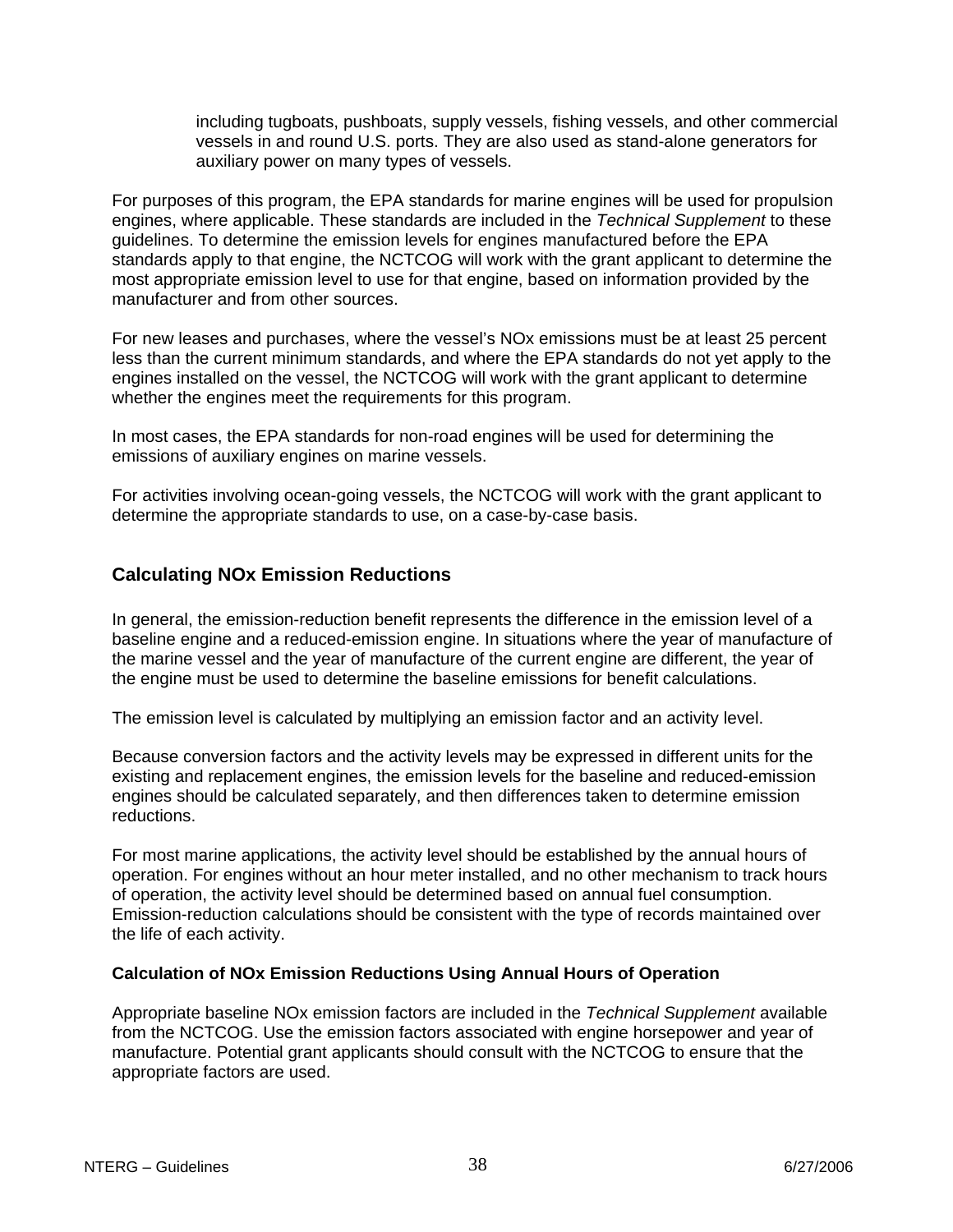For retrofit and add-on activities, and other activities, where the emission reductions are based on a percentage reduction from the baseline, the certified/verified percentage reduction factor can be applied to the baseline emission factor to determine the reduced NOx emission factor.

Alternatively, for activities where the emissions of the new or replacement engine are certified at a specific emissions level (g/bhp-hr), such as purchases or repowers, that emission level should be used as the emission factor.

#### **Calculation of NOx Emission Reductions Using Annual Fuel Use**

If annual fuel consumption is the basis for the emission reductions, an energy consumption factor is used to convert g/bhp-hr to g/gal of fuel used. There are two ways of calculating an engine-specific energy consumption factor:

- 1. divide the hp of the engine by the fuel economy in units of gal/hr; or
- 2. divide the density of the fuel by the brake-specific fuel consumption of the engine.

While actual fuel receipts or other documentation may support the annual fuel consumption for a baseline engine, the annual fuel consumption of the new vehicle or engine is an estimated proportion to the change in the energy consumption factor. Check with your equipment dealer to confirm the fuel economy or fuel consumption of the equipment for the type of application.

Otherwise, there are two ways of calculating an engine-specific energy consumption factor:

- 1. divide the hp of the engine by the fuel economy in units of gal/hr; or
- 2. divide the density of the fuel by the brake-specific fuel consumption of the engine.

While actual fuel receipts or other documentation may support the annual fuel consumption for a baseline engine, the annual fuel consumption of the new vehicle or engine is an estimated proportion to the change in the energy consumption factor. For example, a reduced-emission engine having an energy consumption factor of 18.5, which replaces a baseline engine that uses 5,000 gallons/year, and that has an energy consumption factor of 17.8, would have an estimated annual fuel consumption of 5,197 gal/yr.

Default fuel consumption rate factors may be included in the *Technical Supplement* to these guidelines. Applicants should consult with the NCTCOG for the appropriate calculations for projects involving non-diesel engines.

#### **Calculating Cost-Effectiveness**

Only the amount of incentive funds requested under the program will be used in costeffectiveness calculations for marine vessels. The incremental costs for each activity must be reduced by the value of any existing financial incentive that directly reduces the cost of the proposed activity, including tax credits or deductions, other grants, or any other public financial assistance.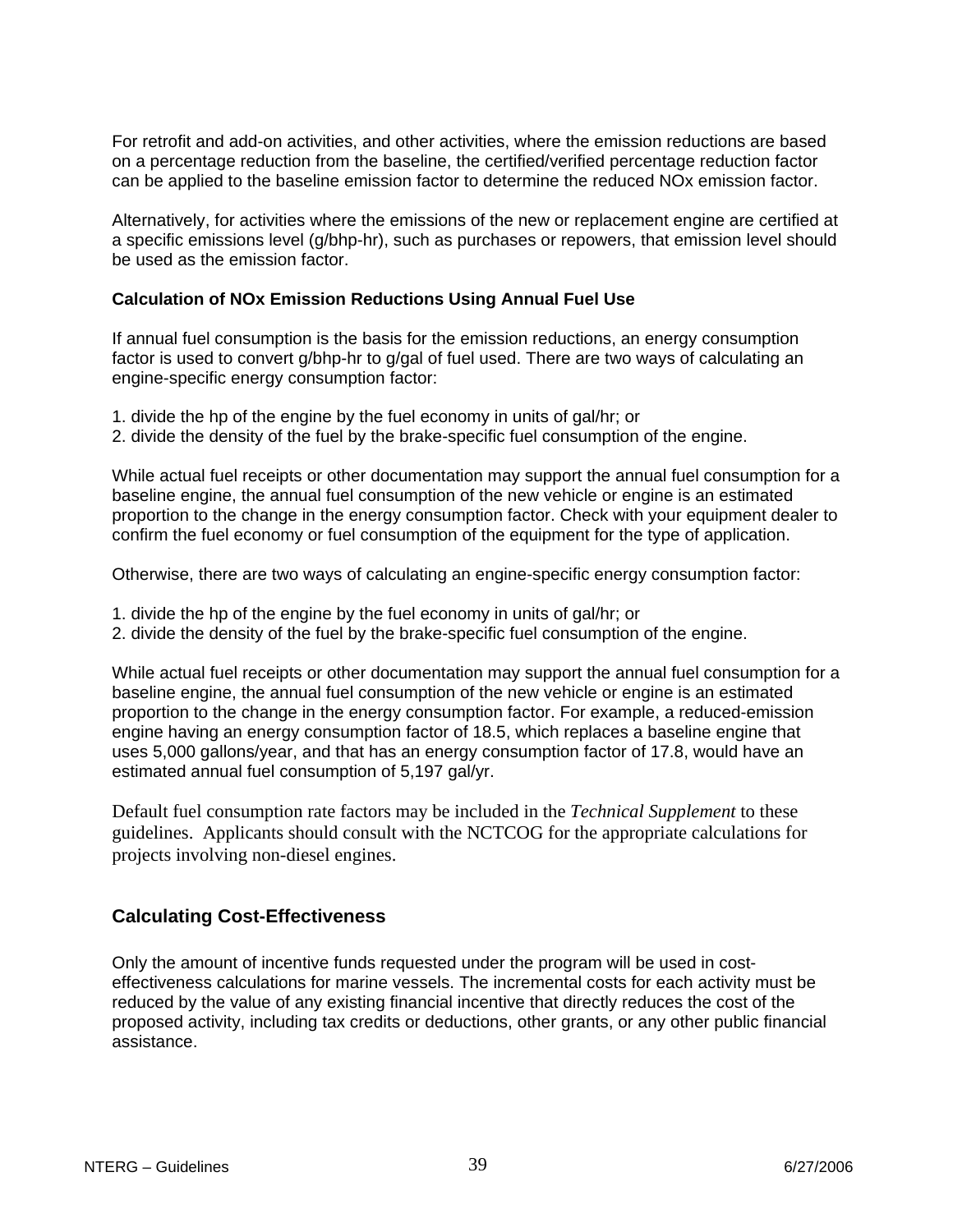To determine the cost-effectiveness of an activityCwith the exception of qualifying fuel activitiesCthe incentive amount for the activity included in the project must be amortized over the activity life designated by the applicant, with a discount rate of 3 percent.

The following amortization formula yields a *capital recovery factor* (CRF).

capital recovery factor (CRF) =  $[(1 + i)^n(i)] / [(1 + i)^n B]$ 

where,  $i =$  discount rate (3 percent)  $n =$  activity life

The discount rate of 3 percent reflects the opportunity cost of public funds. This is the level of earning that reasonably could be expected by investing state funds in various financial instruments, such as U.S. Treasury securities.

The incentive amount should be multiplied by the incremental cost or incentive amount requested to determine the annualized cost.

 *Incremental Cost x CRF = Annualized Cost*

For use in the calculations, capital recovery factors for up to 20 years are presented in Table 7- 1.

| <b>Activity</b><br>Life |      | $\overline{2}$ | 3     | 4     | 5     | 6     |       | 8     | 9     | 10    |
|-------------------------|------|----------------|-------|-------|-------|-------|-------|-------|-------|-------|
| <b>CRF</b>              | 1.00 | 5226           | .3535 | .2690 | .2184 | .1846 | .1605 | .1425 | .1284 | .1172 |
| <b>Activity</b>         | 11   | 12             | 13    | 14    | 15    | 16    | 17    | 18    | 19    | 20    |
| Life                    |      |                |       |       |       |       |       |       |       |       |

**Table 7-1. Capital Recovery Factors (CRFs) Using a Discount Rate of 0.03** 

For projects that include more than one activity, the total project incentive amount must be used to determine the cost-effectiveness of the project. The applicant may request an incentive amount that is less than the full incremental costs, in order to meet the cost-effectiveness criteria.

The cost-effectiveness must be determined by first adding all of the annualized costs for the activities included in the project. The annual emission reductions of each activity should also be added together to determine an annual emission reduction for the project.

The cost-effectiveness of the projects is then determined by dividing the combined annualized costs for all activities included in the project application, by the total annual NOx emission reductions for the combined project activities.

*Total Annualized Cost / Total Annual NOx Reductions = Project Cost-Effectiveness*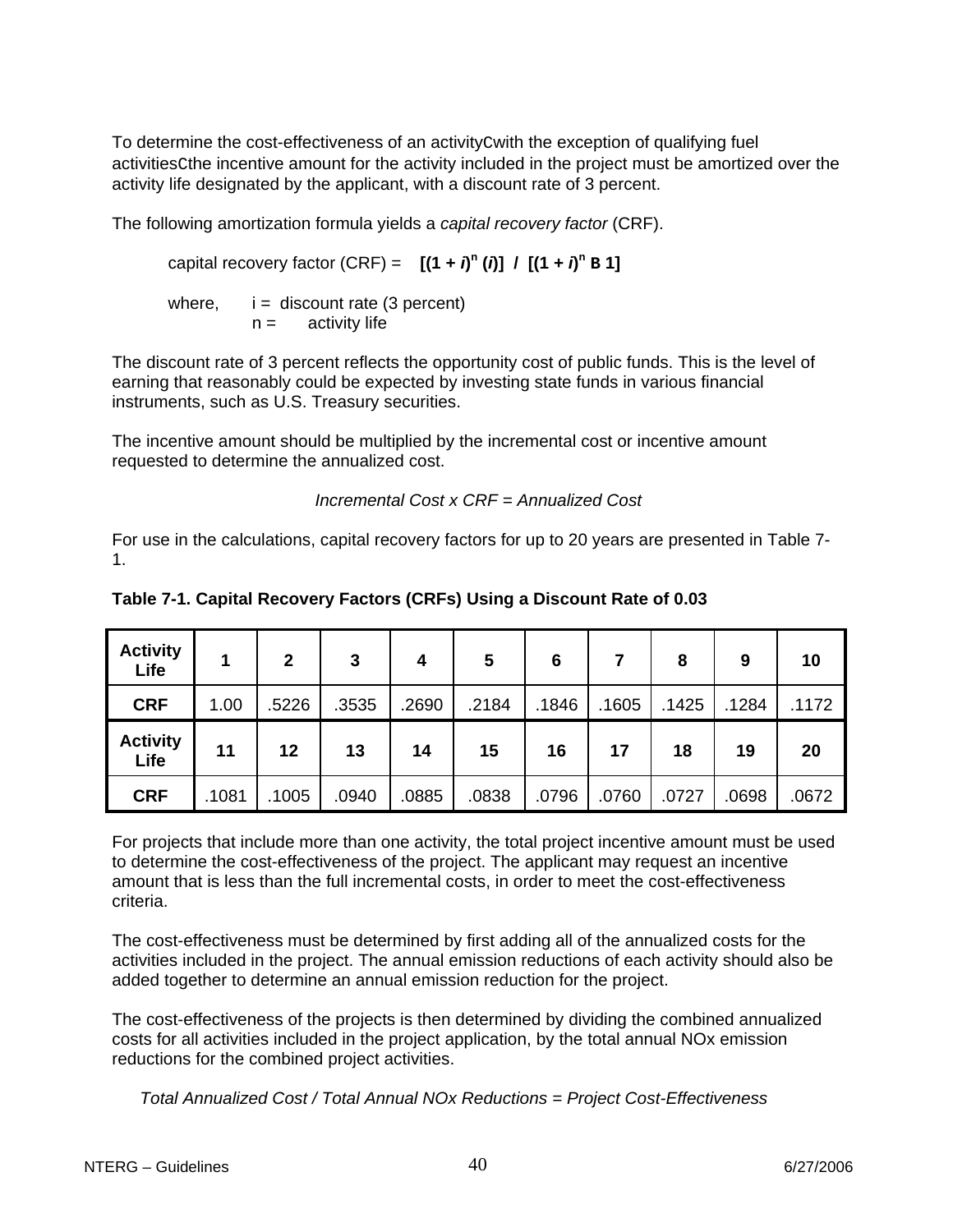# **Chapter 8**

# **Locomotives**

This chapter contains the project criteria for locomotives. Most of the engines eligible under this program will be powered by diesel-fueled compression-ignition engines. However, engines powered by other fuels may also be eligible, subject to decisions by the NCTCOG for particular funding periods.

The methods for calculating the NOx emission reductions for a locomotive project are also included in this chapter. The emission standards and emission factors applicable to this program are provided in a *Technical Supplement*, which will be made available in conjunction with these guidelines. Examples of the calculations will also be available in the supplement, along with other materials prepared by the NCTCOG. Potential grant applicants should contact the NCTCOG for copies of the supplement and for questions about the emission standards and factors to use.

# **Eligible Activities and Costs**

Locomotives are eligible for grants under this program. The eligible activities and costs under each project category are explained in this section. The NCTCOG may further limit the types of eligible activities, and may more narrowly define eligibility requirements under a particular funding round or by geographic area, as needed to best achieve the goals of the TERP.

#### **Purchase or Lease of Locomotives**

This category is for the purchase or lease of new locomotives. For this category, the NCTCOG does not consider whether the applicant is replacing an existing locomotive, and the baseline for comparison of emissions is the current federal NOx emission standard for that locomotive.

To be eligible for funding, the engine on the new locomotive must be certified to emit at least 25 percent less NOx emissions than required under the current federal standard for that engine. Certification means approved by the EPA, the CARB, or otherwise accepted by the NCTCOG.

A *lease* is considered the use and control of a new locomotive in accordance with a lease contract for a period of 12 or more consecutive months. The NCTCOG will reimburse the incremental costs of the lease. The incremental costs are those costs that are above and beyond the costs that would otherwise have been paid for the lease of a baseline locomotive.

A *purchase* is considered buying a new locomotive. The NCTCOG will reimburse the incremental cost of the purchase. The incremental cost is the difference between the documented dealer price of a baseline locomotive or other appropriate baseline cost established by the NCTCOG, and the actual cost of the cleaner locomotive.

For new purchases, not less than 75 percent of the annual use of the locomotive projected for the five years following the purchase must be projected to take place in one or more of the eligible counties. Leases must be for at least one year, and 75 percent of the annual use over the lease period must be projected to take place in one or more of the eligible counties. Annual use will be measured by fuel consumption.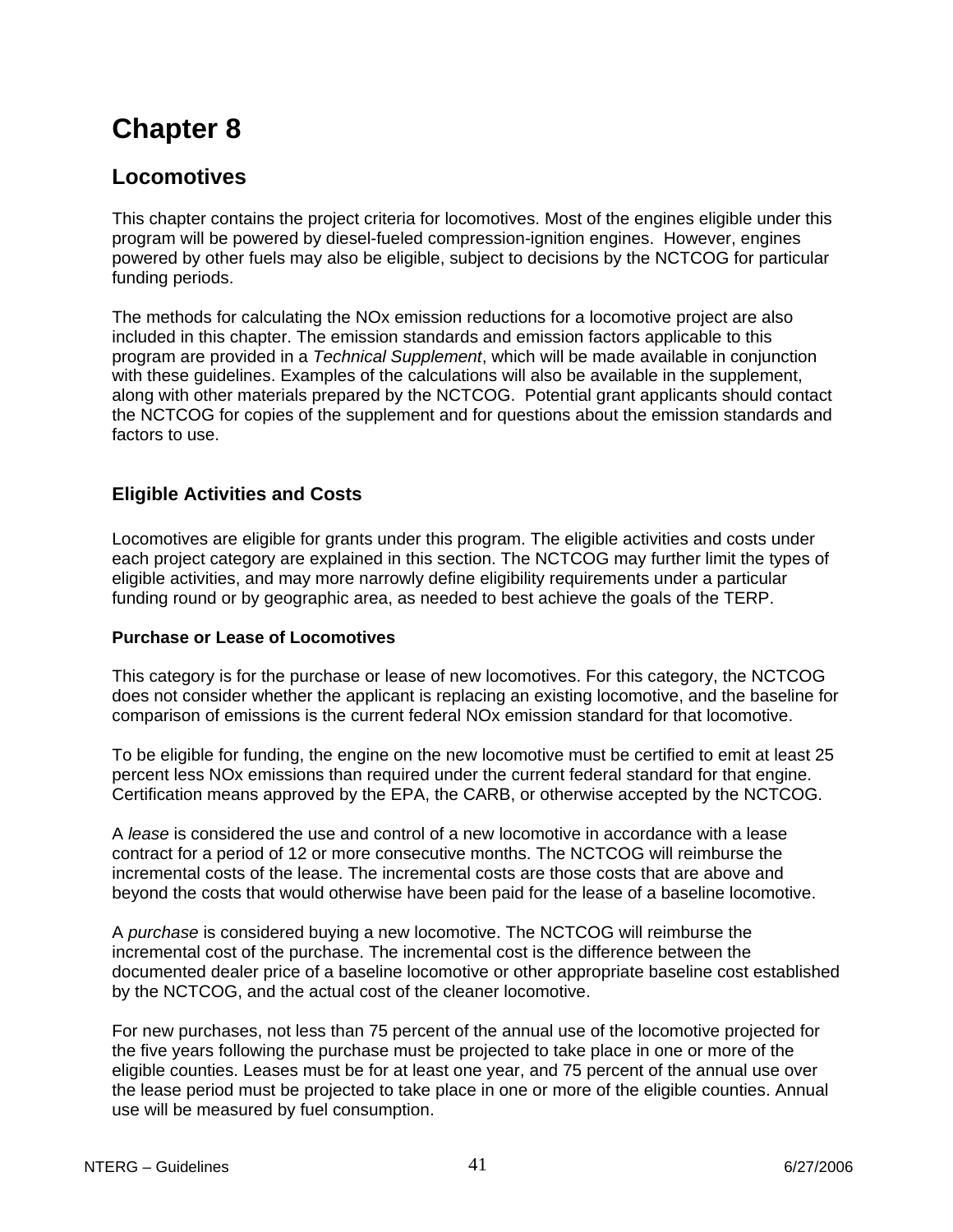#### **Replacement of Locomotives**

This category is for the replacement of a locomotive with a new or newer locomotive. For this category, the applicant must be replacing a locomotive with at least five years of remaining useful life, and the baseline for comparison is the emissions of the locomotive being replaced and the emissions of the locomotive being purchased.

For a replacement project, the NCTCOG will evaluate whether the locomotive being replaced would have otherwise been used in the eligible counties for the period within which the emission reductions will be claimed. Standards that apply include **all** of the following:

- 1. The owner must have owned the locomotive for a minimum of two years immediately preceding the grant application.
- 2. Unless otherwise approved by the NCTCOG, the locomotive must have been located and used in Texas over the preceding two years.
- 3. The locomotive must be in operating condition, or, if repairs are needed, it must be shown that the equipment can be repaired to operating condition.

Additional documentation to verify that the locomotive would have been used within the eligible counties may be required.

The engine on the replacement locomotive must be certified to emit at least 25 percent less NOx than the engine being replaced. Certification means approved by the EPA, the CARB, or otherwise accepted by the NCTCOG.

The replacement locomotive should also be intended for use in the same application or vocation (for example, switcher, long-haul) as the equipment being replaced.

The applicant must agree to either destroy or render permanently inoperable the old locomotive (including the engine) within 90 days of purchasing the replacement locomotive. In lieu of scrapping the old locomotive, the NCTCOG may consider on a case-by-case basis evidence that the locomotive will be transferred, sold, or otherwise disposed of outside of Texas, and will not be brought back into Texas. A certification of the disposition of the old locomotive must be provided, using forms provided by the NCTCOG.

The grant recipient may be eligible for reimbursement of costs associated with the purchase or lease of the replacement locomotive, not to exceed an incentive amount that results in a costeffectiveness of \$5,500 or less per ton of NOx reduced. The NCTCOG may further limit the incentive amounts to a cost-effectiveness lower than \$5,500 per ton for particular funding periods, and as needed to best achieve the TERP objectives.

The total incentive amount also must not exceed the cost of the replacement locomotive, minus the scrappage value, or, if approved by the NCTCOG, the trade-in or sale value of the old equipment. If the locomotive is in need of repairs to bring it into operating condition, the estimated cost of those repairs must also be subtracted from the cost of the replacement locomotive, to determine the incremental cost that could be reimbursed.

Not less than 75 percent of the annual use projected for the five years immediately following the purchase of the replacement locomotive must be projected to take place in one or more of the eligible counties. Annual use will be measured by fuel consumption.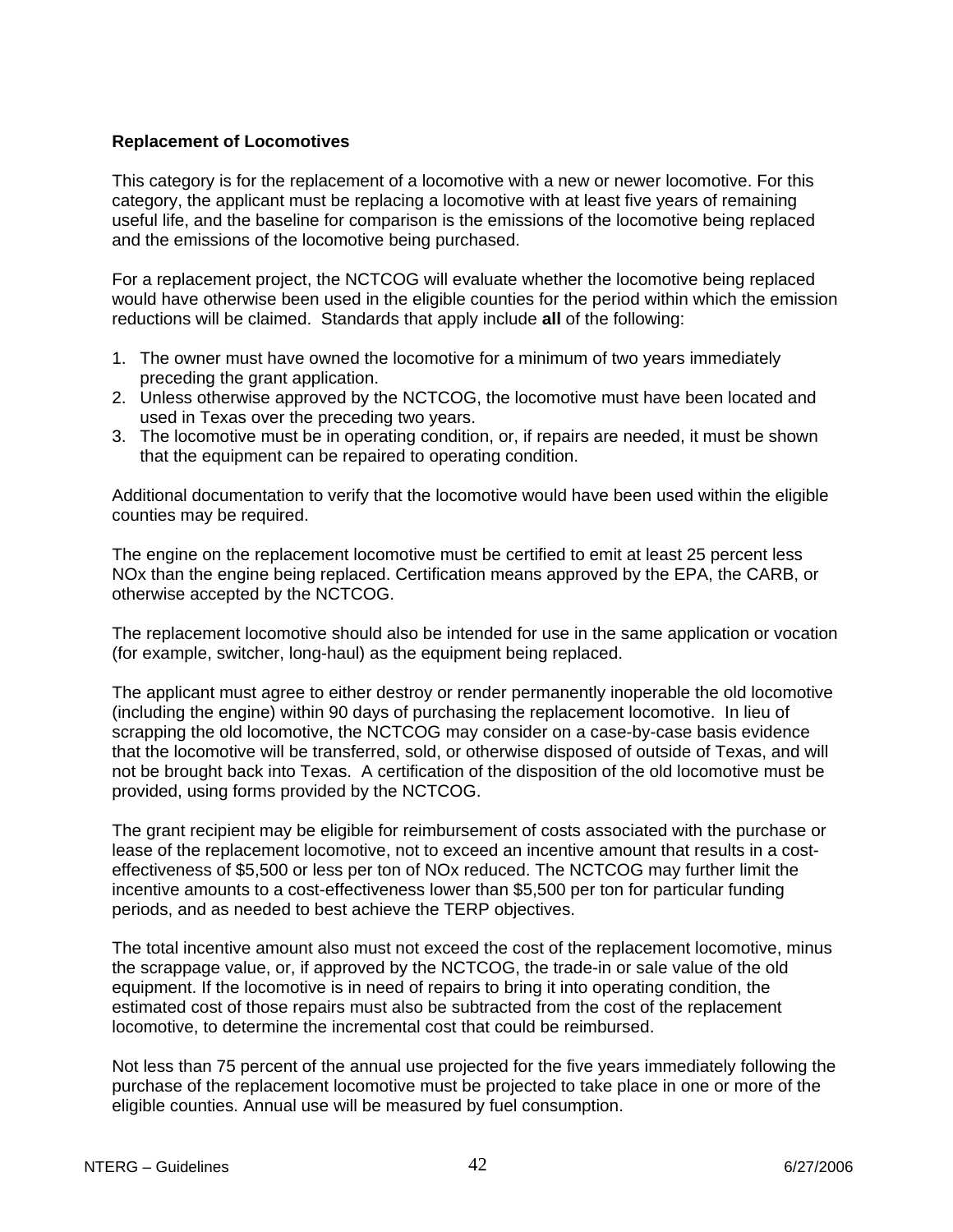#### **Repower of Locomotives**

This category is for the replacement of an existing engine on a locomotive with a new, rebuilt, or remanufactured engine.

The engine must be certified to emit at least 25 percent less NOx than the engine being replaced, based on the federal standard for that engine. Certification means approved by the EPA, the CARB, or otherwise accepted by the NCTCOG.

Eligible rebuilt or remanufactured engines must use original engine manufacturer (OEM) components only, and must be purchased from the OEM or its authorized dealers and distributors. The NCTCOG may accept engines provided by other entities not connected with the OEM, subject to a case-by-case determination.

The NCTCOG will reimburse the incremental cost of the purchase and installation of the replacement engine. The incremental cost is the cost to purchase and install the replacement engine and associated equipment, minus the scrappage value, or, if approved by the NCTCOG, the trade-in or sale value of the old engine.

Expenses for in-house labor and travel will not be covered. Costs that may be reimbursed, subject to approval by the NCTCOG, include:

- invoice cost of the new engine, including sales tax and delivery charges;
- invoice cost of additional equipment that must be installed with the new engine;
- associated supplies directly related to the installation of the engine;
- costs to remove and dispose of the old engine;
- installation costs;
- reengineering costs, if the locomotive must be modified for the new engine to fit; and
- other costs directly related to the project, subject to approval by the NCTCOG.

The applicant must agree to either destroy or render permanently inoperable the old engine within 90 days of purchasing the replacing the engine. In lieu of scrapping the old engine, the NCTCOG may consider on a case-by-case basis, evidence that the engine will be transferred, sold, or otherwise disposed of outside of Texas, and will not be brought back into Texas. A certification of the disposition of the old engine must be provided.

Not less than 75 percent of the annual usage of the locomotive projected for the five years following the repower must be projected to take place in one or more of the eligible counties. Annual use must be measured by fuel consumption.

#### **Retrofit or Add-on of Emission-Reduction Technology**

This category is for the retrofit of an existing engine on a locomotive, or for adding on devices to the locomotive.

To be eligible for funding, the retrofit or add-on systems must be certified or verified to emit at least 25 percent less NOx than engine prior to the retrofit or add-on. Certification means approved by the EPA, the CARB, or otherwise accepted by the NCTCOG.

The NCTCOG will reimburse the incremental cost of the purchase and installation of the retrofit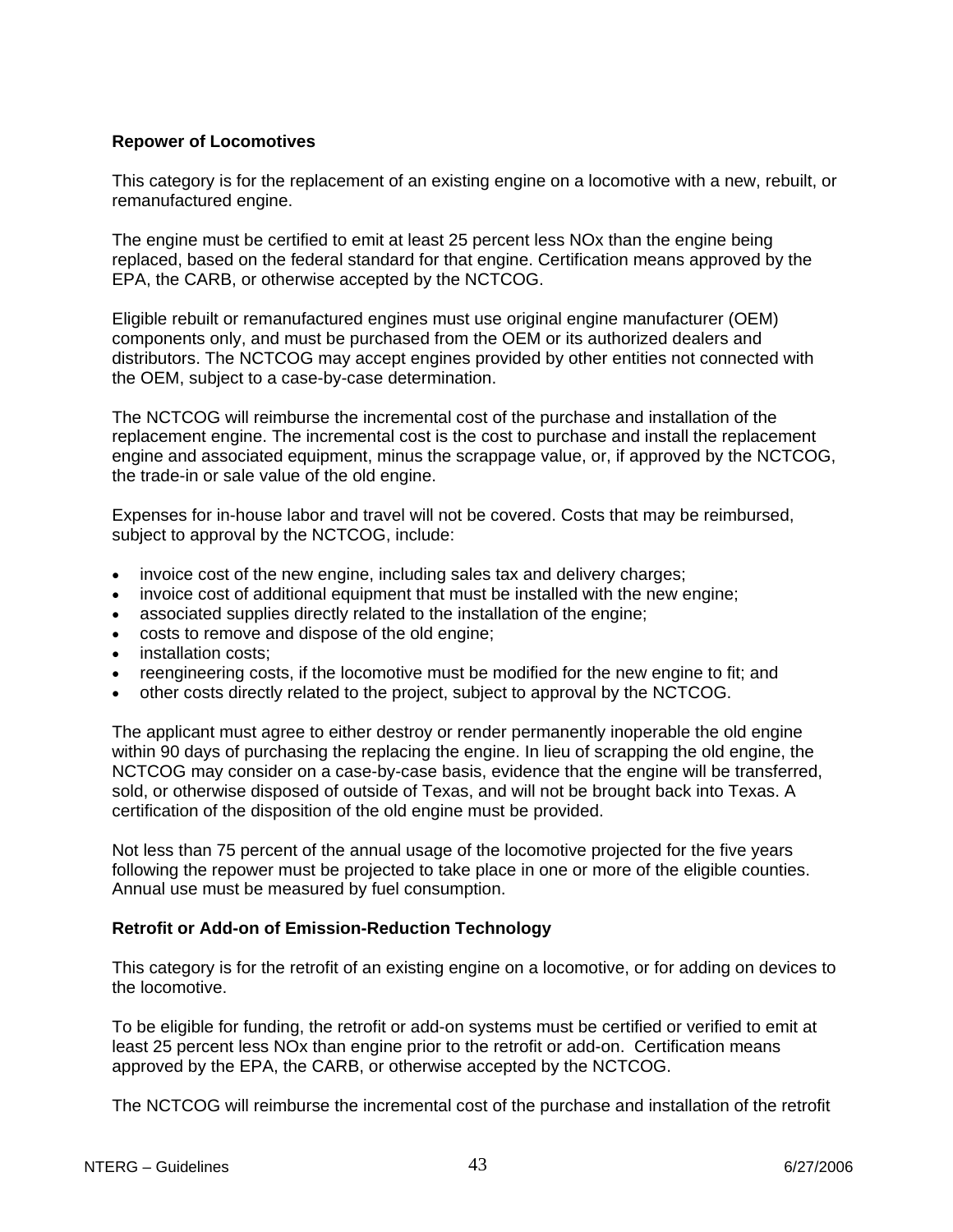and/or add-on technology. If the engine is to be rebuilt to install the emission-reduction devices, the incremental cost is the difference between the cost of rebuilding the existing engine and the cost of rebuilding the engine to include the retrofit or add-on technology. If the engine does not need to be rebuilt in conjunction with installing the new technology, then the incremental cost will be the full cost of purchasing and installing the technology.

Expenses for in-house labor and travel will not be covered. Costs that may be reimbursed, subject to approval by the NCTCOG, include:

- invoice cost of the retrofit kit or add-on devices, including sales tax and delivery charges;
- associated supplies directly related to the installation of the devices;
- installation costs;
- reengineering costs, if the vehicle or equipment must be modified for the retrofit or add-on devices to be installed and used; and
- other costs directly related to the project, subject to approval by the NCTCOG.

Not less than 75 percent of the annual use of the locomotive projected for the five years following the retrofit or add-on installation must be projected to take place in one or more of the eligible counties. Annual use must be measured by fuel consumption.

# **Project Criteria**

In addition to the eligibility criteria previously presented, the following list of criteria applies to projects involving locomotives. The NCTCOG may impose additional criteria, and may more narrowly define the criteria established in this guide, under a particular funding round or by geographic area, as needed to best achieve the objectives of the TERP.

- One or more eligible *activities* may be included under one *project* application.
- Locomotives used primarily for competition or recreational purposes are not eligible for funding.
- An activity must provide a NOx emission reduction compared to baseline NOx emissions. The NOx emissions of locomotives, engines, and retrofit/add-on devices used to achieve the emission reductions must be certified or verified by the EPA, the CARB, or otherwise accepted by the NCTCOG. In situations where the year of manufacture of the locomotive and the year of manufacture of the existing engine are differentCsuch as a locomotive that has already had the engine replaced with a newer engineCthe year of manufacture of the engine must be used to determine the baseline emission standard for emission-reduction calculations. The application of the 25 - percent reduction criteria for each type of activity is explained below.
	- o **Purchases and leases.** Purchases and leases are allowed based on what year the purchase or lease is completed. At a minimum, the locomotive and engine being purchased or leased must be certified to emit at least 25 percent less NOx than the current federal NOx emission standard for that locomotive.
	- o **Replacements.** The replacement locomotive and engine(s) must have been certified to emit at least 25 percent less NOx than the locomotive being replaced.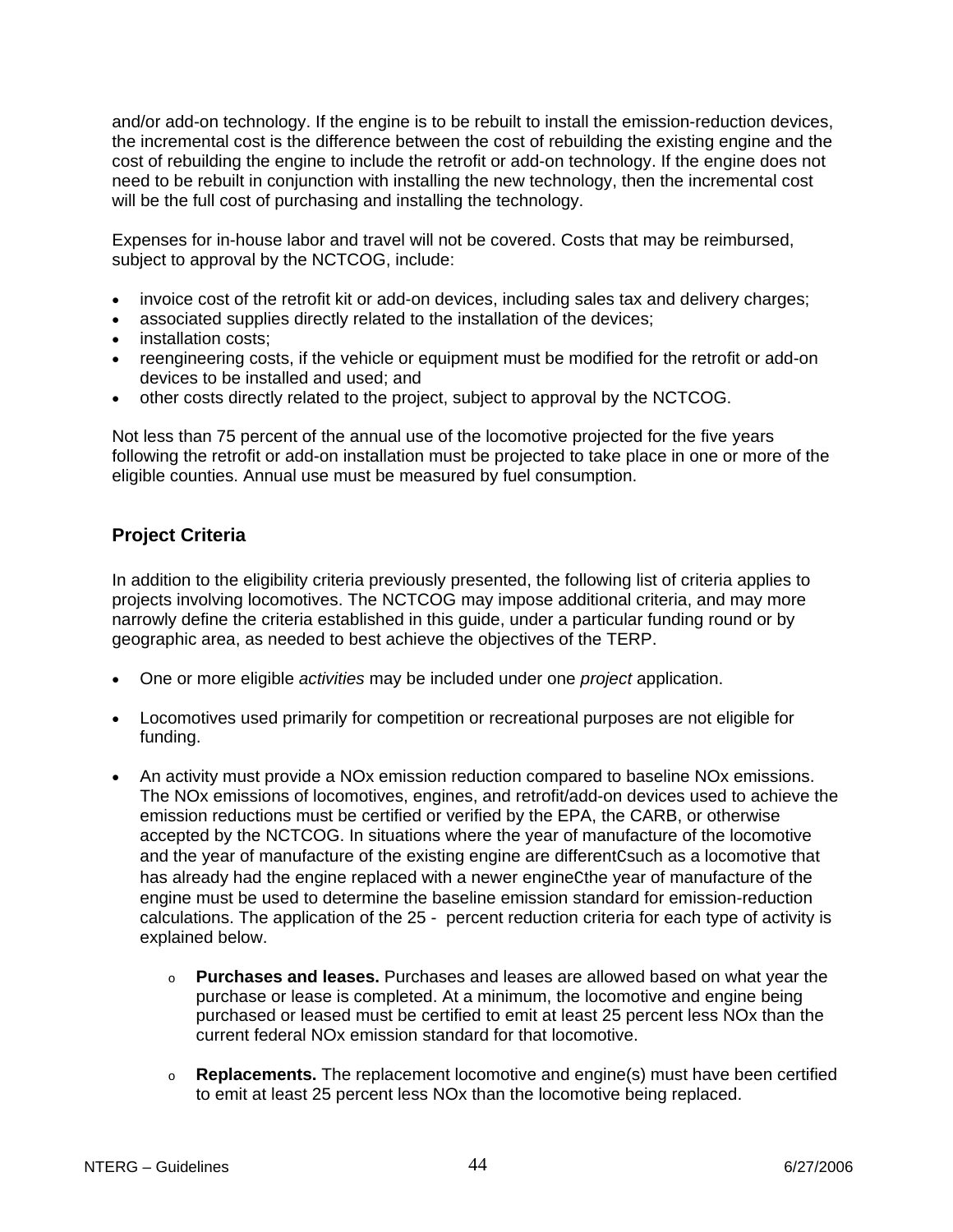- o **Repowers.** The replacement engine must be certified to emit at least 25 percent less NOx than the engine being replaced.
- o **Retrofits and add-ons.** Emission standards for retrofit and add-on activities are based on the engine being retrofitted. If you want to retrofit or add on a device, the technology must be certified to emit at least 25 percent less NOx than the standard for the engine being retrofitted.
- o **Combined technologies.** In instances where two technologies are combined on the same locomotive and/or engine (for example, repower plus retrofit), the NCTCOG may consider the combined reductions from the two technologies in meeting the 25 percent requirements. This decision will be solely at the discretion of the NCTCOG, and will be based on a determination that the combination of the two technologies will result in a permanent reduction in emissions of at least 25 percent.
- The cost-effectiveness of a project, other than a demonstration project, must not exceed \$5,500 per ton of NOx emissions reduced in the eligible counties for which the project is proposed. Individual activities included under a single project application may exceed this amount, but the combined project must meet the cost-effectiveness standard.
- Infrastructure activitiesCincluding infrastructure costs that are part of a broader repower, retrofit, replacement, or add-on project Care excluded from the cost-effectiveness limit of \$5,500 per ton.
- An activity is not eligible if it is required by any state or federal law, rule, regulation, memorandum of agreement, or other legally binding document. However, this restriction does not apply to an otherwise qualified activityCregardless of the fact that the state implementation plan assumes that the change in equipment, vehicles, or operations will occurCif, on the date the grant is awarded, the change is not required by any state or federal law, rule, regulation, memorandum of agreement, or other legally binding document. This restriction also does not apply to the purchase of vehicles or equipment that is required only by local law or regulation, or by corporate or controlling board policy of a public or private entity. Demonstration projects used to demonstrate a technology that may be used to comply with an emissions-reduction requirement may be funded, as long as the reductions directly attributable to the demonstration project are not used to comply with those requirements.
- In the areas of the state where Texas Low Emission Diesel (TxLED) must be provided by suppliers beginning April 1, 2005, the baseline and reduced emission rate calculations for diesel engine usage after March 2005 must be adjusted using a correction factor, in addition to any other calculation adjustments.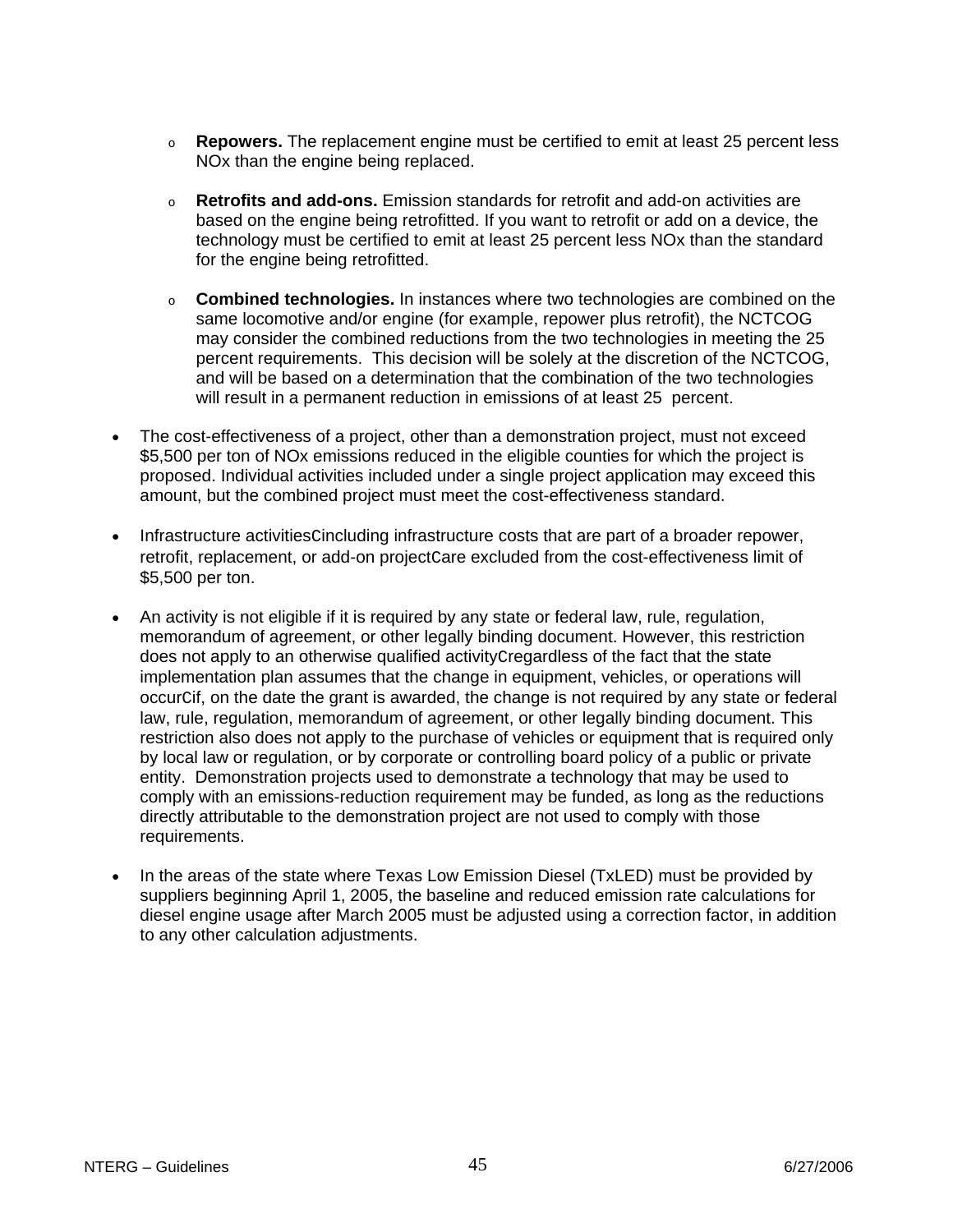### **Figure 8-1. Correction Factor for TxLED**

The NCTCOG has adopted rules (30 TAC '114.312 to '114.319) requiring that beginning on April 1, 2005, diesel fuel sold or supplied for use in compressionignition engines in certain counties in Texas must meet new low emission diesel (TxLED) standards.

The counties affected by the new TxLED requirements currently include all of the counties eligible for TERP incentive funding, as listed in Chapter 3, except for El Paso County.

The new requirements set a maximum aromatic hydrocarbon content standard of 10 percent by volume per gallon. The requirements also set a minimum cetane number for TxLED of 48.

The TxLED requirements are intended to result in reductions in NOx emissions from diesel engines. Currently, reduction factors of **5.7 percent** (0.057) for onroad use and **7.0 percent** (0.07) for non-road use have been accepted as estimates for use of TxLED. However, this reduction estimate is subject to change, based on the standards accepted by the EPA for use in the Texas State Implementation Plan (SIP). The NCTCOG will identify the appropriate reduction factor to use in the *Technical Supplement* prepared to support these guidelines.

**On-road:** *TxLED Correction Factor = 1 - (0.057)* **Non-road:** *TxLED Correction Factor = 1 - (0.070)*

- An activity involving a new emission-reduction measure that would otherwise generate marketable credits under state or federal emissions-reduction credit averaging, banking, or trading programs is not eligible for funding under this program unless:
	- the activity the activity includes the transfer of the reductions that would otherwise be marketable credits to the State Implementation Plan or the owner or operator, as provided under '386.056, Texas Health and Safety Code; and
	- the reductions are permanently retired.
- The incremental cost of the proposed activity must be reduced by the value of any existing financial incentive that directly reduces the cost of the proposed activity, including tax credits or deductions, other grants, or any other public financial assistance.
- For repower activities, eligible rebuilt or remanufactured engines must use original engine manufacturer (OEM) components only, and must be purchased from the OEM or its authorized dealers and distributors. The NCTCOG may accept engines and components provided by other entities not connected with the OEM, subject to a case-by-case determination.
- For activities other than leases, the activity life must be for at least five years. For new purchases, not less than 75 percent of the annual usage of the locomotive projected for the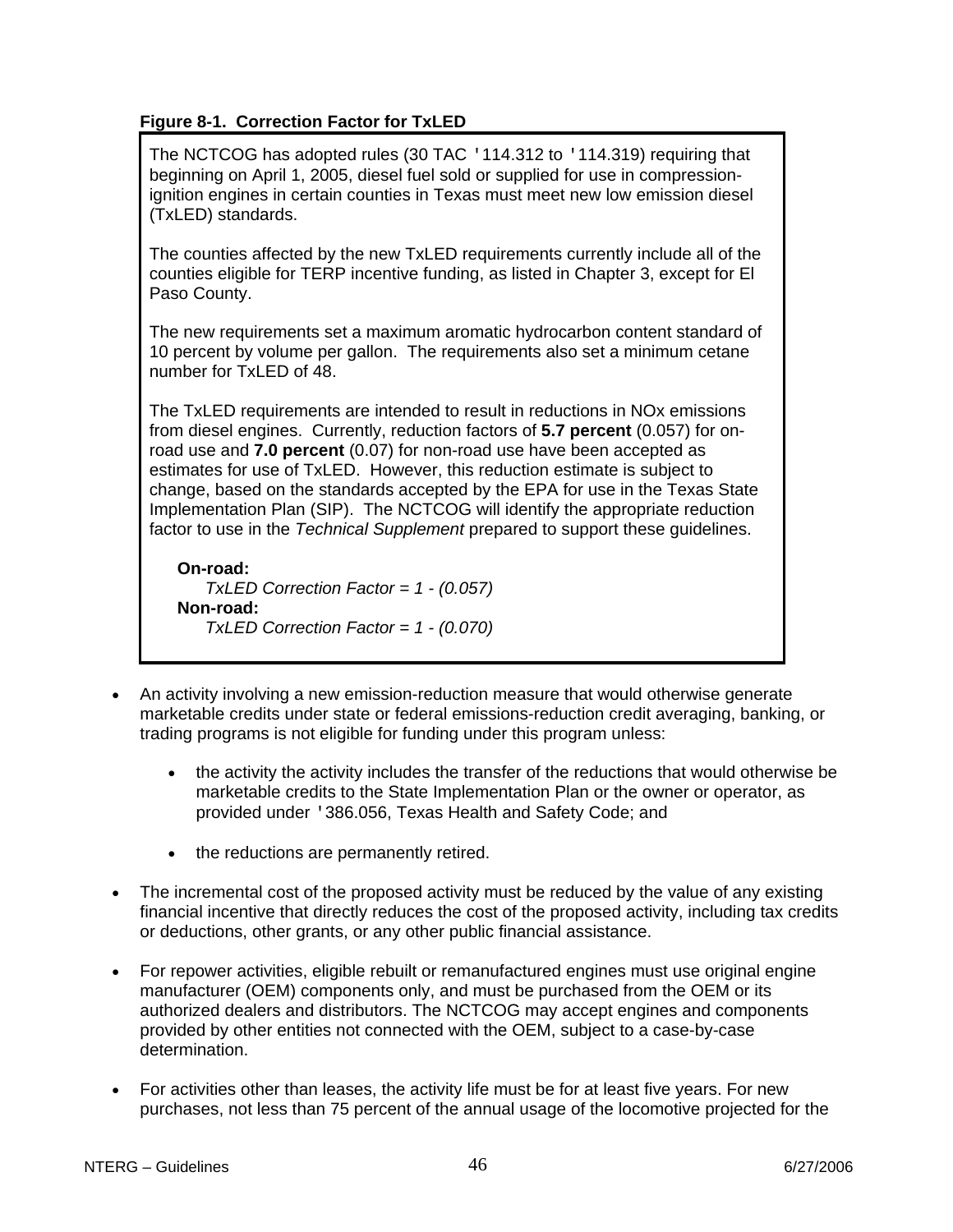five years immediately following the award of a grant must be projected to take place in one or more of the eligible counties. Leases must be for at least one year, and 75 percent of the annual use over the lease period must be projected to take place in one or more of the eligible counties.

- Annual use normally should be measured using fuel consumption.
- Applicants should refer to the *Technical Supplement* to these guidelines for the maximum acceptable activity life established by the NCTCOG for each type of activity.
- Applicants must agree to monitor the use of the grant-funded vehicles, equipment, infrastructure, and/or fuel, and to report to the NCTCOG for the life of each grant-funded activity.
- Applicants must also agree to notify the NCTCOG of any changes during the life of the following activities: termination of use, change in use; sale, transfer, or accidental or intentional destruction of grant-funded vehicles or equipment; or change in use of the qualifying fuel.
- The NCTCOG may impose additional criteria for certain projects and funding periods, consistent with these guidelines.

### **NOx Emission Standards**

The EPA adopted emission standards for locomotives in December 1997. The standards took effect in the year 2000. Federal standards apply to locomotives originally manufactured in 1973 and later, and any time they are rebuilt or remanufactured. Not regulated are electric locomotives, historic steam-powered locomotives, and locomotives originally manufactured before.

The baseline NOx emission standards for this program will be the federal standards for NOx emissions applicable to the type of locomotive and year of manufacture or remanufacture. The federal NOx emission standards for locomotives are listed in the *Technical Supplement* to these guidelines. Potential grant applicants should consult with the NCTCOG to ensure that the appropriate baseline standards are used.

#### **Calculating NOx Emission Reductions**

In general, the emission-reduction benefit represents the difference in the emission level of a baseline engine and a reduced-emission engine. In situations where the year of manufacture of the locomotive and the year of manufacture of the current engine are different, the year of the engine must be used to determine the baseline emissions for benefit calculations.

The emission level is calculated by multiplying an emission factor, an activity level, and a conversion factor, if necessary. Because conversion factors and the activity levels may be expressed in different units for the existing and replacement engines, the emission levels for the baseline and reduced-emission engines should be calculated separately and then differences taken to determine emission reductions.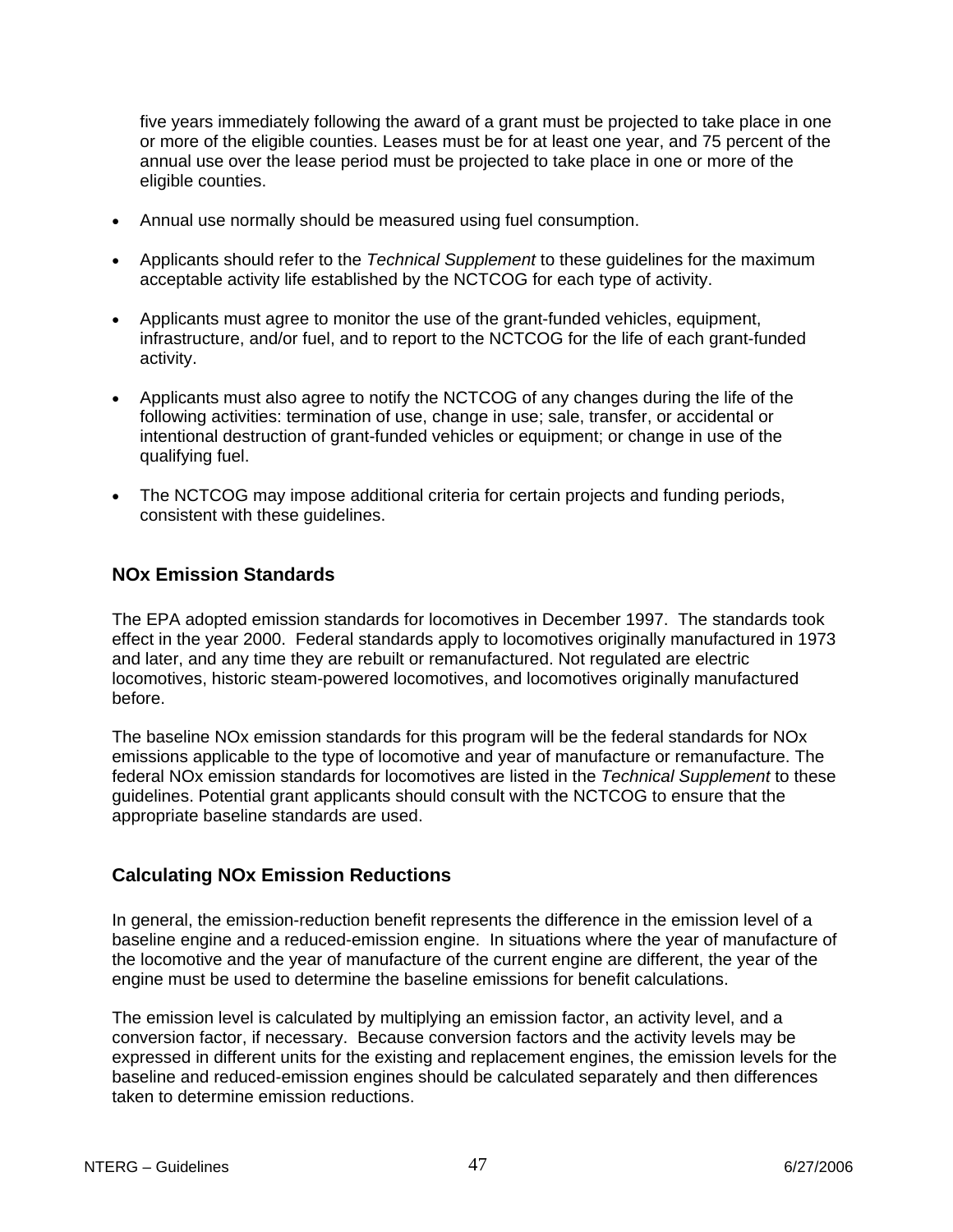For most locomotive applications, the activity level should be based on annual fuel consumption. Emission-reduction calculations should be consistent with the type of records maintained over the life of each activity.

#### **Calculation of NOx Emission Reductions Using Annual Fuel Use**

If the annual fuel consumption is used, the activity level should be based on actual annual fuel receipts or other available documentation to estimate the expected annual fuel use of the equipment. An energy consumption factor will also need to be calculated. The energy consumption factor converts the emission factor in terms of g/bhp-hr to g/gal of fuel used. There are two ways of calculating the energy consumption factor:

- 1. by dividing the hp of the engine by the fuel economy in units of gal/hr; or
- 2. by dividing the density of the fuel by the brake-specific fuel consumption of the baseline engine.

Check with your equipment dealer to confirm the fuel economy or fuel consumption of the equipment for the type of application.

For most locomotive applications, a default fuel consumption rate factor of 20.8 bhp-hr/gal should be used. The *Technical Supplement* to these guidelines will include the appropriate emission factors, as well as any alternative fuel consumption factors.

Applicants should consult with the NCTCOG for the appropriate calculations for projects involving nondiesel engines.

# **Calculating Cost-Effectiveness**

Only the amount of incentive funds requested under the program can be used in costeffectiveness calculations for locomotives. The incremental costs for each activity must be reduced by the value of any existing financial incentive that directly reduces the cost of the proposed activity, including tax credits or deductions, other grants, or any other public financial assistance.

To determine the cost-effectiveness of an activity, the incentive amount for the activity Cwith the exception of qualifying fuel activities cincluded in the project must be amortized over the activity life designated by the applicant, with a discount rate of 3 percent.

The following amortization formula yields a *capital recovery factor* (CRF).

capital recovery factor (CRF) =  $[(1 + i)^n (i)] / [(1 + i)^n B]$ 

where,  $i =$  discount rate (3 percent)  $n =$  activity life

The discount rate of 3 percent reflects the opportunity cost of public funds. This is the level of earning that reasonably could be expected by investing state funds in various financial instruments, such as U.S. Treasury securities.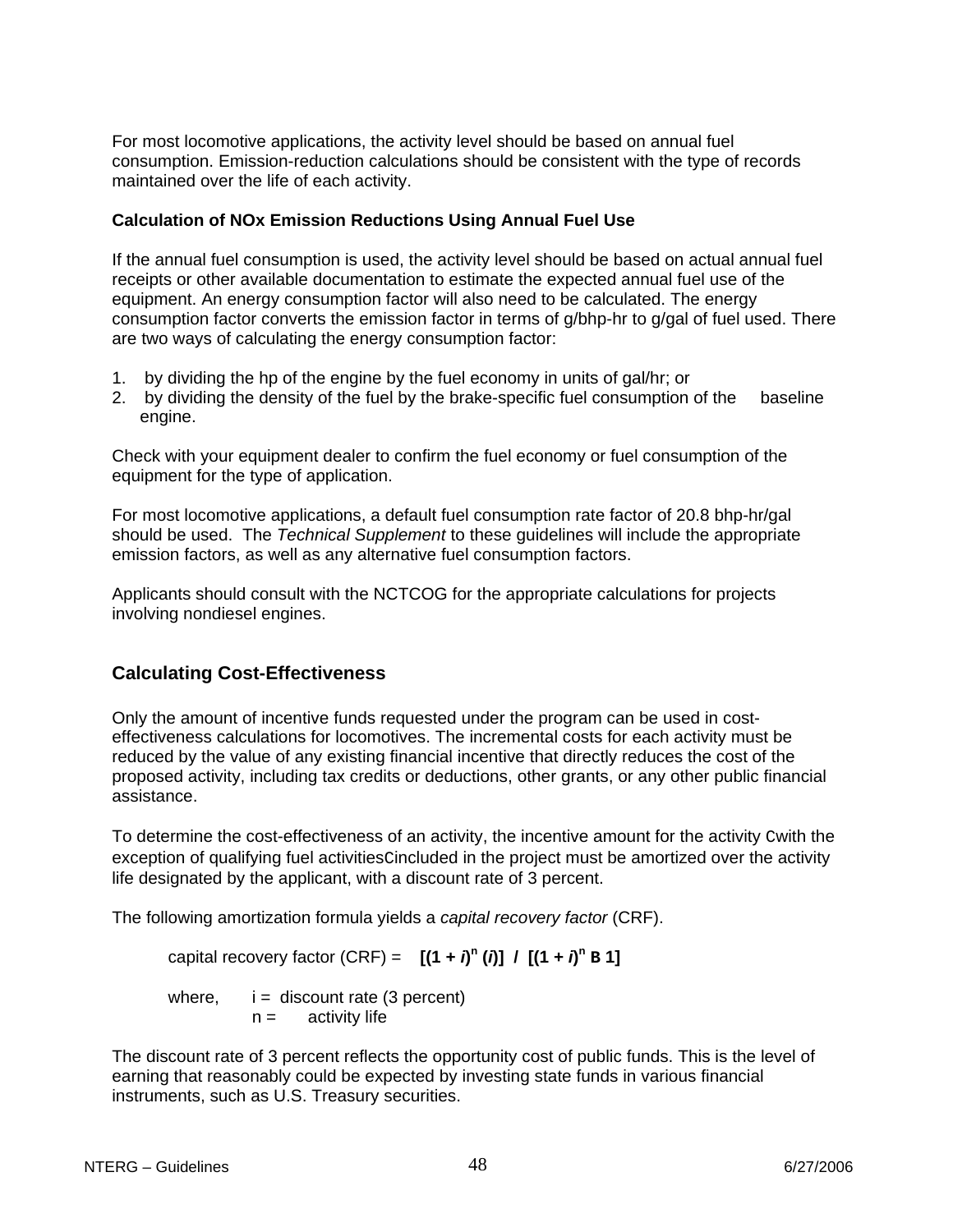The incentive amount should be multiplied by the incremental cost or incentive amount requested to determine the annualized cost.

### *Incremental Cost x CRF = Annualized Cost*

For use in the calculations, capital recovery factors for up to 20 years are presented in Table 8- 1.

| <b>Activity</b><br>Life |       | $\overline{2}$ | 3     | 4     | 5     | 6     |       | 8     | 9     | 10    |
|-------------------------|-------|----------------|-------|-------|-------|-------|-------|-------|-------|-------|
| <b>CRF</b>              | 1.00  | .5226          | .3535 | .2690 | .2184 | .1846 | .1605 | .1425 | .1284 | .1172 |
| <b>Activity</b><br>Life | 11    | 12             | 13    | 14    | 15    | 16    | 17    | 18    | 19    | 20    |
| <b>CRF</b>              | .1081 | .1005          | .0940 | .0885 | .0838 | .0796 | .0760 | .0727 | .0698 | .0672 |

**Table 8-1. Capital Recovery Factors (CRFs)Using a Discount Rate of 0.03** 

For projects that include more than one activity, the total project incentive amount must be used to determine the cost-effectiveness of the project. The applicant may request an incentive amount that is less than the full incremental costs, in order to meet the cost-effectiveness criteria.

The cost-effectiveness must be determined by first adding all of the annualized costs for the activities included in the project. The annual emission reductions of each activity should also be added together to determine an annual emission reduction for the project.

The cost-effectiveness of the projects is then determined by dividing the combined annualized costs for all activities included in the project application, by the total annual NOx emission reductions for the combined project activities.

*Total Annualized Costs / Total Annual NOx Reductions = Project Cost-Effectiveness*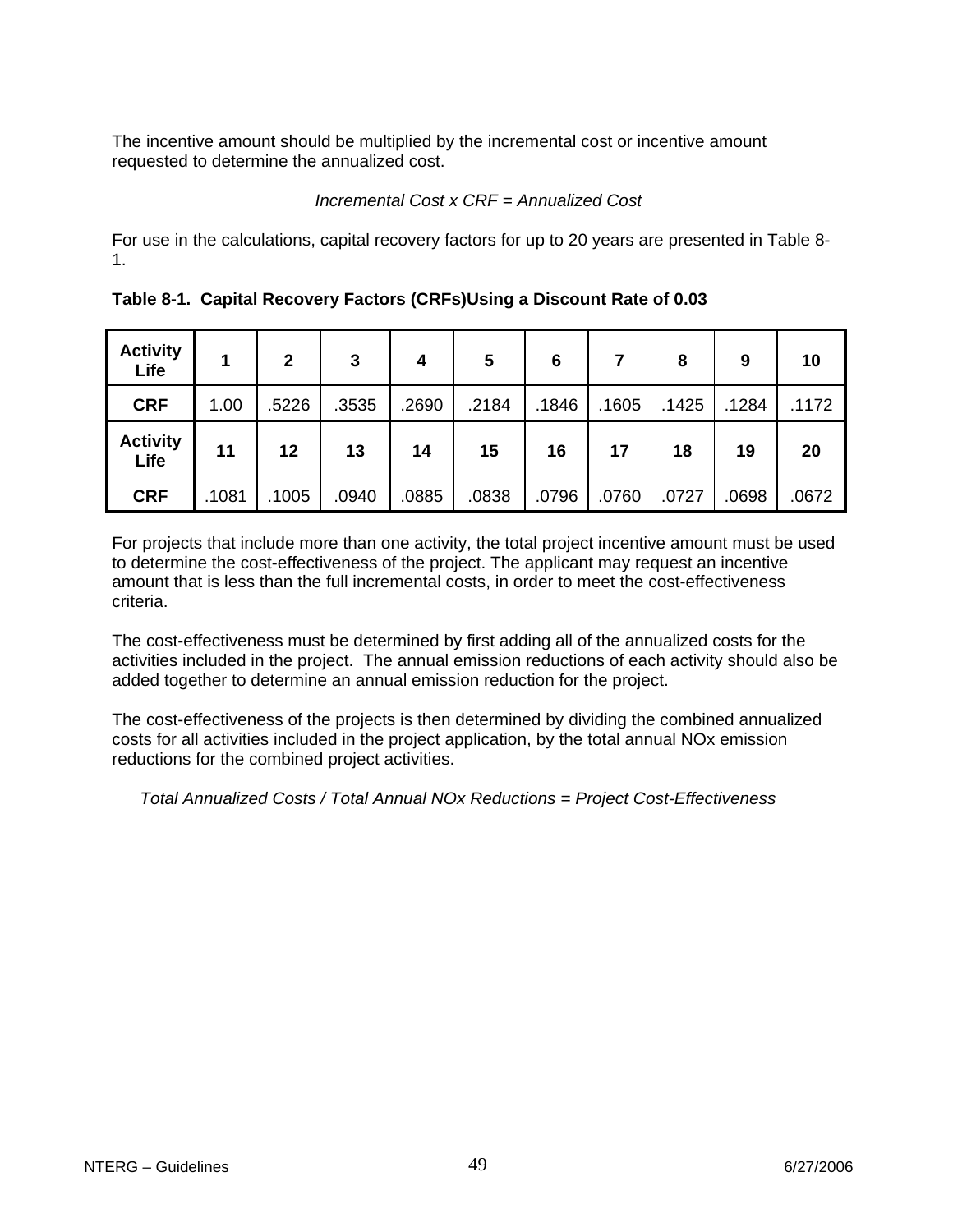# **Chapter 9**

# **Stationary Equipment**

This chapter contains the project criteria for stationary equipment powered by a stationary engine.

The methods for calculating the NOx emission reductions for a stationary engine project are also included in this chapter. Most of the calculations will require input of a NOx emission factor applicable to the engine. The emission standards and emission factors applicable to this program are provided in a *Technical Supplement*, which will be made available in conjunction with these guidelines. Examples of the calculations will also be available in the supplement and other materials prepared by the NCTCOG. Potential grant applicants should contact the NCTCOG for copies of the supplement, and for questions about the emission standards and factors to use.

# **Eligible Activities and Costs**

Activities involving stationary engines of at least 25 hp are eligible for grants under this program. For replacement and repower projects, this requirement refers to the horsepower of the engine being replaced and does not apply to the replacement engine or technology.

Note under the AProject Criteria@ section that an activity is not eligible if the activities and/or emission-reductions to be funded are already required by any state or federal law, rule, regulation, memorandum of agreement, or other legally binding document. In addition, any emission reduction credits generated by a project must be transferred to the state for the State Implementation Plan, and permanently retired.

Because of the wide variety of regulatory and permitting requirements that may apply to the emissions from stationary equipment and engines, potential applicants, as well as dealers and suppliers of stationary equipment and engines, should contact the NCTCOG early in the process to determine if a project is eligible for funding. As a general rule, stationary equipment and engines used in agricultural applications are exempt from regulatory and permitting requirements pertaining to emissions. Other stationary equipment may need to be evaluated for eligibility by the NCTCOG on a case-by-case basis. In some cases, where the regulatory or permitting requirements are unclear, the NCTCOG may need to consider a project ineligible until the requirements are fully understood.

The eligible activities and costs under each project category are explained in this section. The NCTCOG may further limit the types of eligible activities, and may more narrowly define eligibility requirements, under a particular funding round or by geographic area, as needed to best achieve the goals of the TERP.

# **Purchase or Lease of Stationary Equipment**

This category is for the purchase or lease of new stationary equipment. For this category, the NCTCOG does not consider whether the applicant is replacing an existing piece of equipment, and the baseline for comparison of emissions is the current NOx emission standard for an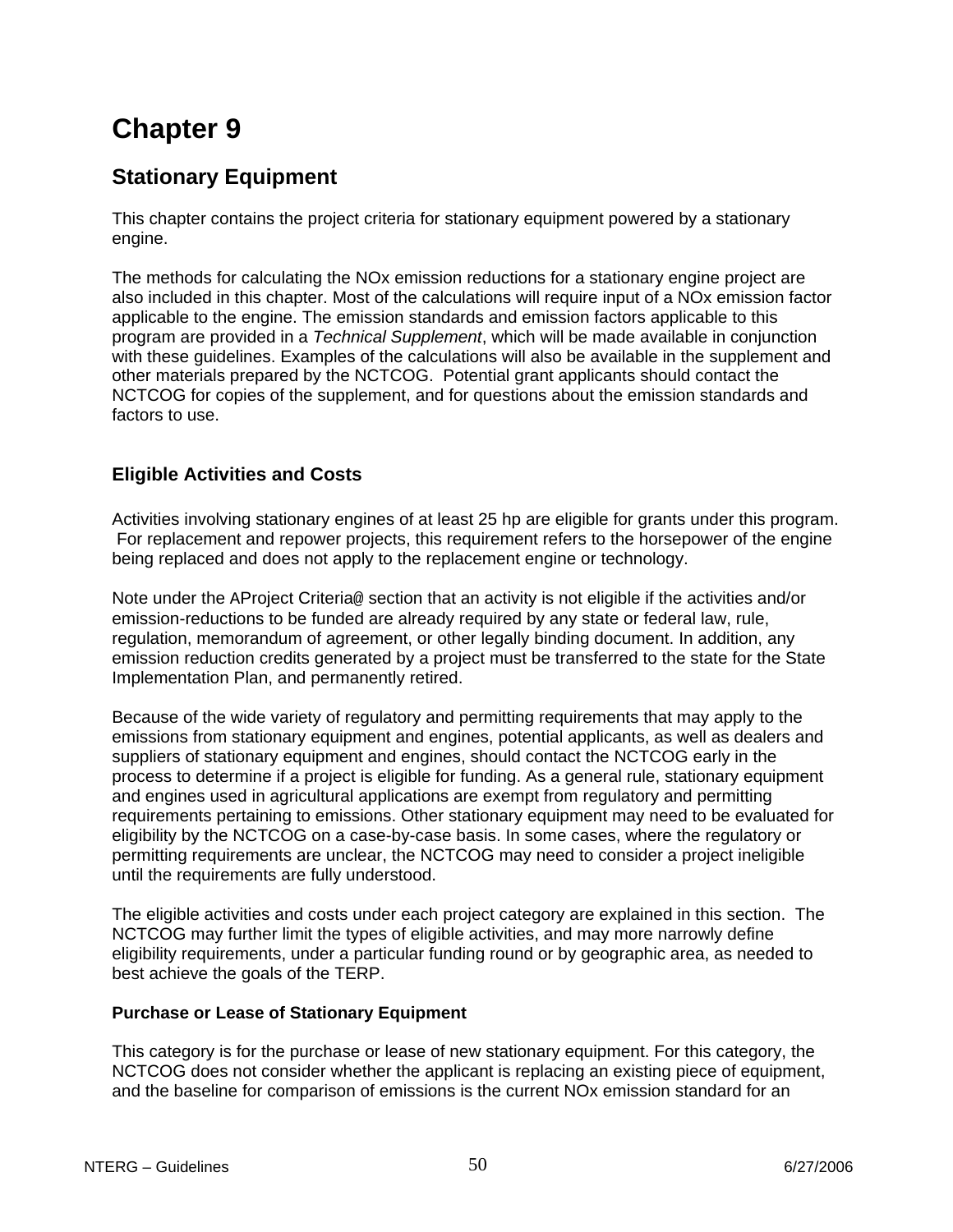engine of that horsepower.

To be eligible for funding, the engine on the new piece of equipment must be certified to emit at least 25 percent less NOx than required under the current standard for that horsepower of engine. Certification means approved by the EPA, the CARB, or otherwise accepted by the NCTCOG.

A *lease* is considered the use and control of a new piece of equipment in accordance with a lease contract for a period of 12 or more consecutive months. The NCTCOG will reimburse the incremental costs of the lease. The incremental costs are those costs that are above and beyond the costs that would otherwise have been paid for the lease of a baseline vehicle.

A *purchase* is considered buying a new piece of equipment. The NCTCOG will reimburse the incremental cost of the purchase. The incremental cost is the difference between the documented dealer price of a baseline piece of equipment or other appropriate baseline cost established by the NCTCOG and the actual cost of the cleaner equipment.

For new purchases, not less than 75 percent of the annual use of the equipment projected for the five years following the purchase must be projected to take place in one or more of the eligible counties. Leases must be for at least one year, and 75 percent of the annual use over the lease period must be projected to take place in one or more of the eligible counties. Annual use will be measured by either hours of operation or fuel consumption.

#### **Replacement of Stationary Equipment**

This category is for the replacement of stationary equipment with a new or newer piece of equipment. For this category, the applicant must be replacing a piece of equipment with at least five years of remaining useful life, and the baseline for comparison of emissions is the difference between the emissions of the equipment being replaced and the equipment being purchased.

For a replacement project, the NCTCOG will evaluate whether the equipment being replaced would otherwise have been used in the eligible counties for the period within which the emission reductions will be claimed. Standards that apply include **all** of the following:

- 1. The owner must have owned the equipment for a minimum of two years immediately preceding the grant application.
- 2. Unless otherwise approved by the NCTCOG, the equipment must have been located and used in Texas over the preceding two years.
- 3. The equipment must be in operating condition, or, if repairs are needed, it must be shown that the equipment can be repaired to operating condition.

Additional documentation to verify that the equipment would have been used within the eligible counties may be required.

The engine on the replacement equipment must be certified to emit at least 25 percent less NOx than the engine being replaced. Certification means approved by the U.S. Environmental Protection Agency (EPA), the California Air Resources Board (CARB), or otherwise accepted by the NCTCOG.

The replacement equipment should also be intended for use in the same application or vocation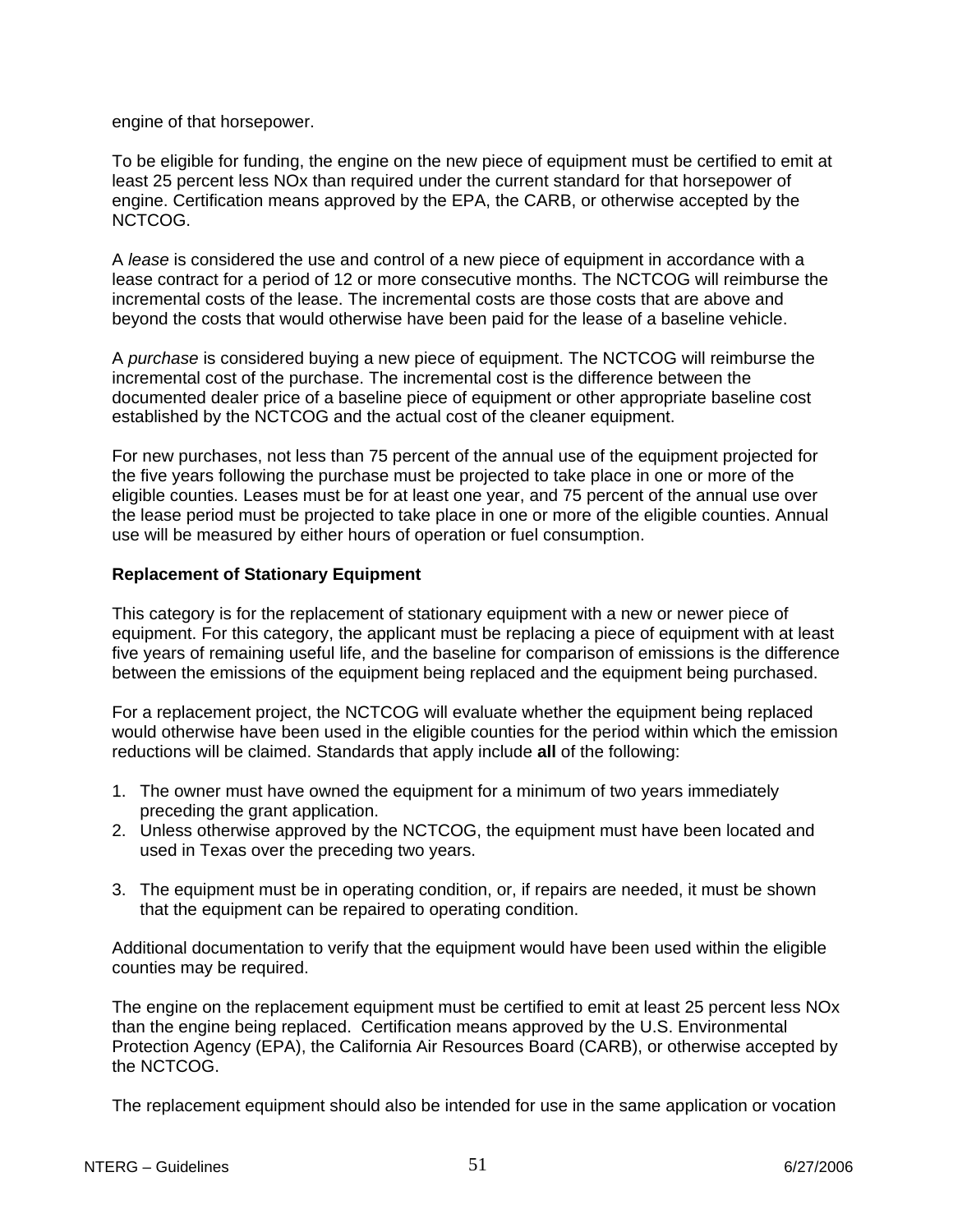(for example, well pump, generator) as the equipment being replaced.

The applicant must agree to either destroy or render permanently inoperable the old equipment (including the engine) within 90 days of purchasing the replacement equipment. In lieu of scrapping the old equipment, the NCTCOG may consider on a case-by-case basis evidence that the equipment will be transferred, sold, or otherwise disposed of outside of Texas, and will not be brought back into Texas. A certification of the disposition of the old equipment must be provided, using forms provided by the NCTCOG.

The NCTCOG will reimburse the grant recipient for costs associated with the purchase or lease of the replacement equipment, not to exceed an incentive amount that results in a costeffectiveness of \$5,500 or less per ton of NOx reduced. The NCTCOG may further limit the incentive amounts to a cost-effectiveness lower than \$5,500 per ton for particular funding periods and as needed to best achieve the TERP objectives.

The total incentive amount may also not exceed the cost of the replacement equipment, minus the scrappage value, or, if approved by the NCTCOG, the trade-in or sale value of the old equipment. If the equipment is in need of repairs to bring it into operating condition, the estimated cost of those repairs must also be subtracted from the cost of the replacement equipment, to determine the incremental cost that could be reimbursed.

Not less than 75 percent of the annual use projected for the five years immediately following the purchase of the replacement equipment must be projected to take place in one or more of the eligible counties. Annual use will be measured by either hours of operation or fuel consumption.

#### **Repower of Stationary Equipment**

This category is for the replacement of an existing engine on a piece of stationary equipment with a new, rebuilt, or remanufactured engine.

The engine must be certified to emit at least 25 percent less NOx than the engine being replaced, based on the federal standard for that engine.Certification means approved by the EPA, the CARB, or otherwise accepted by the NCTCOG.

Eligible rebuilt or remanufactured engines must use original engine manufacturer (OEM) components only and must be purchased from the OEM or its authorized dealers and distributors. The NCTCOG may accept engines provided by other entities not connected with the OEM, subject to a case-by-case determination.

The NCTCOG will reimburse the incremental cost of the purchase and installation of the replacement engine. The incremental cost is the cost to purchase and install the replacement engine and associated equipment, minus the scrappage value, or, if approved by the NCTCOG, the trade-in or sale value of the old engine.

Expenses for in-house labor and travel will not be covered. Costs that may be reimbursed, subject to approval by the NCTCOG, include:

- invoice cost of the new engine, including sales tax and delivery charges;
- invoice cost of additional equipment that must be installed with the new engine;
- associated supplies directly related to the installation of the engine;
- costs to remove and dispose of the old engine;
- installation costs;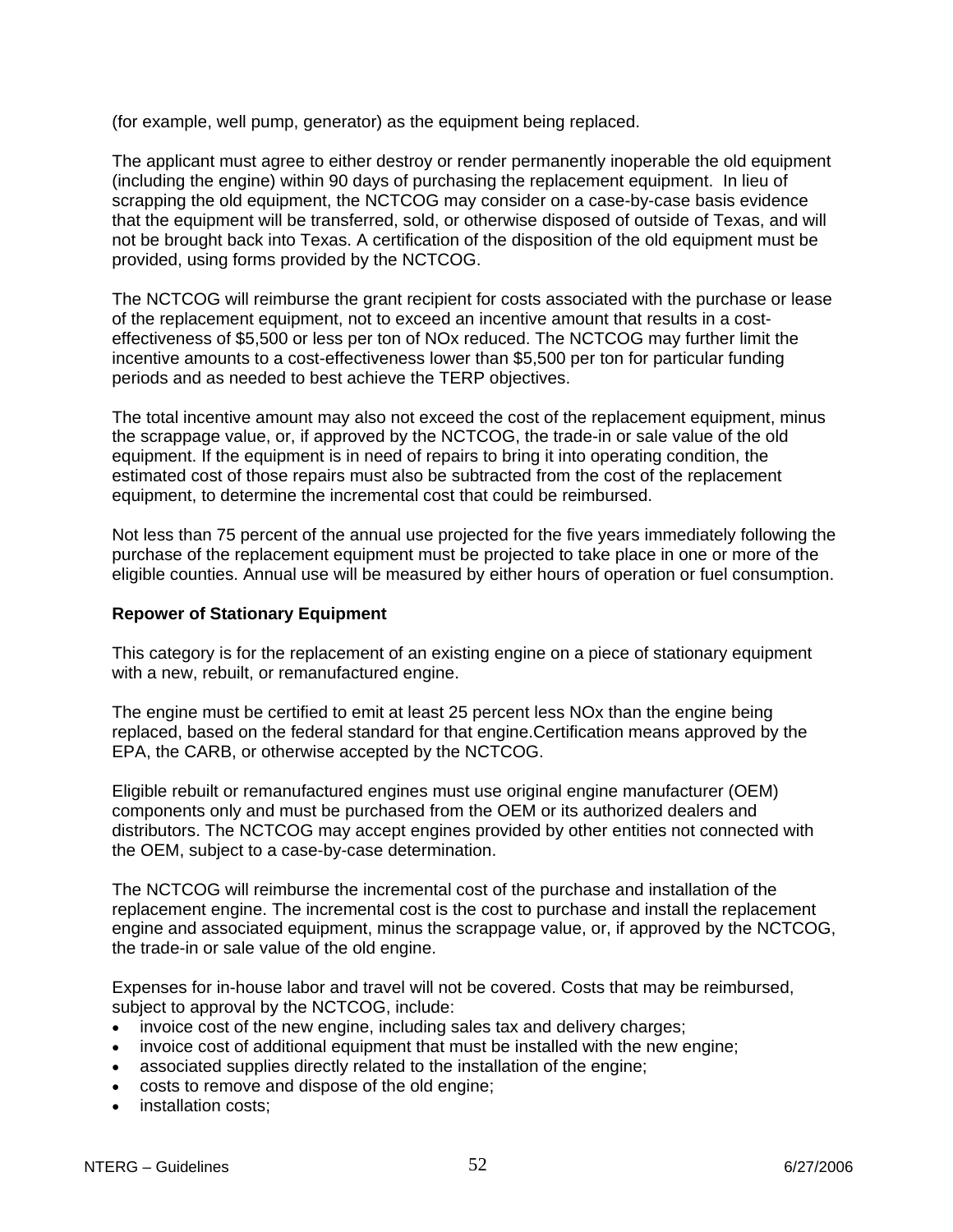- reengineering costs, if the vehicle or equipment must be modified for the new engine to fit; and
- other costs directly related to the project, subject to approval by the NCTCOG.

The applicant must agree to either destroy or render permanently inoperable the old engine within 90 days of purchasing the replacing the engine. In lieu of scrapping the old engine, the NCTCOG may consider on a case-by-case basis evidence that the engine will be transferred, sold, or otherwise disposed of outside of Texas, and will not be brought back into Texas. A certification of the disposition of the old engine must be provided.

Not less than 75 percent of the annual use of the equipment projected for the five years following the repower must be projected to take place in one or more of the eligible counties. Annual use will be measured by either hours of operation or fuel consumption.

#### **Retrofit or Add-On of Emission-Reduction Technology**

This category is for the retrofit of an existing engine on a stationary piece of equipment, or for adding on devices to the equipment.

To be eligible for funding, the retrofit or add-on systems must be certified or verified to emit at least 25 percent less NOx emissions than the engine prior to the retrofit or add-on. Certification means approved by the EPA, the CARB, or otherwise accepted by the NCTCOG.

The NCTCOG will reimburse the incremental cost of the purchase and installation of the retrofit and/or add-on technology. If the engine is to be rebuilt to install the emission- reduction devices, the incremental cost is the difference between the cost of rebuilding the existing engine and the cost of rebuilding the engine to include the retrofit or add-on technology. If the engine does not need to be rebuilt in conjunction with installing the new technology, then the incremental cost will be the full cost of purchasing and installing the technology.

Expenses for in-house labor and travel will not be covered. Costs that may be reimbursed, subject to approval by the NCTCOG, include:

- invoice cost of the retrofit kit or add-on devices, including sales tax and delivery charges;
- associated supplies directly related to the installation of the devices;
- installation costs;
- reengineering costs, if the vehicle or equipment must be modified for the retrofit or add-on devices to be installed and used; and
- other costs directly related to the project, subject to approval by the NCTCOG.

Not less than 75 percent of the annual usage of the equipment projected for the five years following the retrofit or add-on installation must be projected to take place in one or more of the eligible counties. Annual usage will be measured by either hours of operation or fuel consumption.

# **Project Criteria**

In addition to the eligibility criteria previously presented, the following list of criteria applies to projects involving stationary engines. The NCTCOG may impose additional criteria, and may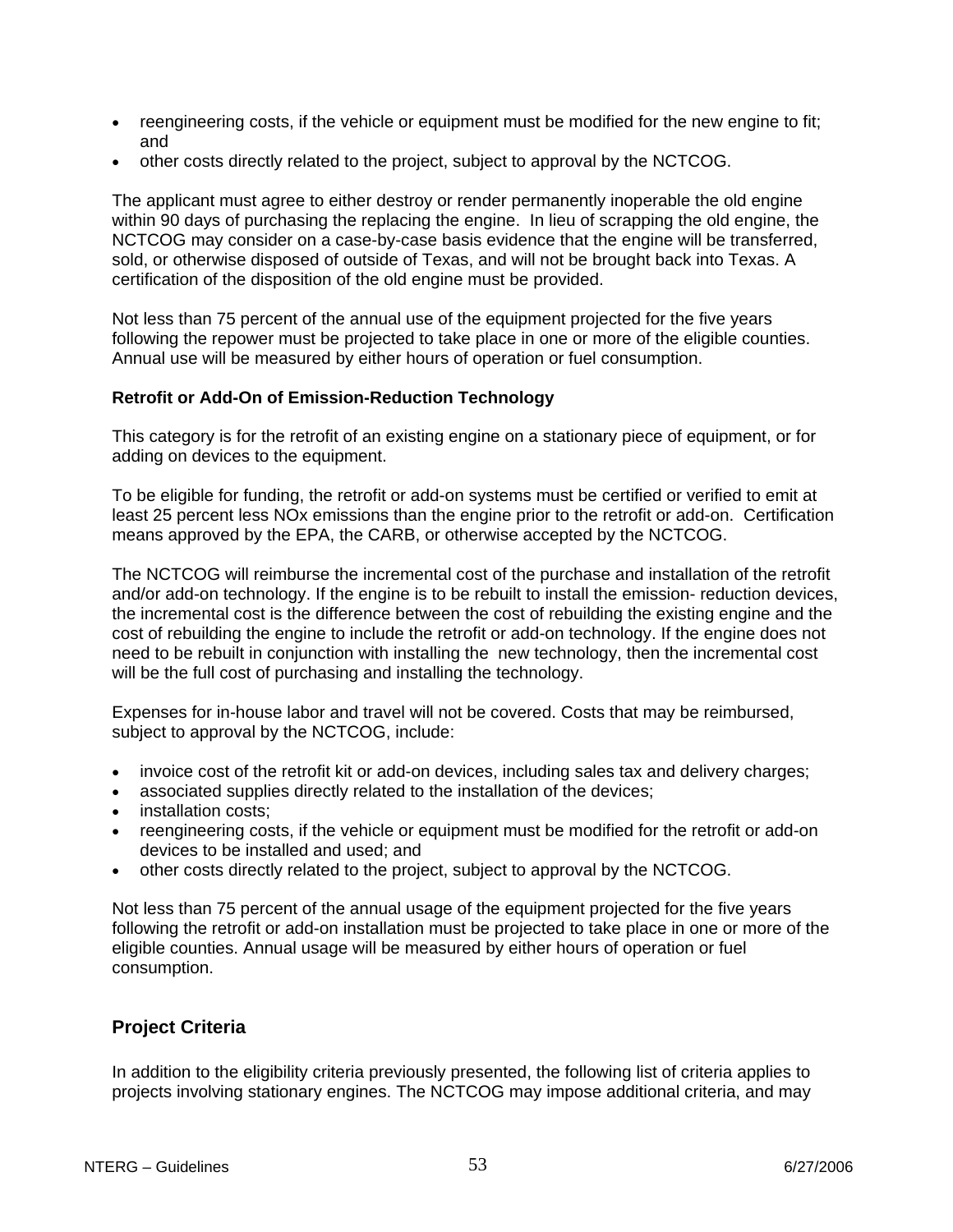more narrowly define the criteria established in this guide, under a particular funding period, as needed to best achieve the goals of the TERP.

- One or more eligible *activities* may be included under one *project* application.
- Stationary equipment used primarily for competition or recreational purposes, or used primarily to support those types of activities, are not eligible for funding.
- Stationary equipment activities must provide at least a 25 percent NOx emission reduction compared to baseline NOx emissions. The NOx emissions of equipment, engines, and retrofit/add-on devices used to achieve the emission reductions must be certified or verified by the EPA, the CARB, or otherwise accepted by the NCTCOG. In situations where the year of manufacture of the equipment and the year of manufacture of the existing engine are differentCsuch as equipment that has already had the engine replaced with a newer engineCthe year of manufacture of the engine must be used to determine the baseline emission standard for emission-reduction calculations. The application of the 25-percent reduction criteria for each type of activity is explained as follows.
	- o **Purchases and leases.** Purchases and leases are allowed based on what year the purchase or lease is completed. At a minimum, the equipment and engine being purchased or leased must be certified to emit at least 25 percent less NOx than the current standard for that engine.
	- o **Replacements.** The replacement equipment and engine must have been certified to emit at least 25 percent less NOx than the standard for the engine installed on the equipment being replaced.
	- o **Repowers.** The replacement engine must be certified to emit at least 25 percent less NOx than the engine being replaced, based on the standard for that engine.
	- o **Retrofits and add-ons.** Emission standards for retrofit and add-on activities are based on the engine being retrofitted. If you want to retrofit or add on a device, the technology must be certified to emit at least 25 percent less NOx than the standard for the engine being retrofitted.
	- o **Combined technologies.** In instances where two technologies are combined on the same equipment and/or engine (for example, repower plus retrofit), the NCTCOG may consider the combined reductions from the two technologies in meeting the 25-percent requirements. This decision will be solely at the discretion of the NCTCOG, and will be based on a determination that the combination of the two technologies will result in a permanent reduction in emissions of at least 25 percent.
- In the areas of the state where Texas Low Emission Diesel (TxLED) must be provided by suppliers, beginning April 1, 2005, the baseline and reduced emission rate calculations for diesel engine use after March 2005 must be adjusted using a correction factor, in addition to any other calculation adjustments.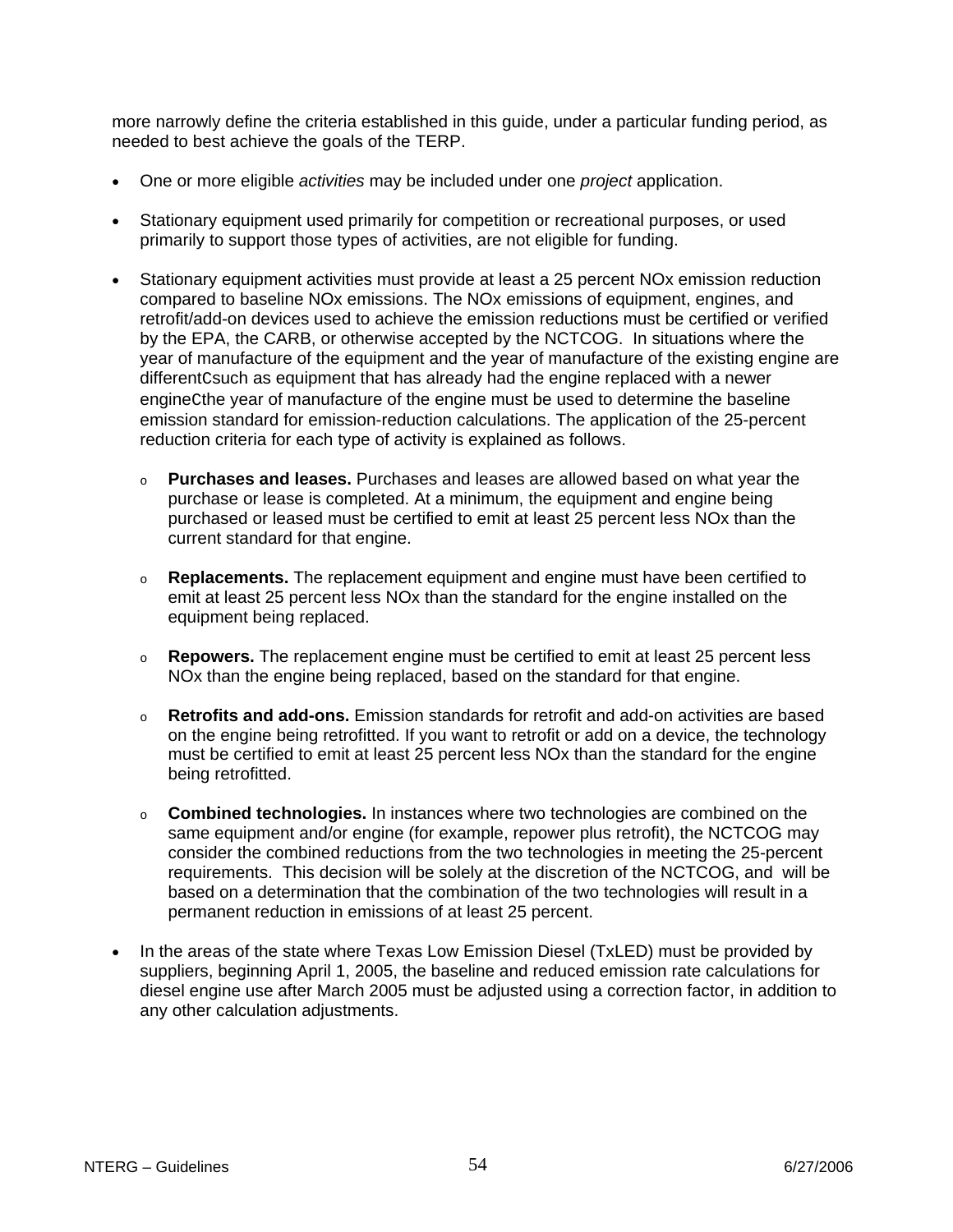# **Figure 9-1. Correction Factor for TxLED**

The NCTCOG has adopted rules (30 TAC '114.312 to '114.319) requiring that beginning on April 1, 2005, diesel fuel sold or supplied for use in compressionignition engines in certain counties in Texas must meet new low emission diesel (TxLED) standards.

The counties affected by the new TxLED requirements currently include all of the counties eligible for TERP incentive funding, as listed in Chapter 3, except for El Paso County.

The new requirements set a maximum aromatic hydrocarbon content standard of 10 percent by volume per gallon. The requirements also set a minimum cetane number for TxLED of 48.

The TxLED requirements are intended to result in reductions in NOx emissions from diesel engines. Currently, reduction factors of **5.7 percent** (0.057) for onroad use and **7.0 percent** (0.07) for non-road use have been accepted as an estimate for use of TxLED. However, this reduction estimate is subject to change, based on the standards accepted by the EPA for use in the Texas State Implementation Plan (SIP). The NCTCOG will identify the appropriate reduction factor to use in the *Technical Supplement* prepared to support these guidelines.

**On-road:** *TxLED Correction Factor = 1 - (0.057)* **Non-road:** *TxLED Correction Factor = 1 - (0.070)*

- The cost-effectiveness of a project, other than a demonstration project, must not exceed \$5,500 per ton of NOx emissions reduced in the eligible counties for which the project is proposed. Individual activities included under a single project application may exceed this amount, but the combined project must meet the cost-effectiveness standard.
- Infrastructure activitiesCincluding infrastructure costs that are part of a broader repower, retrofit, replacement, or add-on projectCare excluded from the cost-effectiveness limit of \$5,500 per ton.
- •
- An activity is not eligible if it is required by any state or federal law, rule, regulation, memorandum of agreement, or other legally binding document. However, this restriction does not apply to an otherwise qualified activityCregardless of the fact that the state implementation plan assumes that the change in equipment, vehicles, or operations will occurCif, on the date the grant is awarded, the change is not required by any state or federal law, rule, regulation, memorandum of agreement, or other legally binding document. This restriction also does not apply to the purchase of vehicles or equipment that is required only by local law or regulation or by corporate or controlling board policy of a public or private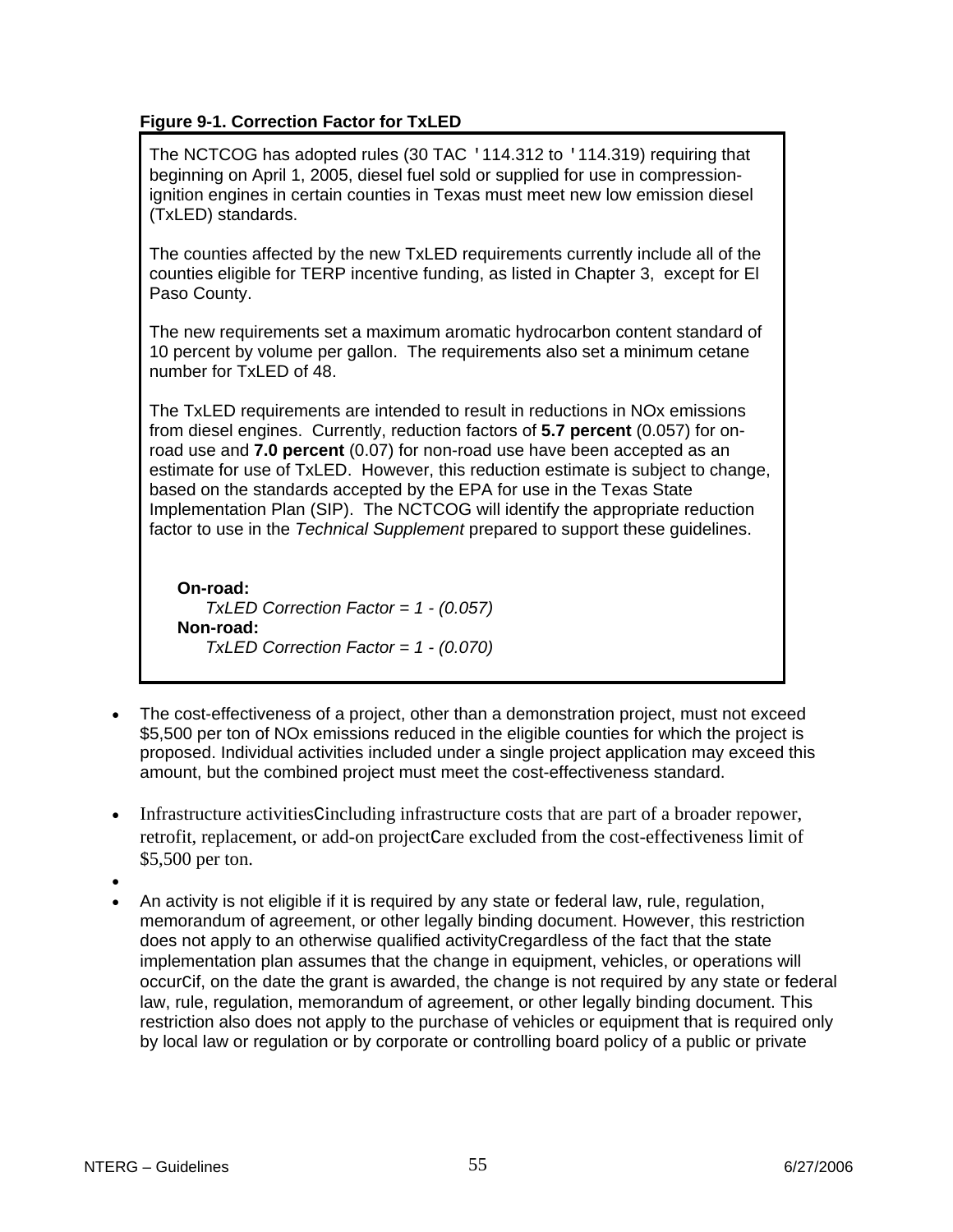- entity. Demonstration projects used to demonstrate a technology that may be used to comply with an emissions-reduction requirement may be funded, as long as the reductions directly attributable to the demonstration project are not used to comply with those requirements.
- An activity involving a new emission-reduction measure that would otherwise generate marketable credits under state or federal emissions reduction credit averaging, banking, or trading programs is not eligible for funding under this program unless:
	- $\circ$  the activity includes the transfer of the reductions that would otherwise be marketable credits to the state implementation plan or the owner or operator as provided under '386.056, Texas Health and Safety Code; and
	- o the reductions are permanently retired.
- The incremental cost of the proposed activity must be reduced by the value of any existing financial incentive that directly reduces the cost of the proposed activity, including tax credits or deductions, other grants, or any other public financial assistance.
- For repower activities, eligible rebuilt or remanufactured engines must use original engine manufacturer (OEM) components only, and must be purchased from the OEM or its authorized dealers and distributors. The NCTCOG may accept engines and components provided by other entities not connected with the OEM, subject to a case-by-case determination.
- For activities other than leases, the activity life must be for at least five years. For new purchases, not less than 75 percent of the annual use of the equipment projected for the five years immediately following the award of a grant must be projected to take place in one or more of the eligible counties. Leases must be for at least one year, and 75 percent of the annual use over the lease period must be projected to take place in one or more of the eligible counties. Annual use will be measured by either hours of operation or fuel consumption.
- For most equipment, annual use normally will be measured using hours of operation. For equipment without an hour meter installed, and no viable mechanism for measuring the hours of operation, fuel consumption normally should be used as the usage factor.
- Applicants should refer to the *Technical Supplement* to these guidelines for the maximum acceptable activity life established by the NCTCOG for each type of activity.
- Applicants must agree to monitor the use of the grant-funded vehicles, equipment, infrastructure, and/or fuel, and to report to the NCTCOG for the life of each grant-funded activity.
- Applicants must also agree to notify the NCTCOG of any changes during the life of the following activities: termination of use; change in use, sale, transfer, or accidental or intentional destruction of grant-funded vehicles or equipment; or change in use of the qualifying fuel.
- The NCTCOG may impose additional criteria for certain projects and funding periods, consistent with these guidelines.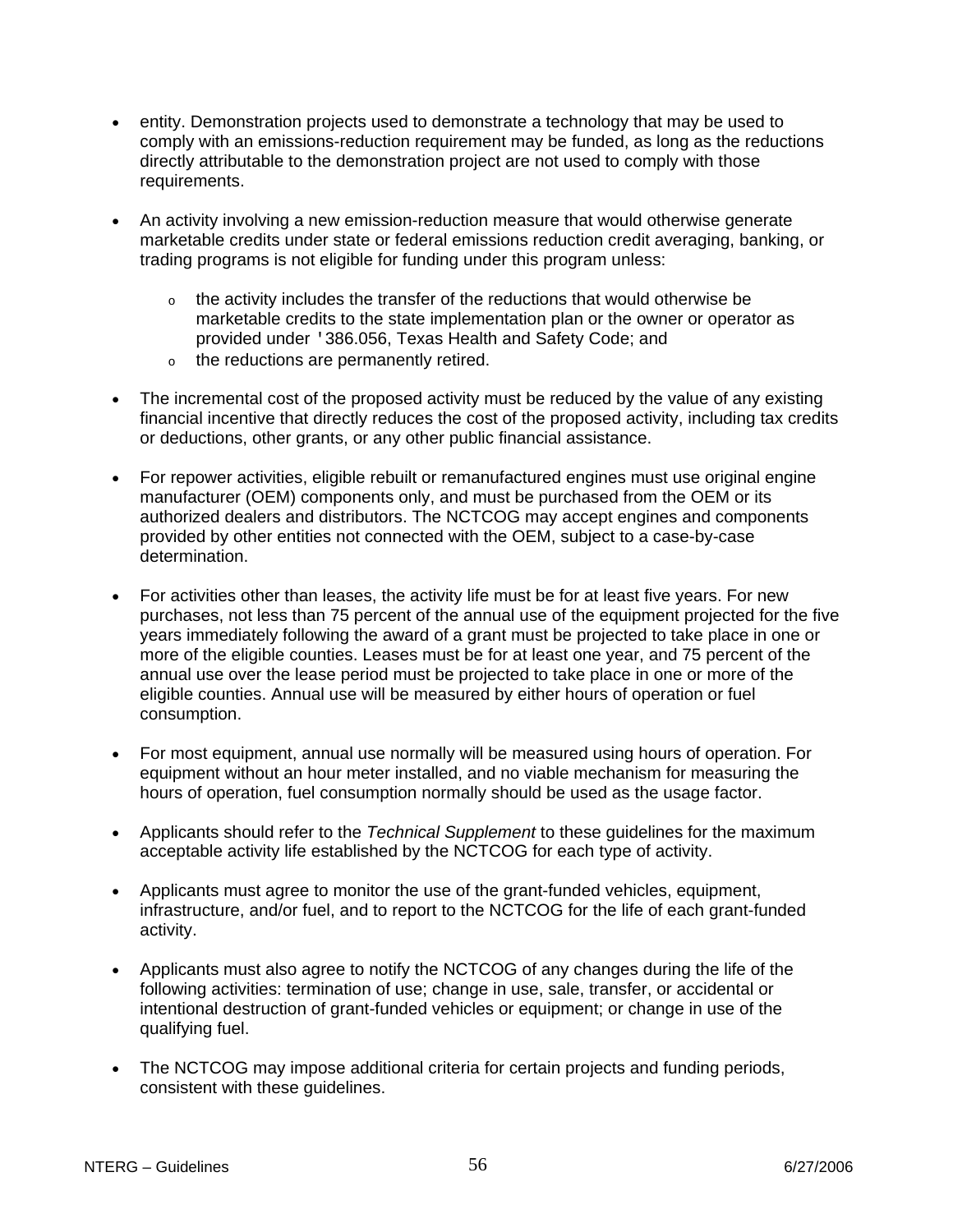# **NOx Emission Standards**

The baseline NOx emission standards for this program normally should be the federal standards for NOx emissions applicable to the type of engine involved. For most agricultural irrigation pump activities, the standards applicable to non-road engines will apply. The federal NOx emission standards for non-road engines are listed in the *Technical Supplement* available from the NCTCOG. Potential grant applicants should consult with the NCTCOG to ensure that the appropriate baseline standards are used.

### **Calculating NOx Emission Reductions**

In general, the emission-reduction benefit represents the difference in the emission level of a baseline engine and a reduced-emission engine. In situations where the year of manufacture of the equipment and the year of manufacture of the current engine are different, the year of the engine must be used to determine the baseline emissions for benefit calculations.

The emission level is calculated by multiplying an emission factor, an activity level, and a conversion factor, if necessary. Because conversion factors and the activity levels may be expressed in different units for the existing and replacement engines, the emission levels for the baseline and reduced-emission engines should be calculated separately, and then differences taken to determine emission reductions.

For most stationary engine applications, the activity level should be established by the annual hours of operation. For equipment without an hour meter installed, and no other mechanism to track hours of operation, the activity level should be determined based on annual fuel consumption. Emission-reduction calculations should be consistent with the type of records maintained over the life of each activity.

#### **Calculation of NOx Emission Reductions Using Annual Hours of Operation**

Appropriate baseline NOx emission factors and default load factors are included in the *Technical Supplement* to these guidelines. Use the emission factors associated with engine horsepower and year of manufacture. Use the load factor associated with the type of equipment. Potential grant applicants should consult with the NCTCOG to ensure that the appropriate factors are used.

For retrofit and add-on activities, and other activities, where the emission reductions are based on a percentage reduction from the baseline, the certified or verified percentage reduction factor can be applied to the baseline emission factor to determine the reduced NOx emission factor.

Alternatively, for activities where the emissions of the new or replacement engine are certified at a specific emissions level (g/bhp-hr), such as purchases or repowers, that emission level should be used as the emission factor.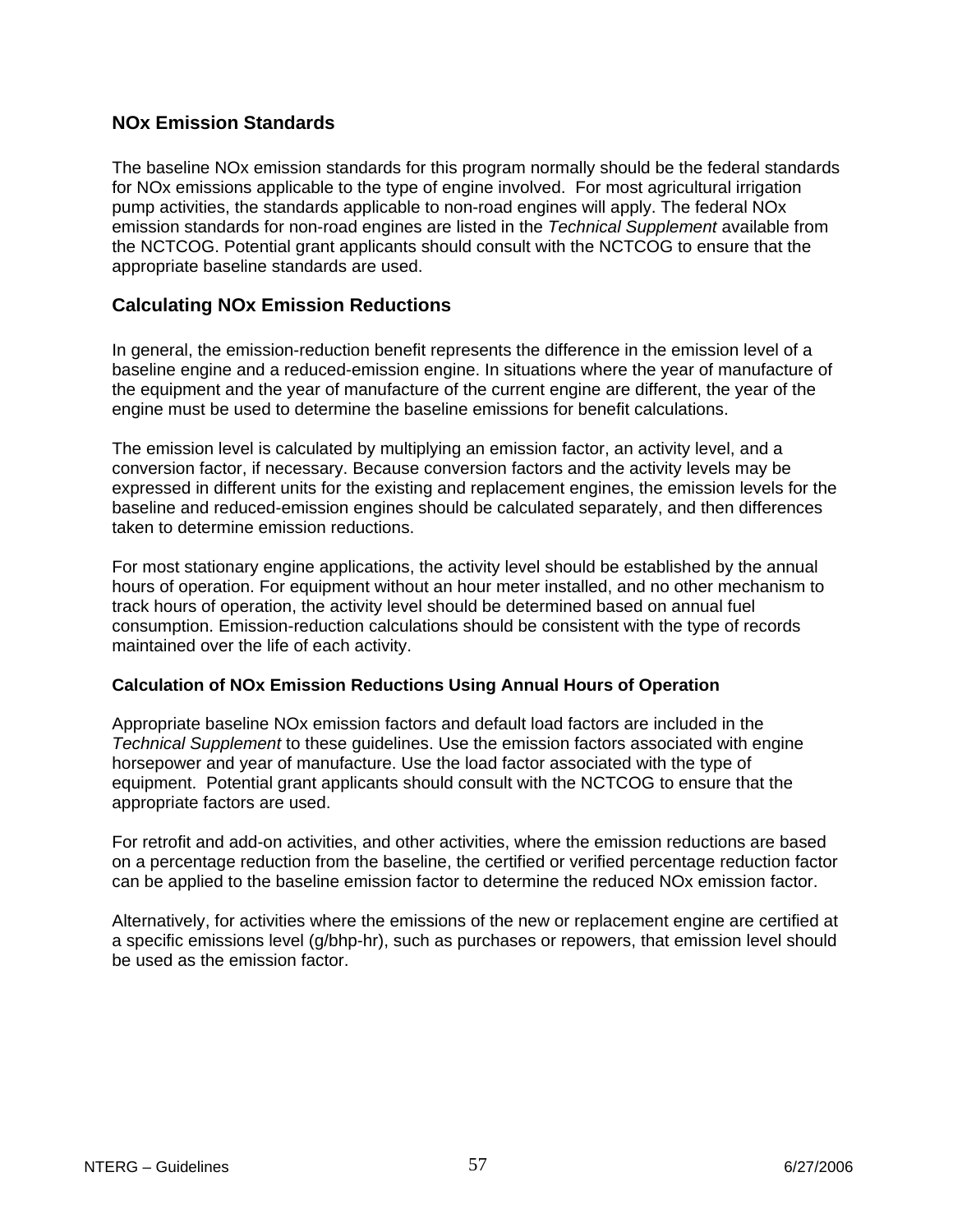#### **Calculation of NOx Emission Reductions Using Annual Fuel Use**

If the annual fuel consumption is used, the activity level should be based on actual annual fuel receipts or other available documentation to estimate the expected annual fuel use of the equipment. An energy consumption factor must also be calculated. The energy consumption factor converts the emission factor in terms of g/bhp-hr to g/gal of fuel used. There are two ways of calculating the energy consumption factor:

- 1. by dividing the hp of the engine by the fuel economy in units of gal/hr; or
- 2. by dividing the density of the fuel by the brake-specific fuel consumption of the baseline engine.

Check with your equipment dealer to confirm the fuel economy or fuel consumption of the equipment for the type of application.

Default fuel consumption rate factors may be included in the *Technical Supplement* to these guidelines.

The calculation of NOx emission reductions using annual fuel use is outlined in Table 9-2. Applicants should consult with the NCTCOG for the appropriate calculations for projects involving nondiesel engines.

# **Calculating Cost-Effectiveness**

Only the amount of incentive funds requested under the program will be used in costeffectiveness calculations.

The incremental costs for each activity must be reduced by the value of any existing financial incentive that directly reduces the cost of the proposed activity, including tax credits or deductions, other grants, or any other public financial assistance.

To determine the cost-effectiveness of an activityCwith the exception of qualifying fuel activitiesCthe incentive amount for the activity included in the project must be amortized over the activity life designated by the applicant, with a discount rate of 3 percent.

The following amortization formula yields a *capital recovery factor* (CRF).

capital recovery factor (CRF) =  $[(1 + i)^n (i)] / [(1 + i)^n B]$ 

where,  $i =$  discount rate (3 percent)  $n =$  activity life

The discount rate of 3 percent reflects the opportunity cost of public funds. This is the level of earning that reasonably could be expected by investing state funds in various financial instruments, such as U.S. Treasury securities.

The incentive amount should be multiplied by the incremental cost or incentive amount requested to determine the annualized cost.

 *Incremental Cost x CRF = Annualized Cost*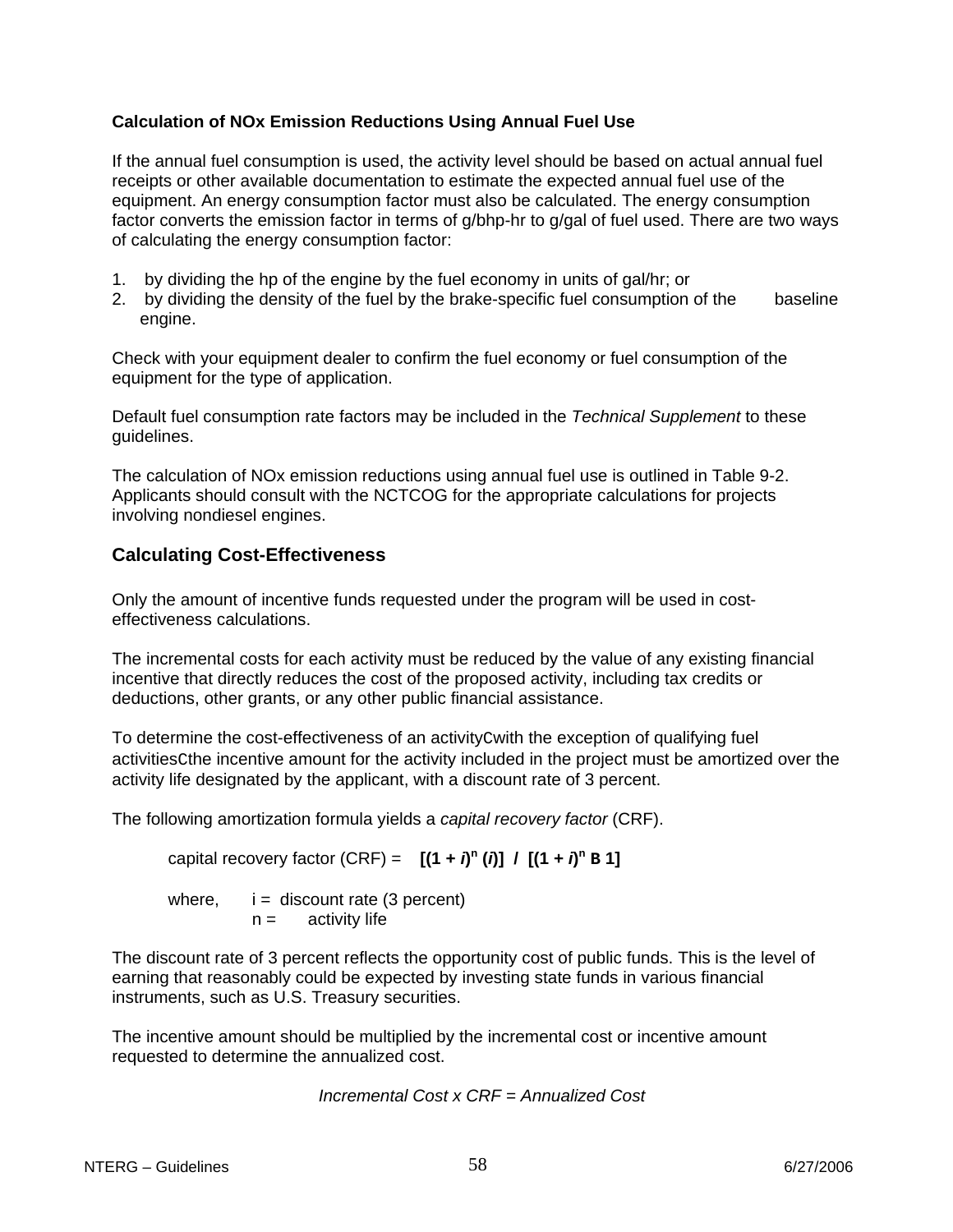Capital recovery factors for up to 20 years are presented in Table 9-1, for use in the calculations.

| <b>Activity</b><br>Life |       | $\overline{2}$ | 3     | 4     | 5     | 6     |       | 8     | 9     | 10    |
|-------------------------|-------|----------------|-------|-------|-------|-------|-------|-------|-------|-------|
| <b>CRF</b>              | 1.00  | .5226          | .3535 | .2690 | .2184 | .1846 | .1605 | .1425 | .1284 | .1172 |
| <b>Activity</b><br>Life | 11    | 12             | 13    | 14    | 15    | 16    | 17    | 18    | 19    | 20    |
| <b>CRF</b>              | .1081 | .1005          | .0940 | .0885 | .0838 | .0796 | .0760 | .0727 | .0698 | .0672 |

**Table 9-1. Capital Recovery Factors (CRFs) Using a Discount Rate of 0.03**

For projects that include more than one activity, the total project incentive amount will be used to determine the cost-effectiveness of the project. The applicant may request an incentive amount that is less than the full incremental costs, in order to meet the cost-effectiveness criteria.

The cost-effectiveness will be determined by first adding all of the annualized costs for the activities included in the project. The annual emission reductions of each activity should also be added together to determine an annual emission reduction for the project.

The cost-effectiveness of the projects is then determined by dividing the combined annualized costs for all activities included in the project application, by the total annual NOx emission reductions for the combined project activities.

*Total Annualized Costs / Total Annual NOx Reductions = Project Cost-Effectiveness*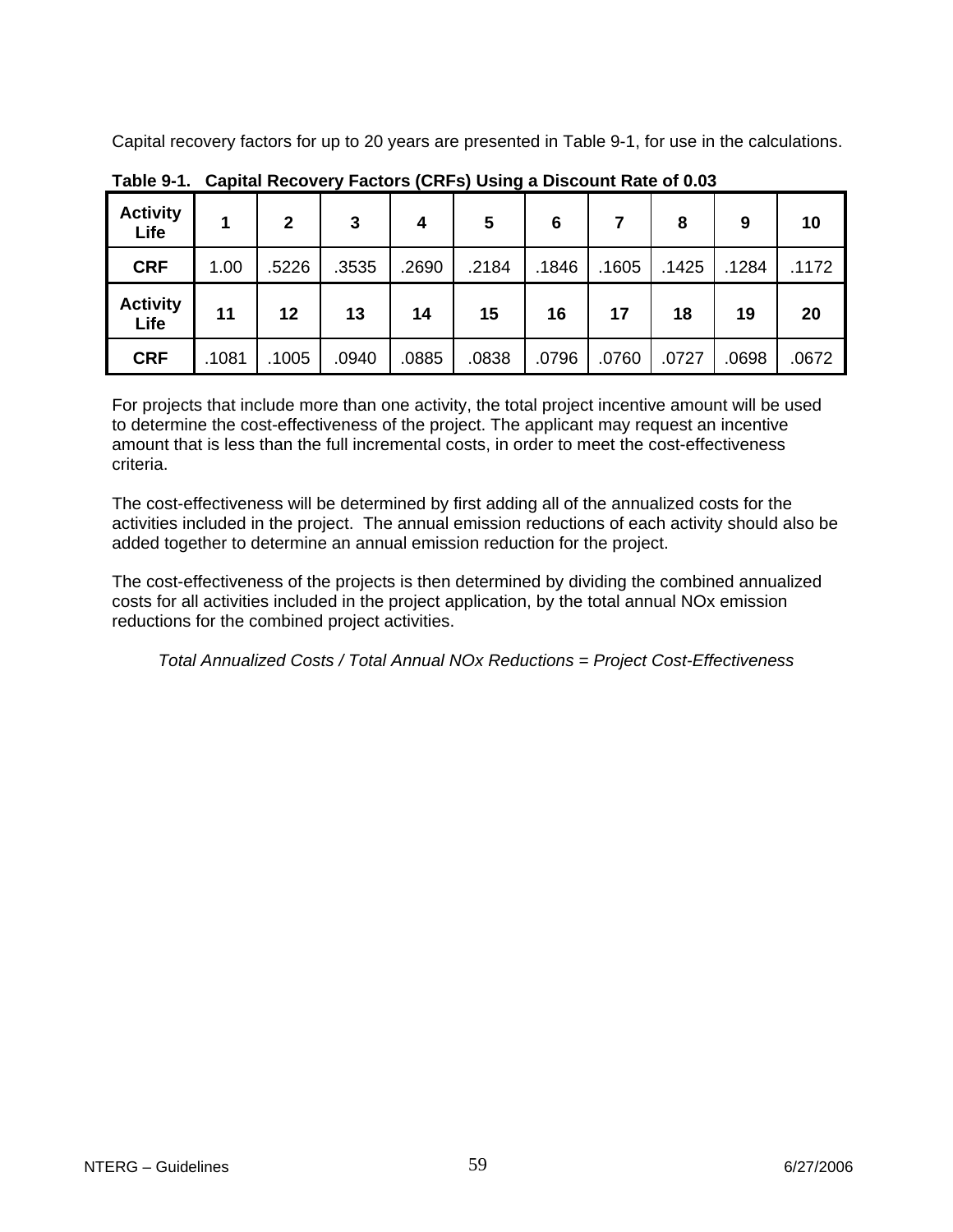# **Chapter 10**

# **Refueling Infrastructure**

This chapter contains the project criteria for refueling infrastructure, that provides qualifying fuel. The emission reductions should be estimated using the applicant's information on the type of vehicles and equipment using the fuel. The emission reduction for the activity will be the difference in the emission level in tons of NOx expected to be produced by baseline vehicles and equipment, and the emission level in tons of NOx expected to be produced through the use of the qualifying fuel by the vehicles and equipment, within the eligible counties.

The emission standards and emission factors applicable to this program are provided in a *Technical Supplement*, which will be made available in conjunction with these guidelines. Potential grant applicants should contact the NCTCOG for copies of the supplement and for questions about the emission standards and factors to use.

# **Eligible Activities and Costs**

An eligible activity may include the purchase and installation of stationary or mobile on-site infrastructure for refueling motor vehicles, on-road heavy-duty vehicles, and non-road equipment with a qualifying liquid or gaseous fuel. In some cases, the NCTCOG may accept applications for refueling infrastructure related to stationary equipment. The applicant will need to provide information to show that the infrastructure is needed and will be used in an eligible county.

The NCTCOG may further limit the types of eligible activities, and may more narrowly define eligibility requirements, under a particular funding round or by geographic area, as needed to best achieve the objectives of the TERP.

The grant recipient may be eligible for reimbursement of the cost of the purchase and installation of the infrastructure. However, expenses for in-house labor, travel, and land purchases will not be covered. Costs that may be reimbursed by the NCTCOG include:

- invoice cost of the infrastructure equipment, including sales tax and delivery charges;
- associated supplies directly related to the installation of the infrastructure;
- installation costs;
- design and engineering work directly necessary for the installation of the infrastructure; and
- reengineering and construction costs, if the existing site must be modified to allow for installation of the infrastructure.

# **Project Criteria**

In addition to the eligibility criteria previously presented, the following list of criteria applies to projects involving non-road equipment activities. The NCTCOG may impose additional criteria, and may more narrowly define the criteria established in the guide, under a particular funding round or by geographic area, as needed to best achieve the objectives of the TERP.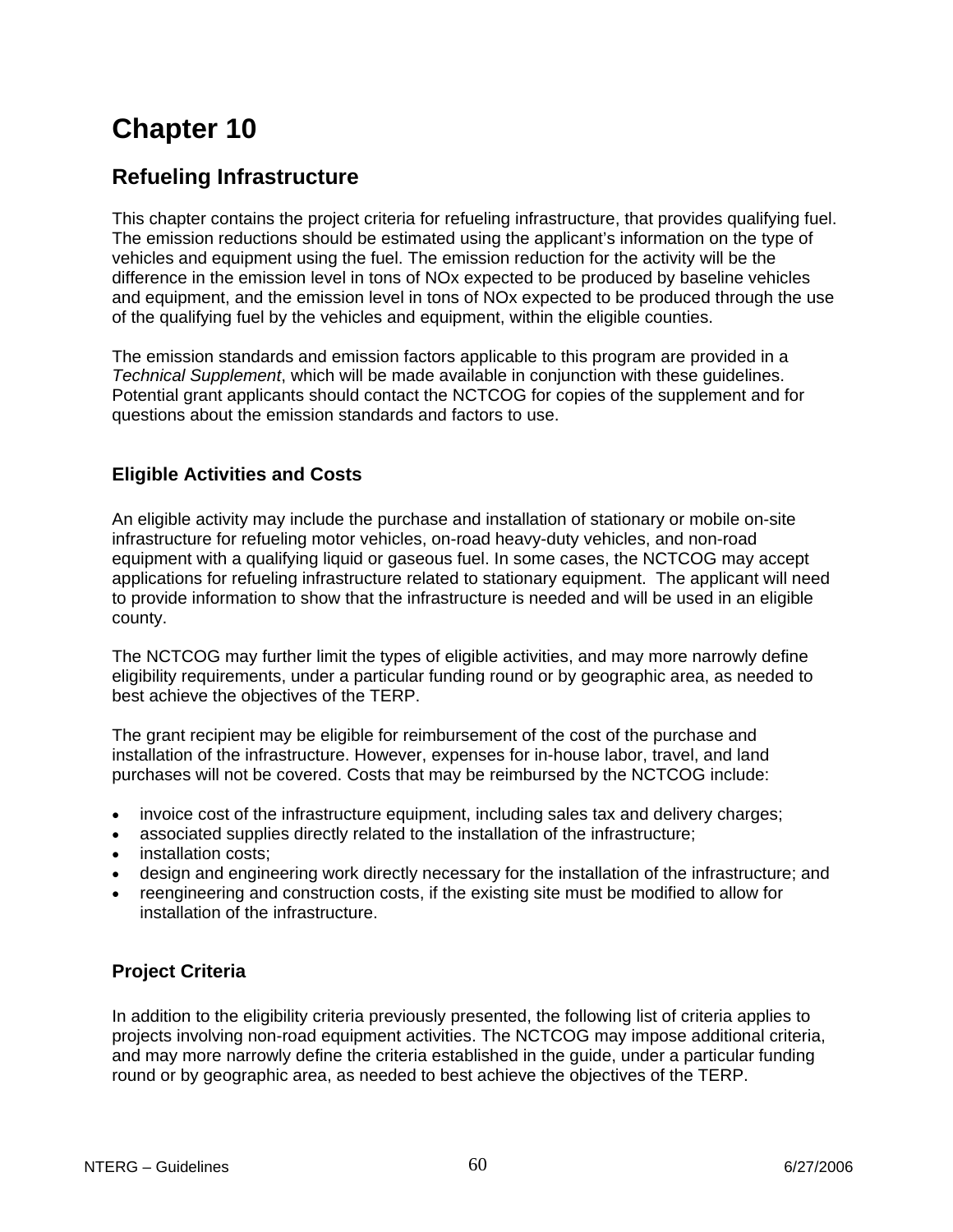- One or more eligible *activities* may be included under one *project* application.
- Infrastructure for fueling vehicles and equipment used primarily for competition or recreational purposes is not eligible for funding.
- The infrastructure project must result in new, surplus emission reductions that will then be available to the NCTCOG for use in the State Implementation Plan (SIP). In general, the NCTCOG will not accept as a new emission reduction, the conversion of a vehicle or equipment fleet that occurred earlier than 12 months before the grant application deadline.
- An activity is not eligible if it is required by any state or federal law, rule, regulation, memorandum of agreement, or other legally binding document. However, this restriction does not apply to an otherwise qualified activityCregardless of the fact that the State Implementation Plan assumes that the change in equipment, vehicles, or operations will occurCif, on the date the grant is awarded, the change is not required by any state or federal law, rule, regulation, memorandum of agreement, or other legally binding document. This restriction also does not apply to the purchase of vehicles or equipment that is required only by local law or regulation, or by corporate or controlling board policy of a public or private entity. Demonstration projects used to demonstrate a technology that may be used to comply with an emission-reduction requirement may be funded, as long as the reductions directly attributable to the demonstration project are not used to comply with those requirements.
- An activity involving a new emission-reduction measure that would otherwise generate marketable credits under state or federal emissions reduction credit averaging, banking, or trading programs is not eligible for funding under this program unless:
	- $\circ$  the activity includes the transfer of the reductions that would otherwise be marketable credits to the state implementation plan or the owner or operator as provided under '386.056, Texas Health and Safety Code; and
	- o the reductions are permanently retired.
- The incremental cost of the proposed activity must be reduced by the value of any existing financial incentive that directly reduces the cost of the proposed activity, including tax credits or deductions, other grants, or any other public financial assistance.
- In the areas of the state where Texas Low Emission Diesel (TxLED) must be provided by suppliers, beginning April 1, 2005, the baseline and reduced emission rate calculations for diesel engine use after March 2005 must be adjusted using a correction factor, in addition to any other calculation adjustments.

# **Figure 10-1. Correction Factor for TxLED**

The NCTCOG has adopted rules (30 TAC '114.312 to '114.319) requiring that beginning on April 1, 2005, diesel fuel sold or supplied for use in compressionignition engines in certain counties in Texas must meet new low emission diesel (TxLED) standards.

The counties affected by the new TxLED requirements currently include all of the counties eligible for TERP incentive funding, as listed in Chapter 3, except for El Paso County.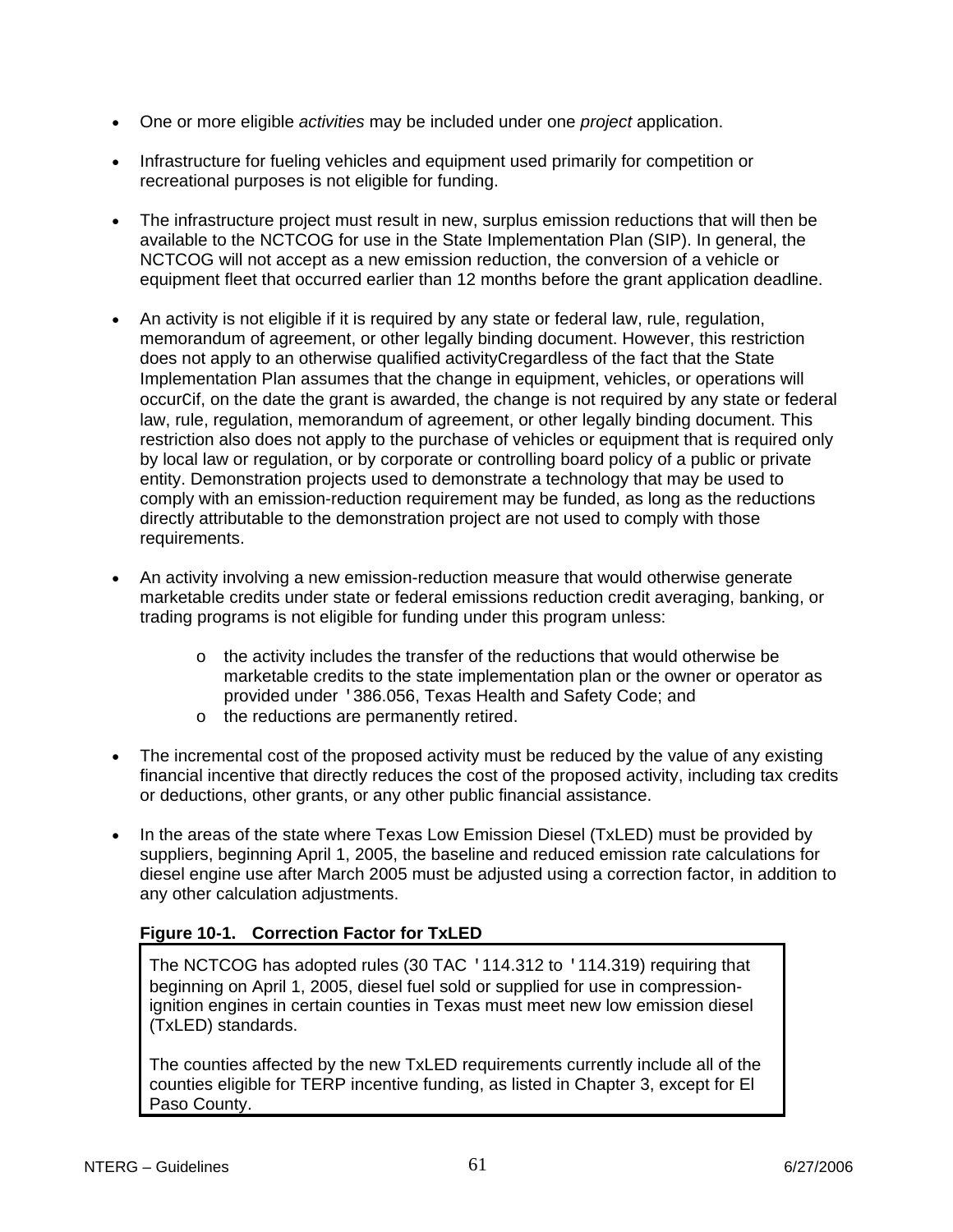The new requirements set a maximum aromatic hydrocarbon content standard of 10 percent by volume per gallon. The requirements also set a minimum cetane number for TxLED of 48.

The TxLED requirements are intended to result in reductions in NOx emissions from diesel engines. Currently, reduction factors of **5.7 percent** (0.057) for onroad use and **7.0 percent** (0.07) for non-road use have been accepted as estimates for use of TxLED. However, this reduction estimate is subject to change, based on the standards accepted by the EPA for use in the Texas State Implementation Plan (SIP). The NCTCOG will identify the appropriate reduction factor to use in the *Technical Supplement* prepared to support these guidelines.

**On-road:** *TxLED Correction Factor = 1 - (0.057)* **Non-road:** *TxLED Correction Factor = 1 - (0.070)*

If the new equipment is powered by a nondiesel engine, the calculation of the emission factor for the new equipment would not be reduced by the TxLED Correction Factor.

- Infrastructure activities including infrastructure costs that are part of a broader repower, retrofit, replacement, or add-on project care excluded from the cost-effectiveness limit of \$5,500 per ton.
- For infrastructure activities, the activity life must be for at least five years. Not less than 75 percent of the annual usage of the qualifying fuel dispensed from the infrastructure projected for the five years immediately following the award of a grant must be projected to take place in one or more of the eligible counties. For infrastructure activities to provide fuel for marine vessels, not less than 75 percent of the annual usage of the qualifying fuel dispensed from the infrastructure projected for the five years immediately following the award of the grant must be projected to take place in bays adjacent to one or more of the eligible counties, or in the Texas Intracoastal Waterway.
- Annual usage normally should be measured using fuel consumption by the vehicles or equipment being provided the fuel from the infrastructure. Therefore, a grant recipient must have a viable mechanism for tracking and reporting on the use of the fuel dispensed from the infrastructure.
- The NCTCOG will determine an acceptable activity life for infrastructure activities on a caseby-case basis.
- Applicants must agree to monitor the use of the grant-funded vehicles, equipment, infrastructure, and/or fuel, and to report to the NCTCOG for the life of each grant-funded activity. If the grant recipient does not own or operate the vehicles or equipment to be provided fuel from the infrastructure, the grant recipient will need to explain what mechanism will be used to ensure that the vehicles and equipment are operated within the eligible counties for the time period required as a condition of the grant.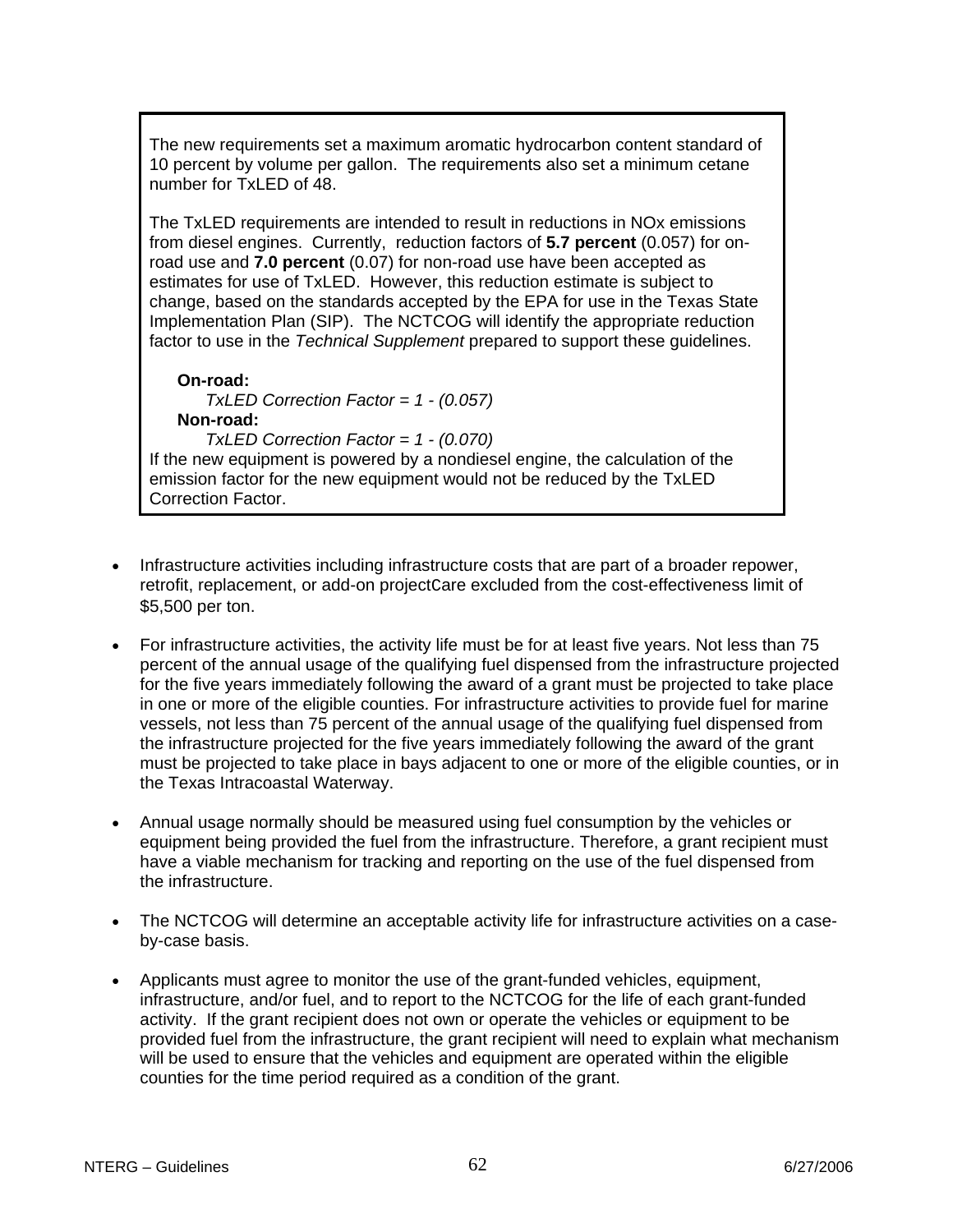- Applicants must also agree to notify the NCTCOG of any changes during the life of the following activities: termination of use; change in use, sale, transfer, or accidental or intentional destruction of grant-funded vehicles, equipment, or infrastructure; or change in use of the qualifying fuel.
- The NCTCOG may impose additional criteria for certain projects and funding periods, consistent with these guidelines.

# **NOx Emission Standards**

The baseline NOx emission standards for this program normally should be the federal standards for NOx emissions applicable to the engines being provided the fuel from the infrastructure. The federal NOx emission standards for various categories of engines are listed in the *Technical Supplement* available from the NCTCOG. Potential grant applicants should consult with the NCTCOG to ensure that the appropriate baseline standards are used.

# **Calculating NOx Emission Reductions**

In general, the emission-reduction benefit represents the difference in the emission level of a baseline engine and a reduced-emission engine. For refueling infrastructure activities, the NOx emission reductions should be calculated based on information regarding the type of vehicles and equipment using the fuel.

In most cases, the annual usage factor for calculating the emission reductions from a refueling infrastructure activity should be based on fuel consumption. Grant applicants should refer to Chapter 13, related to qualifying fuel projects, for guidance on how the emission reductions will be calculated for a refueling infrastructure activity. The NCTCOG may consider alternative approaches on a case-by-case basis.

# **Calculating Cost-Effectiveness**

Only the amount of incentive funds requested under the program will be used in costeffectiveness calculations. The incremental costs for each activity must be reduced by the value of any existing financial incentive that directly reduces the cost of the proposed activity, including tax credits or deductions, other grants, or any other public financial assistance.

To determine the cost-effectiveness of an activityCwith the exception of qualifying fuel activitiesCthe incentive amount for the activity included in the project must be amortized over the activity life designated by the applicant, with a discount rate of 3 percent.

The following amortization formula yields a *capital recovery factor* (CRF).

capital recovery factor (CRF) =  $[(1 + i)^n(i)] / [(1 + i)^n B]$ 

where,  $i =$  discount rate (3 percent)  $n =$  activity life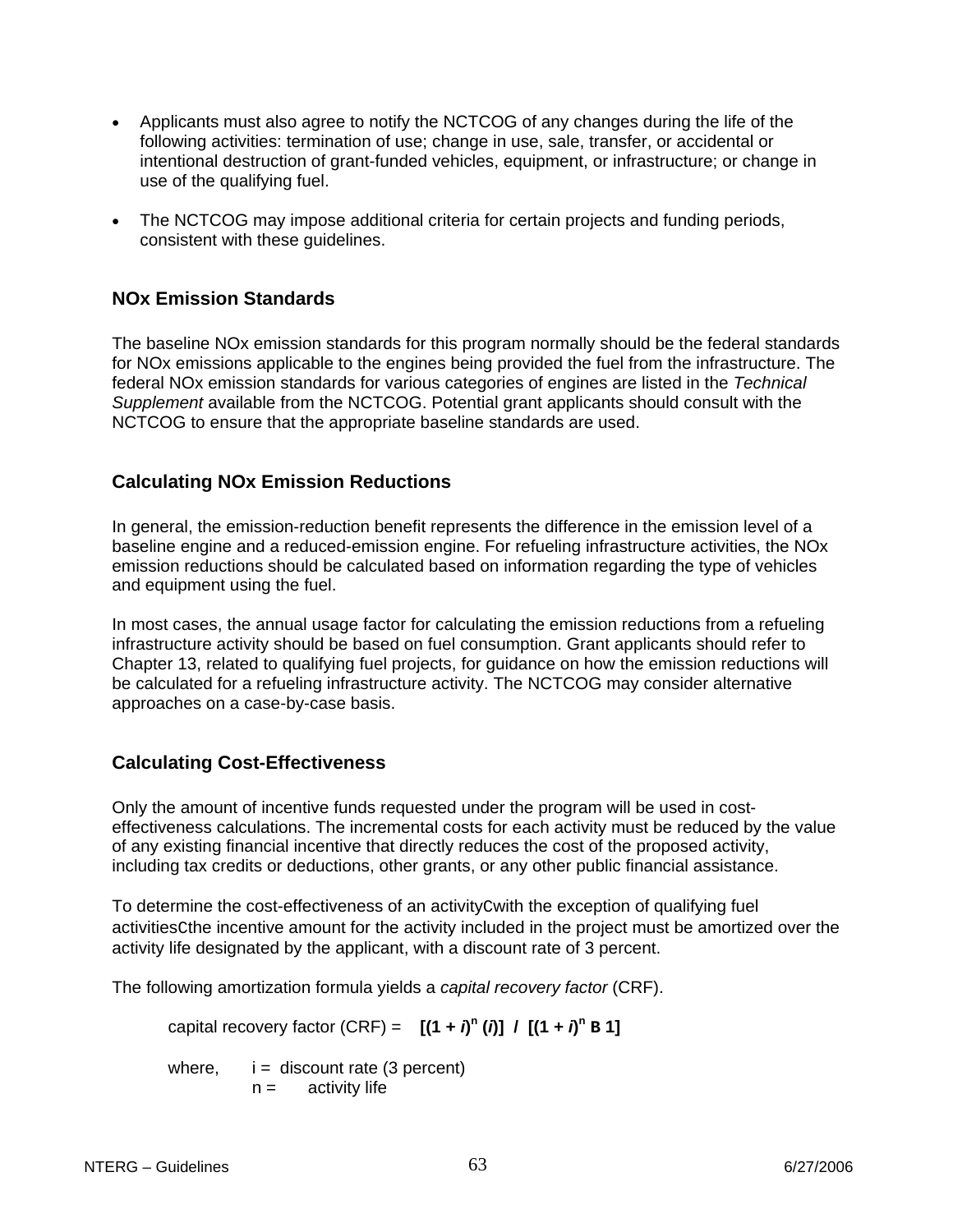The discount rate of 3 percent reflects the opportunity cost of public funds. This is the level of earning that reasonably could be expected by investing state funds in various financial instruments, such as U.S. Treasury securities.

The incentive amount must be multiplied by the incremental cost or incentive amount requested to determine the annualized cost.

 *Incremental Cost x CRF = Annualized Cost*

Capital recovery factors for up to 20 years are presented in Table 10-1, for use in the calculations.

| <b>Activity</b><br>Life | 1     | $\mathbf{2}$ | 3     | 4     | . .<br>5 | 6     |       | 8     | 9     | 10    |
|-------------------------|-------|--------------|-------|-------|----------|-------|-------|-------|-------|-------|
| <b>CRF</b>              | 1.00  | .5226        | .3535 | .2690 | .2184    | .1846 | .1605 | .1425 | .1284 | .1172 |
| <b>Activity</b><br>Life | 11    | 12           | 13    | 14    | 15       | 16    | 17    | 18    | 19    | 20    |
| <b>CRF</b>              | .1081 | .1005        | .0940 | .0885 | .0838    | .0796 | .0760 | .0727 | .0698 | .0672 |

**Table 10-2. Capital Recovery Factors (CRFs) Using a Discount Rate of 0.03** 

For projects that include more than one activity, the total project incentive amount will be used to determine the cost-effectiveness of the project. The applicant may request an incentive amount that is less than the full incremental costs, in order to meet the cost-effectiveness criteria.

The cost-effectiveness should be determined by first adding all of the annualized costs for the activities included in the project. The annual emission reductions of each activity should also be added together to determine an annual emission reduction for the project.

The cost-effectiveness of the projects is then determined by dividing the combined annualized costs for all activities included in the project application, by the total annual NOx emission reductions for the combined project activities.

*Total Annualized Costs / Total Annual NOx Reductions = Project Cost-Effectiveness*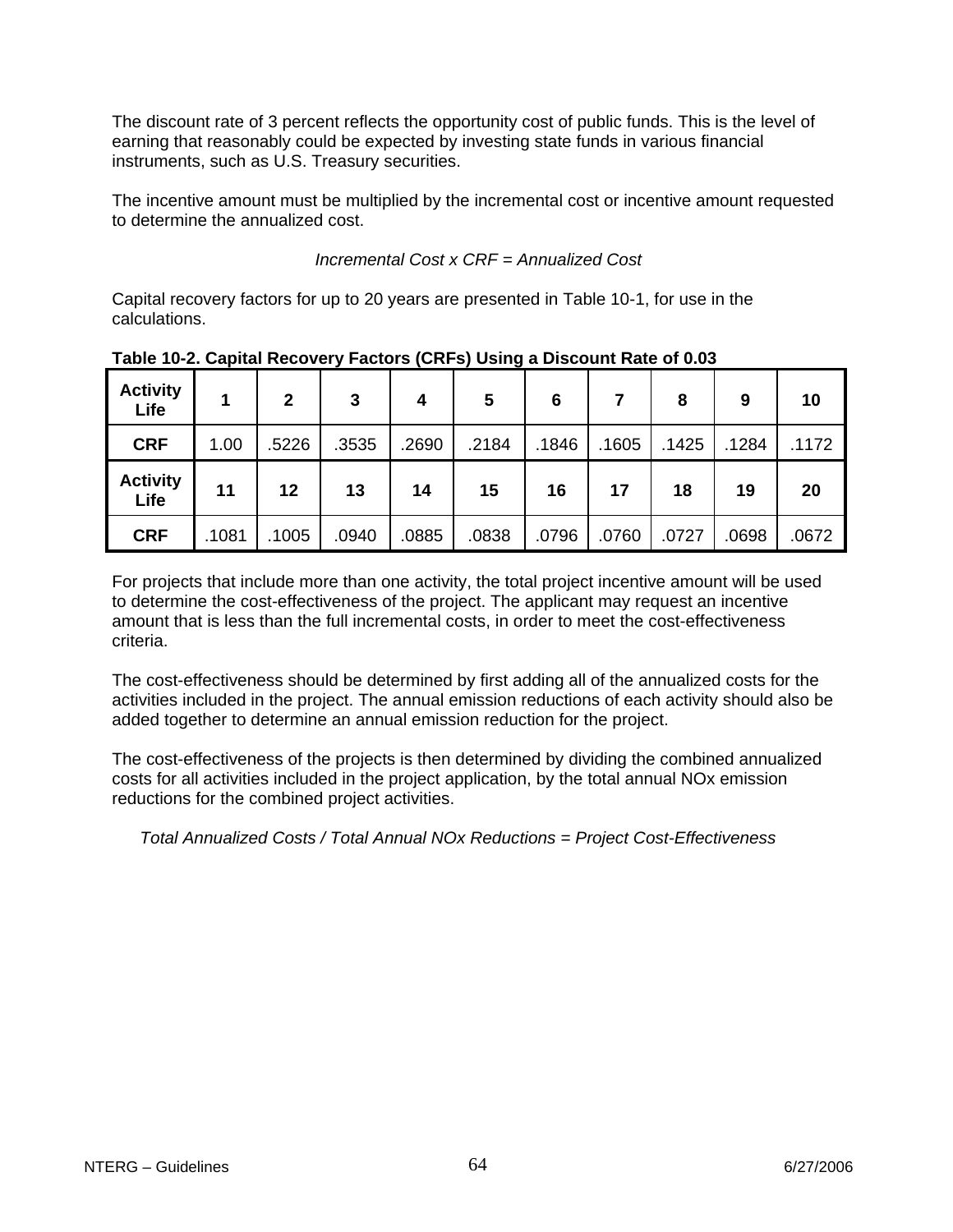# **Chapter 11**

# **On-Site Electrification and Idle Reduction Infrastructure**

This chapter contains the project criteria for on-site electrification and idle reduction infrastructure. The emission reductions should be estimated using the applicant's information on the type of vehicles and equipment being provided the electricity or serviced by the idle reduction infrastructure. The emission reduction for the activity will be the difference in the emission level in tons of NOx expected to be produced by baseline vehicles and equipment, and the emission level in tons of NOx expected to be produced through the electrification or reduction in idling of the vehicles and equipment, within the eligible counties.

The emission standards and emission factors applicable to this program are provided in a *Technical Supplement*, which will be made available in conjunction with these guidelines. Potential grant applicants should contact the NCTCOG for copies of the supplement and for questions about the emission standards and factors to use.

# **Eligible Activities and Costs**

An eligible activity may include the purchase and installation of on-site infrastructure cincluding auxiliary power unitsCdesigned to dispense electricity to motor vehicles, on-road heavy-duty vehicles, and non-road equipment. The electricity may be provided to replace the power normally supplied by the engine while the vehicle or equipment is parked (idle reduction), or to recharge electric vehicles or equipment being used in lieu of vehicles or equipment powered by an internal combustion engine. The applicant will need to provide information to show that the infrastructure is needed and will be used in an eligible county.

Subject to approval of the NCTCOG, the on-site infrastructure may also include other services, in addition to providing electricity, as part of an idle reduction program. These other services may include air conditioning and heating, phone and cable TV access, and other Ahotel@ services directly related to reducing vehicle idling.

In some cases, the NCTCOG may also accept applications for infrastructure related to electrification of stationary equipment, in lieu of equipment powered by an internal combustion engine.

Note that in the Houston-Galveston Nonattainment Area (Brazoria, Chambers, Fort Bend, Galveston, Harris, Liberty, Montgomery, and Waller Counties), idling operation of on-road vehicles is limited by state regulations. Accordingly, the project emission reductions used to determine the cost-effectiveness for infrastructure activities in the Houston-Galveston Area may not include the replacement of idling hours of operation for on-road vehicles. Non-road equipment and other eligible uses of the electricity by on-road vehicles are not covered by this restriction.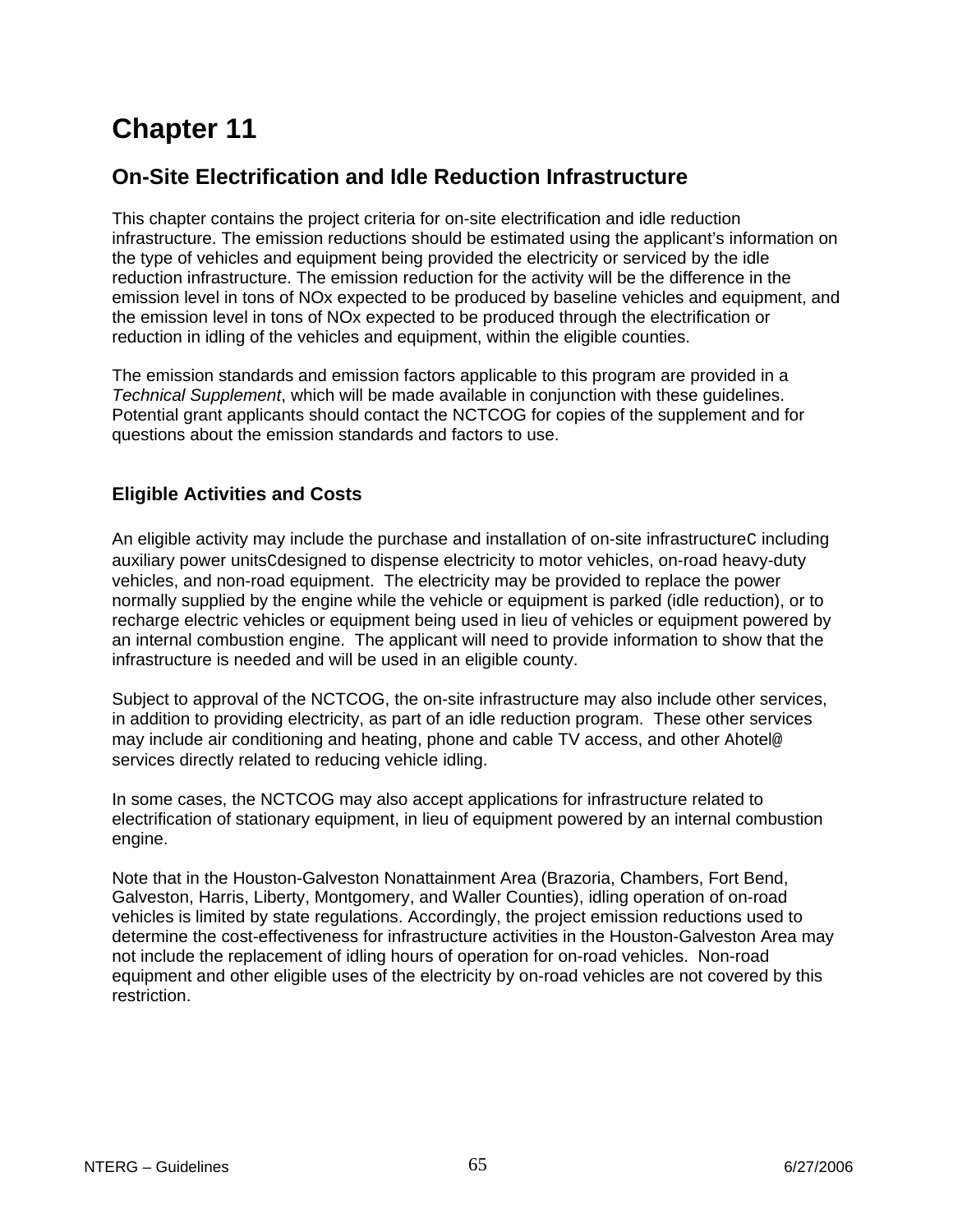The NCTCOG may further limit the types of eligible activities, and may more narrowly define eligibility requirements, under a particular funding round or by geographic area, as needed to best achieve the objectives of the TERP.

The grant recipient may be eligible for reimbursement of the cost of the purchase and installation of the infrastructure. However, expenses for in-house labor, travel, or land purchases will be not be covered. Cost that may be reimbursed by the NCTCOG include:

- invoice cost of the infrastructure equipment, including sales tax and delivery charges;
- associated supplies directly related to the installation of the infrastructure;
- installation costs;
- design and engineering work directly necessary for the installation of the infrastructure;
- reengineering and construction costs, if the existing site must be modified to allow for installation of the infrastructure; and
- other costs directly related to the project, subject to approval of the NCTCOG.

# **Project Criteria**

In addition to the eligibility criteria previously presented, the following list of criteria applies to projects involving electrification infrastructure. The NCTCOG may impose additional criteria, and may more narrowly define the criteria established in this guide, under a particular funding round or by geographic area, as needed to best achieve the objectives of the TERP.

- One or more eligible *activities* may be included under one *project* application.
- Infrastructure used to service vehicles and equipment used primarily for competition or recreational purposes is not eligible for funding.
- The infrastructure project must result in new, surplus emission reductions that will then be available to the NCTCOG for use in the State Implementation Plan (SIP). In general, the NCTCOG will not accept as a new emission reduction, the conversion of a vehicle or equipment fleet that occurred earlier than 12 months prior to the grant application deadline.
- In the areas of the state where Texas Low Emission Diesel (TxLED) must be provided by suppliers, beginning April 1, 2005, the baseline and reduced emission rate calculations for diesel engine usage after March 2005 must be adjusted using a correction factor, in addition to any other calculation adjustments.

# **Figure 11-1. Correction Factor for TxLED**

The NCTCOG has adopted rules (30 TAC '114.312 to '114.319) requiring that beginning on April 1, 2005, diesel fuel sold or supplied for use in compressionignition engines in certain counties in Texas must meet new low emission diesel (TxLED) standards.

The counties affected by the new TxLED requirements currently include all of the counties eligible for TERP incentive funding, as listed in Chapter 3, except for El Paso County.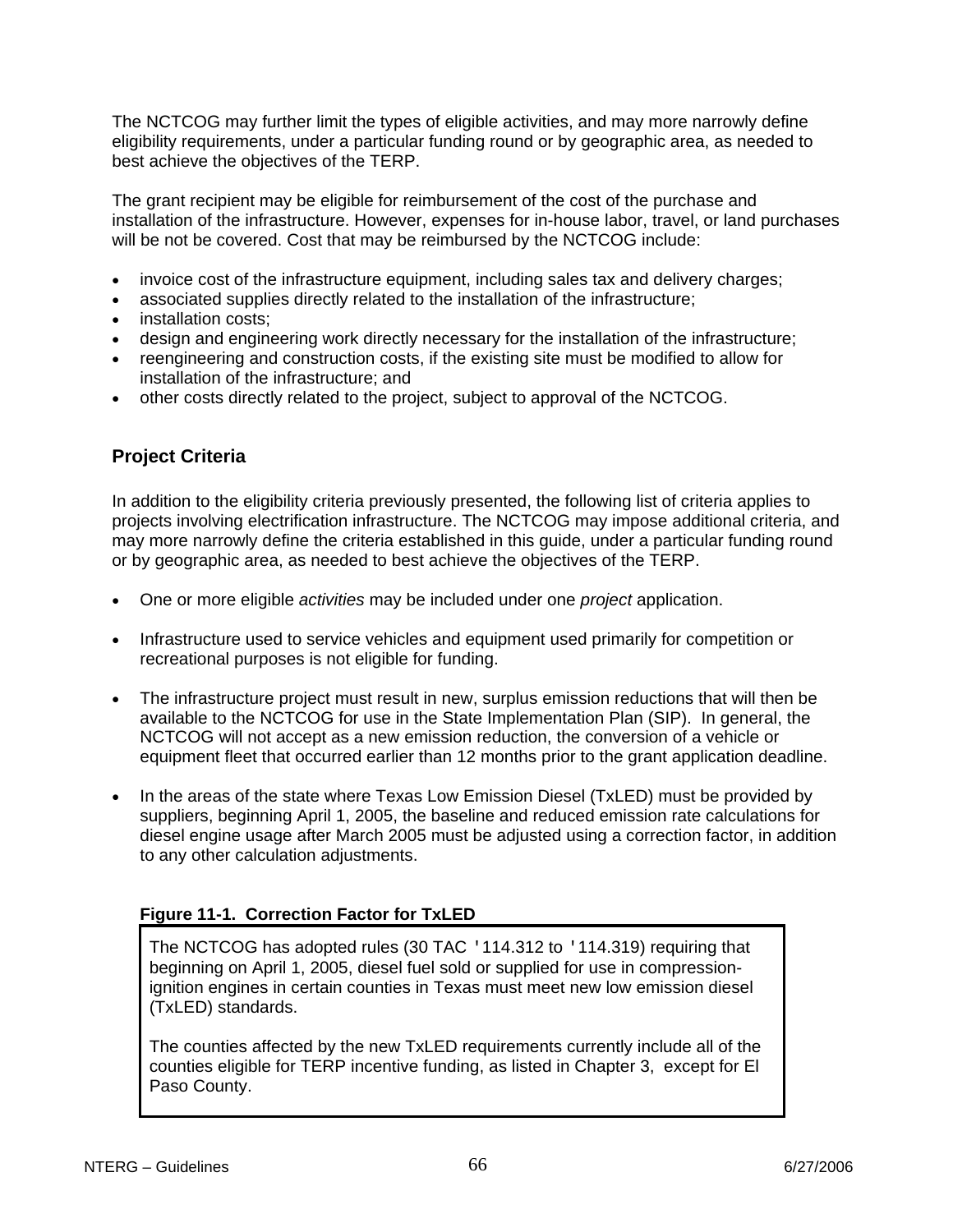The new requirements set a maximum aromatic hydrocarbon content standard of 10 percent by volume per gallon. The requirements also set a minimum cetane number for TxLED of 48.

The TxLED requirements are intended to result in reductions in NOx emissions from diesel engines. Currently, reduction factors of **5.7 percent** (0.057) for onroad use and **7.0 percent** (0.07) for non-road use have been accepted as estimates for use of TxLED. However, this reduction estimate is subject to change, based on the standards accepted by the EPA for use in the Texas State Implementation Plan (SIP). The NCTCOG will identify the appropriate reduction factor to use in the *Technical Supplement* prepared to support these guidelines.

**On-road:** *TxLED Correction Factor = 1 - (0.057)* **Non-road:** *TxLED Correction Factor = 1 - (0.070)*

- Infrastructure activitiesCincluding infrastructure costs that are part of a broader repower, retrofit, replacement, or add-on project care excluded from the cost-effectiveness of \$5,500 per ton.
- An activity is not eligible if it is required by any state or federal law, rule, regulation, memorandum of agreement, or other legally binding document. However, this restriction does not apply to an otherwise qualified activityCregardless of the fact that the State Implementation Plan assumes that the change in equipment, vehicles, or operations will occurCif, on the date the grant is awarded, the change is not required by any state or federal law, rule, regulation, memorandum of agreement, or other legally binding document. This restriction also does not apply to the purchase of vehicles or equipment that is required only by local law or regulation, or by corporate or controlling board policy of a public or private entity. Demonstration projects used to demonstrate a technology that may be used to comply with an emission-reduction requirement may be funded, as long as the reductions directly attributable to the demonstration project are not used to comply with those requirements.
- An activity involving a new emission-reduction measure that would otherwise generate marketable credits under state or federal emission-reduction credit averaging, banking, or trading programs is not eligible for funding under this program unless:
	- $\circ$  the activity includes the transfer of the reductions that would otherwise be marketable credits to the state implementation plan or the owner or operator as provided under '386.056, Texas Health and Safety Code; and
	- o the reductions are permanently retired.
- The incremental cost of the proposed activity must be reduced by the value of any existing financial incentive that directly reduces the cost of the proposed activity, including tax credits or deductions, other grants, or any other public financial assistance.
- For infrastructure activities, the activity life must be for at least five years. Not less than 75 percent of the annual use of the electricity dispensed from the infrastructurec or the idling operation reduced, projected for the five years immediately following the award of a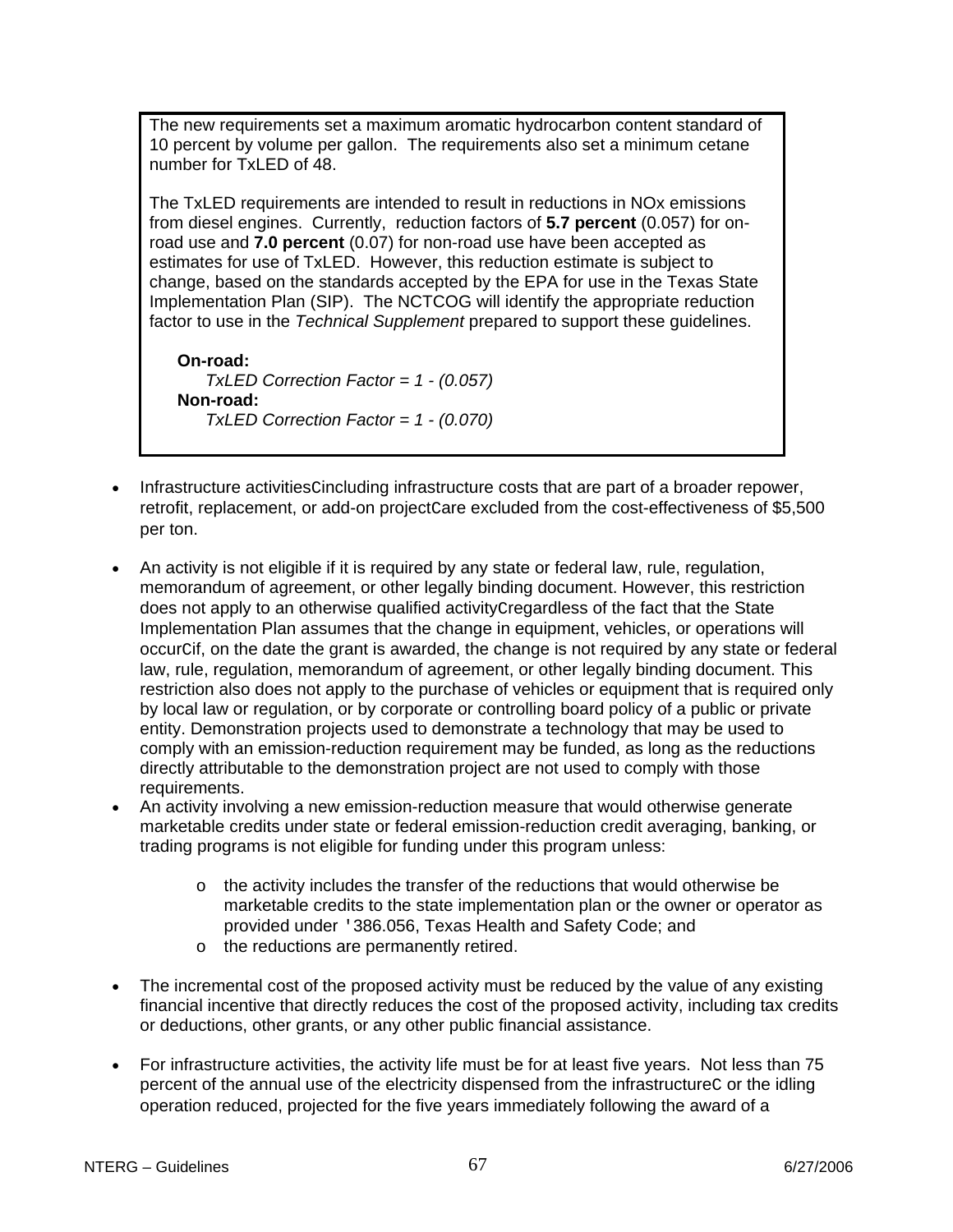grantCmust be projected to take place in one or more of the eligible counties. For infrastructure activities involving marine vessels, not less than 75 percent of the annual use of the electricity dispensed from the infrastructure projected for the five years immediately following the award of the grant must be projected to take place in bays adjacent to one or more of the eligible counties, or in the Texas Intracoastal Waterway.

- Annual use will normally should be measured using hours of operation by the vehicles or equipment being provided the electricity from the infrastructure. Therefore, a grant recipient must have a viable mechanism for tracking and reporting on the use of the vehicles or equipment provided electricity from the infrastructure.
- The NCTCOG will determine an acceptable activity life for infrastructure activities on a caseby-case basis.
- Applicants must agree to monitor the use of the grant-funded vehicles, equipment, infrastructure, and/or fuel, and to report to the NCTCOG for the life of each grant-funded activity. If the grant recipient does not own or operate the vehicles or equipment to be provided electricity from the infrastructure, the grant recipient will need to explain what mechanism will be used to ensure that the vehicles and equipment are operated within the eligible counties for the time period required as a condition of the grant.
- Applicants must also agree to notify the NCTCOG of any changes during the life of the following activities: termination of use; change in use, sale, transfer, or accidental or intentional destruction of grant-funded vehicles, equipment, or infrastructure; or change in use of the qualifying fuel.
- The NCTCOG may impose additional criteria for certain projects and funding periods, consistent with these guidelines.

# **NOx Emission Standards**

The baseline NOx emission standards for this program normally should be the federal standards for NOx emissions applicable to the engines being provided the electricity from the infrastructure. The federal NOx emission standards for various categories of engines are listed in the *Technical Supplement* available from the NCTCOG. Potential grant applicants should consult with the NCTCOG to ensure that the appropriate baseline standards are used.

#### **Calculating NOx Emission Reductions**

In general, the emission-reduction benefit represents the difference in the emission level of a baseline engine and a reduced-emission engine. For electrification infrastructure activities, the NOx emission reductions should be calculated based on information regarding the type of vehicles and equipment using the electricity.

#### **Electrification of Vehicles and Equipment**

Electrification infrastructure may be purchased to support the purchase of new electric vehicles or equipment, in lieu of vehicles or equipment powered by internal combustion engines.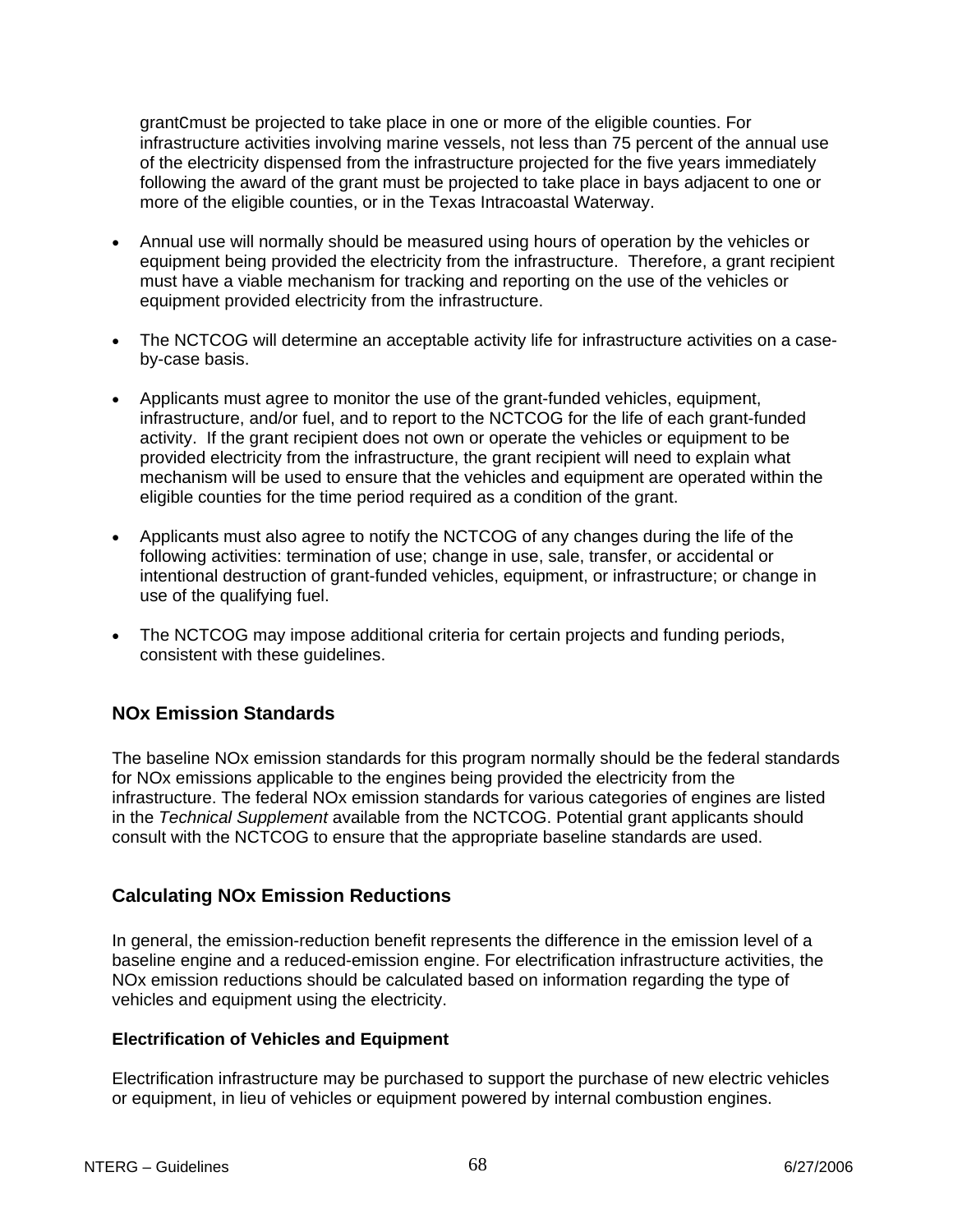Infrastructure may also be purchased to support the electrification of existing vehicles or equipment.

The NOx emission reductions should be calculated based on the difference between the baseline emissions and the emissions from the electric-powered engine. In most cases, electric engines will be considered zero-emission sources.

Grant applicants should refer to the chapter of these guidelines pertaining to the type of vehicle or equipment being purchased, repowered, or retrofitted, for information on the methodology that should be used to determine the NOx emission reductions attributable to the use of the electric-powered engines, in lieu of an internal combustion engine. The applicable emission factors for use in the calculations will be provided in the *Technical Supplement* to these guidelines. Activities for which appropriate emission factors are not provided should be discussed with the NCTCOG.

The usage factor for electrification of on-road vehicles normally should be miles of operation, while the usage factor for non-road and stationary equipment normally should be hours of operation.

Normally, the NOx emissions that may be attributable to the generation of the electricity should not be considered in determining the NOx emission reductions, if the electricity is provided through the central power grid or other central power supply.

However, if the electricity will be provided by a local generating source, any NOx emissions from the generating source may need to be included in the calculations. As part of the grant application, the grant applicant will need to explain the source of the electricity to be provided.

Note that, if the vehicle or equipment purchases or conversions are included in the grant application as part of a combined project, the NOx emission reductions attributable to the overall project will only be counted once, in conjunction with the purchase or conversion activities.

Alternatively, if the purchases or conversions are to be funded from another source, the NOx emission reductions attributable to the electrification of the vehicles or equipment should be used to determine the NOx emission reductions for the infrastructure project. The grant recipient must ensure that the NOx emission reductions are surplus and available to apply to this program, and are not already being claimed by the other funding program or for another purpose.

#### **Idle Reduction**

On-site electrification of truck stops, rest stops, and other areas may also be funded under this program, in support of idle reduction programs to reduce NOx emissions in the eligible counties. The NOx emission reductions will be calculated based on the reduction in idling NOx emissions for the engine.

In general, the emission-reduction benefit represents the NOx emissions that would have normally been generated by the engine at idle. The idling emission level is calculated by multiplying an emission factor, an activity level, and a conversion factor, if necessary.

For most applications, the idling activity level should be established by the annual hours of idle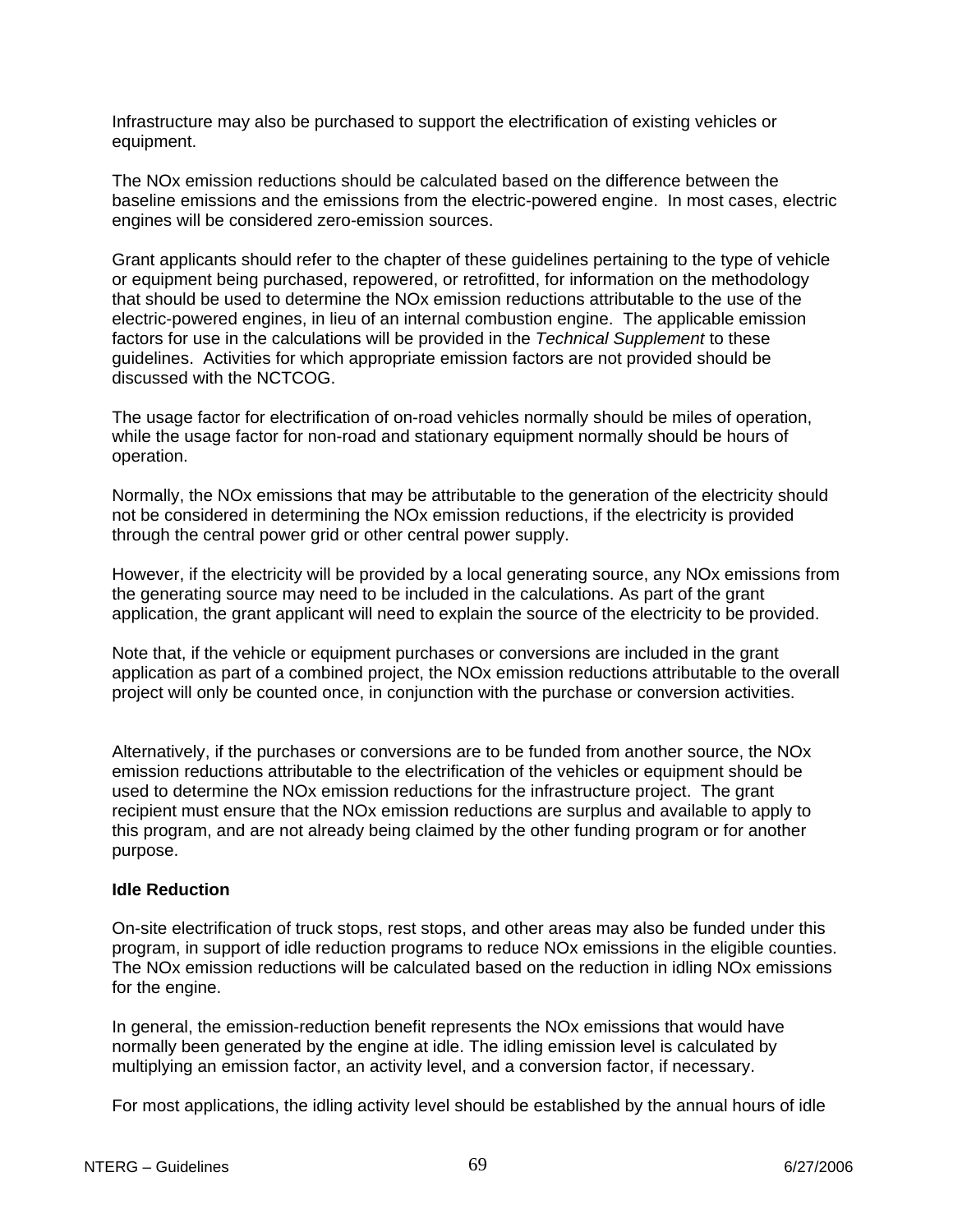operation. The calculation of emissions and emission reductions using annual hours of operation as the usage factor is determined by the steps shown in Table 11-1.

#### **Table 11-1**

| Step 1. Calculate the NOx Idling Emission Reduction Using Annual Hours of |  |
|---------------------------------------------------------------------------|--|
| <b>Operation</b>                                                          |  |

| NOx idling emission factor (g/hr)                                     |          |
|-----------------------------------------------------------------------|----------|
| x TxLED correction factor<br>(diesel engines only)                    |          |
| $=$ grams per hour (g/hr)                                             |          |
| x annual hours of idling reduced<br>(within the eligible county)      |          |
| $=$ grams per year reduced (g/year)                                   |          |
| divide by 907,200 grams per ton                                       | /907,200 |
| $=$ estimated annual NO <sub>x</sub> emissions reduction<br>(tons/yr) |          |
| x activity life (years)                                               |          |
| estimated activity life NO <sub>x</sub> emissions reduction (tons)    |          |

Appropriate baseline NOx idling emission factors are included in the *Technical Supplement* to these guidelines. Use the emission factors most closely associated with the vehicle or engine. Potential grant applicants should consult with the NCTCOG to ensure that the appropriate factors are used.

Normally, the NOx emissions that may be attributable to the generation of the electricity should not be considered in determining the NOx emission reductions, if the electricity is provided through the central power grid or other central power supply. However, if the electricity will be provided by a local generating source, any NOx emissions from the generating source may need to be included in the calculations. As part of the grant application, the grant applicant will need to explain the source of the electricity to be provided.

Note that if the vehicle or equipment purchases or conversions are included in the grant application as part of a combined project, the NOx emission reductions attributable to the overall project should only be counted once, in conjunction with the purchase or conversion activities.

Alternatively, if the purchases or conversions are to be funded from another source, the NOx emission reductions attributable to the electrification of the vehicles or equipment should be used to determine the NOx emission reductions for the infrastructure project. The grant recipient must ensure that the NOx emission reductions are surplus and available to apply to this program, and are not already being claimed by the other funding program or for another purpose.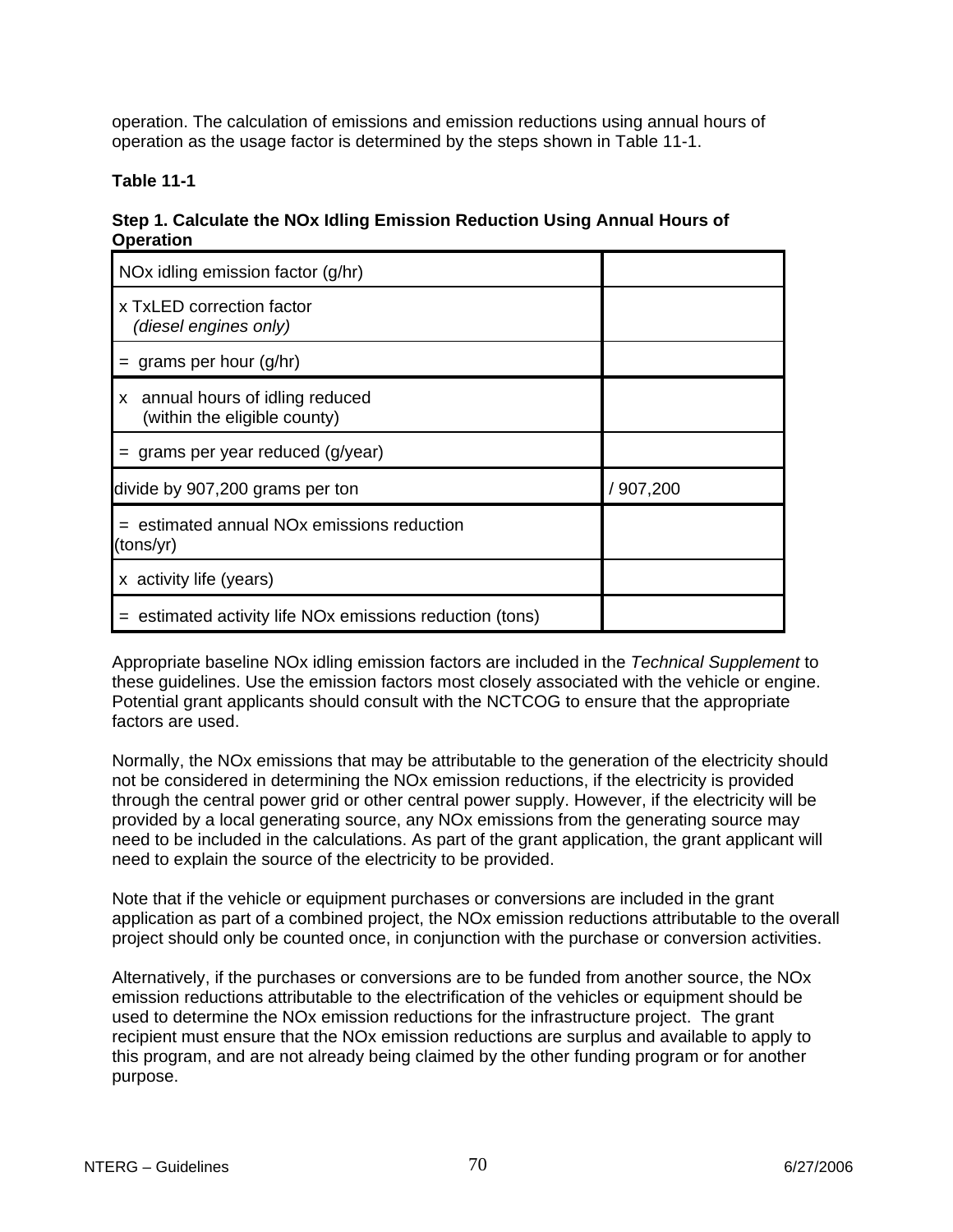# **Calculating Cost-Effectiveness**

Only the amount of incentive funds requested under the program should be used in costeffectiveness calculations. The incremental costs for each activity must be reduced by the value of any existing financial incentive that directly reduces the cost of the proposed activity, including tax credits or deductions, other grants, or any other public financial assistance.

To determine the cost-effectiveness of an activityCwith the exception of qualifying fuel activitiesCthe incentive amount for the activity included in the project must be amortized over the activity life designated by the applicant, with a discount rate of 3 percent.

The following amortization formula yields a *capital recovery factor* (CRF).

capital recovery factor (CRF) =  $[(1 + i)^n (i)] / [(1 + i)^n B]$ 

where,  $i =$  discount rate (3 percent)  $n =$  activity life

The discount rate of 3 percent reflects the opportunity cost of public funds. This is the level of earning that reasonably could be expected by investing state funds in various financial instruments, such as U.S. Treasury securities.

The incentive amount should be multiplied by the incremental cost or incentive amount requested to determine the annualized cost.

```
 Incremental Cost x CRF = Annualized Cost
```
The cost-effectiveness calculations are presented in Table 11-2 that follows. Capital Recovery Factors for up to 20 years are presented in Table 11-3, for use in the calculations.

| Step 1. Determine the Capital Recovery Factor (CRF)                                                      |                                            |  |  |  |  |  |
|----------------------------------------------------------------------------------------------------------|--------------------------------------------|--|--|--|--|--|
| $CRF = [(1+i)^n (i)] / [(1+i)^n - 1]$<br>$i =$ discount rate (.03); $n =$ activity life                  |                                            |  |  |  |  |  |
| Capital Recovery Factor:                                                                                 |                                            |  |  |  |  |  |
|                                                                                                          | Step 2. Determine the annualized cost      |  |  |  |  |  |
|                                                                                                          | Incentive amount $x$ CRF = Annualized cost |  |  |  |  |  |
| Annualized cost (\$/year):                                                                               |                                            |  |  |  |  |  |
| Step 3. Determine cost-effectiveness                                                                     |                                            |  |  |  |  |  |
| Annualized cost (\$/year) / Annual NOx emissions reduction (tons/year) = Cost-<br>effectiveness (\$/ton) |                                            |  |  |  |  |  |
| Cost-effectiveness (\$/ton):                                                                             | \$                                         |  |  |  |  |  |

|  |  | <b>Table 11-2. Calculating Cost-Effectiveness</b> |
|--|--|---------------------------------------------------|
|--|--|---------------------------------------------------|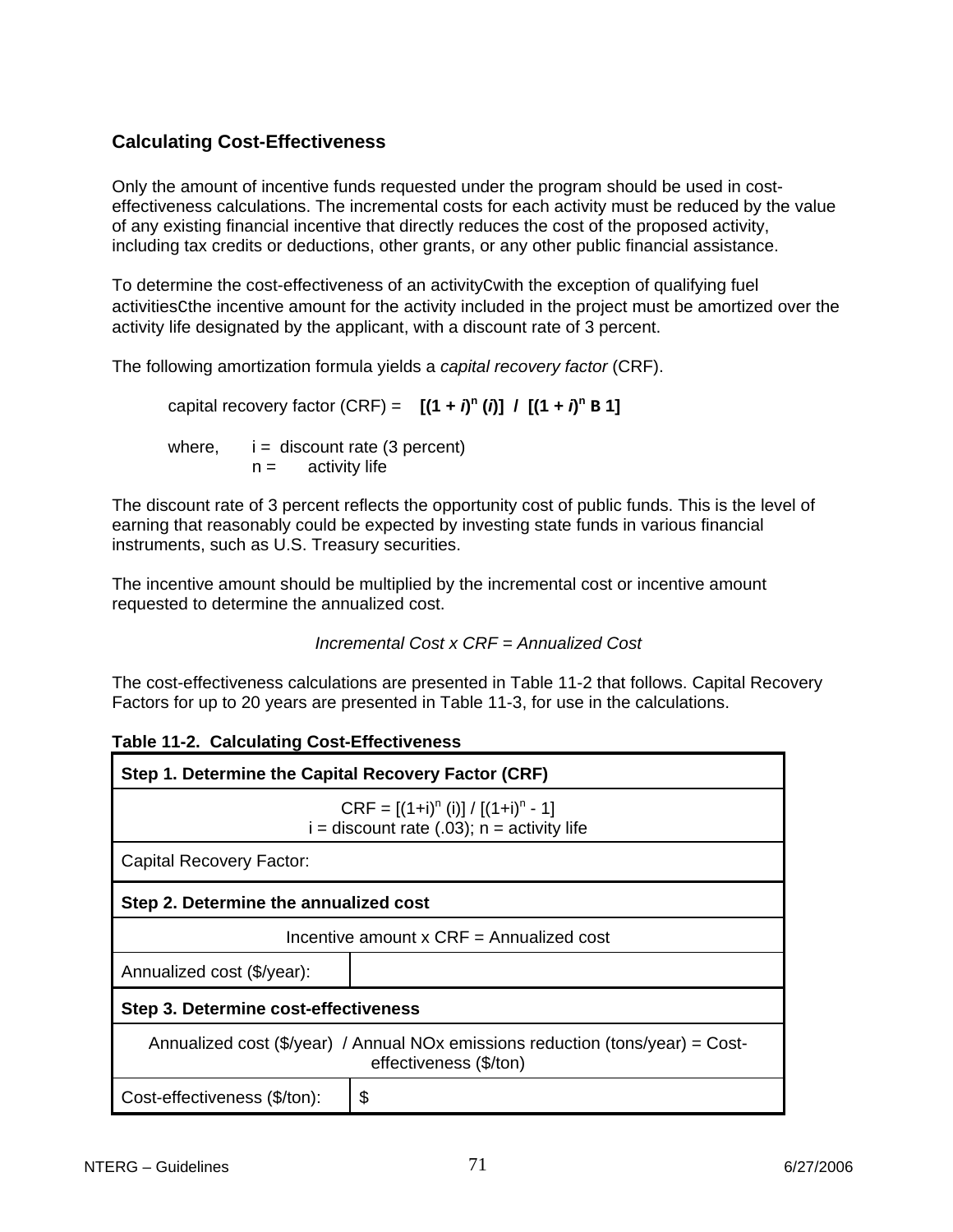| <b>Activity</b><br>Life |       | $\overline{2}$ | 3     | 4     | 5     | 6     |       | 8     | 9     | 10    |
|-------------------------|-------|----------------|-------|-------|-------|-------|-------|-------|-------|-------|
| <b>CRF</b>              | 1.00  | .5226          | .3535 | .2690 | .2184 | .1846 | .1605 | .1425 | .1284 | .1172 |
| <b>Activity</b><br>Life | 11    | 12             | 13    | 14    | 15    | 16    | 17    | 18    | 19    | 20    |
| <b>CRF</b>              | .1081 | .1005          | .0940 | .0885 | .0838 | .0796 | .0760 | .0727 | .0698 | .0672 |

**Table 11-3. Capital Recovery Factors (CRFs)Using a Discount Rate of 0.03** 

For projects that include more than one activity, the total project incentive amount should be used to determine the cost-effectiveness of the project. The applicant may request an incentive amount that is less than the full incremental costs, in order to meet the cost-effectiveness criteria.

The cost-effectiveness should be determined by first adding all of the annualized costs for the activities included in the project. The annual emission reductions of each activity should also be added together to determine an annual emission reduction for the project.

The cost-effectiveness of the projects is then determined by dividing the combined annualized costs for all activities included in the project application, by the total annual NOx emission reductions for the combined project activities.

*Total Annualized Costs / Total Annual NOx Reductions = Project Cost-Effectiveness*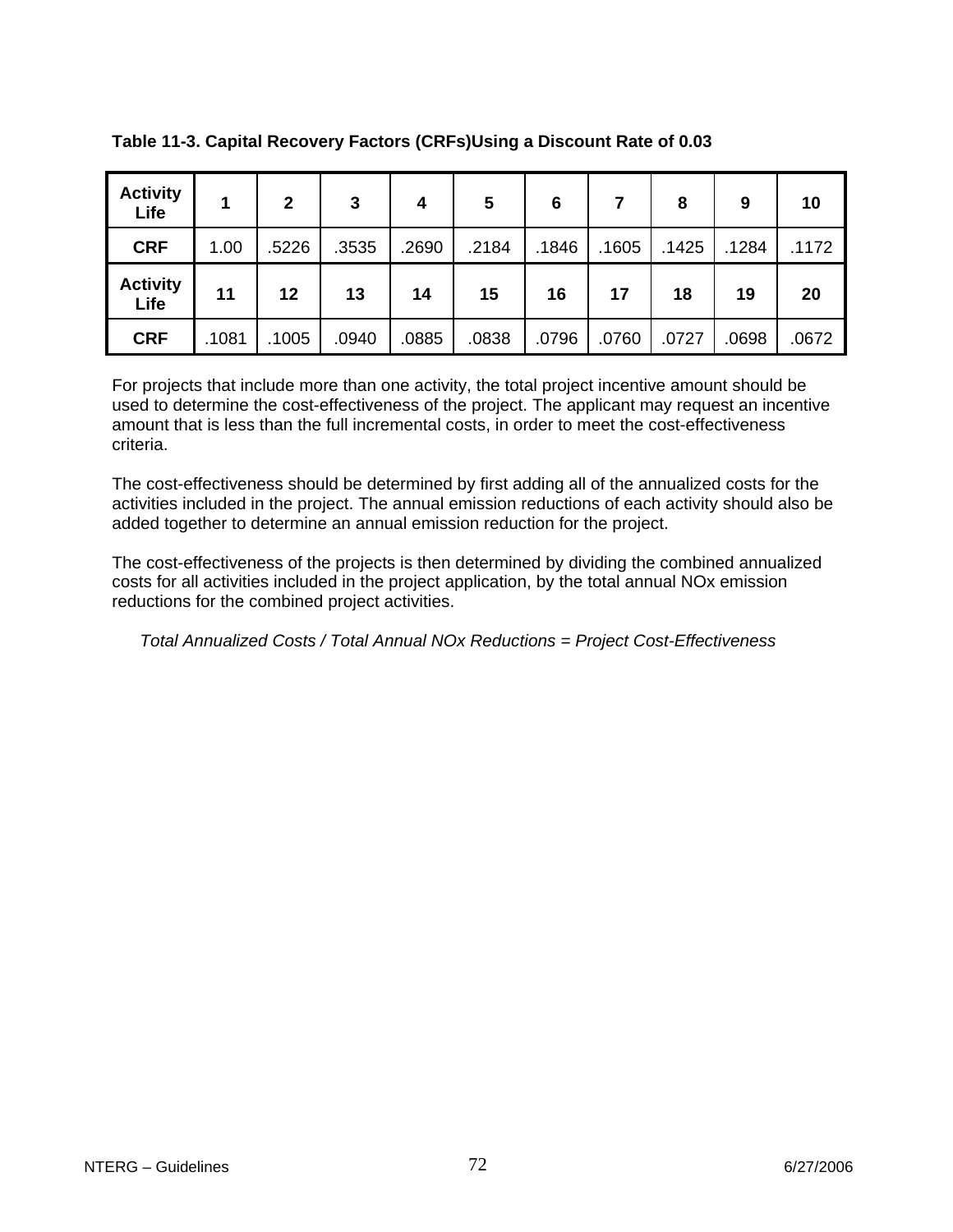## **On-Vehicle Electrification and Idle Reduction Infrastructure**

This chapter contains the project criteria for on-vehicle electrification and idle reduction infrastructure. The emission reductions should be estimated using the applicant's information on the type of vehicles or equipment on which the infrastructure is being installed. The emission reduction for the activity will be the reduction in the idling emission level in tons of NOx expected to be produced by baseline vehicles, within the eligible counties.

The emission standards and emission factors applicable to this program are provided in a *Technical Supplement*, which will be made available in conjunction with these guidelines. Potential grant applicants should contact the NCTCOG for copies of the supplement and for questions about the emission standards and factors to use.

## **Eligible Activities and Costs**

An eligible activity may include the purchase and installation of equipment that enables a vehicle or equipment to use electric power to operate while the vehicle or equipment is parked, the systems normally supplied power by the propulsion engine, or another on-board internal combustion engine that emits NOx.

Eligible equipment may include: (1) the add-on of devices to enable acceptance of electricity from an external power source, or (2) the purchase and installation on the vehicle or equipment of an auxiliary power unit (APU) to generate electricity.

The NCTCOG may also accept, on a case-by-case basis, idle-limiting devices for locomotives, as well as other types of idle reduction devices.

Note that in the Houston-Galveston Nonattainment Area (Brazoria, Chambers, Fort Bend, Galveston, Harris, Liberty, Montgomery, and Waller Counties), idling operation of on-road vehicles is limited by state regulations. Accordingly, the project emission reductions used to determine the cost-effectiveness for infrastructure activities in the Houston-Galveston Area may not include the replacement of idling hours of operation for on-road vehicles. Non-road equipment and other eligible uses of the electricity by on-road vehicles are not covered by this restriction.

The NCTCOG may further limit the types of eligible activities, and may more narrowly define eligibility requirements, under a particular funding round or by geographic area, as needed to best achieve the objectives of the TERP.

The grant recipient may be eligible for reimbursement of the cost of the purchase and installation of the infrastructure. However, expenses for in-house labor, travel, or land purchases will be not be covered. Costs that may be reimbursed by the NCTCOG include:

- invoice cost of the infrastructure equipment, including sales tax and delivery charges;
- associated supplies directly related to the installation of the infrastructure;
- installation costs;
- reengineering costs, if the vehicle or equipment must be modified to allow for installation of the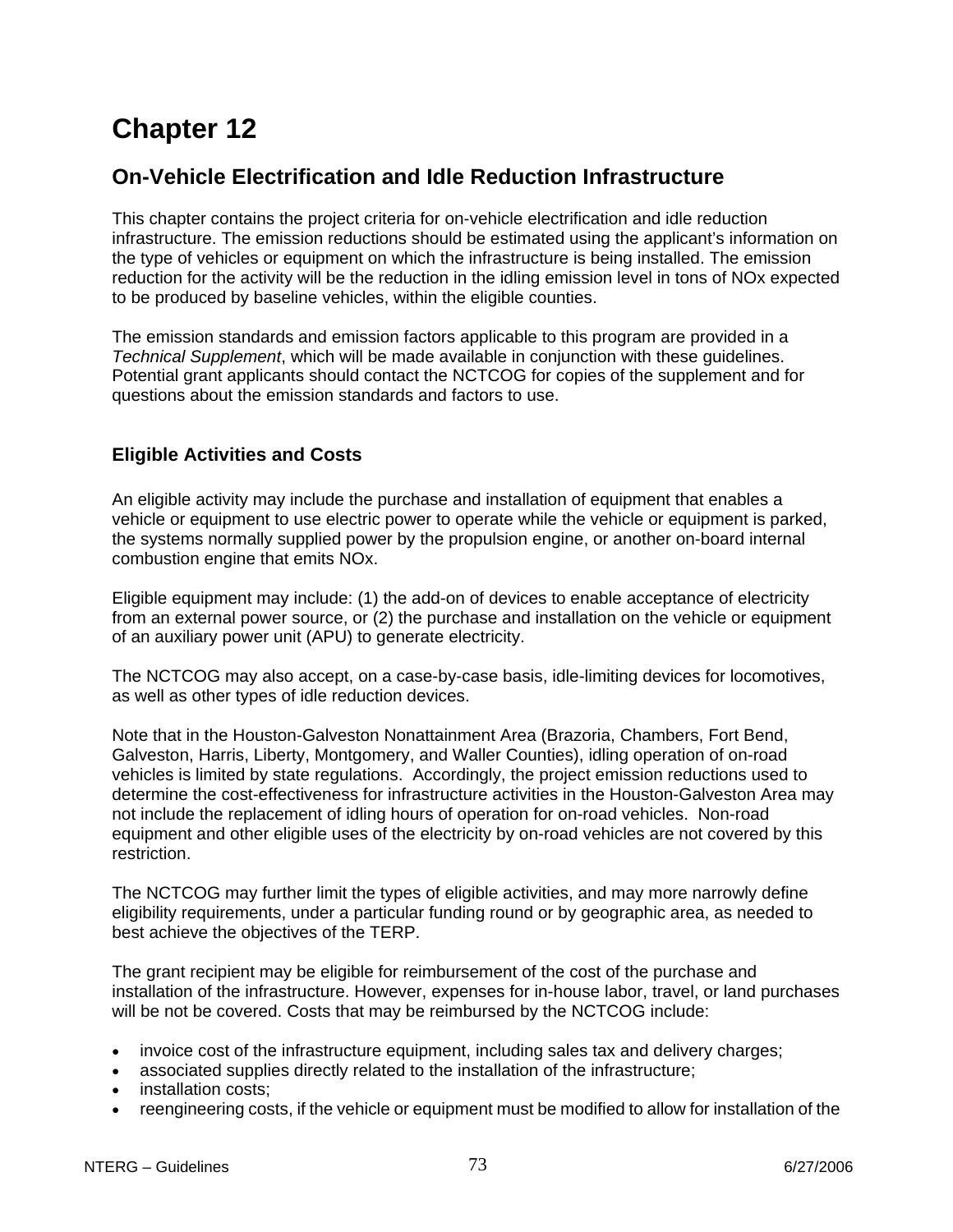infrastructure; and

• other costs directly related to the project, subject to approval of the NCTCOG.

## **Project Criteria**

In addition to the eligibility criteria previously presented, the criteria listed below apply to projects involving electrification infrastructure. The NCTCOG may impose additional criteria, and may more narrowly define the criteria established in the guide, under a particular funding round or by geographic area, as needed to best achieve the objectives of the TERP.

- One or more eligible *activities* may be included under one *project* application.
- Infrastructure used to service vehicles and equipment used primarily for competition or recreational purposes is not eligible for funding.
- Infrastructure activitiesCincluding infrastructure costs that are part of a broader repower, retrofit, replacement, or add-on project care excluded from the cost-effectiveness limit of \$5,500 per ton.
- An activity is not eligible if it is required by any state or federal law, rule, regulation, memorandum of agreement, or other legally binding document. However, this restriction does not apply to an otherwise qualified activityCregardless of the fact that the state implementation plan assumes that the change in equipment, vehicles, or operations will occurCif, on the date the grant is awarded ,the change is not required by any state or federal law, rule, regulation, memorandum of agreement, or other legally binding document. This restriction also does not apply to the purchase of vehicles or equipment that is required only by local law or regulation, or by corporate or controlling board policy of a public or private entity. Demonstration projects used to demonstrate a technology that may be used to comply with an emissions reduction requirement may be funded, as long as the reductions directly attributable to the demonstration project are not used to comply with those requirements.
- In the areas of the state where Texas Low Emission Diesel (TxLED) must be provided by suppliers, beginning April 1, 2005, the baseline and reduced emission rate calculations for diesel engine use after March 2005 must be adjusted using a correction factor, in addition to any other calculation adjustments.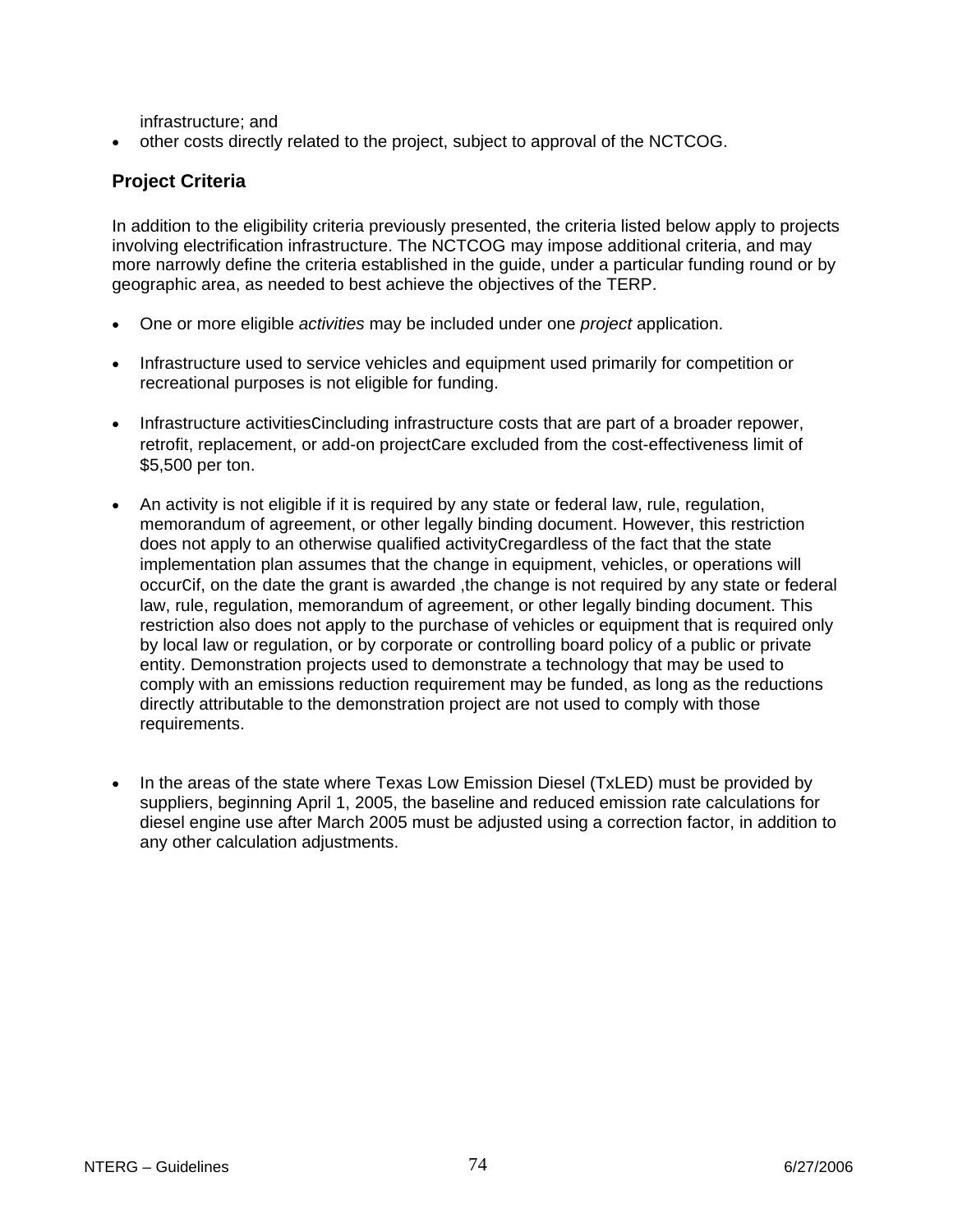## **Figure 12-1. Correction Factor for TxLED**

The NCTCOG has adopted rules (30 TAC '114.312 to '114.319) requiring that beginning on April 1, 2005, diesel fuel sold or supplied for use in compressionignition engines in certain counties in Texas must meet new low emission diesel (TxLED) standards.

The counties affected by the new TxLED requirements currently include all of the counties eligible for TERP incentive funding, as listed in Chapter 3, except for El Paso County.

The new requirements set a maximum aromatic hydrocarbon content standard of 10 percent by volume per gallon. The requirements also set a minimum cetane number for TxLED of 48.

The TxLED requirements are intended to result in reductions in NOx emissions from diesel engines. Currently, reduction factors of **5.7 percent** (0.057) for onroad use and **7.0 percent** (0.07) for non-road use have been accepted as estimates for use of TxLED. However, this reduction estimate is subject to change, based on the standards accepted by the EPA for use in the Texas State Implementation Plan (SIP). The NCTCOG will identify the appropriate reduction factor to use in the *Technical Supplement* prepared to support these guidelines.

**On-road:** *TxLED Correction Factor = 1 - (0.057)* **Non-road:** *TxLED Correction Factor = 1 - (0.070)*

- An activity involving a new emission-reduction measure that would otherwise generate marketable credits under state or federal emissions reduction credit averaging, banking, or trading programs is not eligible for funding under this program unless:
	- o the activity includes the transfer of the reductions that would otherwise be marketable credits to the state implementation plan or the owner or operator as provided under '386.056, Texas Health and Safety Code; and
	- o the reductions are permanently retired.
- The incremental cost of the proposed activity must be reduced by the value of any existing financial incentive that directly reduces the cost of the proposed activity, including tax credits or deductions, other grants, or any other public financial assistance.
- For infrastructure activities, the activity life must be for at least five years. Not less than 75 percent of the annual use of the electricity dispensed from the infrastructure, or the idling operation reduced, projected for the five years immediately following the award of a grant, must be projected to take place in one or more of the eligible counties. For infrastructure activities involving marine vessels, not less than 75 percent of the annual use of the electricity dispensed from the infrastructure projected for the five years immediately following the award of the grant must be projected to take place in bays adjacent to one or more of the eligible counties, or in the Texas Intracoastal Waterway.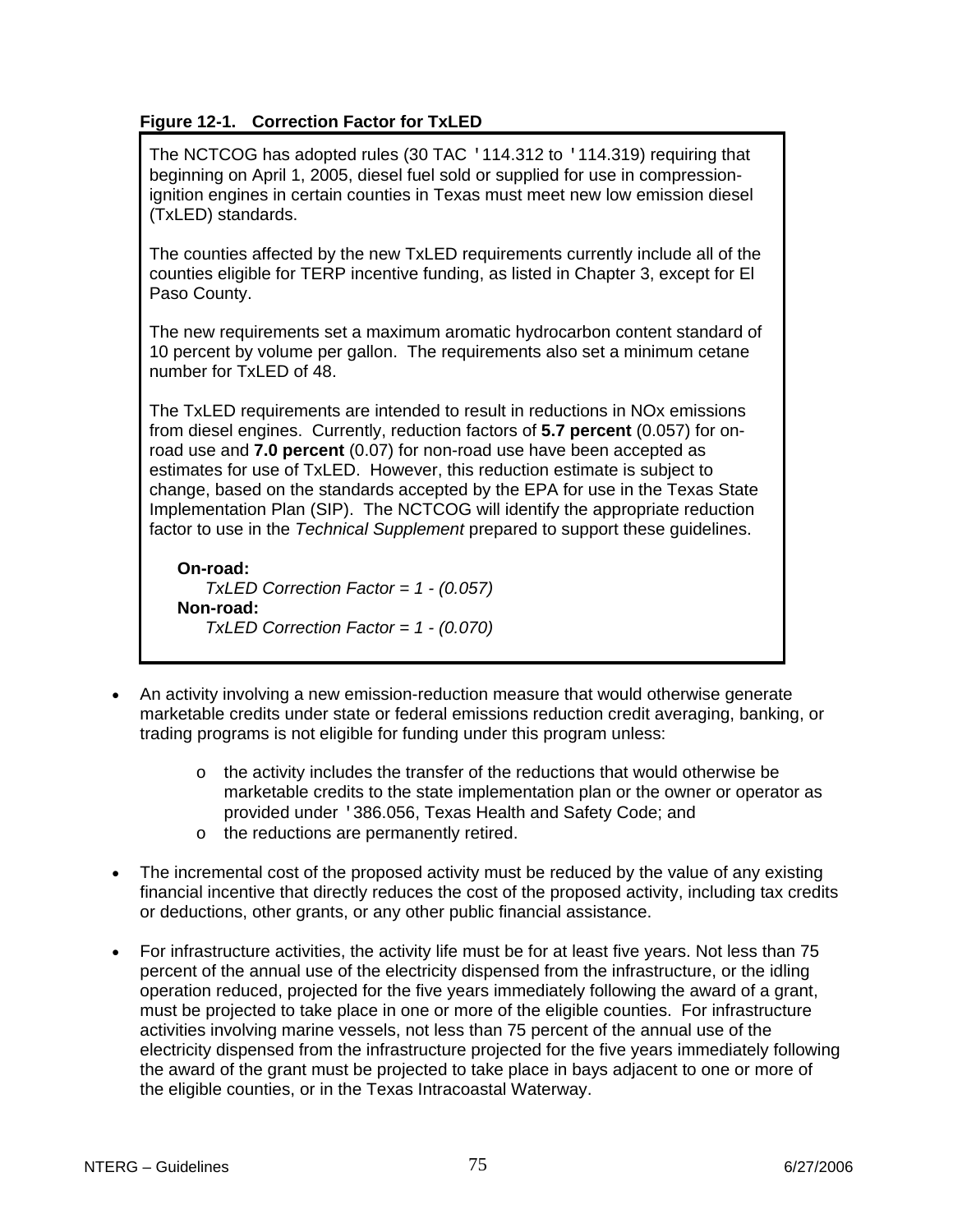- Annual use will normally should be measured using hours of idling operation by the vehicles or equipment being replaced by the electricity from the infrastructure.
- The NCTCOG will determine an acceptable activity life for infrastructure activities on a caseby-case basis.
- Applicants must agree to monitor the use of the grant-funded vehicles, equipment, infrastructure, and/or fuel, and to report to the NCTCOG for the life of each grant-funded activity.
- Applicants must also agree to notify the NCTCOG of any changes during the life of the following activities: termination of use; change in use, sale, transfer, or accidental or intentional destruction of grant-funded vehicles, equipment, or infrastructure; or change in use of the qualifying fuel.
- The NCTCOG may impose additional criteria for certain projects and funding periods, consistent with these guidelines.

## **NOx Emission Standards**

The baseline NOx emission standards for this program normally should be the federal standards for NOx emissions applicable to the engines being provided the electricity from the infrastructure. The federal NOx emission standards for various categories of engines are listed in the *Technical Supplement* available from the NCTCOG. Potential grant applicants should consult with the NCTCOG to ensure that the appropriate baseline standards are used.

## **Calculating NOx Emission Reductions**

In general, the emission-reduction benefit represents the difference in the emission level of a baseline engine and the auxiliary power unit (APU), if it emits NOx. For infrastructure to allow a vehicle or equipment to accept electricity from an external source, the emission-reduction benefit will be the reduction in emissions from the on-board internal combustion engine as a result of the use of electricity.

For APUs and idle-limiting devices on locomotives, the emission-reduction benefit will need to be determined by the reduction in fuel use or hours of idling operation. Grant applicants should consult with the NCTCOG to determine the most appropriate methodology to use in calculating the NOx emission reductions attributable to these types of locomotive projects.

The NOx emission reductions should be calculated based on information regarding the type of vehicles and equipment using the electricity. The idling emission level is calculated by multiplying an emission factor, an activity level, and a conversion factor, if necessary.

#### **Calculating NOx Idling Emission Reductions Using Hours of Operation**

For most applications, the idling activity level should be established by the annual hours of idle operation. The calculation of emissions and emission reductions using annual hours of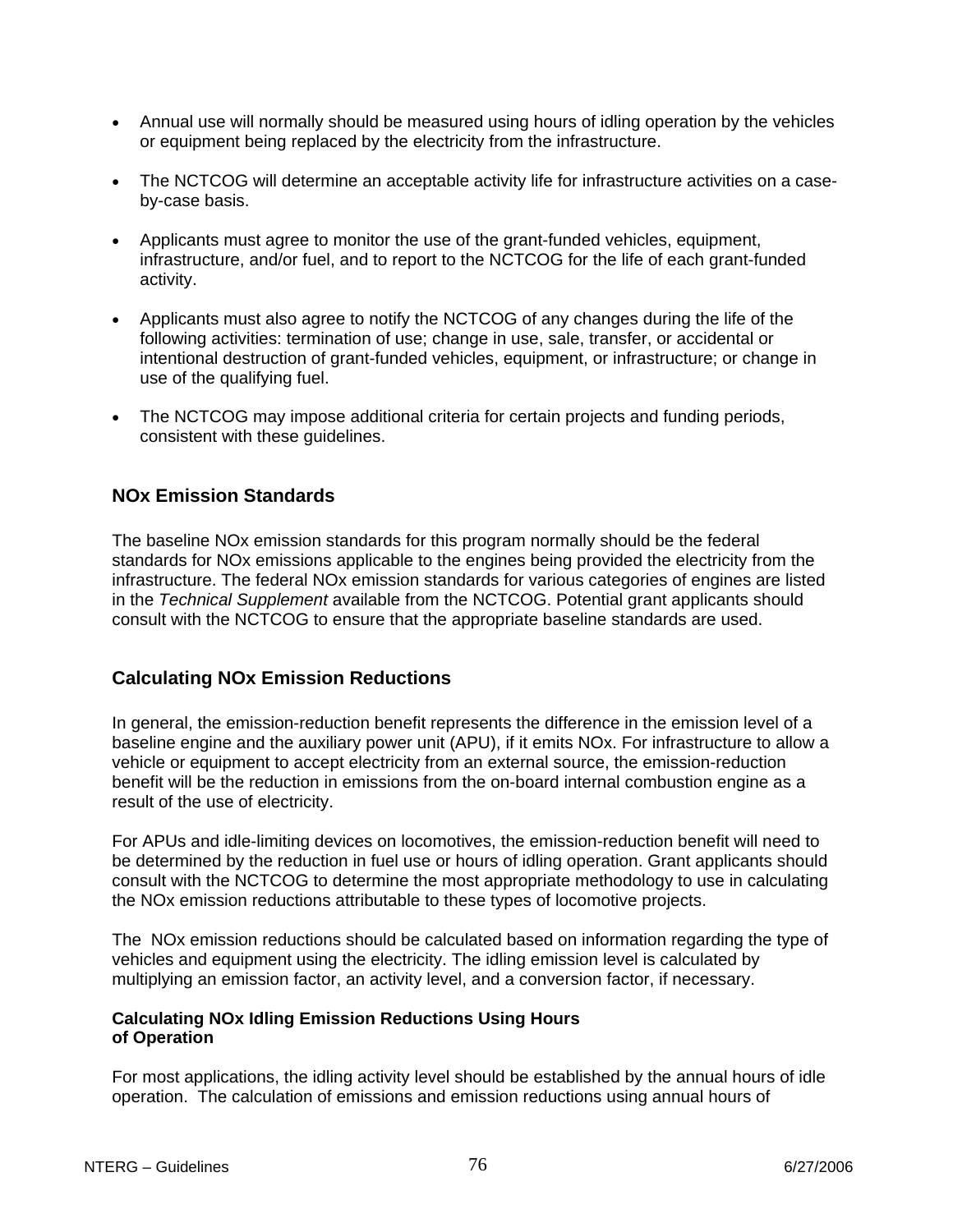operation as the usage factor is determined by the steps shown in Table 12-1.

## **Table 12-1**

## **Step 1. Calculate the TxLED Correction Factor**

| Fraction of the activity life that will occur after March 31, 2005<br>no. of months after March 31, 2005 / total no. of months |  |
|--------------------------------------------------------------------------------------------------------------------------------|--|
| TxLED Correction Factor<br>$1 - (0.057 \times$ fraction of activity life)                                                      |  |

#### **Step 2. Calculate the NOx Idling Emission Reduction Using Annual Hours of Operation**

| <b>Baseline</b>                                                         |  | <b>APU</b>                                         |  |  |
|-------------------------------------------------------------------------|--|----------------------------------------------------|--|--|
| NO <sub>x</sub> Idling emission factor<br>(g/hr)                        |  | APU NO <sub>x</sub> emission factor<br>(g/bhp-hr)  |  |  |
|                                                                         |  | x TxLED correction factor<br>(diesel engines only) |  |  |
| x TxLED correction factor                                               |  | x APU load factor                                  |  |  |
| (diesel engines only)                                                   |  | x APU horsepower                                   |  |  |
| $=$ NOx emission factor (g/hr)                                          |  | $=$ NOx emission factor (g/hr)                     |  |  |
| Baseline g/hr - APU emission g/hr                                       |  |                                                    |  |  |
| annual idling hours<br>X                                                |  |                                                    |  |  |
| percent within affected counties (%)<br>x                               |  |                                                    |  |  |
| grams per year reduced (g/yr)<br>$=$                                    |  |                                                    |  |  |
|                                                                         |  | divided by 907,200 grams per ton                   |  |  |
| $=$ estimated annual NO <sub>x</sub> emission<br>reduction<br>(tons/yr) |  |                                                    |  |  |
| x activity life (years)                                                 |  |                                                    |  |  |
| = estimated activity life NOx emission<br>reduction<br>(tons)           |  |                                                    |  |  |

For activities involving the add-on of idle-limiting devices or devices to enable acceptance of electricity from an external power source, the emission reductions can be calculated using just the baseline emissions. The APU emissions would be set at zero.

Appropriate baseline NOx idling emission factors, APU NOx emission standards, and APU load factors are included in the *Technical Supplement* to these guidelines. Use the factors most closely associated with the vehicle or engine. Potential grant applicants should consult with the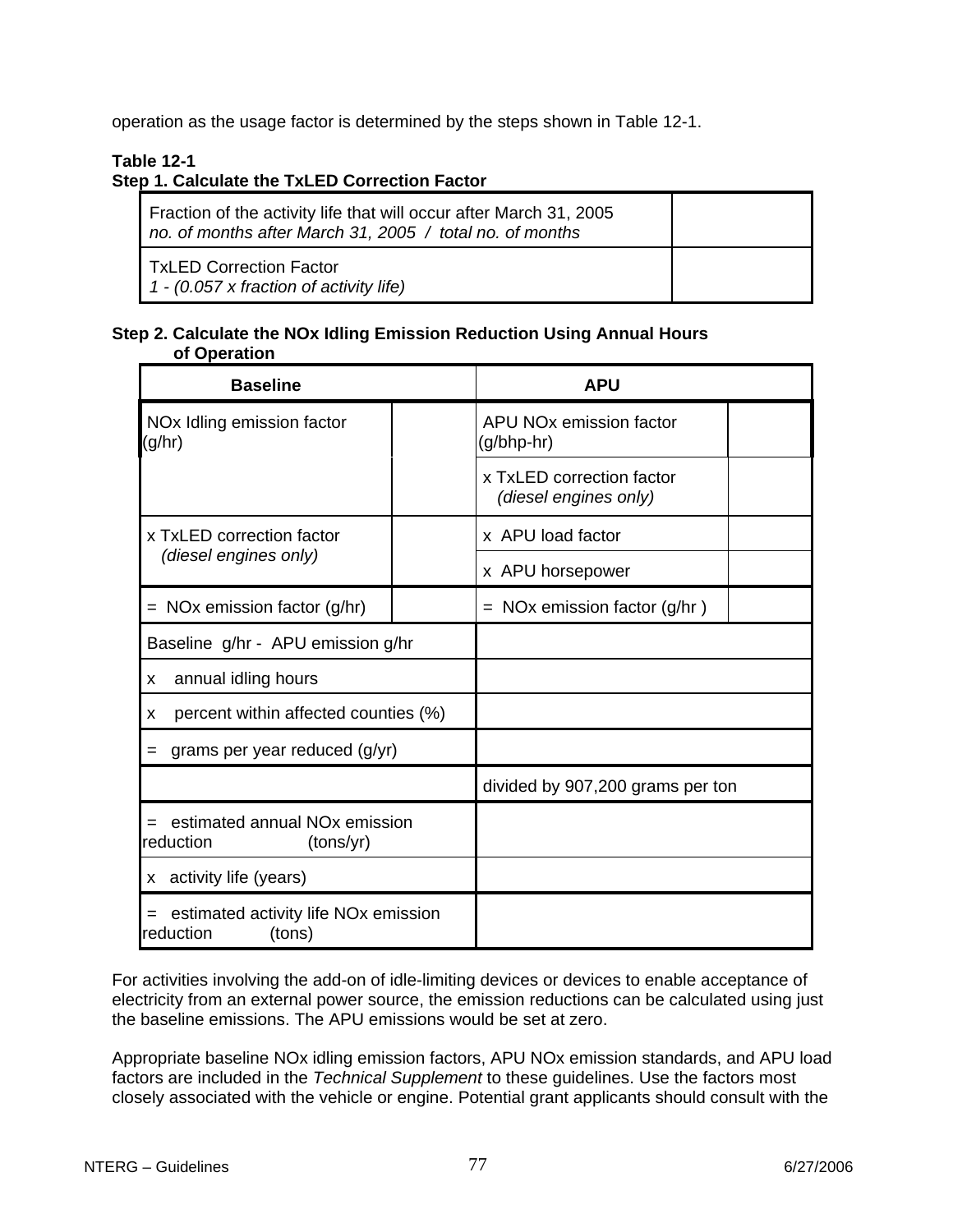NCTCOG to ensure that the appropriate factors are used.

## **Calculating Cost-Effectiveness**

Only the amount of incentive funds requested under the program should be used in costeffectiveness calculations. The incremental costs for each activity must be reduced by the value of any existing financial incentive that directly reduces the cost of the proposed activity, including tax credits or deductions, other grants, or any other public financial assistance. To determine the cost-effectiveness of an activityCwith the exception of qualifying fuel activitiesCthe incentive amount for the activity included in the project must be amortized over the activity life designated by the applicant, with a discount rate of 3 percent.

The following amortization formula yields a *capital recovery factor* (CRF).

capital recovery factor (CRF) =  $[(1 + i)^n (i)] / [(1 + i)^n B]$ where,  $i =$  discount rate (3 percent)  $n =$  activity life

The discount rate of 3 percent reflects the opportunity cost of public funds. This is the level of earning that reasonably could be expected by investing state funds in various financial instruments, such as U.S. Treasury securities.

The incentive amount should be multiplied by the incremental cost or incentive amount requested to determine the annualized cost.

 *Incremental Cost x CRF = Annualized Cost*

The cost-effectiveness calculations are presented in Table 12-2 that follows. Capital recovery factors for up to 20 years are presented in Table 12-3, for use in the calculations.

| Step 1. Determine the Capital Recovery Factor (CRF)                                         |  |  |  |
|---------------------------------------------------------------------------------------------|--|--|--|
| $CRF = [(1+i)^n (i)] / [(1+i)^n - 1]$<br>$i =$ discount rate $(.03)$<br>$n =$ activity life |  |  |  |
| <b>Capital Recovery</b><br>Factor:                                                          |  |  |  |
| Step 2. Determine the annualized cost                                                       |  |  |  |
| Incentive amount $x$ CRF = Annualized cost                                                  |  |  |  |
| Annualized cost<br>$($\prime$ year):                                                        |  |  |  |
| Step 3. Determine cost-effectiveness                                                        |  |  |  |

|  |  | <b>Table 12-2. Calculating Cost-Effectiveness</b> |
|--|--|---------------------------------------------------|
|--|--|---------------------------------------------------|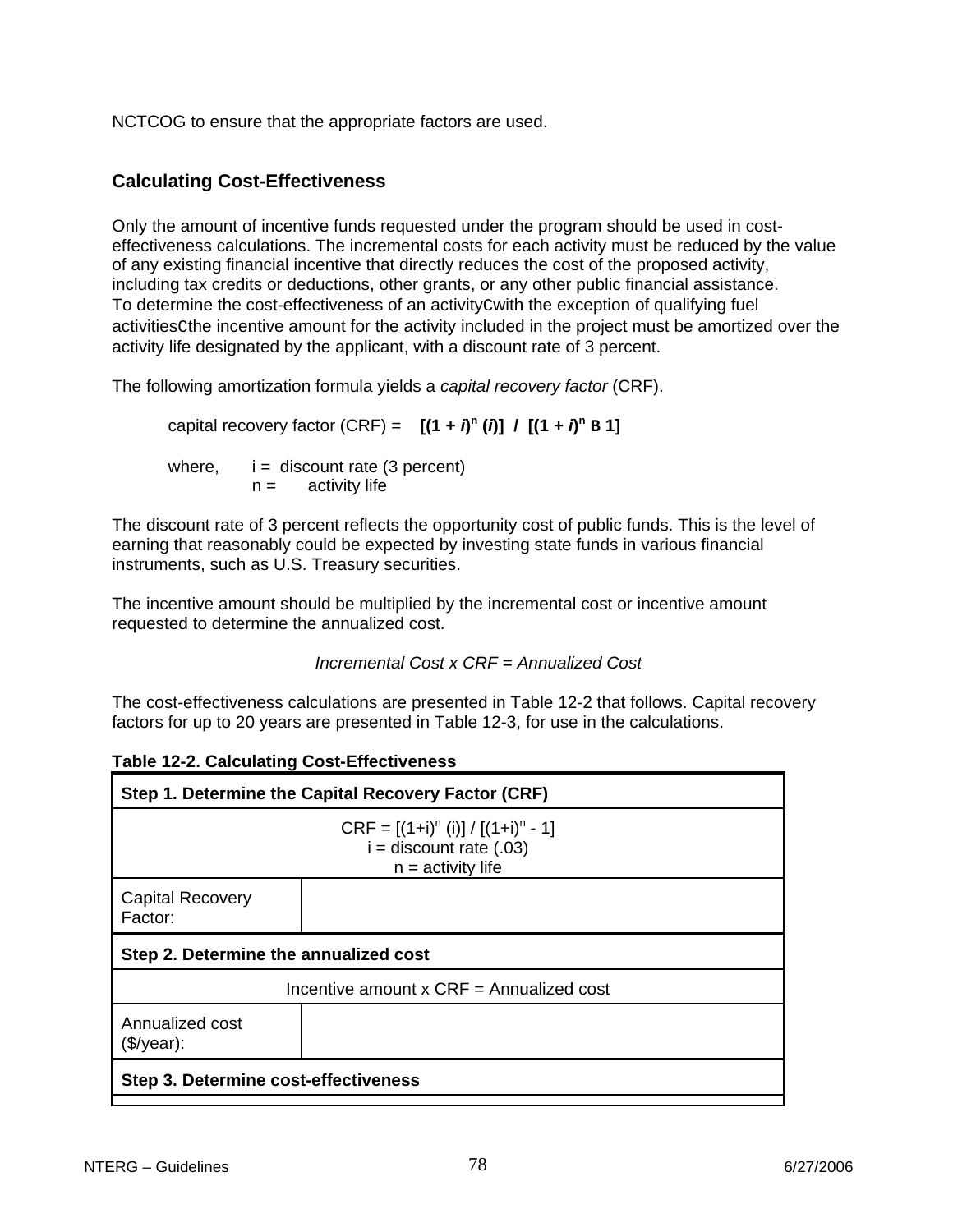| Annualized cost (\$/year) / Annual NOx emissions reduction (tons/year) = Cost-<br>effectiveness (\$/ton) |   |  |  |
|----------------------------------------------------------------------------------------------------------|---|--|--|
| Cost-effectiveness<br>(\$/ton):                                                                          | S |  |  |

## **Table 12-3. Capital Recovery Factors (CRFs) Using a Discount Rate of 0.03**

| <b>Activity</b><br>Life | 1     | $\mathbf{2}$ | 3     | 4     | 5     | 6     |       | 8     | 9     | 10    |
|-------------------------|-------|--------------|-------|-------|-------|-------|-------|-------|-------|-------|
| <b>CRF</b>              | 1.00  | .5226        | .3535 | .2690 | .2184 | .1846 | .1605 | .1425 | .1284 | .1172 |
| <b>Activity</b><br>Life | 11    | 12           | 13    | 14    | 15    | 16    | 17    | 18    | 19    | 20    |
| <b>CRF</b>              | .1081 | .1005        | .0940 | .0885 | .0838 | .0796 | .0760 | .0727 | .0698 | .0672 |

For projects that include more than one activity, the total project incentive amount should be used to determine the cost-effectiveness of the project. The applicant may request an incentive amount that is less than the full incremental costs, in order to meet the cost-effectiveness criteria.

The cost-effectiveness should be determined by first adding all of the annualized costs for the activities included in the project. The annual emission reductions of each activity should also be added together to determine an annual emission reduction for the project.

The cost-effectiveness of the projects is then determined by dividing the combined annualized costs for all activities included in the project application, by the total annual NOx emission reductions for the combined project activities.

*Total Annualized Costs / Total Annual NOx Reductions = Project Cost-Effectiveness*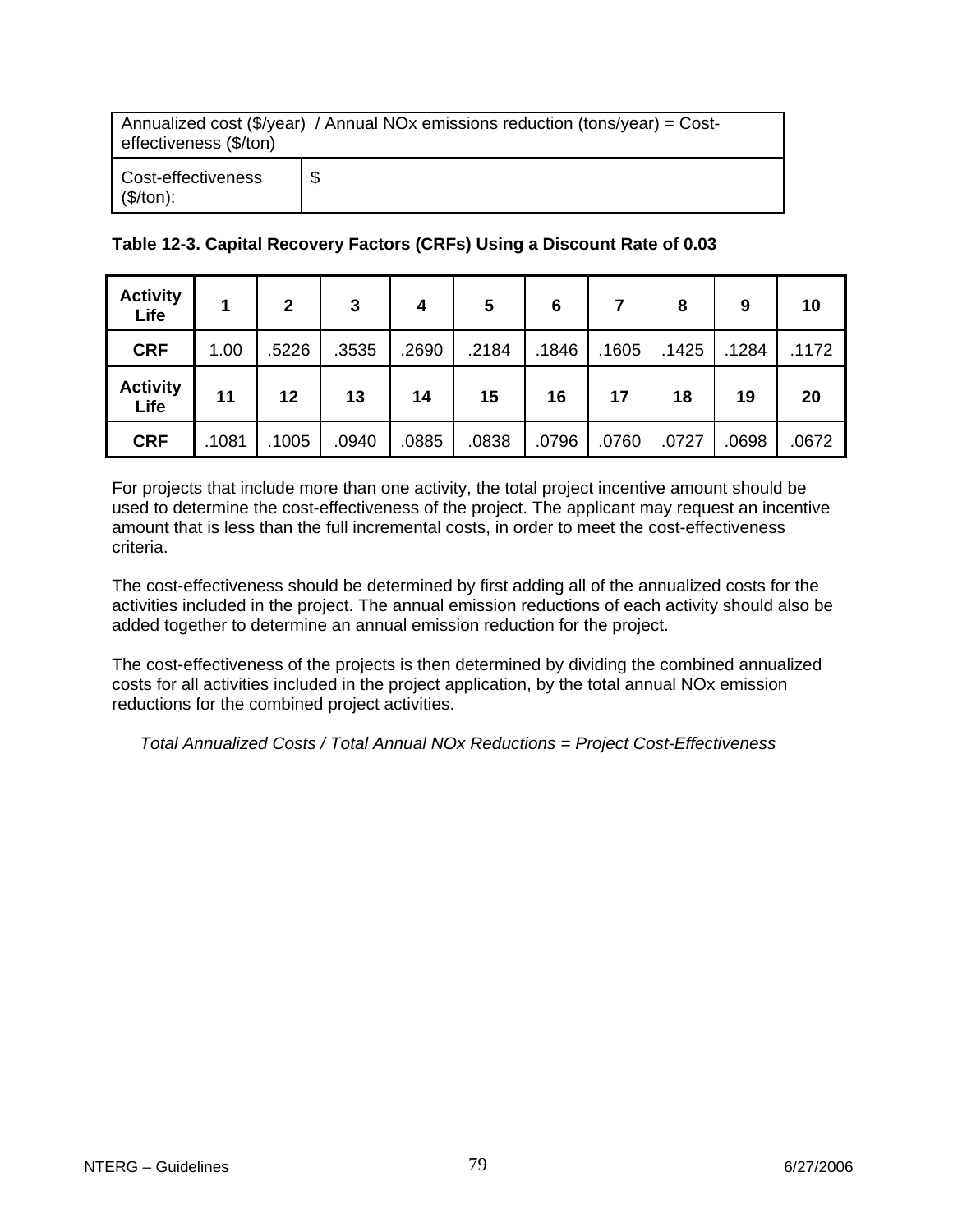## **Use of Qualifying Fuel**

This chapter contains the project criteria for the purchase and use of a qualifying fuel or fuel additives. In order to be considered a qualifying fuel, the fuel or fuel additives must be verified by the EPA, the CARB, or otherwise accepted by the NCTCOG to result in less emissions of NOx than the baseline fuel for the vehicle or equipment in which the qualifying fuel is used. The baseline fuel used for comparison normally will be either standard on-road or non-road diesel fuel, or gasoline.

The methods for calculating the NOx emission reductions for a qualifying fuel project are also included in this chapter. Most of the calculations will require input of a NOx emission factor applicable to the engine and/or vehicle. The emission standards and emission factors applicable to this program are provided in a *Technical Supplement*, which will be made available in conjunction with these guidelines. Potential grant applicants should contact the NCTCOG for copies of the supplement and for any questions regarding the emission standards and factors to use.

## **Eligible Activities and Costs**

The incremental costs associated with the purchase and use of a qualifying fuel or fuel additive in a motor vehicle, on-road heavy-duty vehicle, or non-road equipment may be eligible for funding under this program. The incremental cost is the difference in cost between the qualifying fuel and a baseline fuel. For the purchase of fuel additives, the incremental costs include the full cost of the additive.

To determine an incremental cost for fuel purchases, the cost per gallon of the baseline fuel should be compared with the cost for an equivalent amount of the qualifying fuel. Equivalency between the qualifying fuel and the baseline fuel will normally should be determined based on the energy content of the fuel, as measured by the use for mile or hour, or other method.

Due to contracting and budget constraints, a qualifying fuel activity normally may not extend beyond 18 months after the state fiscal year in which the grant is awarded. The state fiscal year runs from September 1 through August 31. Grant recipients may apply for additional grants in the future, to continue the reimbursement of fuel costs.

The reimbursements for incremental fuel costs under this category should be made over the life of the activity, based on the actual amount of fuel purchased and the cost of that fuel. The incentive amounts included in the grant contract should be a maximum amount that may be reimbursed under the grant. The actual reimbursement will depend upon the cost differential between the baseline fuel and the qualifying fuel at the time of the purchase.

In some cases, the NCTCOG may preapprove a reimbursement amount per unit of qualifying fuel, for all activities using the fuel. Grant applicants and/or suppliers of qualifying fuel should consult with the NCTCOG regarding alternative approaches for establishing an approved reimbursement amount.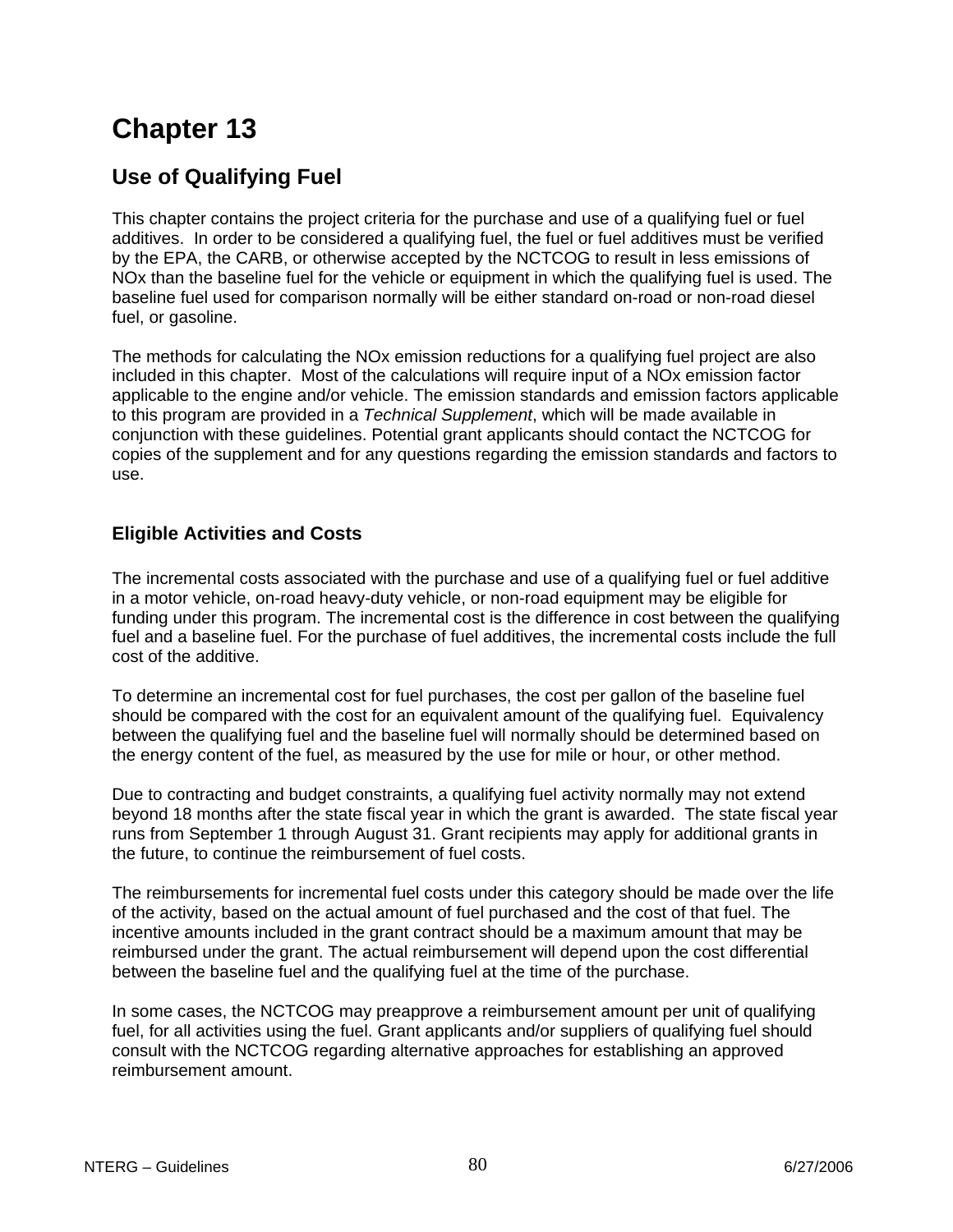## **Project Criteria**

In addition to the eligibility criteria previously presented, the following list of criteria applies to projects involving qualifying fuel activities. The NCTCOG may impose additional criteria, and may more narrowly define the criteria established in this guide, under a particular funding round or by geographic area, as needed to best achieve the objectives of the TERP.

- One or more eligible *activities* may be included under one *project* application.
- Fuel used in vehicles and equipment used primarily for competition or recreational purposes is not eligible for funding.
- When required under federal law, fuel additives must be registered by the EPA to be eligible under this program.
- When required, qualifying fuel to be used in on-road vehicles must be registered by the EPA for on-road use, to be eligible under this program.
- The NOx emission reductions attributable to the qualifying fuel must be verified by the EPA, the CARB, or otherwise accepted by the NCTCOG.
- Qualifying fuel technologies will be reviewed by the NCTCOG's technical staff. Any questions regarding the effects of a fuel or fuel additive on health or the environment will need to be resolved before the fuel is considered eligible for funding. Manufacturers and suppliers of a qualifying fuel are encouraged to discuss their products with the NCTCOG early in the process, before a grant application is submitted.
- The cost-effectiveness of a project, other than a demonstration project, must not exceed \$5,500 per ton of NOx emissions reduced in the eligible counties for which the project is proposed. Individual activities included under a single project application may exceed this amount, but the combined project must meet the cost-effectiveness standard.
- In the areas of the state where Texas Low Emission Diesel (TxLED) must be provided by suppliers, beginning April 1, 2005, the baseline and reduced emission rate calculations for diesel engine usage after March 2005 must be adjusted using a correction factor, in addition to any other calculation adjustments.

## **Figure 13-1. Correction Factor for TxLED**

The NCTCOG has adopted rules (30 TAC '114.312 to '114.319) requiring that beginning on April 1, 2005, diesel fuel sold or supplied for use in compressionignition engines in certain counties in Texas must meet new low-emission diesel (TxLED) standards.

The counties affected by the new TxLED requirements currently include all of the counties eligible for TERP incentive funding, as listed in Chapter 3, except for El Paso County.

The new requirements set a maximum aromatic hydrocarbon content standard of 10 percent by volume per gallon. The requirements also set a minimum cetane number for TxLED of 48.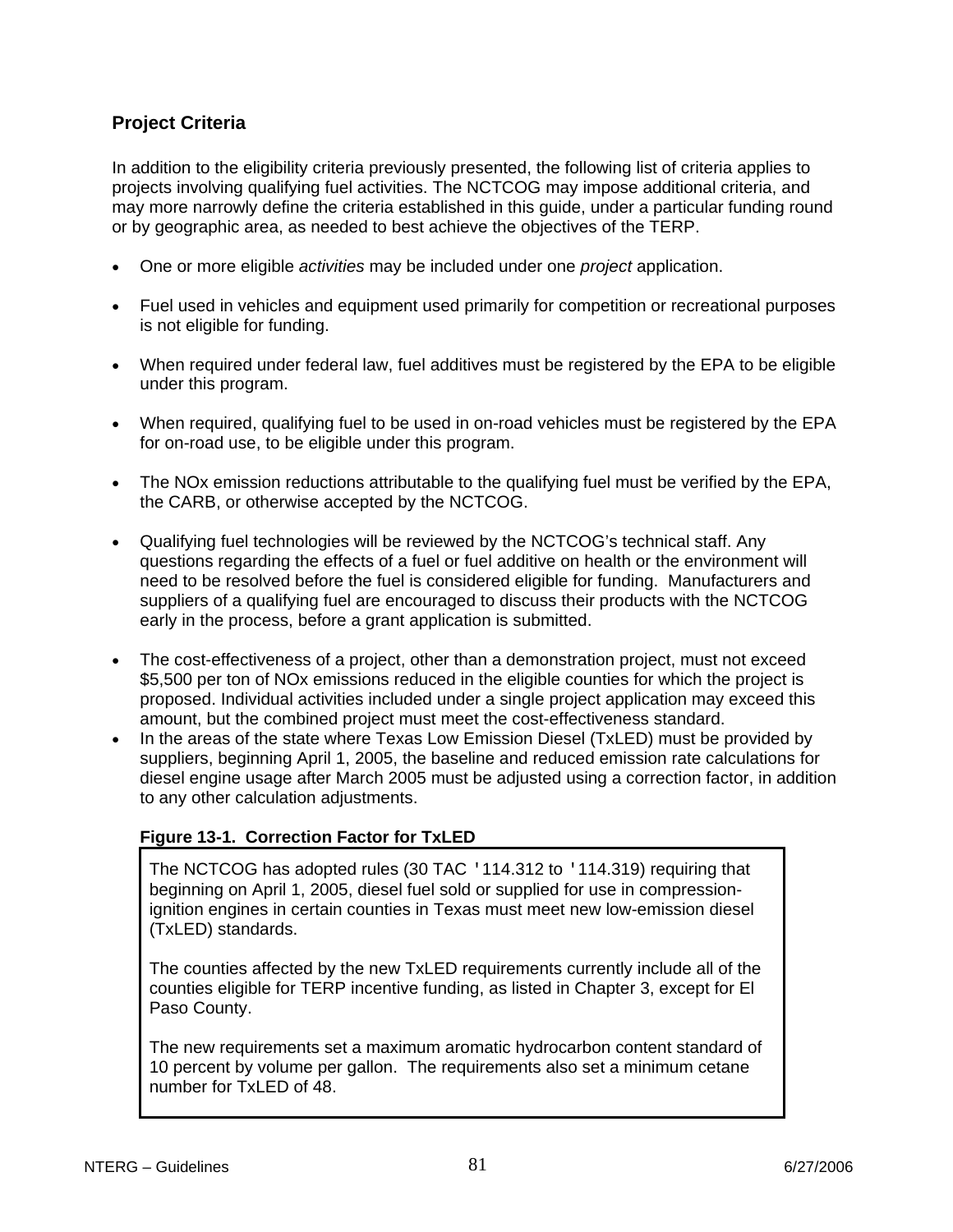The TxLED requirements are intended to result in reductions in NOx emissions from diesel engines. Currently, reduction factors of **5.7 percent** (0.057) for onroad use and **7.0 percent** (0.07) for non-road use have been accepted as an estimate for use of TxLED. However, this reduction estimate is subject to change, based on the standards accepted by the EPA for use in the Texas State Implementation Plan (SIP). The NCTCOG will identify the appropriate reduction factor to use in the *Technical Supplement* prepared to support these guidelines.

**On-road:** *TxLED Correction Factor = 1 - (0.057)* **Non-road:** *TxLED Correction Factor = 1 - (0.070)*

- An activity is not eligible if it is required by any state or federal law, rule, regulation, memorandum of agreement, or other legally binding document. However, this restriction does not apply to an otherwise qualified activityCregardless of the fact that the State Implementation Plan assumes that the change in equipment, vehicles, or operations will occurCif on the date the grant is awarded the change is not required by any state or federal law, rule, regulation, memorandum of agreement, or other legally binding document. This restriction also does not apply to the purchase of vehicles or equipment that is required only by local law or regulation, or by corporate or controlling board policy of a public or private entity. Demonstration projects used to demonstrate a technology that may be used to comply with an emission-reduction requirement may be funded, as long as the reductions directly attributable to the demonstration project are not used to comply with those requirements.
- An activity involving a new emission-reduction measure that would otherwise generate marketable credits under state or federal emission-reduction credit averaging, banking, or trading programs is not eligible for funding under this program unless:
	- $\circ$  the activity includes the transfer of the reductions that would otherwise be marketable credits to the State Implementation Plan, or the owner or operator, as provided under '386.056, Texas Health and Safety Code; and
	- o the reductions are permanently retired.
- The incremental cost of the proposed activity must be reduced by the value of any existing financial incentive that directly reduces the cost of the proposed activity, including tax credits or deductions, other grants, or any other public financial assistance.
- The use of qualifying fuel funded under this program must take place in one or more of the eligible counties.
- For most qualifying fuel activities, annual use will be measured using calculations based on the fuel use. The NCTCOG may consider using either miles of operation or hours of operation using the qualifying fuel for particular applications, on a case-by-case basis.
- Applicants must agree to monitor the use of the grant-funded vehicles, equipment, infrastructure, and/or fuel, and to report to the NCTCOG for the life of each grant-funded activity.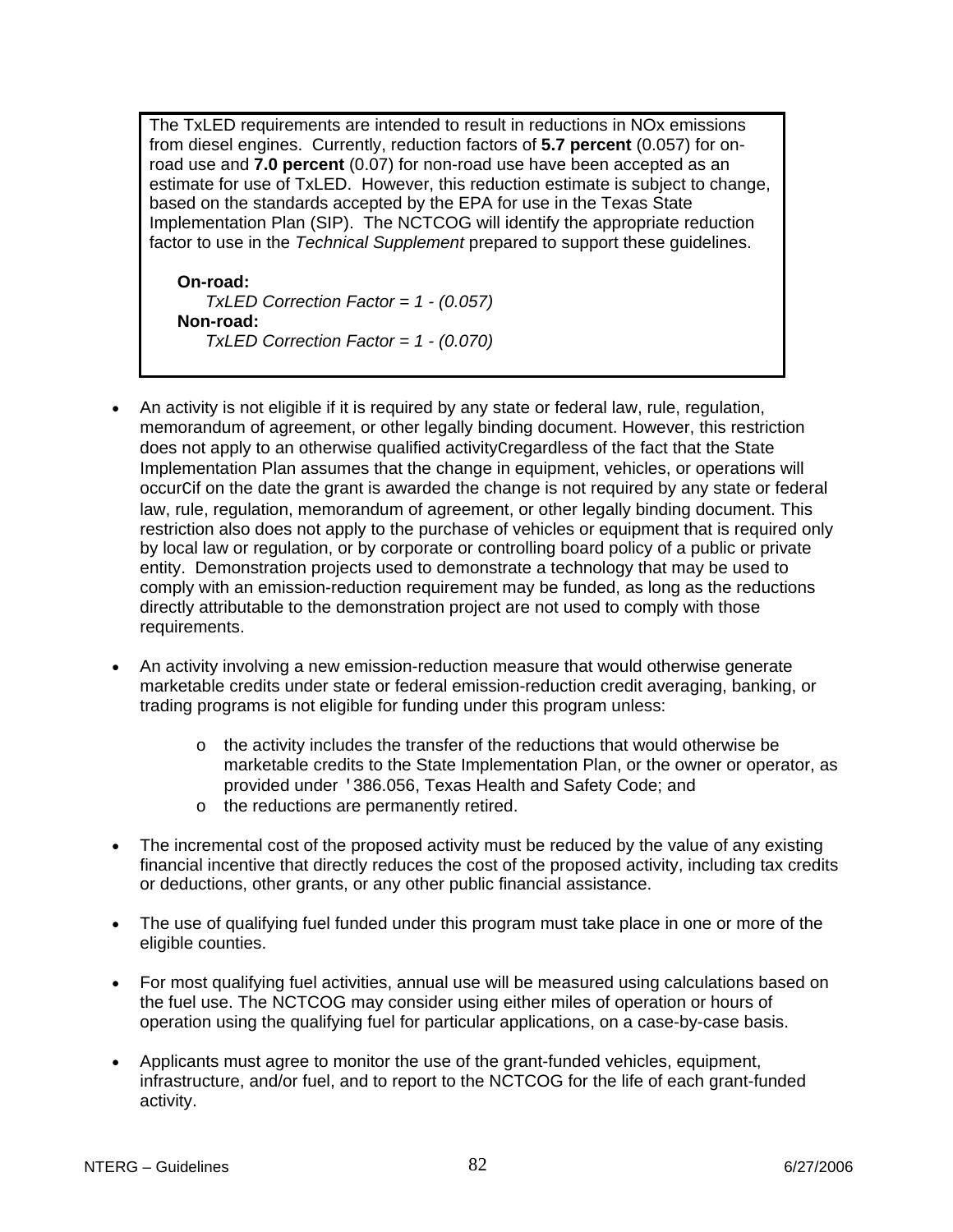- Applicants must also agree to notify the NCTCOG of any changes during the life of the following activities: termination of use; change in use, sale, transfer, or accidental or intentional destruction of grant-funded vehicles or equipment; or change in use of the qualifying fuel.
- The NCTCOG may impose additional criteria for certain projects and funding periods, consistent with these guidelines.

## **NOx Emission Standards**

The baseline NOx emission standards for this program should be the federal standards for NOx emissions applicable to the type of engine and model year of vehicle. The federal NOx emission standards for engines are listed in the *Technical Supplement* available from the NCTCOG. Potential grant applicants should consult with the NCTCOG to ensure that the appropriate baseline standards are used.

## **Calculating NOx Emission Reductions**

The NOx emission reductions for a qualifying fuel activity will be based on the types of vehicles and equipment using the fuel.Grant applicants should refer to the chapter or chapters of these guidelines applicable to the vehicles and equipment being fueled, to determine how the emission reductions will be calculated.

In most cases, the NOx emission reductions should be determined based on the difference between the NOx emissions using the baseline fuel and the NOx emissions using the qualifying fuel. The grant applicant will be required to list the vehicles and equipment that will be fueled using the qualifying fuel.

For many types of qualifying fuel, the NCTCOG may allow the grant applicants to list the vehicles and equipment by vehicle/equipment category, rather than listing each individual vehicle or piece of equipment. The *Technical Supplement* to these guidelines will include information on the categories that may be used for listing vehicles and equipment in a qualifying fuel application.

## **Calculating Cost-Effectiveness**

Only the amount of incentive funds requested under the program should be used in costeffectiveness calculations. The incremental costs for each activity must be reduced by the value of any existing financial incentive that directly reduces the cost of the proposed activity, including tax credits or deductions, other grants, or any other public financial assistance.

The cost-effectiveness of qualifying fuel activities should be determined somewhat differently than for other activities. Whereas the incentive amount for other types of activities must be amortized over the activity life, using a 3 percent discount rate, the incentive amount for qualifying fuel activities do not need to be amortized.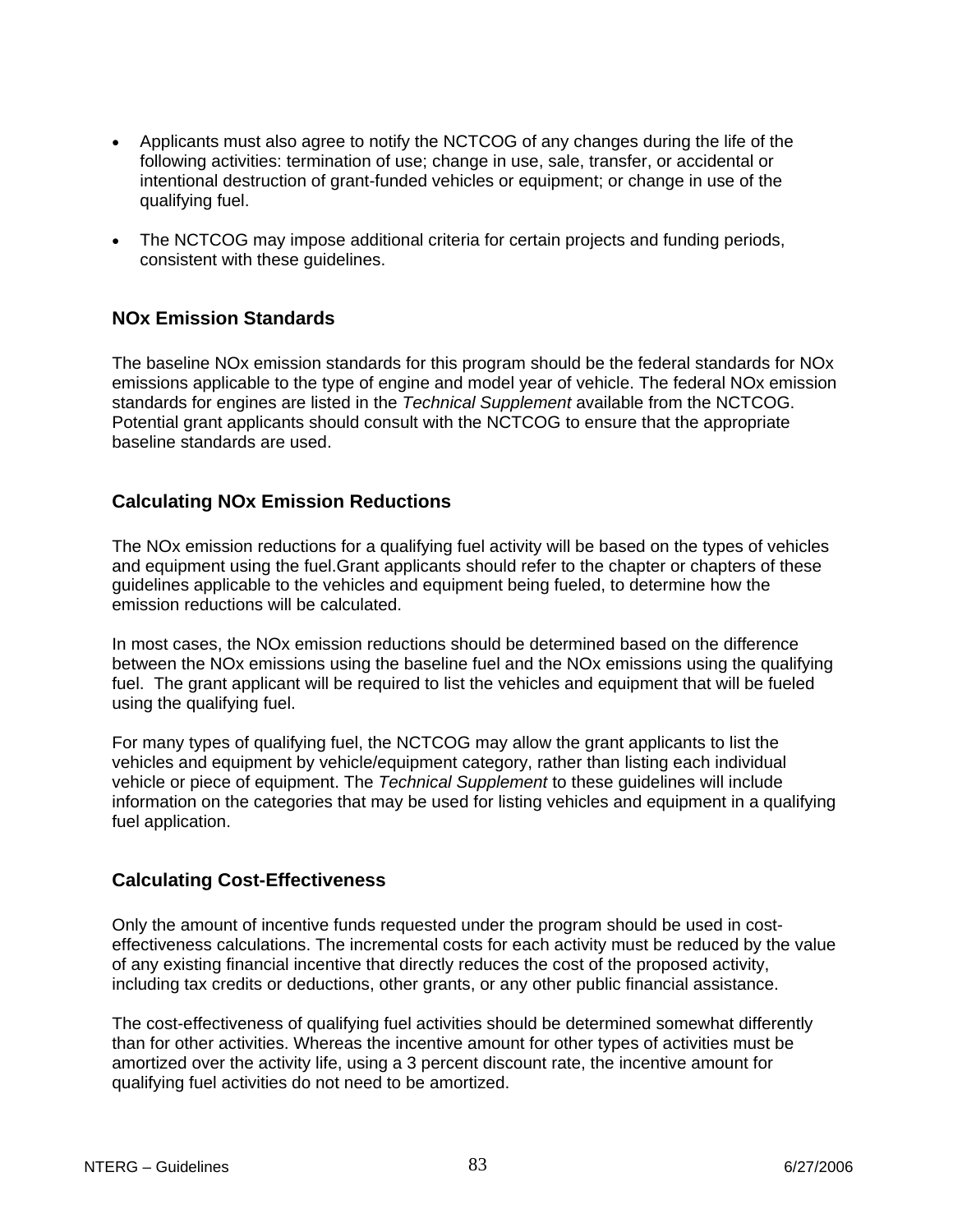The cost-effectiveness calculations are presented in Table 13-1 that follows.

| Total cost $(\$)$ / Total NOx emissions reduction (tons) = Cost-Effectiveness $(\$/ton)$ |     |  |  |  |
|------------------------------------------------------------------------------------------|-----|--|--|--|
| Cost-effectiveness<br>(\$/ton):                                                          | -\$ |  |  |  |

## **Table 13-1. Calculating Cost-Effectiveness for Qualifying Fuel Activities**

For projects that include more than one activity, the total project incentive amount should be used to determine the cost-effectiveness of the project. The applicant may request an incentive amount that is less than the full incremental costs, in order to meet the cost-effectiveness criteria.

The cost-effectiveness should be determined by first adding all of the annualized costs for the activities included in the project. For purposes of calculating the cost-effectiveness of a project that includes other types of activities, the annualized cost for the qualifying fuel activity should be the total activity cost.

The annual emission reductions of each activity should also be added together to determine an annual emission reduction for those activities. Again, the total emission reductions for the qualifying fuel activity should be added to the annualized emission reductions from the other activities.

The cost-effectiveness of the projects is then determined by dividing the combined annualized costs for all activities included in the project application, by the total annual NOx emission reductions for the combined project activities.

*Total Annualized Costs / Total Annual NOx Reductions = Project Cost-Effectiveness*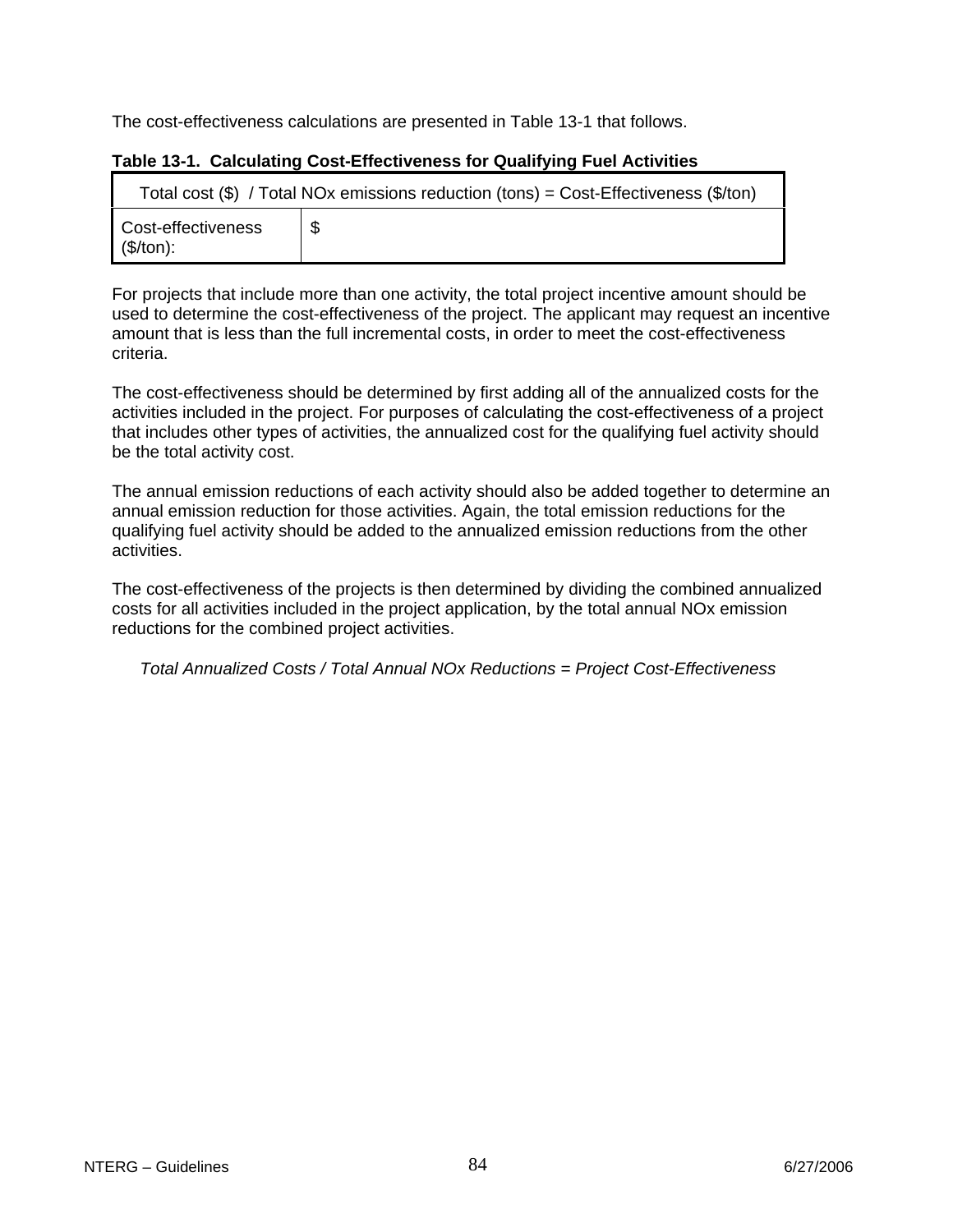## **Demonstration of New Technology**

This chapter contains the project criteria for demonstration of new technology projects. This type of project must be applied for separately from the other eligible activities.

## **Eligible Activities and Costs**

Projects under this category must demonstrate practical low-emission retrofit technologies, repower options, and advanced technologies for on-road heavy-duty diesel vehicles and dieselpowered non-road equipment. Projects under this category may include:

- use of retrofit, repower, and add-on technologies to reduce NOx emissions from the existing stock of heavy-duty diesel vehicles and non-road diesel equipment; and
- use of advanced technologies, including use of qualifying fuels, for new engines and vehicles that produce very-low or zero emissions of NOxCincluding stationary and mobile fuel cellsCwhich could replace the use of higher-emitting diesels.

In general, the emission reductions attributable to the technologies demonstrated under this program should already be provenCfor example, through certification or verification by the EPA or the CARB. This program can then be used to help encourage the implementation and use of the technology in the areas of the state where the emission reductions are needed.

However, the NCTCOG may also consider technologies that are still in the testing and/or verification stage of development. The funding decisions may be based on the likelihood that the emission reductions will be proven and accepted.

The grant recipient may be eligible for reimbursement of all expenses attributable to the project. No cost-effectiveness requirements will be applied to a demonstration project, but the applicant will need to provide information to show that the technology is viable and can be expected to achieve significant reductions in NOx emissions.

## **Project Criteria**

In addition to the eligibility criteria previously presented, the following list of criteria applies to projects involving qualifying fuel activities. The NCTCOG may impose additional criteria, and may more narrowly define the criteria established in this guide, under a particular funding round or by geographic area, as needed to best achieve the objectives of the TERP.

- The NCTCOG will select demonstration projects on a case-by-case basis, based on a full review of the project proposal and a determination that the project can lead to broader use of the technology.
- In general, a demonstration project should involve a limited number of vehicles or equipment (for example, one to five), so that the project can be considered a demonstration and not implementation of the technology.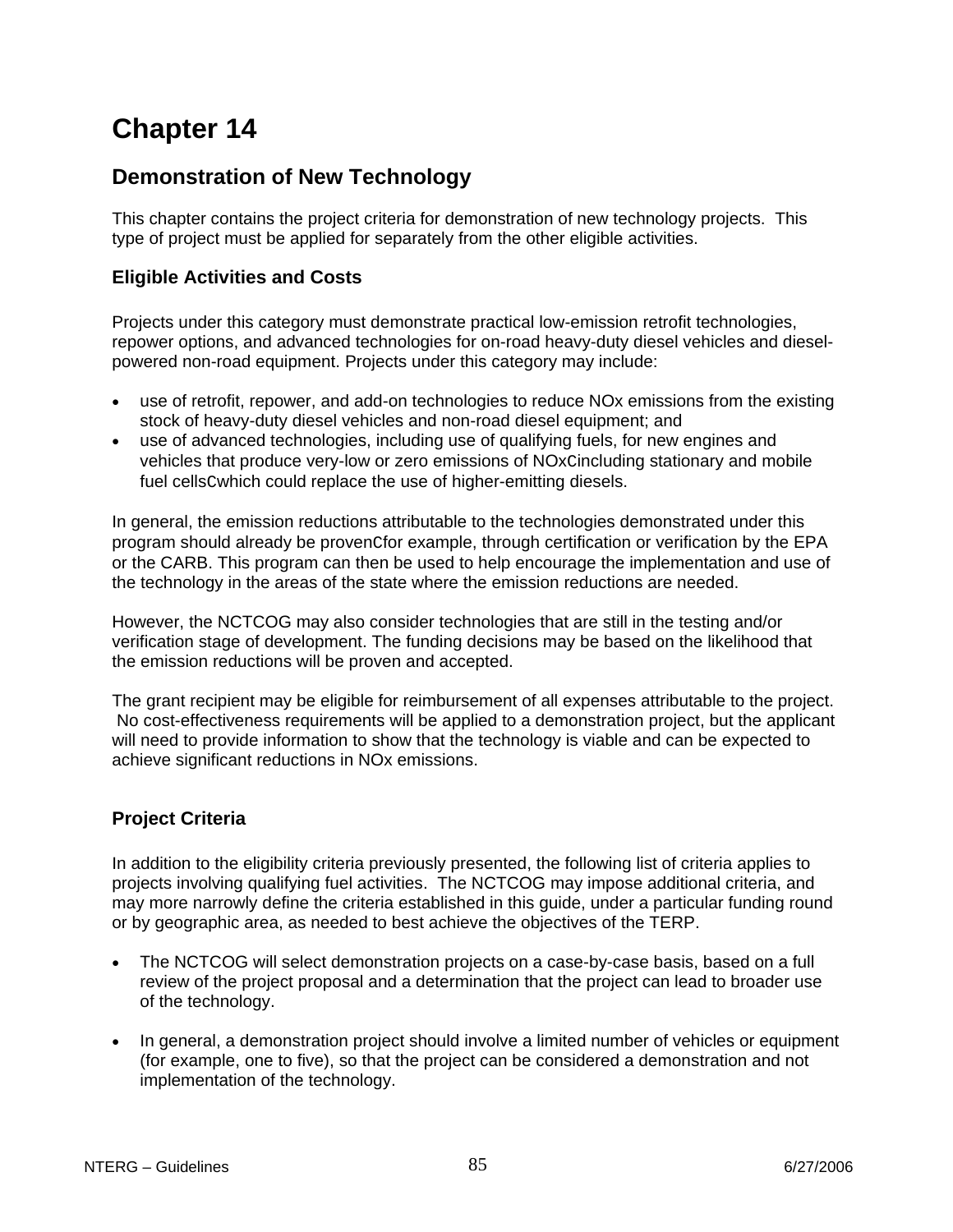- The demonstration project must take place within an eligible county. However, testing and other work required for completing the project may take place outside of the eligible counties, subject to approval by the NCTCOG.
- Unless otherwise authorized by the NCTCOG, the technology must be demonstrated on vehicles or equipment that are actually being used for the purposes intended for that vehicle or equipment. Again, projects under this category normally should be for demonstrationproven technologies on real-world applications.
- It is expected that demonstration projects will normally last one year. The NCTCOG will consider projects that last for a different time period. However, due to contracting and financial management requirements, projects may not extend beyond 18 months after the end of the state fiscal year of the grant award. The state fiscal year extends from September 1 through August 31.
- The grant recipient must monitor the use and effectiveness of the technology, including costs associated with its use. A project report must be prepared at the end of the project. The report must provide information and conclusions regarding the effectiveness and efficacy of the using the technology on the application demonstrated. The project report must be accepted by the NCTCOG before the project will be considered completed.
- An activity is not eligible if it is required by any state or federal law, rule, regulation, memorandum of agreement, or other legally binding document. However, this restriction does not apply to an otherwise qualified activityCregardless of the fact that the State Implementation Plan assumes that the change in equipment, vehicles, or operations will occurCif, on the date the grant is awarded, the change is not required by any state or federal law, rule, regulation, memorandum of agreement, or other legally binding document. This restriction also does not apply to the purchase of vehicles or equipment that is required only by local law or regulation, or by corporate or controlling board policy of a public or private entity. Demonstration projects used to demonstrate a technology that may be used to comply with an emission-reduction requirement may be funded, as long as the reductions directly attributable to the demonstration project are not used to comply with those requirements.
- An activity involving a new emission-reduction measure that would otherwise generate marketable credits under state or federal emission-reduction credit averaging, banking, or trading programs is not eligible for funding under this program unless:
	- $\circ$  the activity includes the transfer of the reductions that would otherwise be marketable credits to the state implementation plan or the owner or operator as provided under '386.056, Texas Health and Safety Code; and
	- o the reductions are permanently retired.
- The NCTCOG may impose additional criteria for certain projects and funding periods, consistent with these guidelines.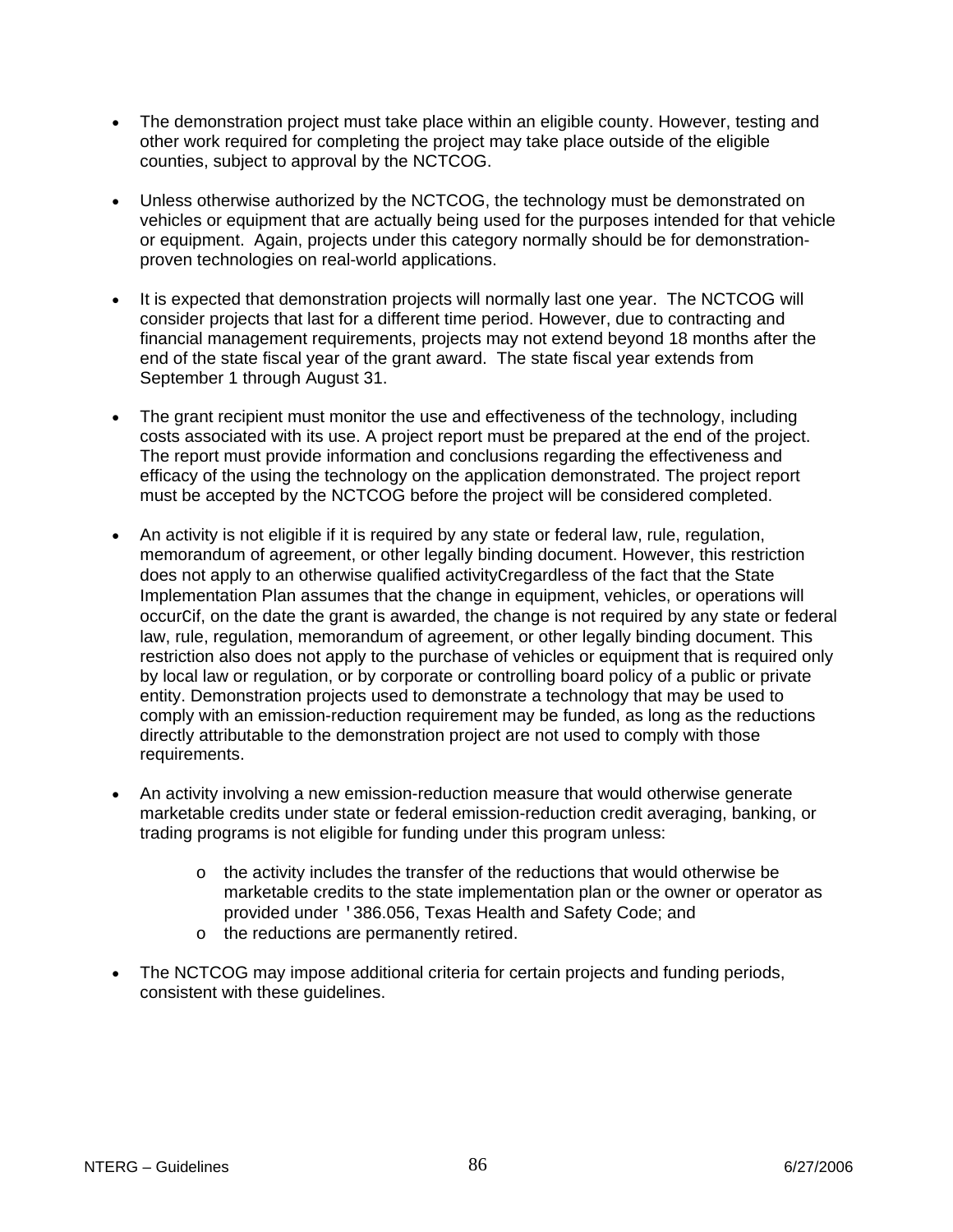## **Grant Procedures**

The chapter contains the general procedures that will be used for application, award, and administration of grants provided under this program. The NCTCOG may adjust these procedures and develop more detailed procedures, as needed, to ensure the effectiveness of the program.

It is expected that grant funds will be awarded and distributed through three primary grant approaches:

- **project grants** which are awarded through submission of an application by the owner/operator of the vehicles or equipment, then reviewed and selected by the NCTCOG, and finally executed with a grant contract between the NCTCOG and the grant recipient;
- **small business grants** for limited purchases; and
- **third-party grants** to entities other than the owner/operator of the equipment, for passthrough of the grant funds to support activities consistent with these guidelines.

The NCTCOG may establish other grant mechanisms, as needed to meet the goals of the TERP. These three grant approaches are explained in the following sections.

## **Project Grants**

Project grants will be solicited through periodic or open-ended Requests for Applications (RFAs) and through other mechanisms to solicit grant applications. Copies of the RFAs and the necessary application forms will be made available on the NCTCOG's TERP Web site and directly from the NCTCOG.

The NCTCOG encourages potential applicants, as well as vendors and manufacturers of eligible technologies, to consult with the NCTCOG at any time prior to submitting an application, to determine if a project would be eligible and the amount of grant funding that could be awarded for that project. The NCTCOG particularly encourages the pre-assessment of classes of technologies and projects as a tool for marketing a technology and a type of project to potential applicants.

## **Project Review and Selection**

Grant applications will be reviewed and evaluated according to criteria established in these guidelines and the RFA. Project selections will be made using ranking and scoring procedures that will be explained in the RFAs. In general, the selection priorities may include allocation of the funding among each nonattainment area and other near-nonattainment areas, as well as allocation among the various types of project categories.

The NCTCOG may also establish a cost-effectiveness threshold for particular funding periods and geographic areas. Projects with a cost-effectiveness below the threshold may be processed and awarded on a first-come-first-served basis.

## **Grant Award and Contracting**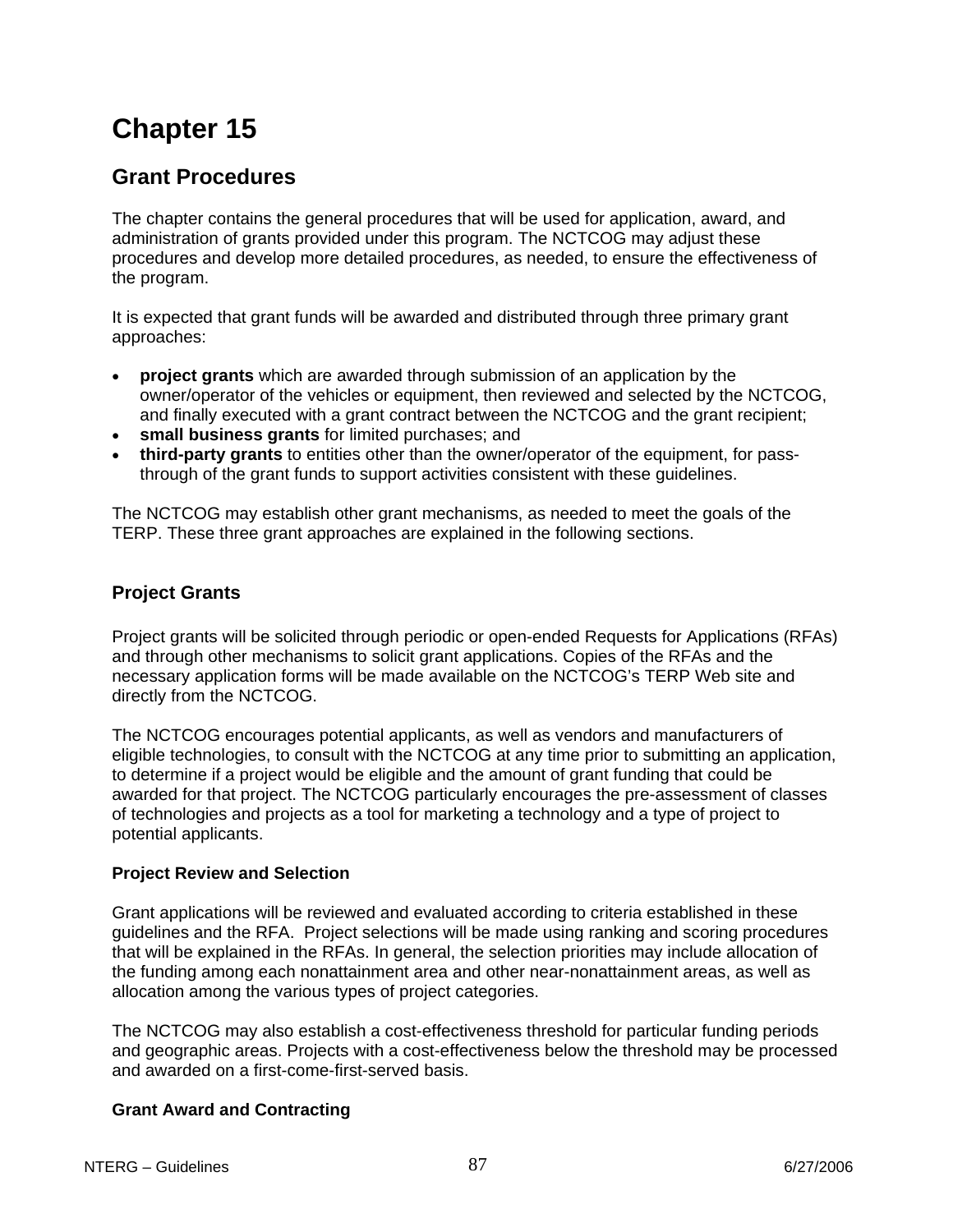Projects selected for funding will be awarded a grant through the development and execution of a grant contract that is signed by the grant recipient and by the NCTCOG. Grant contracts may contain additional and more specific requirements than those contained in these guidelines. Grant recipients should review the contract language carefully before accepting and signing the contract.

Because the funding for this program is provided by revenue that is received throughout the year, all grant awards and contracts will be contingent upon the receipt of sufficient revenue to cover the grant. Grant contracts may be issued on a contingency basis, subject to a follow-up Notice to Proceed being provided by the NCTCOG, once sufficient funds are received.

#### **Reimbursement and Reporting**

Grant payments will be provided on a reimbursement basis, meaning that payment will be made after the eligible expense has been incurred by the grant recipient. Grant recipients will also have the option to assign their grant payments directly to the dealer or service provider. The NCTCOG will provide reimbursement request and reporting forms for use by the grant recipient.

In some cases, particularly for large and lengthy projects, the NCTCOG may also authorize advance payments, based on a percentage of the expected final costs.

The grant contract and the reimbursement forms will include requirements for documentation of expenses.

A project status and completion report must also be submitted quarterly, for the period designated by the NCTCOG in the grant contract, and upon final completion of all grant-funded purchases.

Upon completion of all grant-funded purchases, the grant recipient will need to submit a final request for reimbursement of all remaining unreimbursed expenses. The final reimbursement request must include a completed and signed release of claims.

## **Project Monitoring and Reporting**

For projects other than Demonstration Projects, the grant recipient must agree to monitor and track the use of grant-funded vehicles, equipment, infrastructure, and/or qualifying fuel for the activity life designated in the grant contract. The activity life is used to determine the total NOx emission reductions and cost-effectiveness of the activities and the project.

Monitoring reports must to be submitted to the NCTCOG on an annual or semi-annual basis. These reports will include the usage information over the required reporting period.

#### **Return of Grant Payments**

The grant contracts will include provisions for the grant recipient to return a prorated share of the grant payments if the NOx emission reductions originally projected for the project are not achieved.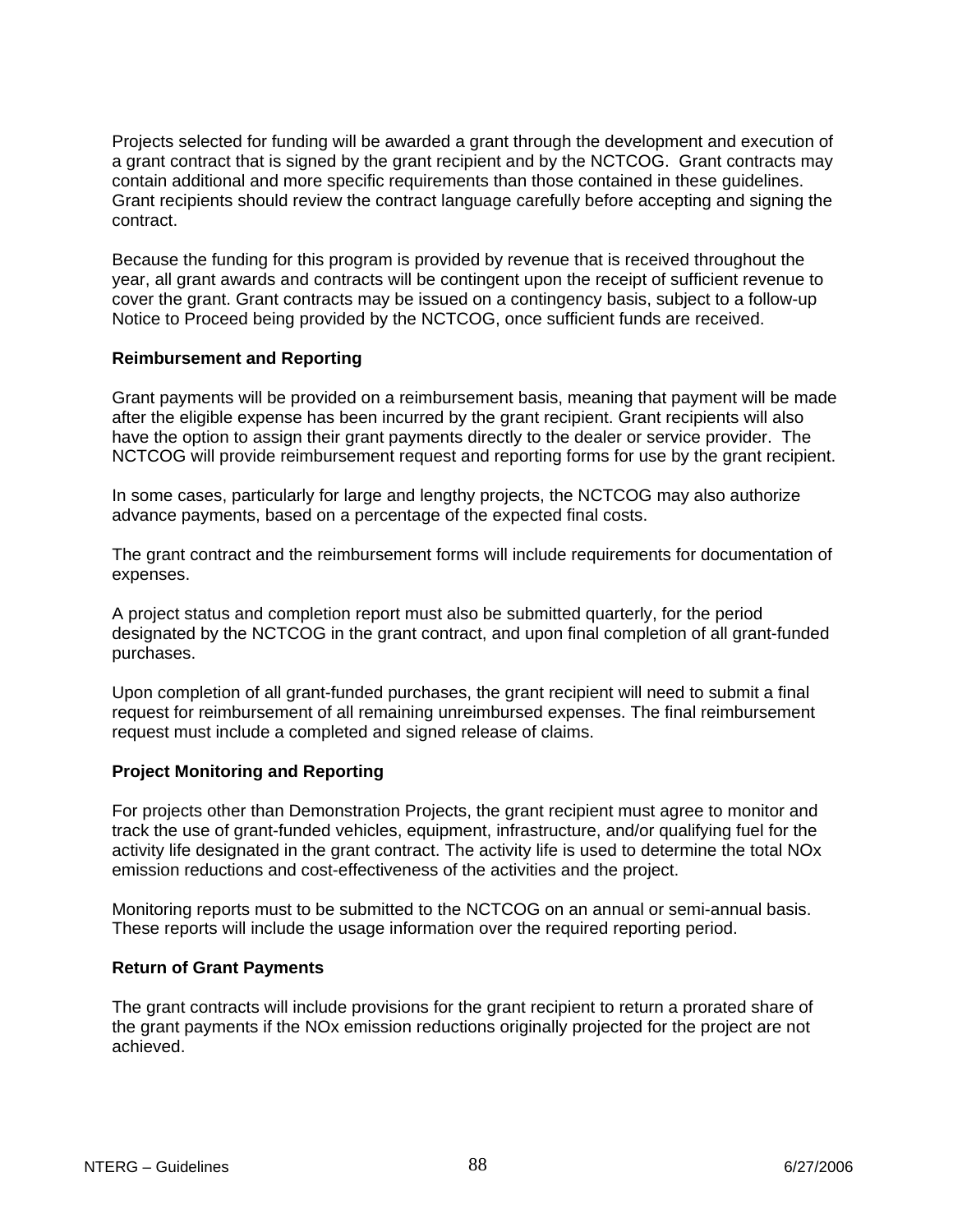## **Small Business Grants**

In accordance with Texas Health and Safety Code, '386.116, the NCTCOG is required to establish and administer a grant program targeted at small businesses and other entities that operate only a limited number of eligible vehicles and equipment.

Under this program, a Asmall business@ is defined as a person who:

- owns and operates not more than two vehicles or pieces of equipment, one of which is:
	- o an on-road diesel heavy-duty vehicle with a pre-1994 engine model; or
	- o a non-road diesel-powered piece of equipment with an engine with uncontrolled emissions; and
- has owned the vehicle or equipment previously described for more than one year.

At a minimum, the Small Business Grants will be available for the replacement or repower of an on-road heavy-duty vehicle with a pre-1994 engine, and for the replacement or repower of nonroad equipment with an engine with uncontrolled emissions.

Based on the success of the program at encouraging small businesses to participate, the NCTCOG will consider expanding the program to other types of vehicles and equipment and other project categories that are otherwise eligible for funding under these guidelines. The grant announcements issued by the NCTCOG will identify what types of projects are being accepted for funding under the limited purchase process.

## **Project Application**

The NCTCOG will make available information on times when applications may be filed for Small Business Grants, based on the expected availability of funding for the program. To the extent possible, the NCTCOG will keep dealers and installers informed of the availability of funds for the program. The NCTCOG may also limit the grants to certain geographic areas, based on the needs of the program.

In many cases, it is expected that applications for a Small Business Grant will be submitted at the time the work is completed. However, the application forms will allow for submission prior to the work being conducted, in which case the applicant would proceed with the work after receiving approval from the NCTCOG, and would then submit the reimbursement request forms to obtain payment.

## **Grant Award, Contracting, and Reimbursement**

During the period in which applications are accepted, and subject to any special priorities given to certain geographic areas, applications will be processed on a first-come-first-served basis. Applications and applicants will be reviewed for eligibility. Eligible applications will be approved by the NCTCOG, and the grant recipient will be notified.

Projects selected for funding will be awarded a grant through the development and execution of a grant contract signed by the grant recipient and by the NCTCOG. Grant contracts may contain additional and more specific requirements than those contained in these guidelines. Grant recipients should review the contract language carefully before accepting and signing the contract.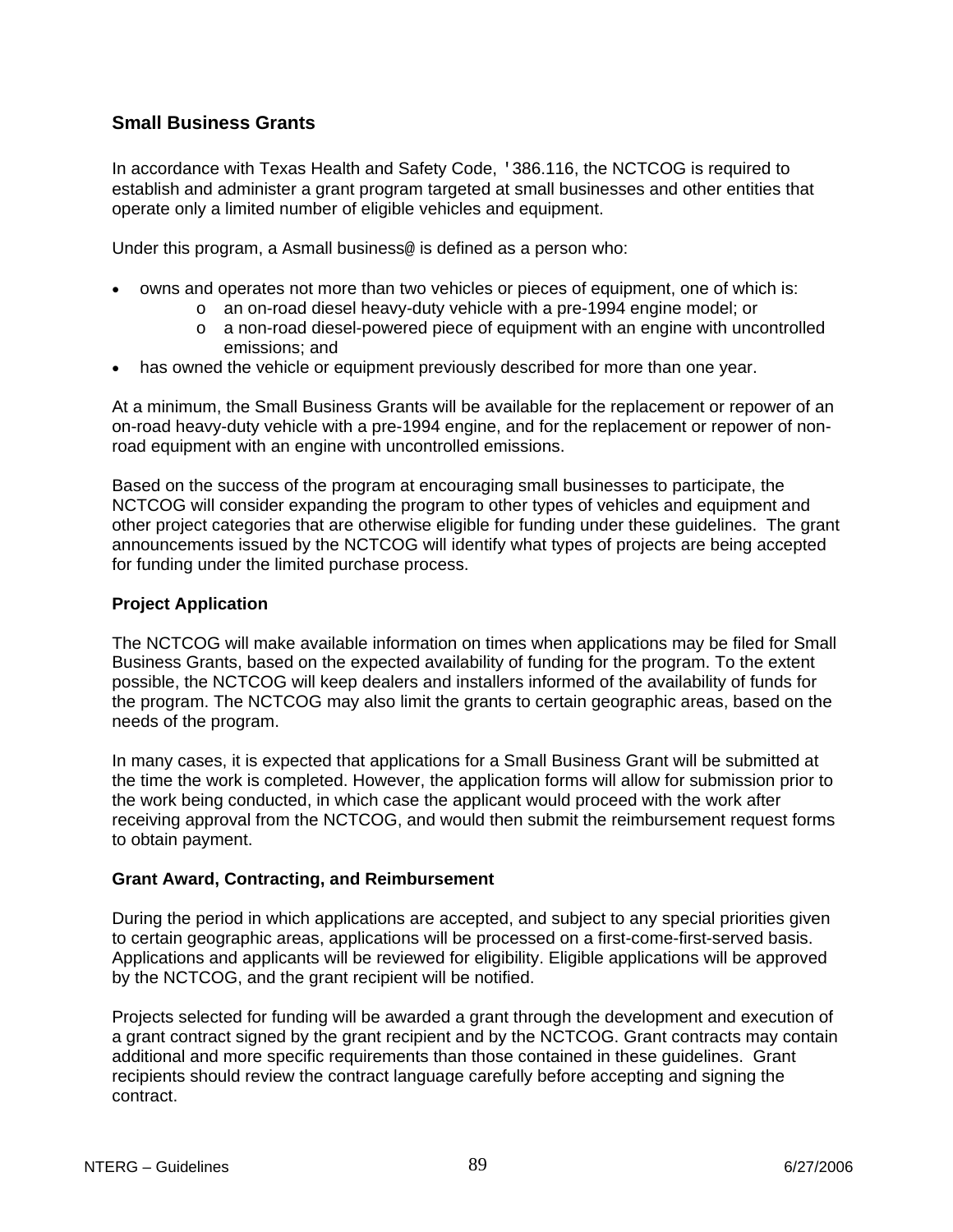Because the funding for this program is provided by revenue that is received throughout the year, all grant awards and contracts will be contingent upon the receipt of sufficient revenue to cover the grant. Grant contracts may be issued on a contingency basis, subject to a follow-up Notice to Proceed being provided by the NCTCOG, once sufficient funds are received.

Grant payments will be provided on a reimbursement basis, meaning that payment will be made after the eligible expense has been incurred by the grant recipient. Grant recipients will also have the option to assign their grant payments directly to the dealer or service provider. The NCTCOG will provide reimbursement request and reporting forms for use by the grant recipient.

## **Project Monitoring and Reporting**

The grant recipient must agree to monitor and track the use of grant-funded vehicles, equipment, infrastructure, and/or qualifying fuel for the activity life designated in the grant contract. The activity life is used to determine the total NOx emission reductions and costeffectiveness of the activities and the project.

Monitoring reports must to be submitted to the NCTCOG on an annual or semi-annual basis. These reports must include the usage information over that reporting period.

The NCTCOG will also complete contractor evaluations annually, or on another schedule to be determined by the NCTCOG. The evaluations will assess the grant recipient's compliance with the terms of the grant contract.

#### **Return of Grant Payments**

The grant contracts will include provisions for the grant recipient to return a prorated share of the grant payments if the NOx emission reductions originally projected for the project are not achieved.

## **Third-Party Grants**

The Texas Health and Safety Code, '385.103(a), authorizes the NCTCOG to allow a person other than the owner to apply for and receive a grant in order to improve the ability of the program to achieve its goals.

#### **Project Review and Selection**

The NCTCOG may periodically solicit applications, either in conjunction with the Request for Applications (RFA) issued to receive applications for the regular Project Grants, or through a separate RFA and other mechanisms to solicit applications for grants to third-parties. It is expected that most of these types of grants will be to entities that operate a program to passthrough funding to help implement the types of projects that are also eligible for funding under this program.

In some cases, the NCTCOG may require that a third-party have already identified the projects to be funded prior to submitting an application.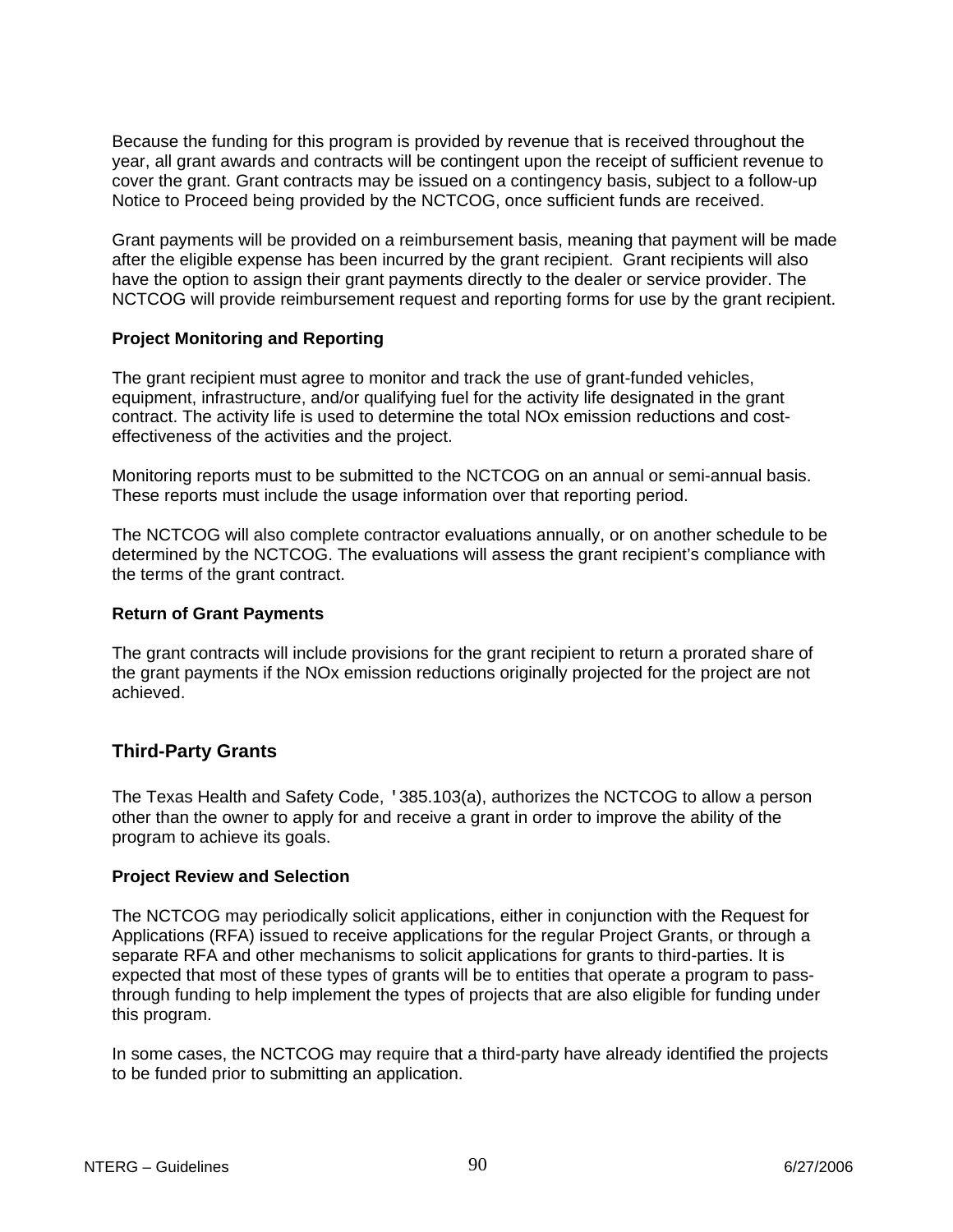Applications will be reviewed and selected according to selection criteria established by the NCTCOG prior to soliciting grant proposals.

#### **Grant Award and Contracting**

Projects selected for funding will be awarded a grant through the development and execution of a grant contract that is signed by the grant recipient and by the NCTCOG. Grant contracts may contain additional and more specific requirements than those contained in these guidelines. Grant recipients should review the contract language carefully before accepting and signing the contract.

Grant contracts will include the minimum requirements for use of the funds, including the passthrough of funding by the recipient. Administrative costs of the third-party grant recipient will not be eligible for funding under this program.

To the extent needed to ensure compliance with the program requirements, the NCTCOG may require preapproval authority over the funding decisions of the grant recipient and over the contracts and agreement used by the recipient as part of a pass-through program.

Any pass-through agreements and other contracts used by the grant recipient must ensure compliance with these guidelines and other requirements imposed by the NCTCOG.

#### **Payment and Reporting**

The NCTCOG will establish the payment and reporting processes on a case-by-case basis. Payments may be provided on a reimbursement basis, meaning that payment will be made after expenses are incurred by the grant recipient. In some cases, the NCTCOG may also authorize advance payments, based on the expected or final selection of pass-through projects or other projects.

The grant contract and the payment forms will include requirements for documentation of expenses. The NCTCOG may also require approval authority over the payment processes used by the grant recipient to fund a pass-through project or other project.

A project status and completion report must also be submitted quarterly, for the period designated by the NCTCOG in the grant contract, and upon final completion of all grant-funded purchases.

#### **Project Monitoring and Reporting**

The grant recipient will be required to establish a mechanism to monitor and track the use of grant-funded vehicles, equipment, infrastructure, and/or qualifying fuel for the life of the activities.

Monitoring reports must be submitted to the NCTCOG on an annual or semi-annual basis. These reports will include the usage information over that reporting period.